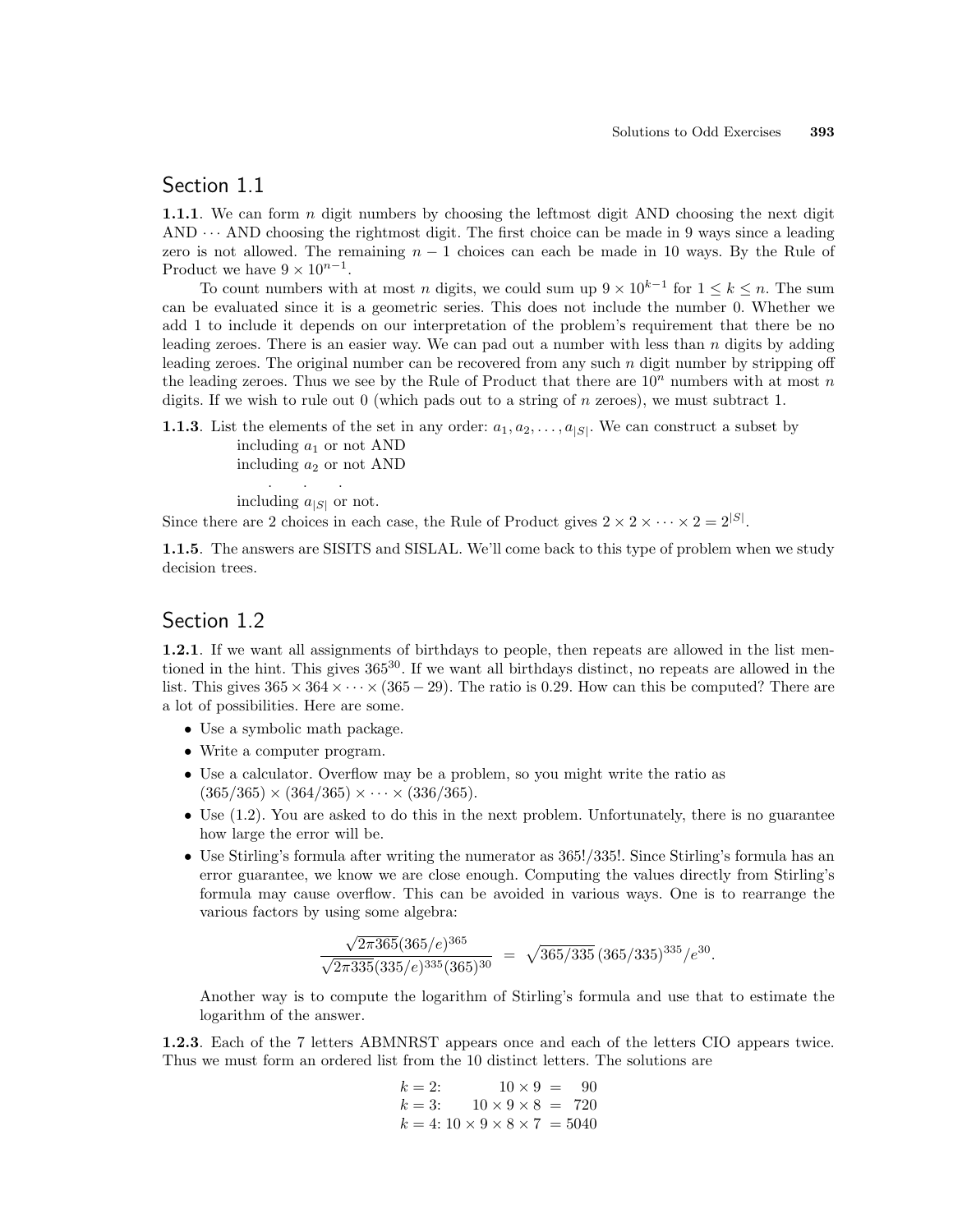**1.2.5** (a) Since there are 5 distinct letters, the answer is  $5 \times 4 \times 3 = 60$ .

- (b) Since there are 5 distinct letters, the answer is  $5^3 = 125$ .
- (c) Either the letters are distinct OR one letter appears twice OR one letter appears three times. We have seen that the first can be done in 60 ways. To do the second, choose one of L and T to repeat, choose one of the remaining 4 different letters and choose where that letter is to go, giving  $2 \times 4 \times 3 = 24$ . To do the third, use T. Thus, the answer is  $60 + 24 + 1 = 85$ .
- 1.2.7 (a) push, push, pop, pop, push, push, pop, push, pop, pop. Remembering to start with something, say a on the stack:  $(a(bc))((de)f)$ .
- (b) This is almost the same as (a). The sequence is 112211212122 and the last "pop" in (a) is replaced by "push, pop, pop."
- (c)  $a((b((cd)e))(fg))$ ; push, push, push, pop, push, pop, push, push, push, pop, pop, pop; 111010011000.

1.2.9. Stripping off the initial R and terminal F, we are left with a list of at most 4 letters, at least one of which is an L. There is just 1 such list of length 1. There are  $3^2 - 2^2 = 5$  lists of length 2, namely all those made from E, I and L minus those made from just E and I. Similarly, there are  $3^3 - 2^3 = 19$  of length 3 and  $3^4 - 2^4 = 65$ . This gives us a total of 90.

The letters used are E, F, I, L and R in alphabetical order. To get the word before RELIEF, note that we cannot change just the F and/or the E to produce an earlier word. Thus we must change the I to get the preceding word. The first candidate in alphabetical order is F, giving us RELF. Working backwards in this manner, we come to RELELF, RELEIF, RELEF and, finally, RELEEF.

**1.2.11**. There are  $n!/(n-k)!$  lists of length k. The total number of lists (not counting the empty list) is

$$
\frac{n!}{(n-1)!} + \frac{n!}{(n-2)!} + \dots + \frac{n!}{1!} + \frac{n!}{0!} = n! \left( \frac{1}{0!} + \frac{1}{1!} + \dots + \frac{1}{(n-1)!} \right) = n! \sum_{i=0}^{n-1} \frac{1^i}{i!}.
$$

Since  $e = e^1 = \sum_{i=0}^{\infty} 1^i/i!$ , it follows that the above sum is close to  $e$ .

1.2.13. We can only do parts (a) and (d) at present.

- (a) A person can run for one of k offices or for nothing, giving  $k + 1$  choices per person. By the Rule of Product we get  $(k+1)^p$ .
- (d) We can treat each office separately. There are  $2^p 1$  possible slates for an office: any subset of the set of candidates except the empty one. By the Rule of Product we have  $(2^p - 1)^k$ .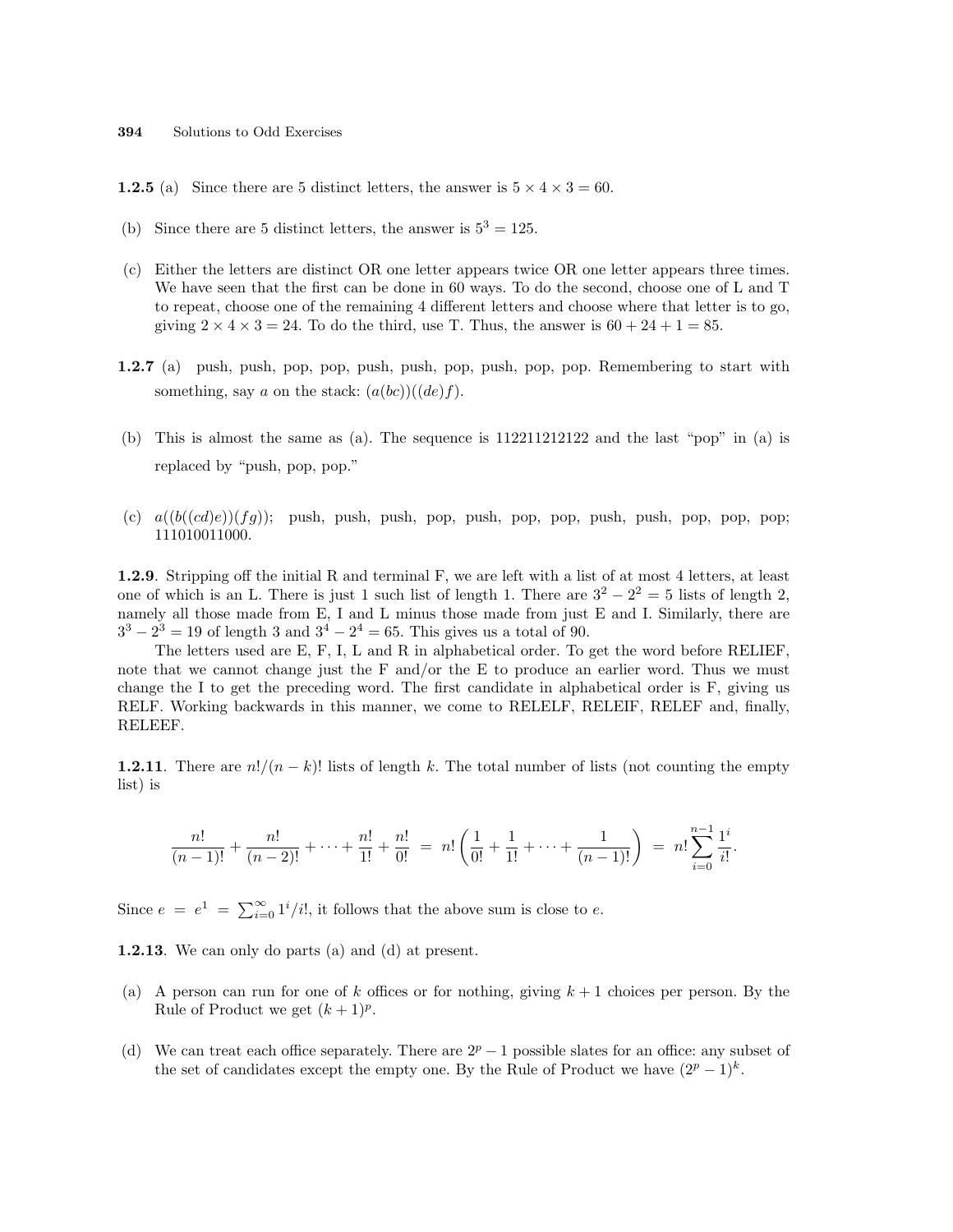# Section 1.3

**1.3.1**. After recognizing that  $k = n\lambda$  and  $n - k = n(1 - \lambda)$ , it's simply a matter of algebra.

1.3.3. Choose values for pairs AND choose suits for the lowest value pair AND choose suits for the **1.3.3**. Choose values for pairs AND choose suits for the howest value pair AND middle value pair AND choose suits for the highest value pair. This gives  $\binom{13}{3}\binom{4}{2}$  $b^3 = 61,776.$ 

1.3.5. Choose the lowest value in the straight (A to 10) AND choose a suit for each of the 5 values in the straight. This gives  $10 \times 4^5 = 10240$ .

Although the previous answer is acceptable, a poker player may object since a "straight flush" is better than a straight—and we included straight flushes in our count. Since a straight flush is a straight all in the same suit, we only have 4 choices of suits for the cards instead of  $4<sup>5</sup>$ . Thus, there are  $10 \times 4 = 40$  straight flushes. Hence, the number of straights which are not straight flushes is  $10240 - 40 = 10200.$ 

1.3.7. This is like Exercise 1.2.3, but we'll do it a bit differently. Note that EXERCISES contains  $3 \to$ 's,  $2 \text{ S}'$ 's and 1 each of C, I, R and X. By the end of Example 1.18, we can use (1.4) with  $N = 9$ ,  $m_1 = 3$ ,  $m_2 = 2$  and  $m_3 = m_4 = m_5 = m_6 = 1$ . This gives  $9!/3! 2! = 30240$ .

It can also be done without the use of a multinomial coefficient as follows. Choose 3 of the 9 possible positions to use for the three E's AND choose 2 of the 6 remaining positions to use for the two S's AND put a permutation of the remaining 4 letters in the remaining 4 places. This gives the two S's AND<br>
us  $\binom{9}{3} \times \binom{6}{2} \times 4!$ .

The number of eight letter arrangements is the same. To see this, consider a 9-list with the ninth position labeled "unused."

1.3.9. Think of the teams as labeled and suppose Teams 1 and 2 each contain 3 men. We can divide **1.3.9**. Think of the teams as labeled and suppose Teams 1 and 2 the men up in  $\binom{11}{3,3,2,2,1}$  ways and the women in  $\binom{11}{2,2,3,3,1}$  ways.

We must now count the number of ways to form the ordered situation from the unordered one. Be careful—it's not  $4! \times 2$  as it was in the example! Thinking as in the early card example, we start out two types of teams, say M or F depending on which sex predominates in the team. We also have two types of referees. Thus we have two M teams, two F teams, and one each of an F referee and an M referee. We can order the two M teams (2 ways) and the two F teams (2 ways), so there are only 2 × 2 ways to order and so the answer is  $\left(\begin{array}{c} 1 & 1 \\ 3 & 3,2,2,1 \end{array}\right)^2 \frac{1}{4}$ .

**1.3.11**. The theorem is true when  $k = 2$  by the binomial theorem with  $x = y_1$  and  $y = y_2$ . Suppose that  $k > 2$  and that the theorem is true for  $k - 1$ . Using the hint and the binomial theorem with  $x = y_k$  and  $y = y_1 + y_2 + \cdots + y_{k-1}$ , we have that

$$
(y_1 + y_2 + \dots + y_k)^n = \sum_{j=0}^n \binom{n}{j} (y_1 + y_2 + \dots + y_{k-1})^{n-j} y_k^j.
$$

Thus the coefficient of  $y_1^{m_1} \cdots y_k^{m_k}$  in this is  $\binom{n}{m_k}$ ¢  $= n!/(n - m_k)!m_k!$  times the coefficient of  $y_1^{m_1} \cdots y_{k-1}^{m_{k-1}}$  in  $(y_1 + y_2 + \cdots + y_{k-1})^{n-m_k}$ . When  $n - m_k = m_1 + m_2 + \cdots + m_{k-1}$  the coefficient is  $(n - m_k)! / m_1! m_2! \cdots m_{k-1}!$  and otherwise it is zero by the induction assumption. Multiplying by  $\binom{n}{k}$  we obtain the theorem for  $k$  $\binom{n}{m_k}$ , we obtain the theorem for k.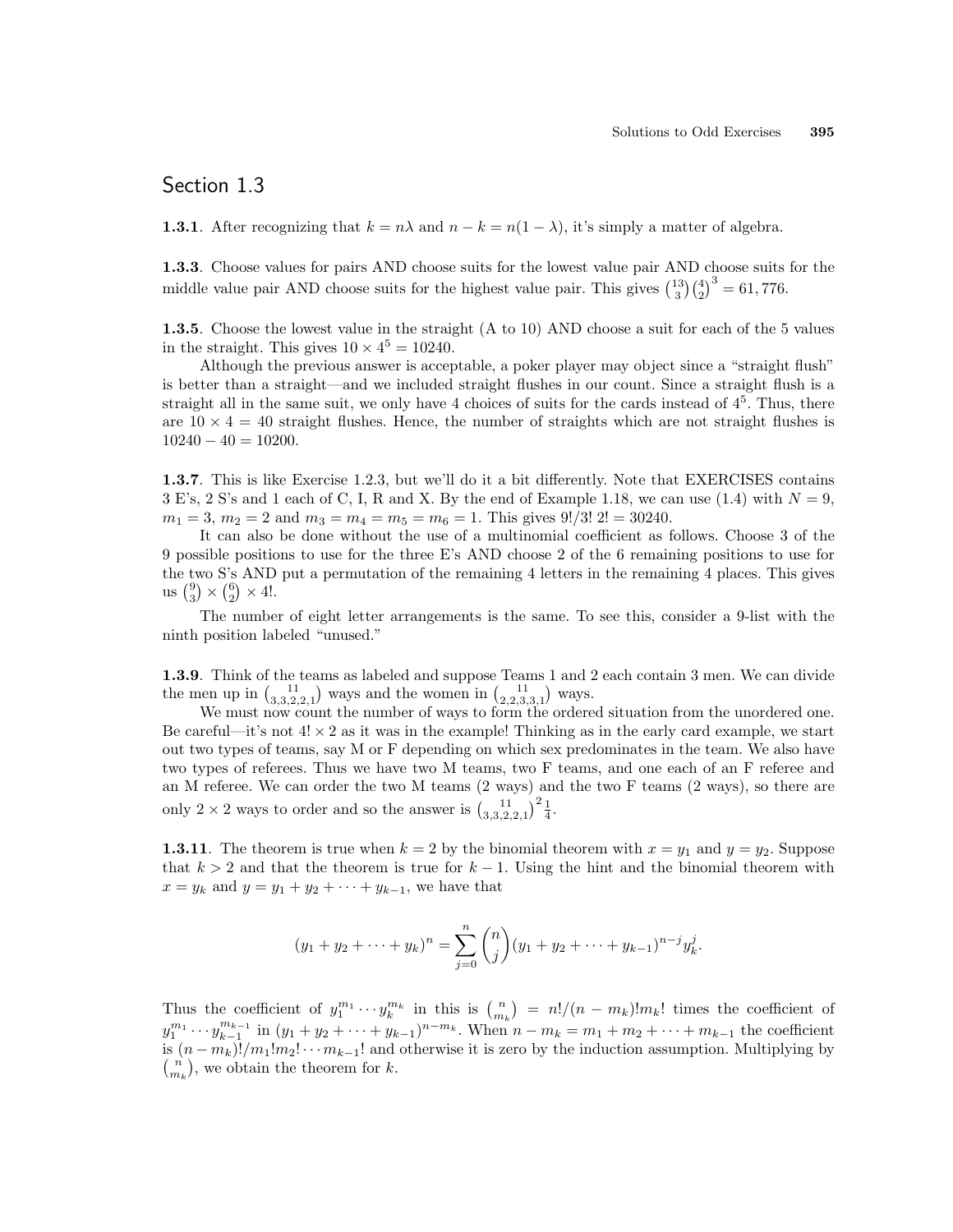### Section 1.4

**1.4.1**. The rows are 1,7,21,35,35,7,1 and 1,8,28,56,70,56,28,8,1.

**1.4.3**. Let  $L(n, k)$  be the number of ordered k-lists without repeats that can be made from an n-set S. Form such a list by choosing the first element AND then forming a  $k-1$  long list using the remaining  $n-1$  elements. This gives  $L(n, k) = nL(n-1, k-1)$ .

Single out one item  $x \in S$ . There are  $L(n-1,k)$  lists not containing x. If x is in the list, it can be in any of k positions AND the rest of the list can be constructed in  $L(n-1, k-1)$  ways. Thus

$$
L(n,k) = L(n-1,k) + kL(n-1,k-1).
$$

**1.4.5.** The only way to partition an n element set into n blocks is to put each element in a block by itself, so  $S(n, n) = 1$ . The only way to partition an n element set into one block is to put all the elements in the block, so  $S(n, 1) = 1$ .

The only way to partition an n element set into  $n-1$  blocks is to choose two elements to be in a block together an put the remaining  $n-2$  elements in  $n-2$  blocks by themselves. Thus it suffices a block together an put the remaining  $n - 2$  elements in  $n - 2$  blocks by themselves<br>to choose the 2 elements that appear in a block together and so  $S(n, n - 1) = {n \choose 2}$ .

The formula for  $S(n, n-1)$  can also be proved using (1.9) and induction. The formula is correct for  $n = 1$  since there is no way to partition a 1-set and have no blocks. Assume true for  $n - 1$ . Use the recursion, the formula for  $S(n-1, n-1)$  and the induction assumption for  $S(n-1, n-2)$  to obtain

$$
S(n, n-1) = S(n-1, n-2) + (n-1)S(n-1, n-1) = {n-1 \choose 2} + (n-1)1 = {n \choose 2},
$$

which completes the proof.

Now for  $S(n, 2)$ . Note that  $S(n, k)$  is the number of unordered lists of length k where the list entries are nonempty subsets of a given  $n$ -set and each element of the set appears in exactly one list entry. We will count ordered lists, which is k! times the number of unordered ones. We choose a subset for the first block (first list entry) and use the remaining set elements for the second block. Since an n-set has  $2^n$ , this would seem to give  $2^n/2$ ; however, we must avoid empty blocks. In the ordered case, there are two ways this could happen since either the first or second list entry could be the empty set. Thus, we must have  $2^n - 2$  instead of  $2^n$ .

Here is another way to compute  $S(n, 2)$ . Look at the block containing n. Once it is determined, the entire two block partition is determined. The block one of the  $2^{n-1}$  subsets of  $n-1$  with n adjoined. Since something must be left to form the second block, the subset cannot be all of  $n-1$ . Thus there are  $2^{n-1} - 1$  ways to form the block containing n.

The formula for  $S(n, 2)$  can also be proved by induction using the recursion for  $S(n, k)$  and the fact that  $S(n, 1) = 1$ , much as was done for  $S(n, n - 1)$ . ¢

**1.4.7**. There are  $\binom{n}{k}$ ways to choose the subset AND  $k$  ways to choose an element in it to mark. This gives the left side of the recursion times k. On the other hand, there are n ways to choose This gives the left side of the recursion times k. On the other hand, there are n ways to choose<br>an element to mark from  $\{1, 2, ..., n\}$  AND  $\binom{n-1}{k-1}$  ways to choose the remaining elements of the k-element subset.

- 1.4.9 (b) Each office is associated with a nonempty subset of the people and each person must be in exactly one subset. This is a partition of the set of candidates with each block corresponding to an office. Thus we have an ordered partition of a n element set into  $k$  blocks. The answer is  $k!S(n,k).$
- (c) This is like the previous part, except that some people may be missing. We use two methods. First, let *i* people run for no offices. The remaining  $n-i$  can be partitioned in  $S(n-i,k)$  ways First, let *i* people run for no offices. The remaining  $n - i$  can be partitioned in  $S(n - i, k)$  ways and the blocks ordered in k! ways. Thus we get  $\sum_{i \geq 0} {n \choose i} k! S(n - i, k)$ . For the second method,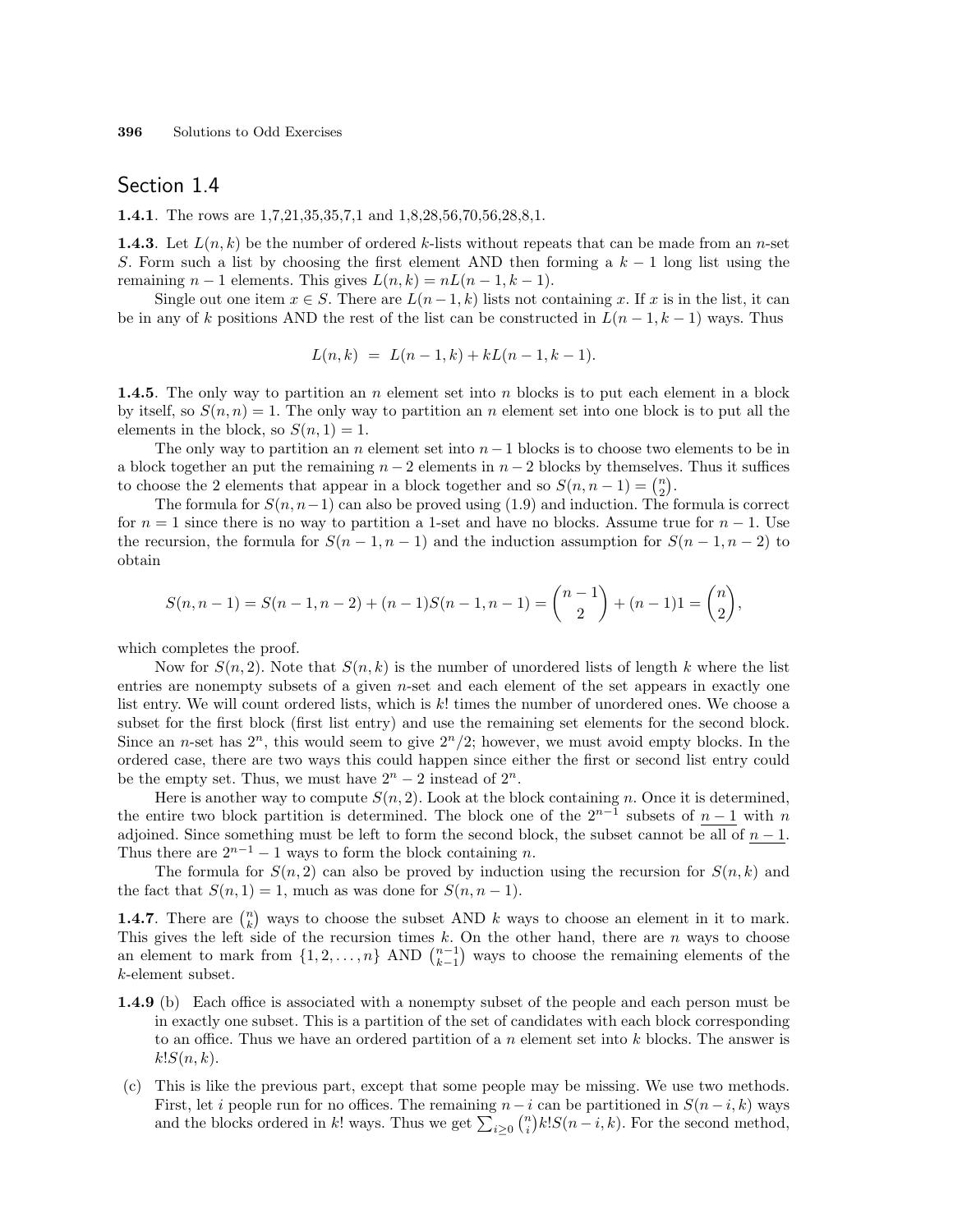either everyone runs for an office, giving  $k!S(n, k)$  or some people do not run. In the latter case, we can think of a partition with  $k + 1$  labeled blocks where the labels are the k offices and "not running." This give  $(k+1)!S(n, k+1)$ . Thus we have  $k!S(n, k) + (k+1)!S(n, k+1)$ . The last formula is preferable since it is easier to calculate from tables of Stirling numbers.

(e) Let  $T(p, k)$  be the number of solutions. Look at all the people running for the first  $k - 1$  offices. Let t be the number of these people. If  $t < p$ , then at least  $p - t$  people must be running for the kth office since everyone must run for some office. In addition, any of these  $t$  people could run for the kth office. By the Rule of Product, the number of ways we can have this particular set of t people running for the first  $k-1$  offices and some people running for the kth particular set of t people running for the first  $k-1$  offices and some people running for the  $k$ th office is  $T(t, k-1)2^t$ . The set of t people can be chosen in  $\binom{p}{t}$  ways. Finally, look at the case  $t = p$ . In this case everyone is running for one of the first  $k - 1$  offices. The only restriction we must impose is that a nonempty set of candidates must run for the kth office. Putting all this together, we obtain

$$
T(p,k) = \sum_{t=1}^{p-1} {p \choose t} T(t,k-1)2^{t} + T(p,k-1)(2^{p}-1).
$$

This recursion is valid for  $p \ge 2$  and  $k \ge 2$ . The initial conditions are  $T(p, 1) = 1$  for  $p > 0$  and  $T(1, k) = 1$  for  $k > 0$ .

Notice that if "people" and "offices" are interchanged, the problem is not changed. Thus  $T(p, k) = T(k, p)$  and a recursion could have been obtained by looking at offices that the first  $p-1$  people run for. This would give us

$$
T(p,k) = \sum_{t=1}^{k-1} {k \choose t} T(p-1,t)2^{t} + T(p-1,k)(2^{k}-1).
$$

### Section 1.5

1.5.1. For each element, there are  $j+1$  choices for the number of repetitions, namely anything from 0 to j, inclusive. By the Rule of Product, we obtain  $(j+1)^{|S|}$ .

**1.5.3.** To form an unordered list of length k with repeats from  $\{1, 2, \ldots, n\}$ , either form a list without n OR form a list with n. The first can be done in  $M(n-1,k)$  ways. The second can be done by forming a  $k-1$  element list AND then adjoining n to it. This can be done in  $M(n, k-1) \times 1$ ways. Initial conditions:  $M(n, 0) = 1$  for  $n \ge 0$  and  $M(0, k) = 0$  for  $k > 0$ .

**1.5.5.** Interpret the points between the *i*th and the  $(i+1)$ st vertical bars as the balls in box *i*. Since there are  $n + 1$  bars, there are n boxes. Since there are  $(n + k - 1) - (n - 1) = k$  points, there are k balls.

1.5.7. This exercise and the previous one are simply two different ways of looking at the same thing since an unordered list with repetitions allowed is the same as a multiset. The nth item must appear zero, one OR two times. The remaining  $n-1$  items must be used to form a list of length k,  $k-1$ or  $k-2$  respectively. This gives the three terms on the left. We generalize to the case where each or  $\kappa - \lambda$  respectively. This gives the three terms on the left. Then is used at most j times:  $T(n, k) = \sum_{i=0}^{j} T(n-1, k-i)$ .

**1.5.9** (a) We give two solutions. Both use the idea of inserting a ball into a tube in an arbitrary position. To physically do this may require some manipulation of balls already in the tube.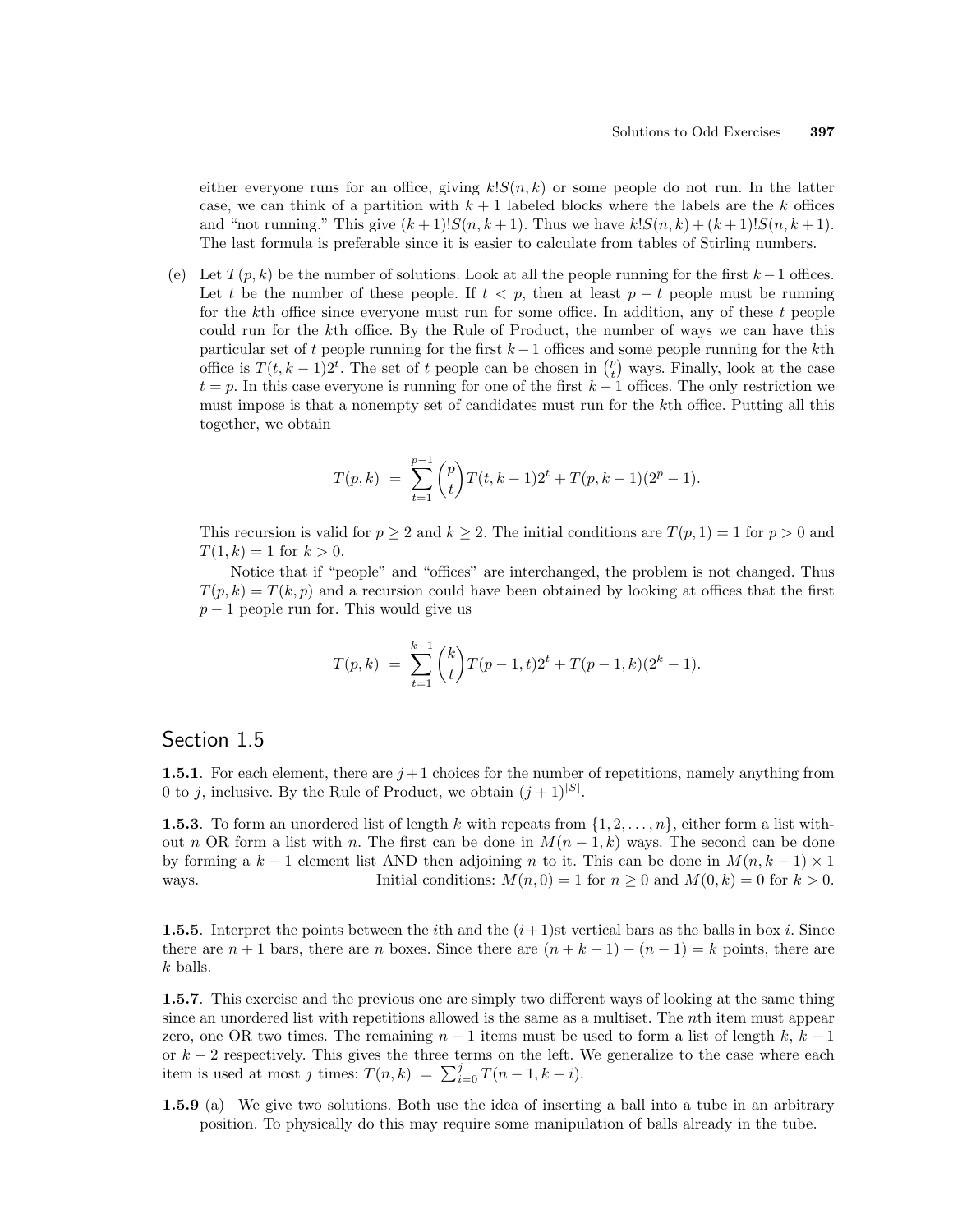1. Insert  $b-1$  balls into the tubes AND then insert the bth ball. There are  $i+1$  possible places to insert this ball in a tube containing  $i$  balls. Summing this over all  $t$  tubes gives us  $(b-1) + t$  possible places to insert the bth ball. We have proved that

$$
f(b, t) = f(b-1, t)(b+t-1).
$$

Since  $f(1, t) = t$ , we can establish the formula by induction.

2. Alternatively, we can insert the first ball AND insert the remaining  $b-1$  balls. The first ball has the effect of dividing the tube in which it is placed into two tubes: the part above it and the part below. Thus

$$
f(b,t) = tf(b-1,t+1),
$$

and we can again use induction.

(b) We give two solutions:

Construct a list of length  $t + b - 1$  containing each ball exactly once and containing  $t - 1$ Construct a list of length  $t + b - 1$  containing each ball exactly once and containing  $t - 1$  copies of "between tubes." This can be done in  $\binom{t+b-1}{t-1}b!$  ways—choose the "between tubes" and then permute the balls to place them in the remaining  $b$  positions in the list.

Alternatively, imagine an ordered  $b+t-1$  long list. Choose  $t-1$  positions to be divisions between tubes AND choose how to place the b balls in the remaining b positions. This gives  $_{t-1}^{b+t-1}$  ×  $b!$ .

# Section 2.2

**2.2.3.** The interchanges can be written as  $(1,3)$ ,  $(1,4)$  and  $(2,3)$ . Thus the entire set gives  $1 \rightarrow 3 \rightarrow 2$ ,  $2 \rightarrow 3, 3 \rightarrow 1 \rightarrow 4$  and  $4 \rightarrow 1$ . In cycle form this is  $(1,2,3,4)$ . Thus five applications takes 1 to 2.

- **2.2.5** (a) This was done in Exercise 2.2.2, but we'll redo it. If  $f(k) = k$ , then the elements of  $n \{k\}$ can be permuted in any fashion. This can be done in  $(n-1)!$ . Since there are n! permutations, the probability that  $f(k) = k$  is  $(n-1)!/n! = 1/n$ . Hence the probability that  $f(k) \neq k$  is  $1 - 1/n$ .
- (b) By the independence assumption, the probability that there are no fixed points is  $(1 1/n)^n$ . One of the standard results in calculus is that this approaches  $1/e$  as  $n \to \infty$ . (You can prove it by writing  $(1 - 1/n)^n = \exp(\ln(1 - 1/n)/(1/n))$ , setting  $1/n = x$  and using l'Hôpital's Rule.)
- (c) Choose the k fixed points AND construct a derangement of the remaining  $n k$ . This gives us  $\binom{n}{k}$  $\binom{n}{k}D_{n-k}$ . Now use  $D_{n-k}\approx (n-k)!/e$ .

**2.2.7.** For  $1 \leq k \leq n-1$ ,  $\mathbf{E}(|a_k - a_{k+1}|) = \mathbf{E}(|i-j|)$ , where the latter expectation is taken over all  $i \neq j$  in n. Thus the answer is  $(n - 1)$  times the average of the  $n(n - 1)$  values of  $|i - j|$  and so

answer 
$$
= \frac{n-1}{n(n-1)} \sum_{i \neq j} |j - i| = \frac{n-1}{n(n-1)} \sum_{i,j} |j - i| = \frac{2}{n} \sum_{1 \leq i \leq j \leq n} (j - i), \text{ proving (a)}
$$

$$
= \frac{2}{n} \sum_{j=1}^{n} \sum_{i=1}^{j} (j - i) = \frac{2}{n} \sum_{j=1}^{n} \left( j^2 - \frac{j(j+1)}{2} \right) = \frac{1}{n} \sum_{j=1}^{n} (j^2 - j)
$$

$$
= \frac{1}{n} \left( \frac{n(n+1)(2n+1)}{6} - \frac{n(n+1)}{2} \right) = \frac{n^2 - 1}{2}.
$$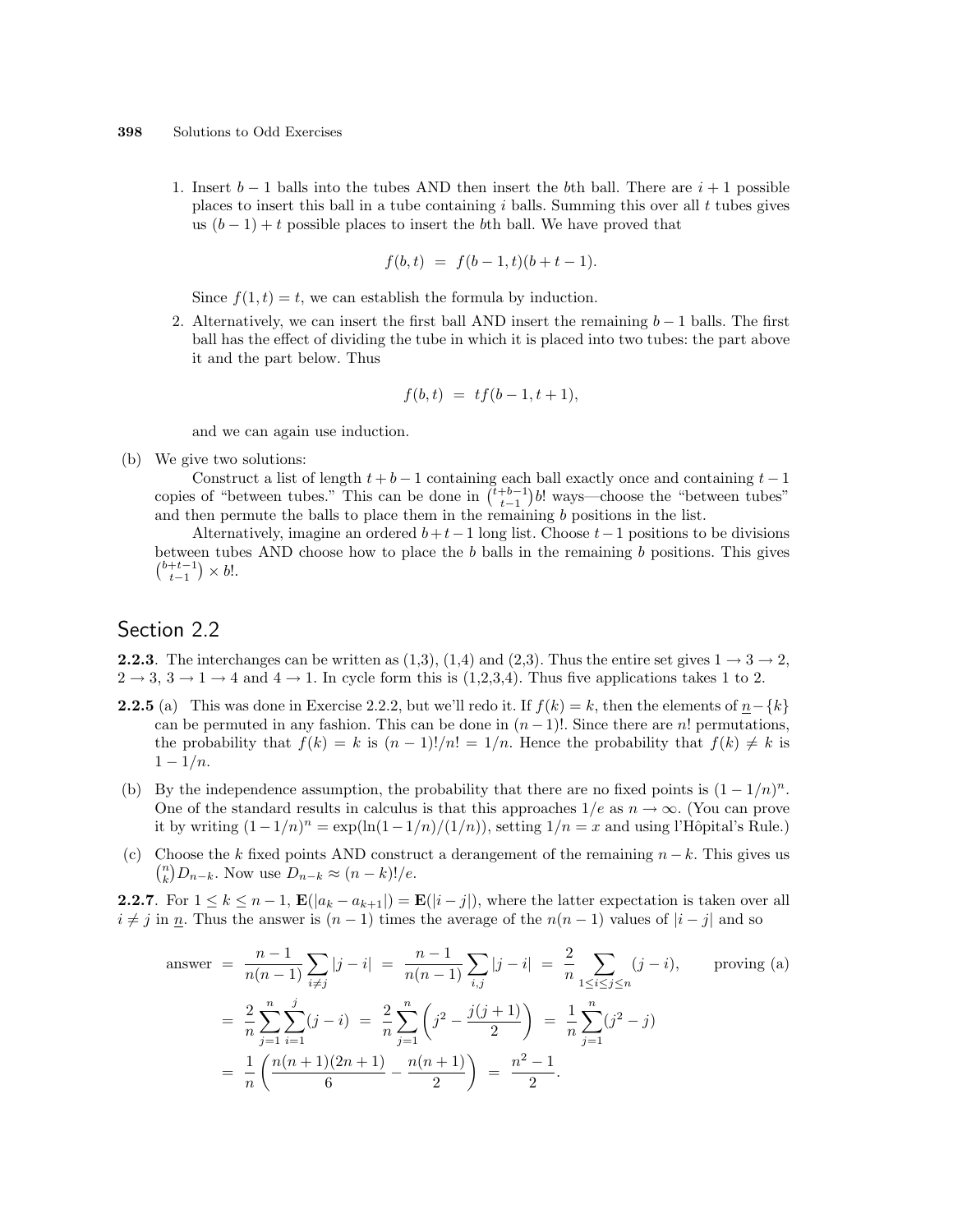### Section 2.3

**2.3.3.** We can form the permutations of the desired type by first constructing a partition of  $n$ counted by  $B(n,b)$  AND then forming a cycle from each block of the partition. The argument used in Exercise 2.2.2 proves that there are  $(k-1)!$  cycles of length k that can be made from a k-set.

**2.3.5** (a) In the order given, they are 2, 1, 3 and 4

- (b) If f is associated with a B partition of  $n$ , then B is the coimage of f and so f determines B.
- (c) See (b).
- (d) The first is not since  $f(1) = 2 \neq 1$ . The second is: just check the conditions. The third is not since  $f(4) - 1 = 2 > \max(f(1), f(2), f(3)) = 1$ . The fourth is: just check the conditions.
- (e) In a way, this is obvious, but it is tedious to write out a proof. By definition  $f(1) = 1$ . Choose  $k > 1$  such that  $f(x) = k$  for some x. Let y be the least element of n for which  $f(y) = k$ . By the way f is constructed, y is not in the same block with any  $t < y$ . Thus y is the smallest element in its block and so  $f(y)$  will be the smallest number exceeding all the values that have been assigned for  $f(t)$  with  $t < y$ . Thus the maximum of  $f(t)$  over  $t < y$  is  $k - 1$  and so f is a restricted growth function.
- (f) The functions are given in one-line form and the partition below them

| 1111                | 1112                | 1 1 2 1             | 1122                | 1123                      |
|---------------------|---------------------|---------------------|---------------------|---------------------------|
| $\{1, 2, 3, 4\}$    | $\{1,2,3\}$ $\{5\}$ | $\{1,2,4\}$ $\{3\}$ | $\{1,2\}$ $\{3,4\}$ | $\{1,2\}$ $\{3\}$ $\{4\}$ |
| 1211                | 1212                | 1213                | 1221                | 1222                      |
| $\{1,3,4\}$ $\{2\}$ | ${1,3}$ ${2,4}$     | ${1,3}$ ${2}$ ${4}$ | $\{1,4\}$ $\{2,3\}$ | ${1}{2,3,4}$              |
| 1223                | 1231                | 1232                | 1233                | 1234                      |
| ${1}{2,3}{4}$       | ${1,4}$ ${2}$ ${3}$ | ${1}{2,4}{3}$       | ${1}{2}{3,4}$       | ${1}{2}{3}{3}{4}$         |

**2.3.7**. The coimage is a partition of A into at most |B| blocks, so our bound is  $1 + (|A| - 1)/|B|$ .

**2.3.9.** If  $s < t$  and  $f(s) = f(t)$ , that tells us that we cannot put  $a_s$  at the start of the longest decreasing subsequence starting with  $a_t$  to obtain a decreasing subsequence. (If we could, we'd have  $f(s) \geq f(t) + 1$ . Thus,  $a_s > a_t$ . Hence the subsequence  $a_i, a_j, \ldots$  constructed in the problem is increasing.

Now we're ready to start the proof. If there is a decreasing subsequence of length  $n + 1$  we are done. If there is no such subsequence,  $f : \underline{\ell} \to \underline{n}$ . By the generalized Pigeonhole Principle, there is sum k such that  $f(t) = k$  for at least  $\ell/n$  values of t. Thus it suffices to have  $\ell/n > m$ . In other words  $\ell > mn$ .

**2.3.11**. Let the elements be  $s_1, \ldots, s_n$ , let  $t_0 = 0$  and let  $t_i = s_1 + \ldots + s_i$  for  $1 \le i \le n$ . By the Pigeonhole Principle, two of the t's have the same remainder on division by n, say  $t_j$  and  $t_k$  with  $j < k$ . It follows that  $t_k - t_j = s_{j+1} + \ldots + s_k$  is a multiple of n.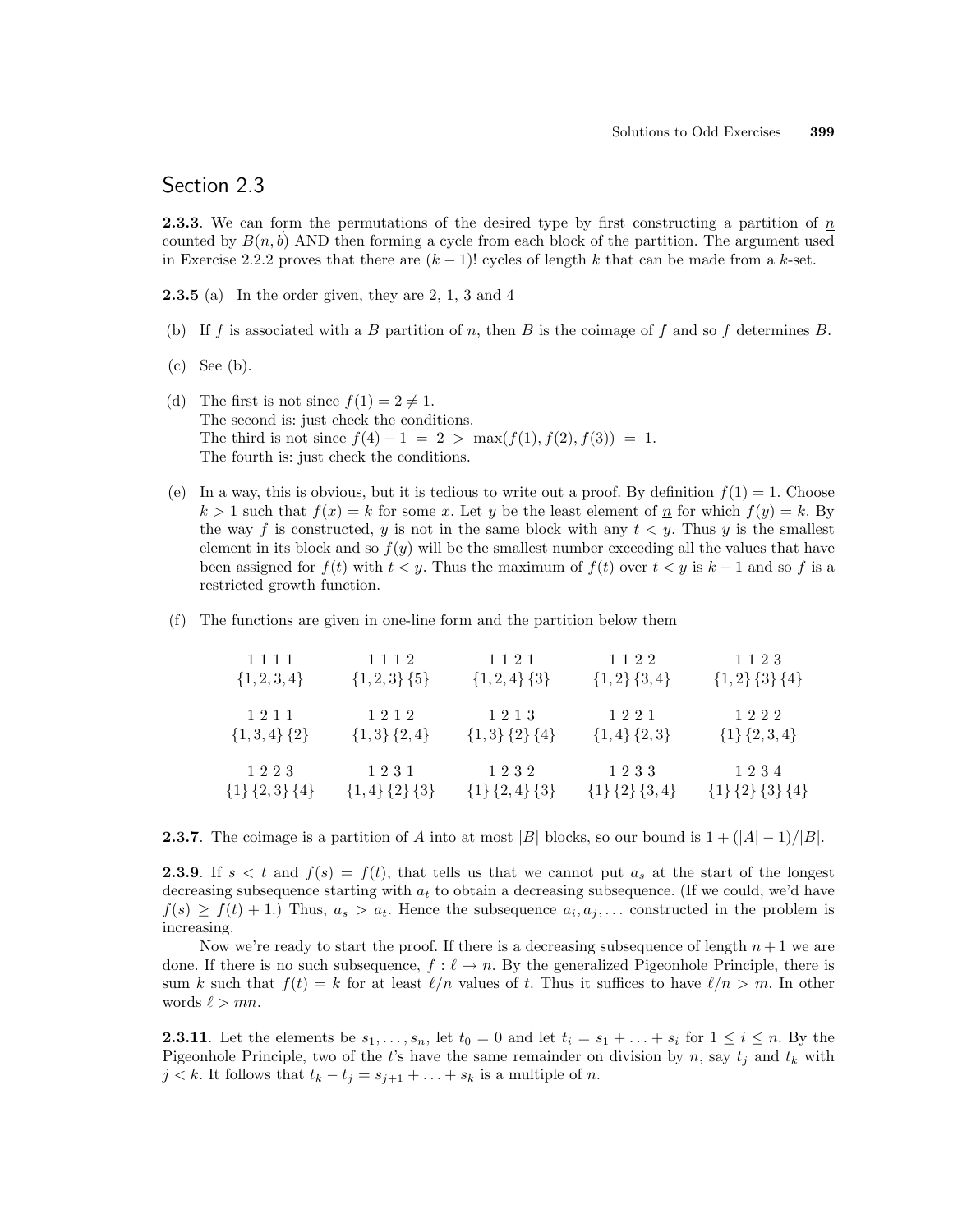# Section 2.4

**2.4.1.**  $x(x + y) = xx + xy = x + xy = x$ .

2.4.3. We state the laws and whether they are true or false. If false we give a counterexample.

- (a)  $x + (yz) = (x + y)(x + z)$  is true. (Proved in text.)
- (b)  $x(y \oplus z) = (xy) \oplus (xz)$  is true.
- (c)  $x + (y \oplus z) = (x + y) \oplus (x + z)$  is false with  $x = y = z = 1$ .
- (d)  $x \oplus (yz) = (x \oplus y)(x \oplus z)$  is false with  $x = y = 1, z = 0$ .

2.4.5. We use algebraic manipulation. Each step involves a simple formula, which we will not bother to mention. You could also write down the truth table, read off a disjunctive normal form and try to reduce the number of terms.

- (a)  $(x \oplus y)(x + y) = (xy' + x'y)(x + y) = xy' + x'yx + xy'y + x'y = xy' + x'y$ . Note that this is  $x \oplus u$ .
- (b)  $(x + y) \oplus z = (x + y)z' + (x + y)'z = xz' + yz' + x'y'z.$
- (c)  $(x+y+z) \oplus z = (x+y+z)z' + (x+y+z)'z = xz' + yz' + x'y'z'z = xz' + yz'.$
- (d)  $(xy) \oplus z = xyz' + (xy)'z = xyz' + x'z + y'z$ .

2.4.7. There are many possible answers. A complicated one comes directly from the truth table and contains 8 terms. The simplest form is  $xw + yw + zw + xyz$ . This can be obtained as follows.  $(x+y+z)w$  will give the correct answer except when  $x = y = z = 1$  and  $w = 0$ . Thus we could simply add the term xyzw'. By noting that it is okay to add xyz when  $w = 1$ , we obtain  $(x+y+z)w + xyz$ .

### Section 3.1

3.1.1. From the figures in the text, we see that they are 123, 132 and 321.

3.1.3. We will not draw the tree. The root is 1, the vertices on the next level are 21 and 12 (left to right). On the next level, 321, 231, 213, 312, 132, and 123. Finally, the leaves are 4321, 3421, 3241, 3214, 4231, 2431, 2341, 2314, 4213, 2413, 2143, 2134, and so on.

- (a) 7 and 16.
- (b) 2,4,3,1 and 3,1,2,4.

3.1.5. We will not draw the tree. There are nine sequences: ABABAB, ABABBA, ABBABA, ABBABB, BABABA, BABABB, BABBAB, BBABAB and BBABBA.

3.1.7. We will not draw the tree.

- (a) 5 and 18.
- (b) 111 and 433.
- (c) 4,4,4 has rank 19.
- (e) The decision tree for the strictly decreasing functions is interspersed. To find it, discard the leftmost branch leading out of each vertex except the root and then discard those decisions that no longer lead to a leaf of the original tree.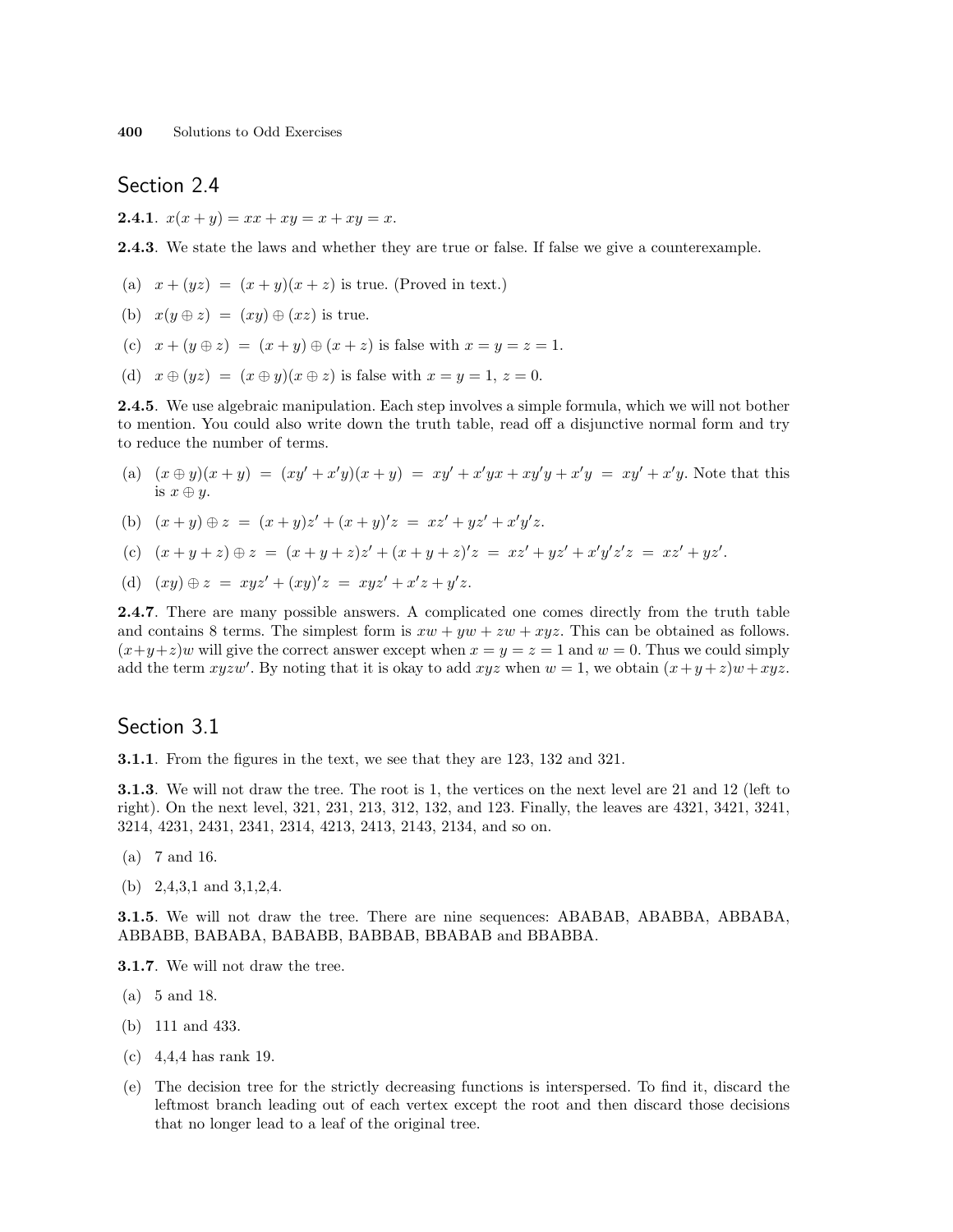- 3.1.9. We assume that you are looking at decision trees in the following discussion.
- (a) The permutation of rank 0 is the leftmost one in the tree and so each element is inserted as far to the left as possible. Thus the answer is  $n,(n-1),\ldots,2,1$ .

The permutation of rank  $n! - 1$  is the rightmost one in the tree and so each element is inserted as far to the right as possible. Thus the answer is  $1, 2, 3, \ldots, n$ .

We now look at  $n!/2$ . Note that the decision about where to insert 2 splits the tree into two equal pieces. We are interested in the leftmost leaf of the righthand piece. The righthand piece means we take the branch 1, 2. To stay to the left after that, 3 through  $n$  are inserted in the leftmost position. Thus the permutation is  $n,(n-1),\ldots,4,3,1,2.$ 

(b) The permutation of rank 0 is the leftmost one in the tree and so each element is inserted as far to the left as possible. It begins 2,1. Then 3 "bumps" 2 to the end: 3,1,2. Next 4 "bumps" 3 to the end: 4,1,2,3. In general, we have  $n, 1, 2, 3, ..., (n-1)$ .

The permutation of rank  $n! - 1$  is the rightmost one in the tree and so each element is inserted as far to the right as possible. Thus the answer is  $1, 2, 3, \ldots, n$ .

We now look at  $n!/2$ . Note that the decision about where to insert 2 splits the tree into two equal pieces. We are interested in the leftmost leaf of the righthand piece. The righthand piece means we take the branch 1, 2. To stay to the left after that, 3 through n are inserted in the leftmost position. This leads to "bumping" as it did for rank 0. Thus the permutation is  $n, 2, 1, 3, 4, 5, \ldots, (n-1).$ 

(c) You should be able to see that the permutation  $(1, 2, 3, \ldots, n)$  has rank 0 in both cases and that the permutation  $(n, \ldots, 3, 2, 1)$  has rank  $n! - 1$  in both cases.

First suppose that  $n = 2m$ , an even number. It is easy to see how to split the tree in half based on the first decision as we did for insertion order: Choose  $m + 1$  and then stay as left as possible. This means everything is in order except for  $m + 1$ . Thus the permutation is  $m + 1$ followed by the elements of  $n - \{m+1\}$  in ascending order.

Now suppose that  $n = 2m - 1$ . In this case, we must make the middle choice, m and split the remaining tree in half, going to the leftmost leaf of the right part. If you look at some trees, you should see that this leads to the permutation  $m, m + 1$  followed by the elements of  $n - \{m, m + 1\}$  in ascending order.

3.1.11 (a) We'll make a decision based on whether or not the pair in the full house has the same face value as a pair in the second hand. If it does not, there are

$$
\binom{11}{2} \binom{4}{2}^2 (52 - 8 - 5) = 77,220
$$

possible second hands. If it does, there are

$$
11\binom{4}{2}(52 - 8 - 3) = 2,706
$$

possible second hands. Adding these up and multiplying by the number of possible full houses  $(79,926)$  gives us about  $3 \times 10^8$  hands.

- (b) There are various ways to do this. The decision trees are all more complicated than in the previous part.
- (c) The order in which things are done can be very important.

3.1.13. You can simply modify the decision tree in Figure 3.5 as follows: Decrease the "number of singles" values by 1 (since the desired word is one letter shorter). Throw away those that become negative; i.e., erase leaves C and H. Add a new path that has no triples, one pair and five singles.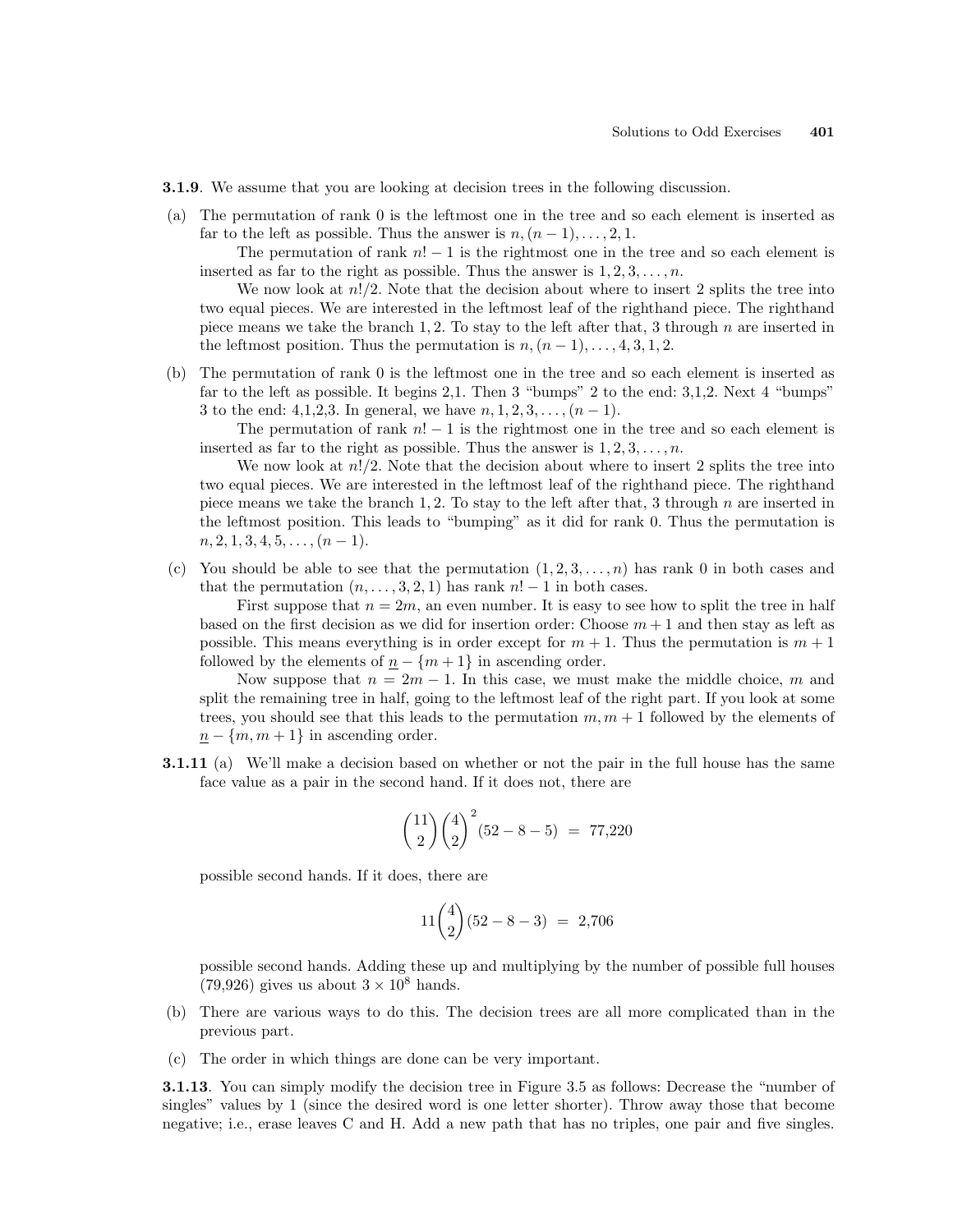Call the new leaf  $X$ . It is then necessary to recompute the numbers. Here are the results, which total to 113,540:  $\overline{a}$  $\mathbf{r}$ 

$$
X: \begin{pmatrix} 2 \\ 0 \end{pmatrix} \begin{pmatrix} 5 \\ 1 \end{pmatrix} \begin{pmatrix} 5 \\ 5 \end{pmatrix} \begin{pmatrix} 8 \\ 2, 1, 1, 1, 1, 1 \end{pmatrix} = 12,600
$$
  
\n
$$
A: \begin{pmatrix} 2 \\ 0 \end{pmatrix} \begin{pmatrix} 5 \\ 2 \end{pmatrix} \begin{pmatrix} 4 \\ 3 \end{pmatrix} \begin{pmatrix} 8 \\ 2, 2, 1, 1, 1 \end{pmatrix} = 50,400
$$
  
\n
$$
B: \begin{pmatrix} 2 \\ 0 \end{pmatrix} \begin{pmatrix} 5 \\ 3 \end{pmatrix} \begin{pmatrix} 3 \\ 1 \end{pmatrix} \begin{pmatrix} 8 \\ 2, 2, 2, 1 \end{pmatrix} = 18,900
$$
  
\n
$$
D: \begin{pmatrix} 2 \\ 1 \end{pmatrix} \begin{pmatrix} 4 \\ 0 \end{pmatrix} \begin{pmatrix} 5 \\ 4 \end{pmatrix} \begin{pmatrix} 8 \\ 3, 1, 1, 1 \end{pmatrix} = 8,400
$$
  
\n
$$
E: \begin{pmatrix} 2 \\ 1 \end{pmatrix} \begin{pmatrix} 4 \\ 1 \end{pmatrix} \begin{pmatrix} 4 \\ 2 \end{pmatrix} \begin{pmatrix} 8 \\ 3, 2, 1, 1 \end{pmatrix} = 20,160
$$
  
\n
$$
F: \begin{pmatrix} 2 \\ 1 \end{pmatrix} \begin{pmatrix} 4 \\ 2 \end{pmatrix} \begin{pmatrix} 3 \\ 0 \end{pmatrix} \begin{pmatrix} 8 \\ 3, 2, 2 \end{pmatrix} = 2,520
$$
  
\n
$$
G: \begin{pmatrix} 2 \\ 2 \end{pmatrix} \begin{pmatrix} 3 \\ 0 \end{pmatrix} \begin{pmatrix} 4 \\ 1 \end{pmatrix} \begin{pmatrix} 8 \\ 3, 3, 1 \end{pmatrix} = 560.
$$

# Section 3.2

3.2.1. We use the rank formula in the text and, for unranking, a greedy algorithm.

- (a)  $\frac{10}{3}$ ∫<br>∖  $+$  $\binom{5}{2}$ ¢  $^{+}$  $\binom{3}{1}$ ¢  $= 133.$  $\binom{8}{4}$ ¢  $^{+}$  $\binom{5}{3}$ ¢  $+$  $\binom{2}{2}$ ¢  $+$  $\binom{0}{1}$ ∫<br>∖  $= 81.$ ¢
- (b) We have  $35 = {7 \choose 4}$ so the first answer is 8,3,2,1. The second answer is 12,9,6,5 because

|  | $\binom{11}{4}$ $\leq$ 400 $\lt$ $\binom{12}{4}$ $400 - \binom{11}{4}$ = 70 |  |                                          |  |
|--|-----------------------------------------------------------------------------|--|------------------------------------------|--|
|  | $70 - {8 \choose 3} = 14$                                                   |  | $\binom{8}{3} \leq 70 < \binom{9}{3}$    |  |
|  | $14 - {5 \choose 2} = 4$                                                    |  | $\binom{5}{2} \leq 14 \leq \binom{6}{2}$ |  |
|  |                                                                             |  | $\binom{4}{1} \leq 4 \leq \binom{5}{1}.$ |  |

- (c)  $9,6,4,2,1$  and  $9,7,2,1$ .
- (d) 9,5,4,3,2 and 9,6,5,3.

3.2.3. One can compute the ranks by looking at the decision tree or by using the formula in Theorem 3.3. We choose the latter approach. In case (j), we have  $f(i) = k + j - i$ . (This is easily checked since this f clearly decreases by 1 as i increases by 1 and it gives  $f(1) = k, k+1$  and  $k+2$  for  $j = 1$ , 2 and 3, respectively.) By the theorem,

$$
RANK(f) = \sum_{i=1}^{k} {f(i) - 1 \choose k + 1 - i} = \sum_{i=1}^{k} {k + j - i - 1 \choose k + 1 - i}
$$

When  $j = 1$ , all the binomial coefficients are 0 and so the answer for the first function is 0. When  $j = 2$ , all the binomial coefficients are 1 and so the answer for the second function is k. When  $j = 3$ , we have

$$
RANK(f) = \sum_{i=1}^{k} {k+2-i \choose k+1-i} = \sum_{i=1}^{k} (k+2-i) = (k+1) + (k) + (k-1) + \dots + (2).
$$

Since the sum of the first *n* positive integers is  $\frac{n(n+1)}{2}$ , the rank is  $\frac{(k+1)(k+2)}{2} - 1 = \frac{k(k+3)}{2}$ .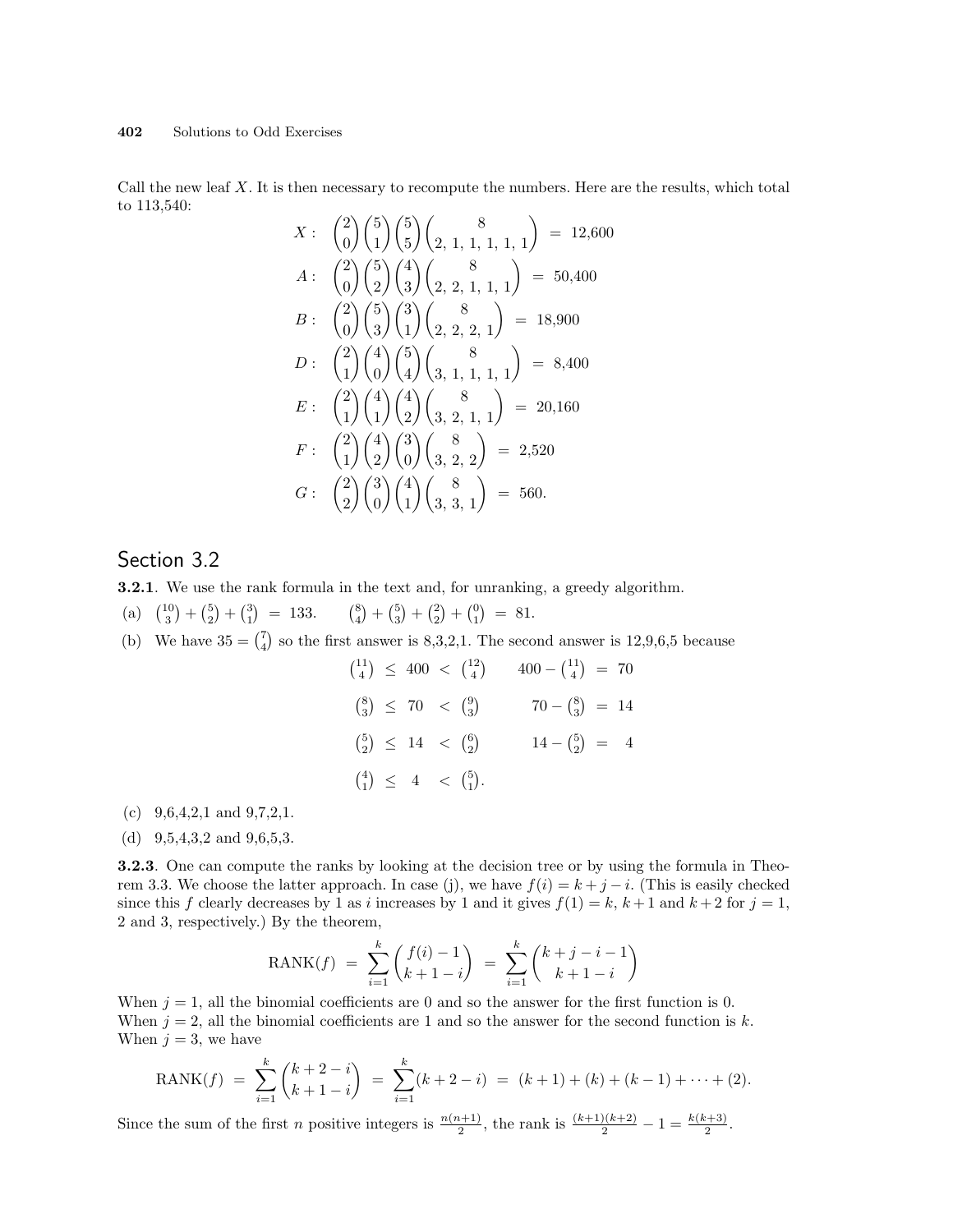| 1              | 3         |                |   | 4 | choice for $(2,2)$ entry   |
|----------------|-----------|----------------|---|---|----------------------------|
| 4              |           | $\sim$ 4       |   | 1 | choice for $(2,3)$ entry   |
| 3              |           | 1              |   | 3 | choice for $(2,4)$ entry   |
| 4              | $1 \quad$ | $\overline{4}$ |   | 1 | choice for $(3,2)$ entry   |
| $\overline{2}$ | 2 1       | $\mathcal{D}$  | 2 |   | 4 choice for $(3,3)$ entry |
|                | 2         |                |   |   | 2 choice for $(3,4)$ entry |

**Figure S.3.1** The decision tree for  $4 \times 4$  standard Latin Squares in Exercise 3.3.1.

**3.2.5** (a)  $D_1 \times (n-1)! + D_2 \times (n-2)! + \cdots + D_{n-1} \times 1! = \sum_{k=1}^{n-1} D_k (n-k)!$ .

•

- (b) Denote the permutation by f. Let  $L = \underline{n}$ . For  $i = 1, 2, ..., n-1$  in order: let  $D_i$  is the number of elements in L which are less than  $f(i)$  and replace L with  $L - \{f(i)\}.$
- (c) The decision sequences are  $4,4,0,1,1$  and  $5,1,2,0,0$  and so the ranks are 579 and 636.
- (d) By a greedy algorithm we get the decision sequences 1,1,1,0,1 and 2,2,2,0,0. The permutations are 2,3,4,1,6,5 and 3,4,5,1,2,6.
- **3.2.9**. 00000000000000000000 =  $0^{20}$ ; 11000000000000000000 =  $1^{2}0^{18}$ ; 0100; 10101100.

# Section 3.3

**3.3.1**. When building and  $n \times n$  Latin Square, if the first  $n-1$  rows have been filled in, then the last row is determined. Thus we'll omit it from the decision tree. The tree is shown in Figure S.3.1.

3.3.3. You should find 14 solutions.

#### Section 4.1

4.1.1. The Venn diagrams each consist of two intersecting circles.

(a)  $V_2 \cap V_3$  contains words of the form CVVC. We are interested in  $V_2 \cup V_3$ , the union of the circles. Thus

$$
|V_2 \cup V_3| = |V_2| + |V_3| - |V_2 \cap V_3|
$$
  
= 21<sup>2</sup> × 5 × 26 + 21<sup>2</sup> × 5 × 26 - 21<sup>2</sup> × 5<sup>2</sup>  
= 21<sup>2</sup> × 5 × 47

(b) We want all 4 letter words beginning and ending with consonants that are not in  $C_2 \cap C_3$ , which is  $21^2 \times 26^2 - 21^4$ .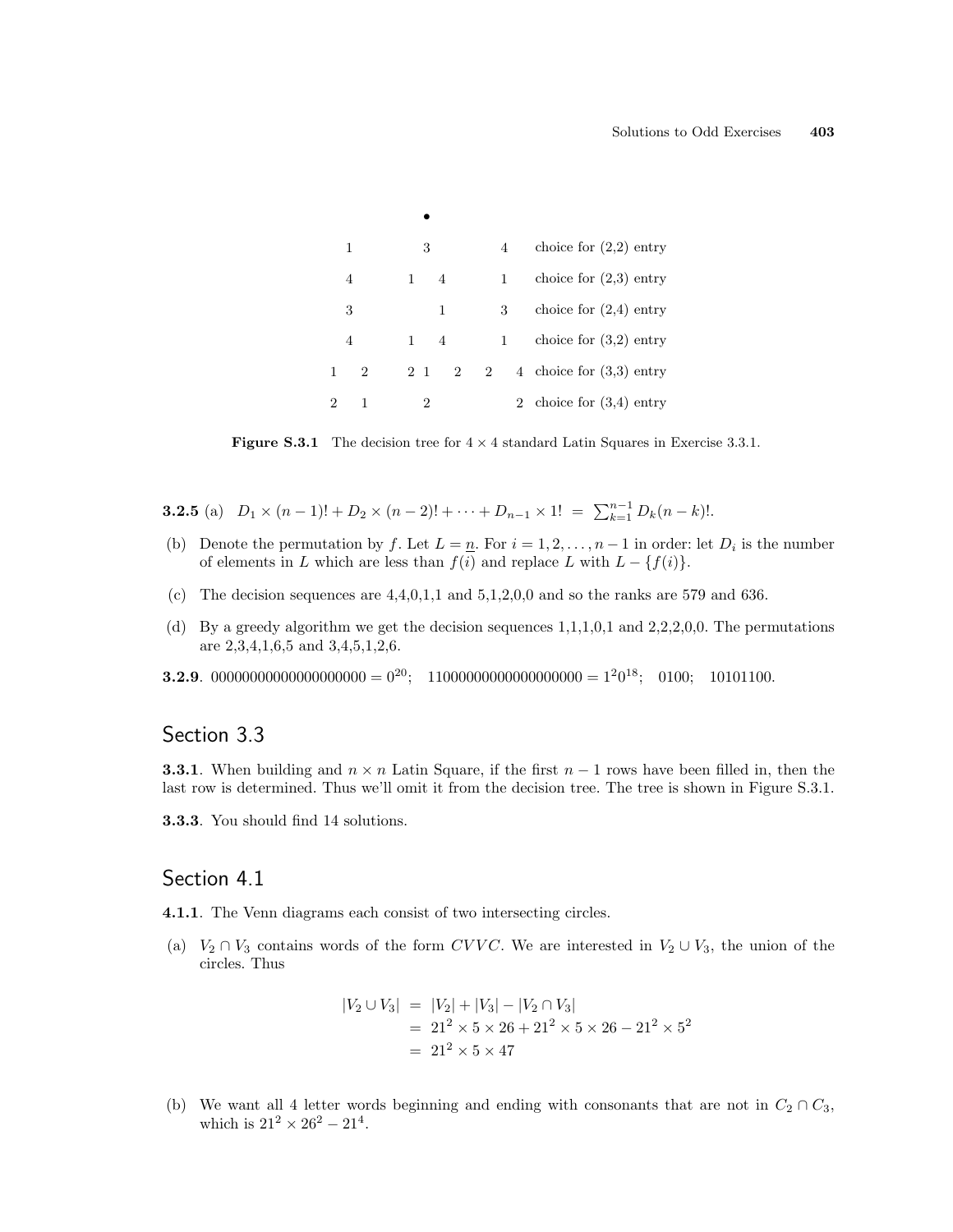- 4.1.3 (a) If everyone who lost an eye also lost an arm, a leg and an ear, then there would be 70 people who lost all four.
- (b) Let A be the set of people who lost an arm and L the set who lost a leg. How small can  $A \cap L$ be? We have

$$
|A \cap L| = |A| + |L| - |A \cup L| = 165 - |A \cup L| \ge 165 - 100 = 65.
$$

We can now look at the set  $D = A \cap L$  of double amputees and ask now many must have lost an eye. As above, we have

$$
|D \cap I| = |D| + |I| - |D \cup I| \ge 65 + 70 - 100 = 35,
$$

where  $I$  is the set of people who have lost an eye. Finally, we combine these people with the 75 who have lost an ear to conclude that at least  $35 + 75 - 100 = 10$  must have lost all four. Thus  $p \geq 10$ . We can achieve this by insisting that everyone lost at least three things. If the people are numbered 1–100, we can do it as follows:

| $\mathrm{lost}~\mathrm{arm:}~~\text{1--80}$ |                               |
|---------------------------------------------|-------------------------------|
|                                             | lost leg: $1-65$ and $81-100$ |
|                                             | lost eye: $1-35$ and $66-100$ |
|                                             | lost ear: $1-10$ and $36-100$ |

- **4.1.5** (a) A number x has a factor in common with N if and only if it is divisible by one of the primes that divide N. Thus an element of  $N$  has no factor in common with N if and only if it is in none of the sets  $S_k$ .
- (b) The intersection on the left side is the set of  $x \in \underline{N}$  that are multiples of  $b = p_{i_1} \cdots p_{i_r}$ . These are b, 2b, 3b ...,  $(N/b)b$ . Thus the set has  $N/b$  elements, as was to be proved.
- (c) By (4.3) and the previous result, we have

$$
\varphi(N) \;=\; \sum_{I \subseteq n} (-1)^{|I|} \frac{N}{\prod_{i \in I} p_i} \;=\; N \sum_{I \subseteq n} \prod_{i \in I} \left(\frac{-1}{p_i}\right).
$$

Replacing  $x_i$  by  $-1/p_i$  in Example 1.14, we obtain the desired result.

**4.1.7**. Let  $S_i$  be those lists in which  $c_i$  is adjacent to  $c_i$ . Consider a list in  $S_{i_1} \cap \cdots \cap S_{i_r}$ . Using the hint, this can be thought of as a list made from  $2m-r$  symbols, where for the present we regard the two occurrences of the symbol  $c_i$  as different Since the list is a rearrangement of the symbols, there are  $(2m-r)!$  such lists. However,  $m-r$  pairs of the symbols are identical and we have treated them<br>es different. There are  $2^{m-r}$  weight to treat such symbols as different. Thus  $N = {m \choose 2m-r} (2m-r)! (2m-r)!$ as different. There are  $2^{m-r}$  ways to treat such symbols as different. Thus  $N_r = {m \choose r} (2m-r)!/2^{m-r}$ .

4.1.9. The proof is practically the same as that given for Theorem 4.1. Instead of asking how much  $s \in S$  contributes to the sums, ask how much  $Pr(s)$  contributes.

- **4.1.11** (a) The products are 1 or 0 according as s belongs to precisely the sets  $S_i$ ,  $i \in K$  or not. Thus the inner sum is 1 or 0 according as s belongs to precisely  $k$  sets or not.
- (b) Simply expand using the distributive law as in the previous exercise.
- (c) The first part is just a rearrangement: Instead of choosing K and then J, first choose L The first part is just a rearrangement: instead of choosing  $K$  and then  $J$ , first choose  $\Gamma$  ( $\lfloor k \rfloor$  (corresponding to  $J \cup K$ ) and then choose K. The second part arises because there are  $\binom{|L|}{k}$ ways to choose K.
- (d) Move the sum over  $s \in S$  inside the other sums and collect terms according to |L|.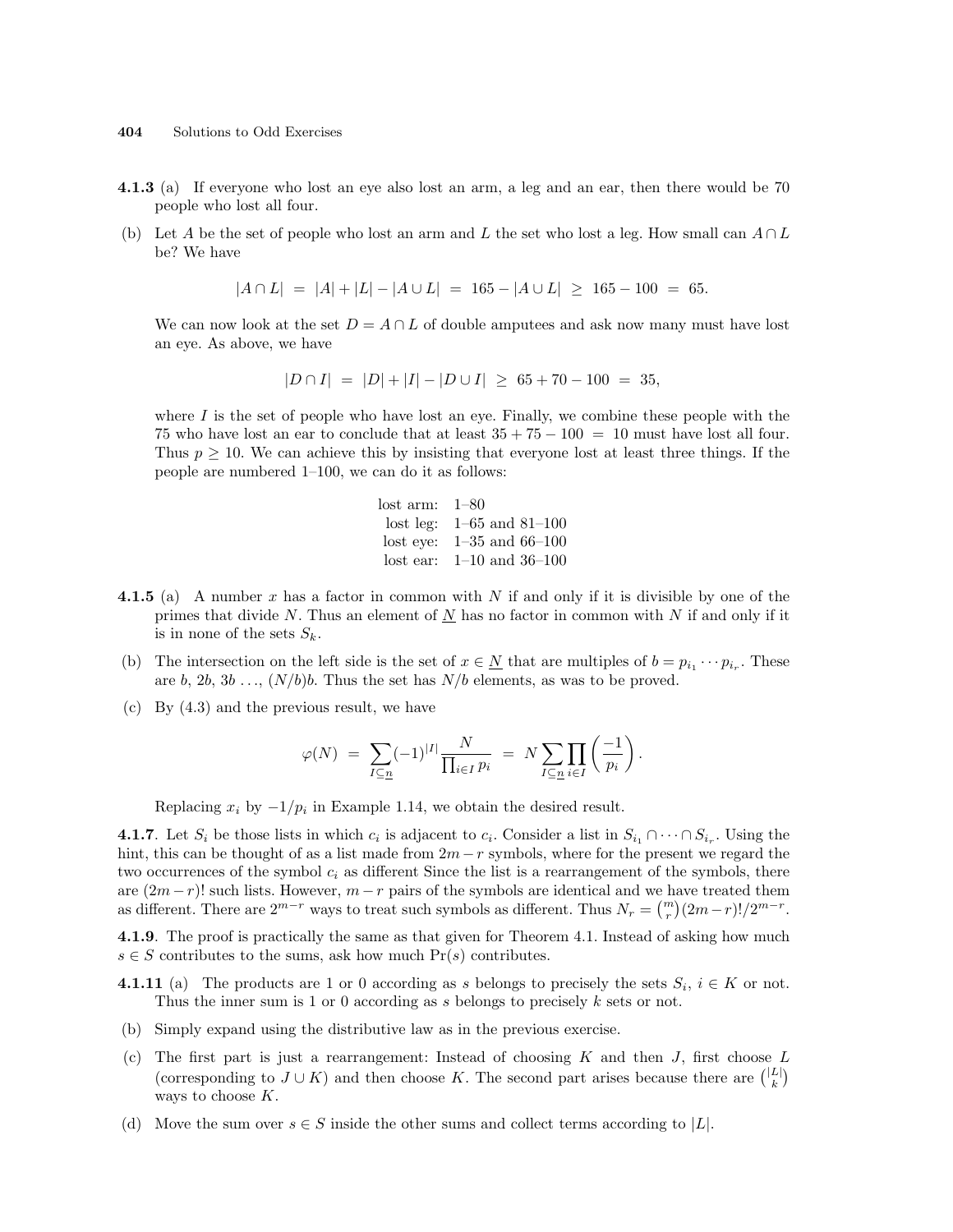- 4.1.13 (a) Let the notation be as in the proof of the Principle of Inclusion and Exclusion. The proof  $\mathbf{g}$  (a) Let the hotation be as in the proof of the 1 finciple of inclusion and Exclusion. The proof given in the text is easily adjusted to prove s contributes exactly  $c_{t-1}(X)$  to  $\sum_{i=0}^{t-1}(-1)^iS_i$ . Thus the sum will be a lower bound when  $t$  is even and an upper bound when  $t$  is odd. Including the term  $(-1)^{t}S_{t}$  in the sum changes upper bounds to lower bounds and vice versa since we are now considering  $c_t(X)$ . By considering the cases of t even and t odd separately, it is easy to see that the inequalities follow.
- (b) This can be proved by induction on t using  $\binom{|X|}{t}$ ¢ =  $\binom{|X|-1}{t}$ ¢  $^{+}$  $\binom{|X|-1}{t-1}$ ¢ .
- **4.1.15** (a) Let  $m = 2$ . Initially the N array contains

$$
2: N_2 \qquad 1: N_1 \qquad 0: N_0.
$$

With  $j = 0$ , we do  $i = 1$  and then  $i = 0$ . The N array now contains

2: 
$$
N_2
$$
 1:  $N_1 - N_2$  0:  $N_0 - (N_1 - N_2)$ .

With  $j = 1$ , we obtain

2: 
$$
N_2
$$
 1:  $(N_1 - N_2) - N_2$  0:  $N_0 - (N_1 - N_2)$ .

Equation (4.16) gives

$$
E_2 = N_2 \qquad E_1 = N_1 - 2N_2 \qquad E_0 = N_0 - N_1 + N_2,
$$

which agrees with the values computed by the algorithm. You can carry out similar calculations for  $m = 3$ .

- (b) This can be done by carefully carrying out the steps in the algorithm.
- (c) After no iterations (that is, at the start of the algorithm),  $N_r$  contains s as many times as there After no iterations (that is, at the start of the algorithm),  $N_r$  contains s as many times as there is set of r indices for which (4.17) is true. If s appears in exactly p of the  $S_i$ , this number is  $\binom{p}{r}$ . We now use induction on t, having done the case  $t = 0$ . After  $t - 1$  iterations, formula (4.18) is true when t is replaced by anything smaller in it. In particular, it holds with  $t$  replaced by  $t-1$ .

We must now focus on the inner loop of the algorithm. What does it do? Since  $N_m$  never changes, neither does  $N_m^*$ . Formula (4.18) gives 0 or 1 for all t according as  $p < m$  or  $p = m$  $(p > m$  is impossible). This is the correct answer for both  $N_m$  and  $E_m$ .

Back to the action of the inner loop. Again we can prove it by induction, but now we are going from  $N_m^*$  down to  $N_0^*$ . We dealt with  $N_m^*$  in the previous paragraph. If the inner loop has done the correct thing with  $N_{r+1}^*$ , then the number of times s appears in the new version of  $N_r^*$  is  $\mu(p, r, t-1) - \mu(p, r+1, t)$ . There are various cases to consider. We'll just look at one,<br>namely  $\binom{p-(t-1)}{r-(t-1)} - \binom{p-t}{(r+1)-t}$ . Using  $\binom{n+1}{k} = \binom{n}{k} + \binom{n}{k-1}$ , we have  $r-(t-1)$  $\overline{a}$ −  $\mu(p,$ <br>  $\binom{p-t}{(r+1)-t}$  $\left( \begin{array}{c} n+1, & i \end{array} \right)$ . Using  $\left( \begin{array}{c} n+1 \\ k \end{array} \right)$ ⊂<br>∖  $=$  $\binom{n}{k}$ t. ous cas<br>+  $\binom{n}{k-1}$ ∘<br>∕ , we have

$$
\binom{p-(t-1)}{r-(t-1)} - \binom{p-t}{(r+1)-t} = \binom{p-t+1}{r-t+1} - \binom{p-t}{r-t+1} = \binom{p-t}{r-t},
$$

which is what we needed to prove. We leave the other cases in  $(4.18)$  to you. The last sentence in the exercise follows from the fact that all the numbers we calculate are nonnegative. (This takes care of the problem of how we should interpret the multiset difference  $A-B$  if s appears more often in  $B$  than it does in  $A$ .)

When  $t \geq m$ , the only time the binomial coefficient is used in (4.18) is when  $t = p = m$ when  $t \geq m$ , the only time the binomial coefficient is used in (4.18) is when  $t = p = m$  and it then has the value  $\binom{0}{r-m}$ , which is zero unless  $r = m$ , when it is 1. Thus, for  $t \geq m$ ,  $\mu(p,r,t)$  equals 1 if  $r = p$  and 0 otherwise. Hence  $N_r^*$  is a set containing precisely those elements that are in exactly r of the  $S_i$ .

(d) This is implicit in the proof for (c).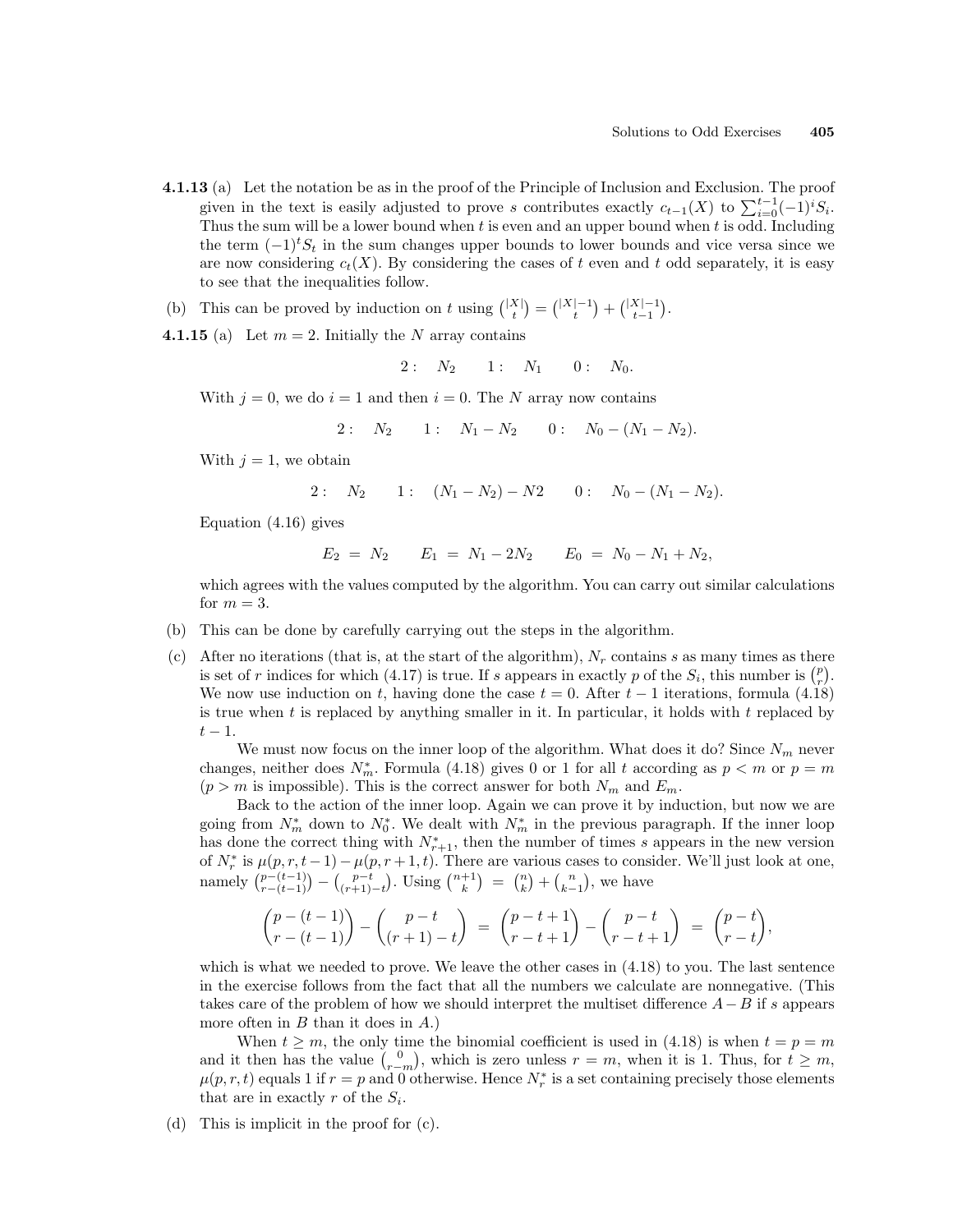**4.1.17**. Let  $S_i$  be the subset of  $\underline{n}$  divisible by  $a_i$ . Then,  $N_t$  is the sum over all t-subsets T of A of  $\lfloor n/(\mathrm{cm}(T)) \rfloor$ , where  $\mathrm{lcm}(T)$  is the least common multiple of the elements of T and the floor  $\lfloor x \rfloor$  is the largest integer not exceeding  $x$ . For the various parts of the exercise you need the following.

- If all elements of A divide n, then  $\lfloor n/\text{lcm}(T)\rfloor = n/\text{lcm}(T)$ .
- If no two elements of A have a common factor, then  $\text{ lcm}(T) = \prod_{i \in T} i$ .
- (a) Using the previous comments in the special case  $k = 0$ , we obtain after some algebra

$$
\sum_{i=0}^{m} (-1)^{i} N_{i} = n \prod_{a \in A} \left( 1 - \frac{1}{a} \right),
$$

which is the Euler phi function when  $A$  is the set of prime divisors of  $n$ .

- (b) The comment for (a) applies in this case as well.
- (c) There is no simple formula even when  $k = 0$  because the floor function cannot be eliminated.
- (d) Now we cannot even eliminate the lcm function.

4.1.19. In all cases, what we must do is prove that (P-1), (P-2) and (P-3) hold. We omit most of them.

(d) Since  $x/x = 1$ , (P-1) is true. Suppose that  $x\rho y$  and  $y\rho x$ . Then  $x/y$  and  $y/x$  are both integers. Since  $(x/y)(y/x) = 1$ , the only possible integer values for  $x/y$  and  $y/x$  are  $\pm 1$ . Since x and y are positive, it follows that  $x/y = 1$  and so (P-2) is true. Suppose that  $x/y$  and  $y/z$  are integers. Then so is  $x/z$  and so (P-3) is true.

**4.1.21**. Since every set is the union of itself,  $x \rho x$ . Suppose  $x \rho y$  and  $y \rho x$ . Let  $b_y$  be a block of y. Since  $x \rho y$ ,  $b_x \subseteq b_y$  for some block  $b_x$  of x. Since  $y \rho x$ ,  $b'_y \subseteq b_x$  for some block  $b'_y$  of y. Since blocks of a partition are either equal or disjoint and since  $b'_y \subseteq b'_x \subseteq b_y$ , we have  $b'_y = b'_y$  and so  $b_x = b_y$ . This proves that every block of y is a block of x. Hence  $x = y$  and so  $(P-2)$  is true. It is easy to prove (P-3).

- **4.1.23** (a) With each element  $s \in S$ , associate a set  $g(s)$  such that  $s \in S_i$  if and only if  $i \in g(s)$ . Then  $E_k$  counts those  $s \in S$  for which  $|g(s)| = k$ . Since the number of  $s \in S$  with  $g(s) = y$  is  $e(y)$ , the sum of  $e(y)$  over  $|y| = k$  also counts those s.
- (b) An element s is counted in (4.14) if and only if it belongs to all  $S_i$  for which  $i \in \mathcal{x}$ . This is the same as the definition of the set intersection.
- (c) The sum of  $e(x)$  over all x of since k is  $E_k$ . Putting this together with (4.15), we have

$$
E_k = \sum_{|x|=k} \sum_{y \supseteq x} (-1)^{|y|-k} f(y) = \sum_{|y| \ge k} \sum_{\substack{x \subseteq y \\ |x|=k}} (-1)^{|y|-k} f(y) = \sum_{|y| \ge k} { |y| \choose k} (-1)^{|y|-k} f(y).
$$

The sum of  $f(y)$  in (b) over all y of size t is  $N_t$ . Collecting terms according to |y|, we have

$$
E_k = \sum_{t=k}^{m} {t \choose k} (-1)^{t-k} N_t = \sum_{i=0}^{m-k} {i+k \choose k} (-1)^i N_{k+i},
$$

where we set  $t = i + k$ . Now use  $\binom{i+k}{k}$ ¢ =  $\binom{k+i}{i}$ ¢ .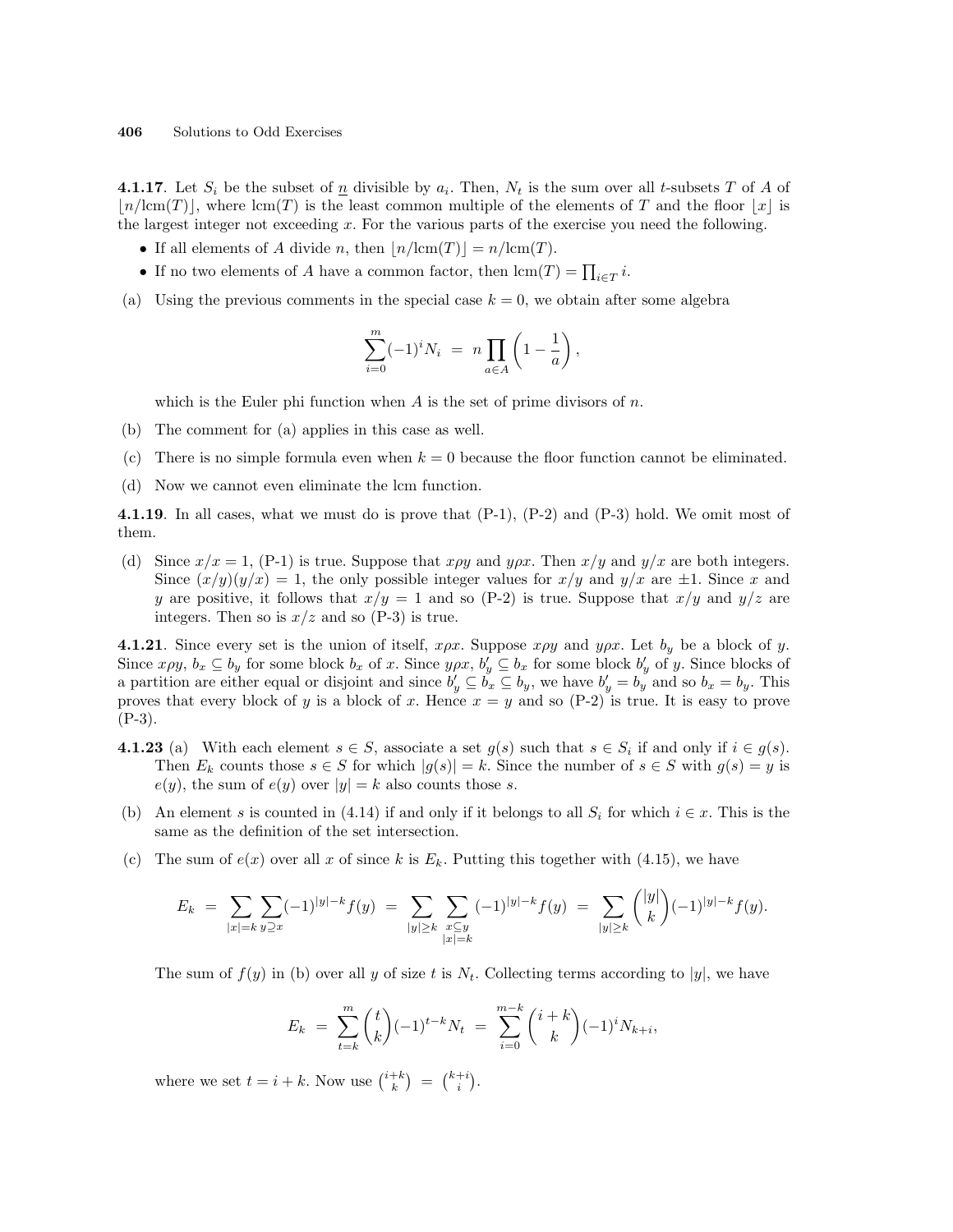### Section 4.2

4.2.1. The number of 6-long sequences made with B, R and W is  $3^6$  = 729, which is much too long. The number of 6-long sequences in which adjacent beads differ in color is  $3 \times 2^5 = 96$ , which is more manageable, but still quite long. We won't list them. We could "cheat" by being a bit less mechanical: If the necklace contains a B, we could start with it. There are  $2^5 = 32$  such necklaces, a manageable number. The only necklace without B must alternate R and W, so there is only one of them. Here are the 32 other necklaces, where a number preceding a necklace is the first place it appears in the list when considered circularly or flipped over. A zero means it was rejected because the first and last beads are the same.

| 1: BRBRBR   | $2: BRBRBW = 0: BRBRWB$ | 3: BRBRWR                                           | 2: BRBWBR | 4: BRBWBW           |
|-------------|-------------------------|-----------------------------------------------------|-----------|---------------------|
| $0:$ BRBWRB | $5:$ BRBWRW $0:$ BRWBRB | 6: BRWBRW                                           | 0: BRWBWB | 7: BRWBWR           |
| 3: BRWRBR   | 8: BRWRBW 0: BRWRWB     | 9: BRWRWR                                           |           | 2: BWBRBR 4: BWBRBW |
| 0: BWRRWB   |                         | 8: BWBRWR 4: BWBWBR 10: BWBWBW 0: BWBWRB 11: BWBWRW |           |                     |
| 0: BWRBBB   |                         | 7: BWRBRW 0: BWRBWB 7: BWRBWR 5: BWRWBR 11: BWRWBW  |           |                     |
|             | $0: BWRWRB$ 12: BWRWRW  |                                                     |           |                     |

- 4.2.3 (a) Since 4 beads are used, at most 4 different kinds of beads are used. We can construct an arrangement of beads by choosing the number of types that must appear  $(1, 2, 3 \text{ OR } 4)$ , choosing that many types of beads from the r types AND then choosing an arrangement using all of the types of beads that we chose.
- (b) Trivially,  $f(1) = 1$ . For  $f(2)$ , our decision will be the number of beads of the first type that appear. After that, it is easy. This gives us  $1 + 2 + 1 = 4$ . For  $f(3)$ , our decision will be which bead appears twice. This gives us  $3 \times 2 = 6$  For  $f(4)$ , each bead appears once and there are 3 possibilities. Thus

$$
F(r) = {r \choose 1} + {r \choose 2}4 + {r \choose 3}6 + {r \choose 4}3,
$$

which can be rewritten as  $r(r+1)(r^2+r^2)/8$ , if desired.

4.2.5. The problem can be solved by either decision tree method. It is useful to note that all solutions must begin with h because any board that starts with  $v$  can be flipped about a NW-SE  $(135°)$  diagonal to give one that starts with h. Also note that a lexically least sequence that starts with hv determines the entire sequence. (To see this, note that it starts hvv and look at rotations of the board.)

We will use the second method. Our first decision will be the number of entire rows and/or columns that are covered by two whole dominoes. For example, two dominoes in the top row or two dominoes in the third column. Note that we cannot simultaneously cover a row and a column because they overlap. Let the number be L. The possible values of L are  $0, 1, 2$  and  $4$ . (You should find it easy to see why  $L = 3$  is impossible.) Note that we can always use the symmetries to make the first domino horizontal. For  $L = 4$ , there is obviously only one solution and its lex minimal form is hhhhhhhh. For  $L = 0$ , we use Method 1 to obtain hvvhvvhh as the the only solution. (Beware: reading the sequence in reverse does not correspond to a symmetry of the board.) For  $L = 1$ , we note that the entire row or column must be at the edge of the board. Suppose it is the first row. Refer back to Figure 3.15 to see that the only way to complete the board without increasing  $L$  is hvvvvh. This is already lex minimal: hhhvvvvh. Suppose  $L = 2$ . By rotation, we can assume we have two full rows and, because they cannot be in the middle, one of them is the first row. Again, refer to Figure 3.15 to find how many ways we can complete the board with one more horizontal row. This leads to six solutions: hhhhhvvh, hhhvvhhh, hhhhvhvh, hhvhvhh, hhhhvvvv and hhvvvvhh. This gives a total of nine solutions.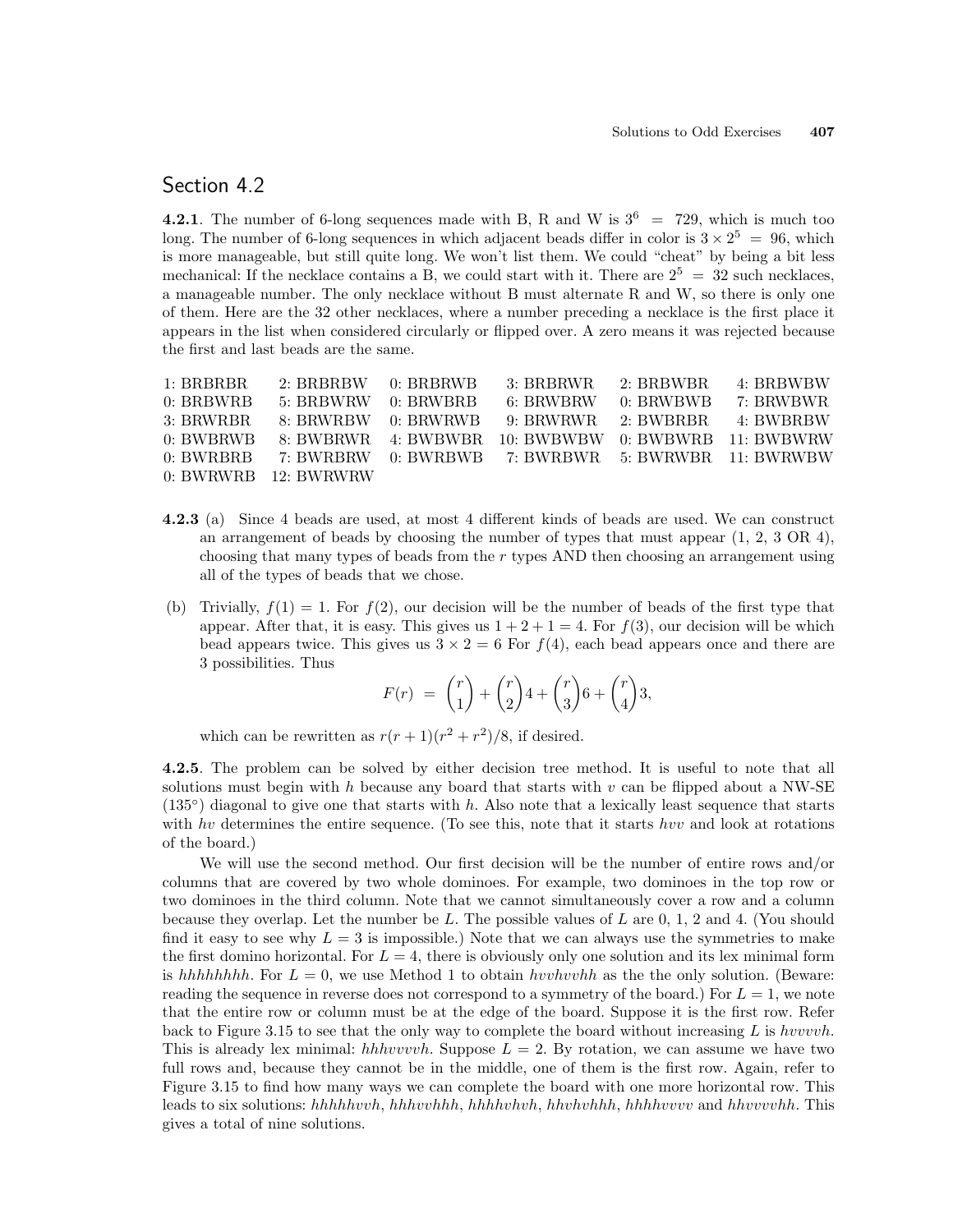4.2.7. When we write out our answers, they will be in the form suggested in the problem, without the surrounding boxes. To obtain the lex least solutions, we must linearly order the faces. Our order will be the line of four side faces from left to right, then the top and, finally, the bottom. We use B, R and W to denote the colors. and  $b, r$  and  $w$  to denote the number of faces of each color.

(a) Our first decision will be the number of black faces. By interchanging black and white, a solution with b black faces can be converted to one with  $6-b$ , so we only need look at  $b=0,1$ , 2 and 3. For  $b = 0$  and  $b = 1$ , there are obviously only one solution. For  $b = 2$ , we must decide whether to put the second black face adjacent or opposite the first one. Here are the 4 solutions for  $b < 3$ .

| W | W         | W         |  |
|---|-----------|-----------|--|
|   | WWWW BWWW | BBWW BWBW |  |
| W | W         | W         |  |

For  $b = 3$ , our second decision is whether or not all three black faces share a common vertex. This leads to just 2 solutions:

$$
\begin{array}{cc}\n\text{B} & \text{W} \\
\text{B B W W} & \text{B B B W} \\
\text{W} & \text{W}\n\end{array}
$$

Doubling the answers for  $b < 3$  to get those for  $b > 3$  gives us 10 solutions.

- (b) In the previous solution, we can limit ourselves to  $b \leq 3$ . When  $b = 3$ , we need to check whether or not one solution is converted to the other when black and white are interchanged. They are not, so  $b = 3$  still gives 2 solutions for a total of 6.
- (c) The mirror image of each of the 10 solutions is equivalent to itself, so there are still 10 solutions.
- (d) Our first decision will be the list  $b, r, w$ . By interchanging colors, we need only consider the situations where  $b \leq r \leq w$ . This gives us 1,1,4, 1,2,3 and 2,2,2. Interchanging colors in all possible ways gives rise to 3, 6 and 1 solutions, respectively, for each solution found. For 1,1,4, our decision will be whether B and R are on adjacent or opposite faces. Each leads to one coloring. For 1,2,3 our first decision will be the number of R's that are adjacent to the B. One adjacency gives 1 solution and two give 2 solutions, depending on whether the R's are adjacent or opposite each other. For 2,2,2, our first decision will be whether or not the B's are adjacent or opposite. Our second decision will be whether or not the R's are adjacent or opposite. Each choice leads to 1 solution except when the B's are adjacent and the R's are adjacent. In this case there are more solutions. One possibility is to have the 4 sides be BBRR. Another possibility is to have the 4 sides be BBRW and then place the additional R on either the top or the bottom. These last two possibilities are mirror images of each other, but we cannot transform one to the other with just rotations. The solutions are given in Figure S.4.1. This gives us  $2 \times 3 + 3 \times 6 + 6 = 30$  solutions.
- (e) If all 3 colors appear, there are 30 solutions. If only 1 color appears, there are obviously 3 solutions. What if exactly 2 colors appear, we can first choose the 2 colors AND then use them. By the first part of this exercise, there are  $10-2=8$  ways to use the colors so that both them. By the first part of this exercise, there are 10<br>appear. Thus we have  $30 + 3 + {3 \choose 2}8 = 57$  solutions.
- (f) Note that no color can appear more than 3 times on any given cube. Also note that at most 6 colors appear on any given cube. By looking over our previous work, we find, in the notation of Exercise 4.2.4, that  $f(0) = f(1) = 0$ ,  $f(2) = 1$  and  $f(3) = 8$ . By looking at decision trees for of Exercise 4.2.4, that  $f(0) = f(1) = 0$ ,  $f(2) = 1$  and  $f(3) = 8$ . By looking at decision trees for the color counts 1,1,1,3 and 1,1,2,2, we find that  $f(4) = {4 \choose 1}2 + {4 \choose 2}5 = 32$ . Consider  $f(5)$  which has just the one color count list 1,1,1,1,2. There is one way to place the repeated colors. The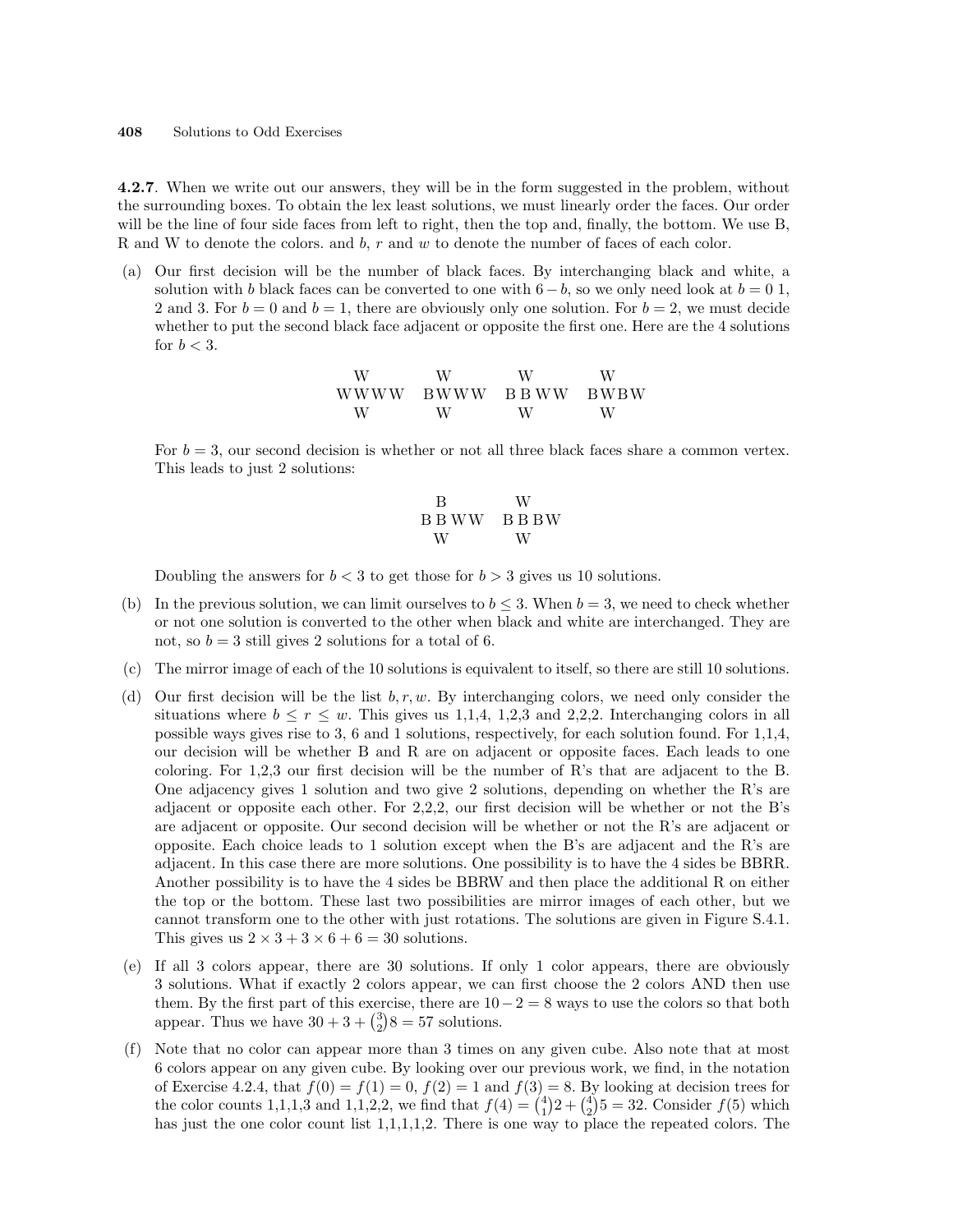

Figure S.4.1 The distinct painted cubes with various numbers of faces painted Black, Red and White.

partially colored cube can be transformed into itself be leaving it fixed or by rotating it so that the two colored faces are interchanged. This means that whenever we color the remaining 4 faces with 4 distinct colors, there will be exactly one other coloring that is equivalent to it. Thus with 4 *aistinct* colors, there will be exactly one other coloring that is equivalent to it. Thus  $f(5) = {5 \choose 1}(4!/2) = 60$ . If you experiment a bit, you will discover that there are 24 symmetries of the cube. If all the faces are colored differently, each of the symmetries leads to an equivalent coloring that looks different. Thus  $f(6) = 6!/24 = 30$ . Putting all this together, we have

$$
F(r) = {r \choose 2} + {r \choose 3}8 + {r \choose 4}32 + {r \choose 5}60 + {r \choose 6}30.
$$

# Section 4.3

**4.3.1**. The image of F is all k element subsets of  $\underline{n}$ .  $F^{-1}(x)$  consists of all possible ways to arrange the elements of x in a list. Since we are able to count lists, we know that there are  $k!$  such arrangements. We also know that  $|A| = n!/(n - k)!$ . Thus the coimage of F consists of  $C(n, k)$  blocks all of size k! and the union of these blocks has  $n!/(n-k)!$  elements. Thus  $C(n,k) = \frac{n!}{k!(n-k)!}$ .

**4.3.3**. Note that  $N(\gamma) = 0$  unless  $\gamma \in P_8$  or  $\gamma \in P_5$ . In the former case,  $N(\gamma) = \binom{8}{3}$ ¢  $\phi: 0$  unless  $\gamma \in P_8$  or  $\gamma \in P_5$ . In the former case,  $N(\gamma) = \binom{8}{3} = 56$  and in the **4.3.3.** Note that  $N(\gamma) = 0$  different are  $\gamma \in T_8$  or  $\gamma \in T_5$ . In the former case,  $N(\gamma)$  latter case,  $N(\gamma) = {2 \choose 1}{3 \choose 1} = 6$ . Thus there are  $(56 + 4 \times 6)/16 = 5$  necklaces.

- **4.3.5** (a) The second line consists of the first line circularly shifted by  $c$ , an integer between 0 and  $n-1$ ; i.e., the second line is  $s_1, s_2, \ldots, s_n$ , where  $s_t = c + t$  if this is at most n and  $c + t - n$ , otherwise.
- (b) In addition to the elements of the cyclic group, we have permutations whose second lines are cyclic shifts of  $n, \ldots, 2, 1$ .
- (c) There are  $0, 1$  or 2 cycles of length 1 and the remaining cycles are all of length 2. If n is odd, there is always exactly one cycle of length 1. If  $n$  is even, there is never exactly one cycle of length 1. You can write down the cycles as follows. All numbers that are mentioned are understood to have an appropriate multiple of  $n$  added to (or subtracted from) them so that they lie between 1 and n inclusive. If n is odd, choose a cycle  $(k)$ . The remaining cycles are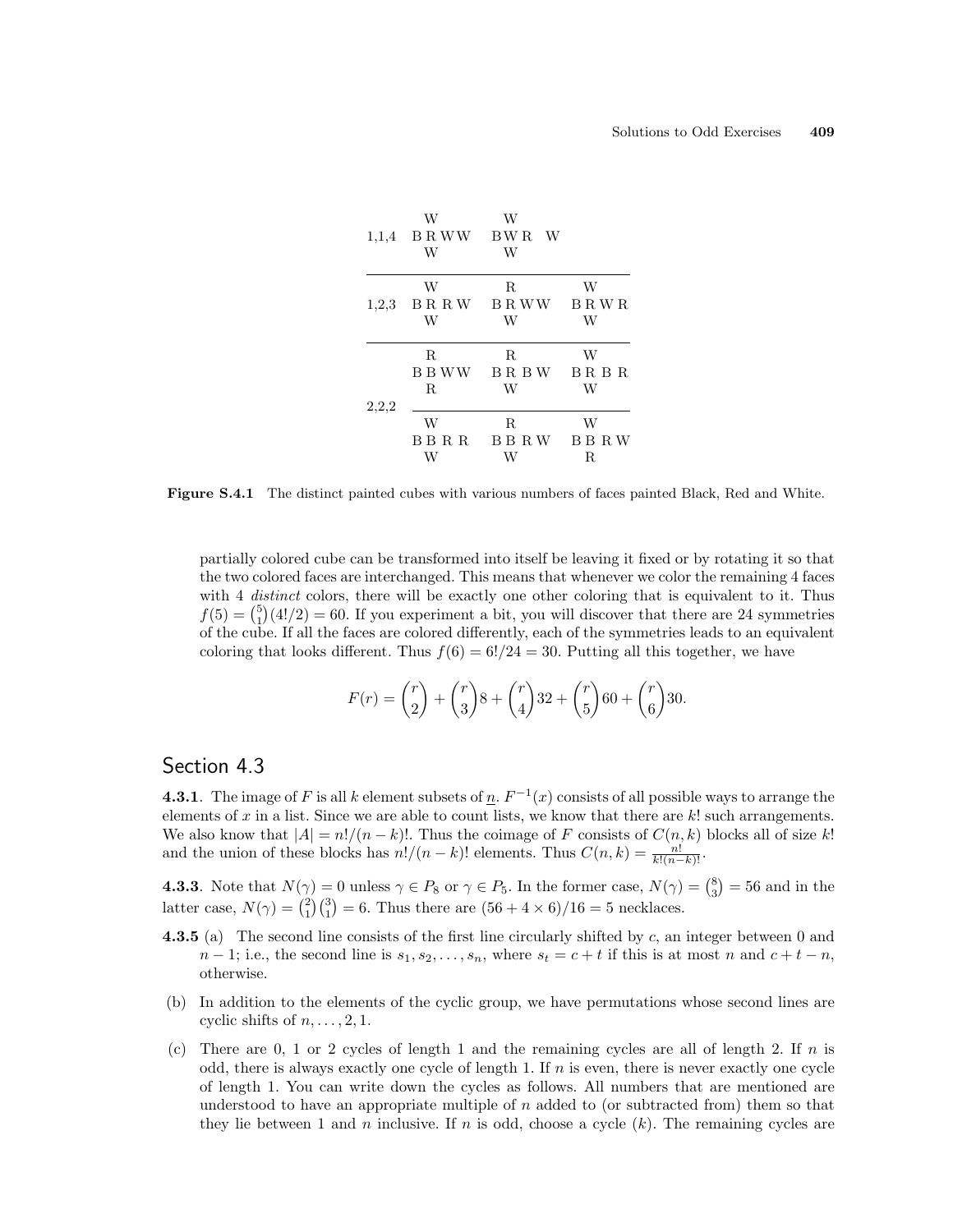$(k-t, k+t)$  where  $1 \le t < n/2$ . If n is even, choose  $k \le n/2$ . There are two ways to proceed. First, we could have all cycles of the form  $(k - t + 1, k + t)$  where  $1 \le t \le n/2$ . Second, we could have  $(k)$ ,  $(k + n/2)$  and all cycles of the form  $(k - t, k + t)$  where  $1 \le t < n/2$ .

**4.3.7**. The proof in the text shows that the right side of the given equality is  $|G| \sum_{g \in G} N(g)$ . By (4.20), the left side is

$$
\sum_{y \in S} |I_x| \ = \ |G| \sum_{y \in S} \frac{1}{|B_y|}.
$$

The rest of the proof follows easily by adapting what was done in the text. This seems to be a shorter proof than the one in the text. Why didn't we use it? First, it's not particularly shorter; however, it is a bit cleaner. Unfortunately, it requires starting with the completely unmotivated double summation in which we have interchanged the order of the sums.

# Section 5.1

**5.1.1**. The sum is the number of ends of edges since, if x and y are the ends of an edge, the edge contributes 1 to the value of  $d(x)$  and 1 to the value of  $d(y)$ . Since each edge has two ends, the sum is twice the number of edges.

5.1.3. The graph with

$$
\varphi \;=\; \begin{pmatrix} a & b & c & d & e & f & g & h & i & j & k \\ C & C & F & A & H & E & E & A & D & A & A \\ C & G & G & H & H & H & F & H & G & D & F \end{pmatrix}.
$$

is isomorphic to Q. The correspondence between vertices is given by

$$
\begin{pmatrix} A & B & C & D & E & F & G & H \\ H & A & C & E & F & D & G & B \end{pmatrix}
$$

where the top row corresponds to the vertices of  $Q$ . The graph with

$$
E = \{1, 2, 3, 4, 5, 6, 7, 8, 9, 10, 11\} \text{ and } \varphi = \begin{pmatrix} 1 & 2 & 3 & 4 & 5 & 6 & 7 & 8 & 9 & 10 & 11 \\ A & E & E & E & F & G & H & B & C & D & E \\ G & H & E & F & G & H & B & C & D & D & H \end{pmatrix}.
$$

is not isomorphic to  $Q$ . One edge needs to be deleted from  $P'(Q)$  and one added.

- **5.1.5** (a) There is no graph Q with degree sequence  $(1, 1, 2, 3, 3, 5)$  since the sum of the degrees is odd.
- (b) There are such a graph. You should draw an example.
- (c) Up to labeling, the graph is unique. Take  $V = \{1, \ldots, 6\}$  and

$$
E = \{ \{1,6\}, \{2,6\}, \{2,4\}, \{3,6\}, \{3,5\}, \{4,6\}, \{4,5\}, \{5,6\} \}
$$

- (d) A graph with degree sequence  $(3,3,3,3)$  has  $(3+3+3+3)/2 = 6$  edges and, of course 4 A graph with degree sequence  $(3, 3, 3, 3)$  has  $(3 + 3 + 3 + 3)/2 = 6$  edges and, or course 4 vertices. That is the maximum  $\binom{4}{2}$  of edges that a graph with 4 vertices can have. It is easy to construct such a graph. This graph is called the complete graph on 4 vertices.
- (f) There is no simple graph (or graph without loops or parallel edges) with degree sequence  $(3, 3, 3, 5)$ .
- (g) Similar arguments to the  $(3, 3, 3, 3)$  case apply to the complete graph with degree sequence  $(4, 4, 4, 4, 4).$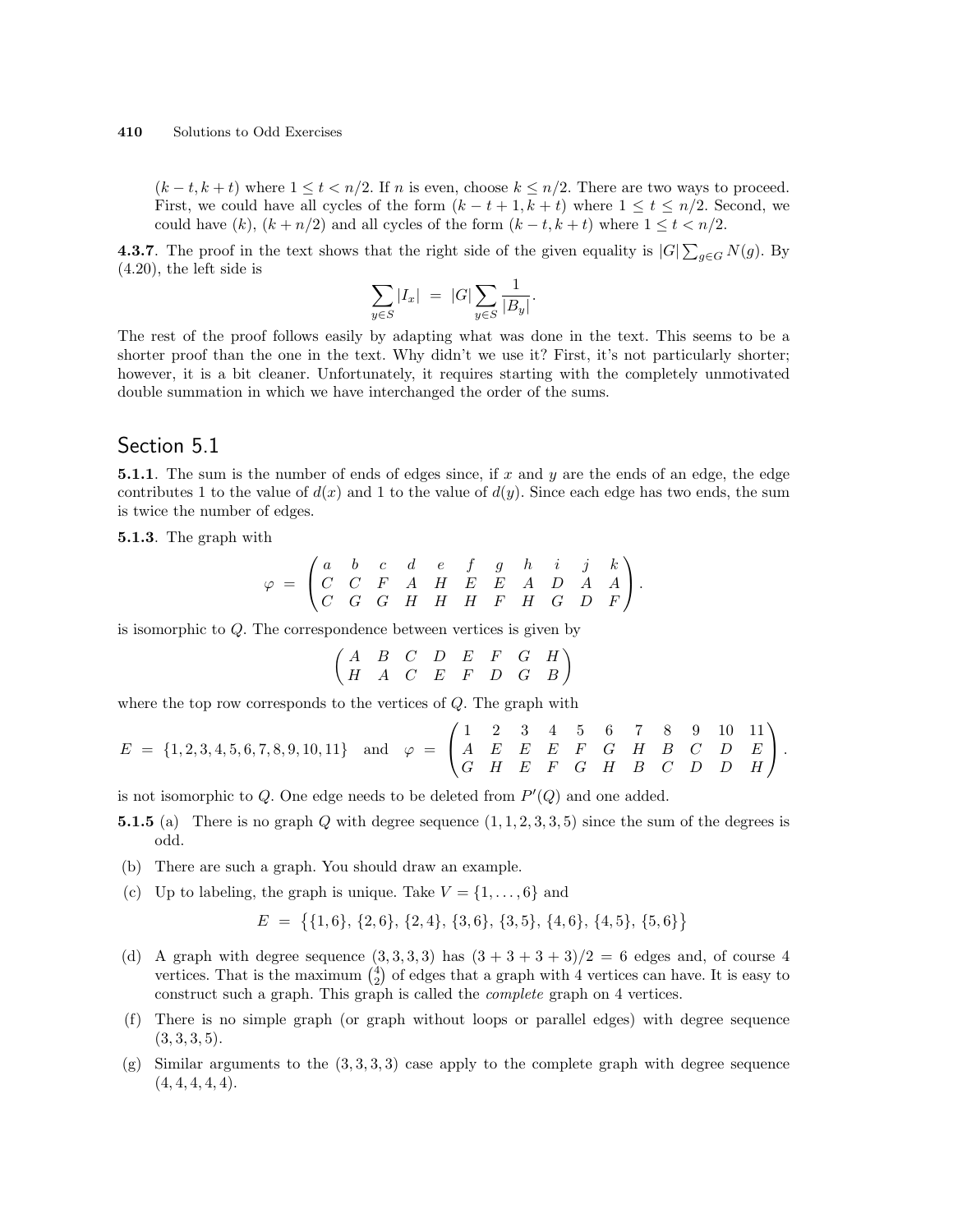| A B   | all                                                           | injections            | surjections        |
|-------|---------------------------------------------------------------|-----------------------|--------------------|
| L L   |                                                               | $b(b-1)\cdots(b-a+1)$ | b!S(a,b)           |
| $L$ U | $\sum_{k\leq b} S(a,k)$                                       |                       | S(a,b)             |
|       | U L $\left( \begin{array}{cc} a+b-1 \\ a \end{array} \right)$ | $\binom{b}{a}$        | $\binom{a-1}{a-b}$ |
|       | $\sum_{k$                                                     |                       | p(a,b)             |

Figure S.5.1 Some basic enumeration problems.

**5.2.1**. Let  $\nu$  and  $\varepsilon$  be the bijections.

- (a) This follows from the fact that  $\nu$  and  $\varepsilon$  are bijections.
- (b) This can be seen intuitively from the drawing of the unlabeled graph. If you want a more formal proof, first note that the degree of a vertex v is the number of edges e such that  $v \in \varphi(e)$ . Now use the fact that  $v \in \varphi(e)$  is equivalent to  $\nu(v) \in \varphi'(\varepsilon(e))$ .
- **5.2.3** (a) This is exactly like the next problem with the transpose, <sup>t</sup>, replaced by inverse,  $^{-1}$ , everywhere.
- (b) Let I be the  $n \times n$  identity matrix. Since  $A = I A I^t$ ,  $A \simeq A$ . Suppose that  $A \simeq B$ . Then  $B = PAP<sup>t</sup>$  for some nonsingular P. Multiplying on the left by  $P<sup>-1</sup>$  and on the right by  $(P^{-1})^t = (P^t)^{-1}$ , we have

$$
(P^{-1})B(P^{-1})^t = (P^{-1}P)A(P^t(P^{-1})^t) = (P^{-1}P)A(P^t(P^t)^{-1}) = A.
$$

Thus  $B \simeq A$ . Suppose that  $A \simeq B \simeq C$ . Then we have nonsingular P and Q such that  $B = PAP^t$  and  $C = QBQ^t$ . Thus  $C = Q(PAP^t)Q^t = (QP)A(P^tQ^t) = (QP)A(QP)^t$ . This proves transitivity.

**5.2.5**. Let  $E \in \mathcal{P}_2(V)$  and  $E' \in \mathcal{P}_2(V')$ . Write  $G = (V, E) \simeq (V', E') = G'$  if and only if there is a bijection  $\nu: V \to V'$  such that  $\{u, v\} \in E$  if and only if  $\{\nu(u), \nu(v)\} \in V'.$ 

We could show that this is an equivalence relation by adapting the proof in Example 5.5. An alternative is to show how this definition leads to the equivalence relation for  $G$  and  $G'$  interpreted as graphs. We'll take this approach. In this case  $\varphi$  and  $\varphi'$  are identity maps. Define  $\varepsilon(\{u, v\}) = \{\nu(u), \nu(v)\}.$  By our definition in the previous paragraph,  $\varepsilon: E \to E'$  is a bijection. Since  $\varphi$  and  $\varphi'$  are the identity, the requirement that  $\varphi'(\varepsilon(e)) = \nu(\varphi(e))$  in the definition of graph isomorphism is satisfied.

5.2.7. The table is shown in Figure S.5.1. The entries which are 1 follow when you realize what is being counted. The LL row corresponds to ordered samples and the UL row to unordered samples, which have been considered in Chapter 1. The UL-surjection entry comes from the realization that our sample allows repetition but must include every element in  $b$  so that we are only free to choose  $a - b$  additional elements. In the LU row, the fact that the range is unlabeled means that we can only distinguish functions that have different coimages. The UU row is associated with partitions of numbers. We use  $p(n, k)$  to denote the number of partitions of n having exactly k parts.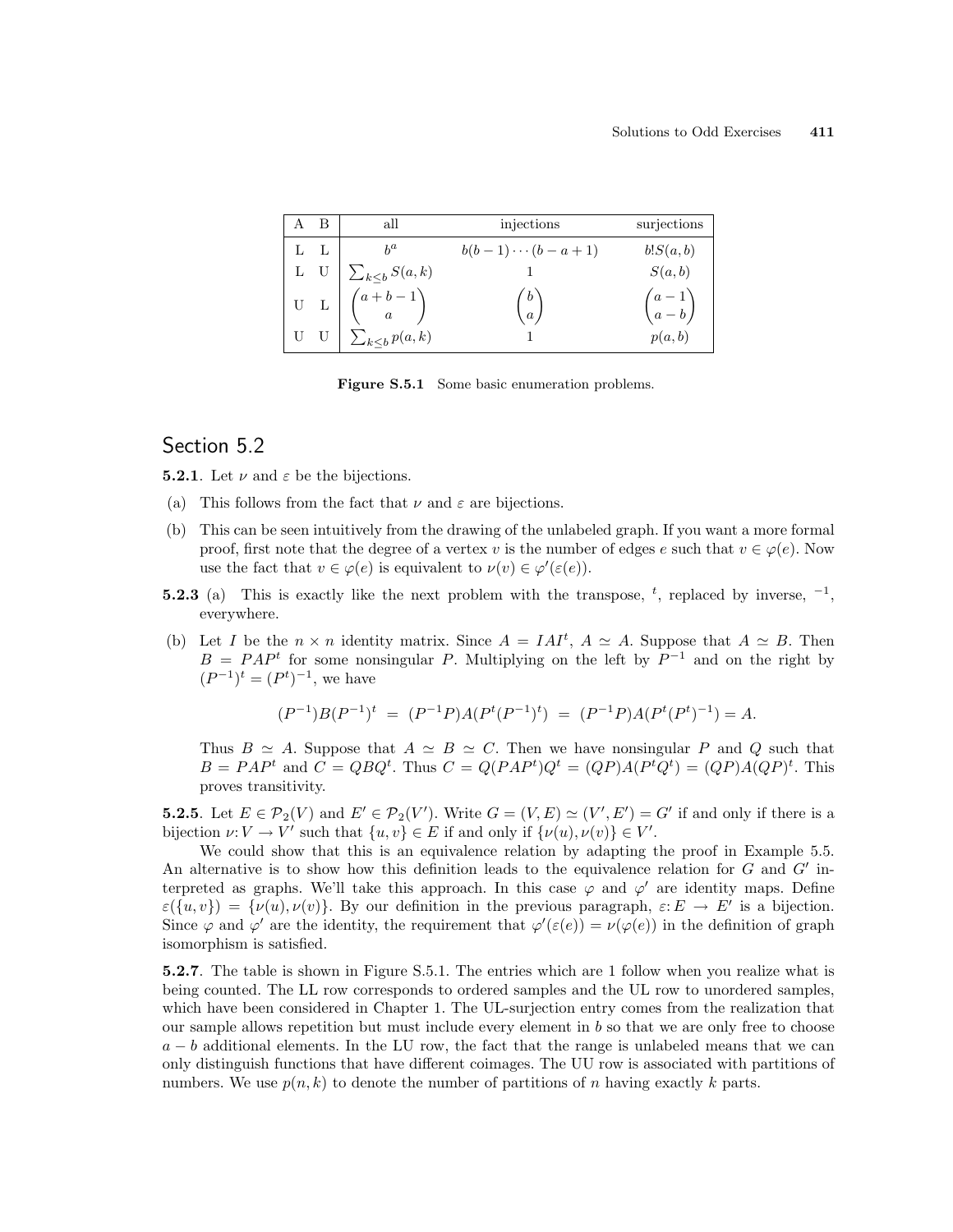**5.3.1**. Since  $E \subseteq \mathcal{P}_2(V)$ , we have a simple graph. Regardless of whether you are in set C or S, following an edge takes you into the other set. Thus, following a path with an odd number of edges takes you to the opposite set from where you started while a path with an even number of edges takes you back to your starting set. Since a cycle returns to its starting vertex, it obviously returns to its starting set.

- **5.3.3** (a) Let  $e = \{u, v\}$  and let  $f = \{v, w\}$  be the other edge. Since G is simple,  $u \neq w$ . Since e is a cut edge, u and v are in separate components of  $(V, E - \{e\})$ . Thus so are u and w. Since the graph induced by  $V - \{v\}$  is a subgraph of  $(V, E - \{e\})$ , u and w are in separate components of it as well.
- (b) Take two triangles and identify their tops. The merged top is a cut vertex but the graph has no isthmus.
- (c) We will prove that e is a cut edge if and only if its ends u and v, say, lie in different components of  $G' = (V, E - \{e\})$ . The result will then follow because, first, if C is a cycle containing e, removal of e does not leave its ends in different components, and, second, if  $u$  and  $v$  are in the same components of  $G'$ , then there is a path P connecting them in  $G'$  and P and e form a cycle in G.

Now back to the original claim. If u and v are in different components of  $G'$ , then e is a cut edge. Suppose  $e$  is a cut edge of  $G$ . Since  $G$  is connected and every path in  $G$  that is not a path in  $G'$  contains e, it follows that if x and y are in different components of  $G'$  any path connecting them in G contains  $e$ . Let P be such a path and let  $u$  be the end of  $e$  first reached on P when starting from x. It follows that x and u are in one component of  $G'$  and that y and v (the other end of  $e$ ) are one component, too. Since x and y are in different components, so are u and v.

(d) We claim that  $v \in V$  is a cut vertex of G if and only if there are two edges e and e' both containing  $v$  such that no cycle of  $G$  contains both  $e$  and  $e'$ .

*Proof.* Suppose that v is a cut vertex. Let x and y belong to different components of the graph G<sup> $\prime\prime$ </sup> induced by  $V - \{v\}$ . Any path from x to y in G must include v. Let P be such a path and let e and e' be the two edges in P that contain v. If e and e' were on a cycle C in G, then we could remove e and e' from P and add on  $C - \{e, e'\}$  to obtain a route from x to y that does not go through v. Since this contradicts the fact that x and y are in different components of  $G$ ", it follows that  $e$  and  $e'$  do not lie in a cycle.

The steps can be reversed to prove that if  $e$  and  $e'$  are edges incident with  $v$  that do not lie on a cycle, then v is a cut vertex: Let x and y be the other vertices on e and  $e'$ . Since e and  $e'$  do not lie on a cycle, every path from x to y must include either e or  $e'$  (or both), and hence includes v. Since there is no path from x to y not including v, they are in different components of  $G$ ".

5.3.5 (a) The graph is not Eulerian. The longest trail has 5 edges, the longest circuit has 4 edges.

- (b) The longest trail has 9 edges, the longest circuit has 8 edges.
- (c) The longest trail has 13 edges (an Eulerian trail starting at  $C$  and ending at  $D$ ). The longest circuit has 12 edges.
- (d) This graph has an Eulerian circuit (12 edges).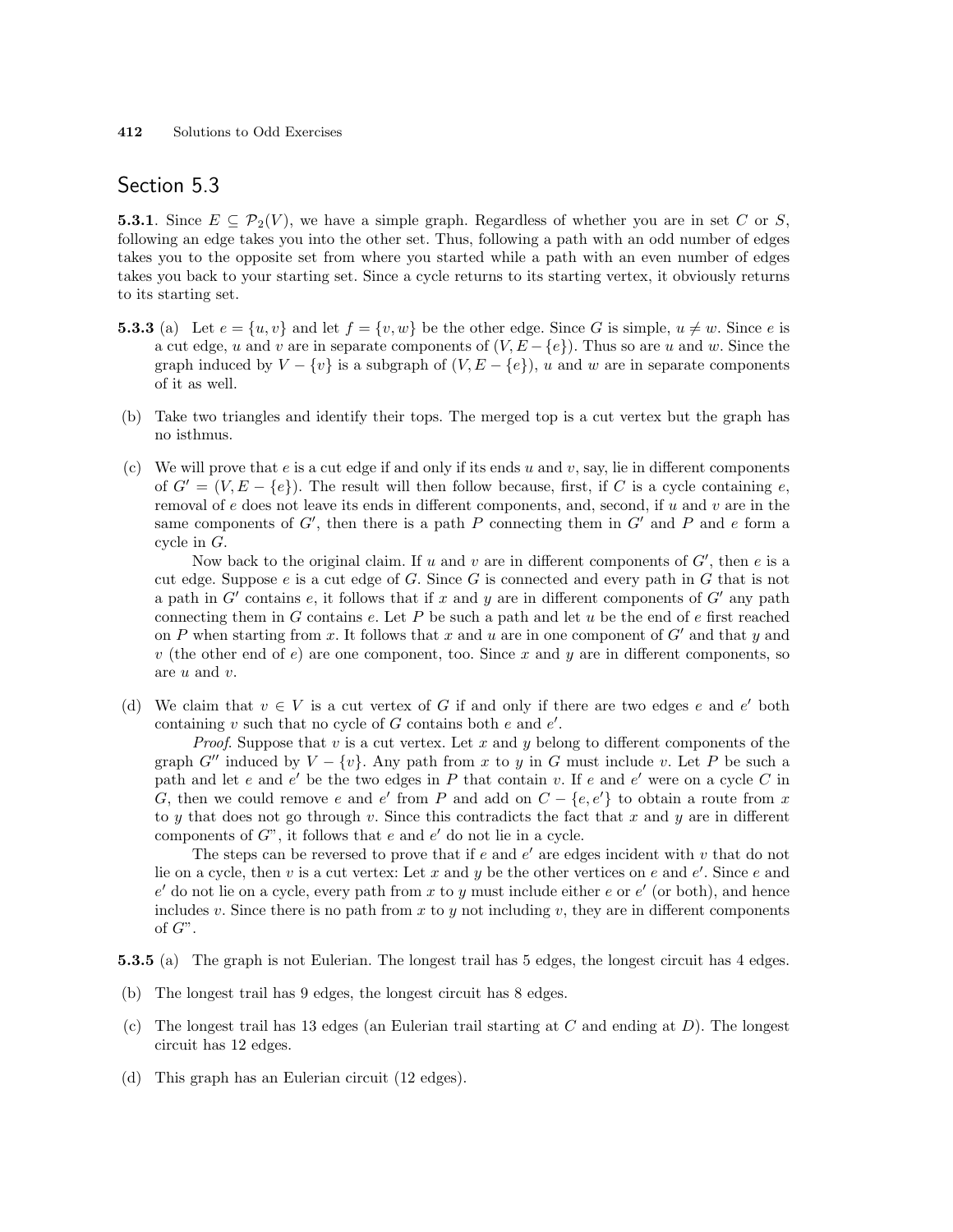5.4.1. We first prove that (b) and (c) are equivalent. We do this by showing that the negation of (b) and the negation of (c) are equivalent. Suppose  $u \neq v$  are on a cycle of G. By Theorem 5.3, there are two paths from u to v. Conversely, suppose there are two paths from u to v. Call them  $u = x_0, x_1, \ldots, x_k = v$  and  $u = y_0, y_1, \ldots, y_m = v$ . Let i be the smallest index such that  $x_i \neq y_i$ . We may assume that  $i = 1$  for, if not, redefine  $u = x_{i-1}$ . On the new paths, let  $x_a = y_b$  be the smallest  $a > 0$  for which some  $x_j$  is on the y path. The walk

$$
u = x_0, x_1, \dots, x_a = y_b, y_{b-1}, \dots, y_0 = u
$$

has no repeated vertices except the first and last and so is a cycle. (A picture may help you visualize what is going on. Draw the  $x$  path intersecting the  $y$  path several times.)

We now prove that (d) implies (b). Suppose that G has a cycle,  $v_0, v_1, \ldots, v_k, v_0$ . Remove the edge  $\{v_0, v_k\}$ . In any walk that uses that edge, replace it with the path  $v_0, v_1, \ldots, v_k$  or its reverse, as appropriate. Thus the graph is still connected and so the edge  $\{v_0, v_k\}$  contradicts (d).

**5.4.3** (a) By Exercise 5.1.1, we have  $\sum_{v \in V} d(v) = 2|E|$ . By 5.4(e),  $|E| = |V| - 1$ . Since

$$
2|V| = \sum_{v \in V} 2
$$
, we have  $2 = 2|V| - 2|E| = \sum_{v \in V} (2 - d(v)).$ 

(b) We give three solutions. The first uses the previous result. The second uses the fact that each tree except the single vertex has at least two leaves. The third uses the fact that trees have no cycles.

Suppose that T is more than just a single vertex. Since T is connected,  $d(v) \neq 0$  for all v. Suppose that T is more than just a single vertex. Since T is connected,  $a(v) \neq 0$  for an v.<br>Let  $n_k$  be the number of vertices of T of degree k. By the previous result,  $\sum_{k\geq 1}(2-k)n_k = 2$ . Let  $n_k$  be the number of vertices of 1 of degree k. By the previous result,  $\sum_{k\geq 1}$  (2)<br>Rearranging gives  $n_1 = 2 + \sum_{k\geq 2} (k-2)n_k$ . If  $n_m \geq 1$ , the sum is at least  $m-2$ .

For the second solution, remove the vertex of degree  $m$  to obtain  $m$  separate trees. Each tree is either a single vertex, which is a leaf of the original tree, or has at least two leaves, one of which must be a leaf of the original tree.

For the third solution, let v be the vertex of degree m and let  $\{v, x_i\}$  be the edges containing v. Each path starting  $v, x_i$  must eventually reach a leaf since there are no cycles. Call the leaf  $y_i$ . These leaves are distinct since, if  $y_i = y_j$ , the walk  $v, x_i, \ldots, y_i = y_j, \ldots, x_j, v$ would lead to a cycle.

- (c) Let the vertices be u and  $v_i$  for  $1 \leq i \leq m$ . Let the edges be  $\{u, v_i\}$  for  $1 \leq i \leq m$ .
- (d) Let  $N = n_3 + n_4 + \cdots$ , the number of vertices of degree 3 or greater. Note that  $k 2 \ge 1$ for  $k \geq 3$ . By our earlier formula,  $n_1 \geq 2 + N$ . If  $n_2 = 0$ ,  $N = |V| - n_1$  and so we have  $n_1 \geq 2 + |V| - n_1$ . Thus  $n_1 \geq 1 + |V|/2$ . Similarly, if  $n_2 = 1, N = |V| - n_1 - 1$  and, with a bit of algebra,  $n_1 \ge (1 + |V|)/2$ .
- (e) A careful analysis of the previous argument shows that the number of leaves will be closest to  $|V|/2$  if we avoid vertices with high degrees. Thus we will try to make our vertices of degree three or less. We will construct some RP-trees,  $T_k$  with k leaves. Let  $T_1$  the isolated vertex. For  $k > 1$ , let  $T_k$  have two children, one a single vertex and the other the root of  $T_{k-1}$ . Clearly  $T_k$ has one more leaf and one more nonleaf than  $T_{k-1}$ . Thus the difference between the number of leaves and nonleaves is the same for all  $T_k$ . For  $T_1$  it is one.

**5.4.5**. Since the tree has at least 3 vertices, it has at least  $3 - 1 = 2$  edges. Let  $e = \{u, v\}$  be an edge. Since there is another edge and a tree is connected, at least one of  $u$  and  $v$  must lie on another edge besides e. Suppose that u does. It is fairly easy to see that u is a cut vertex and that e is a cut edge.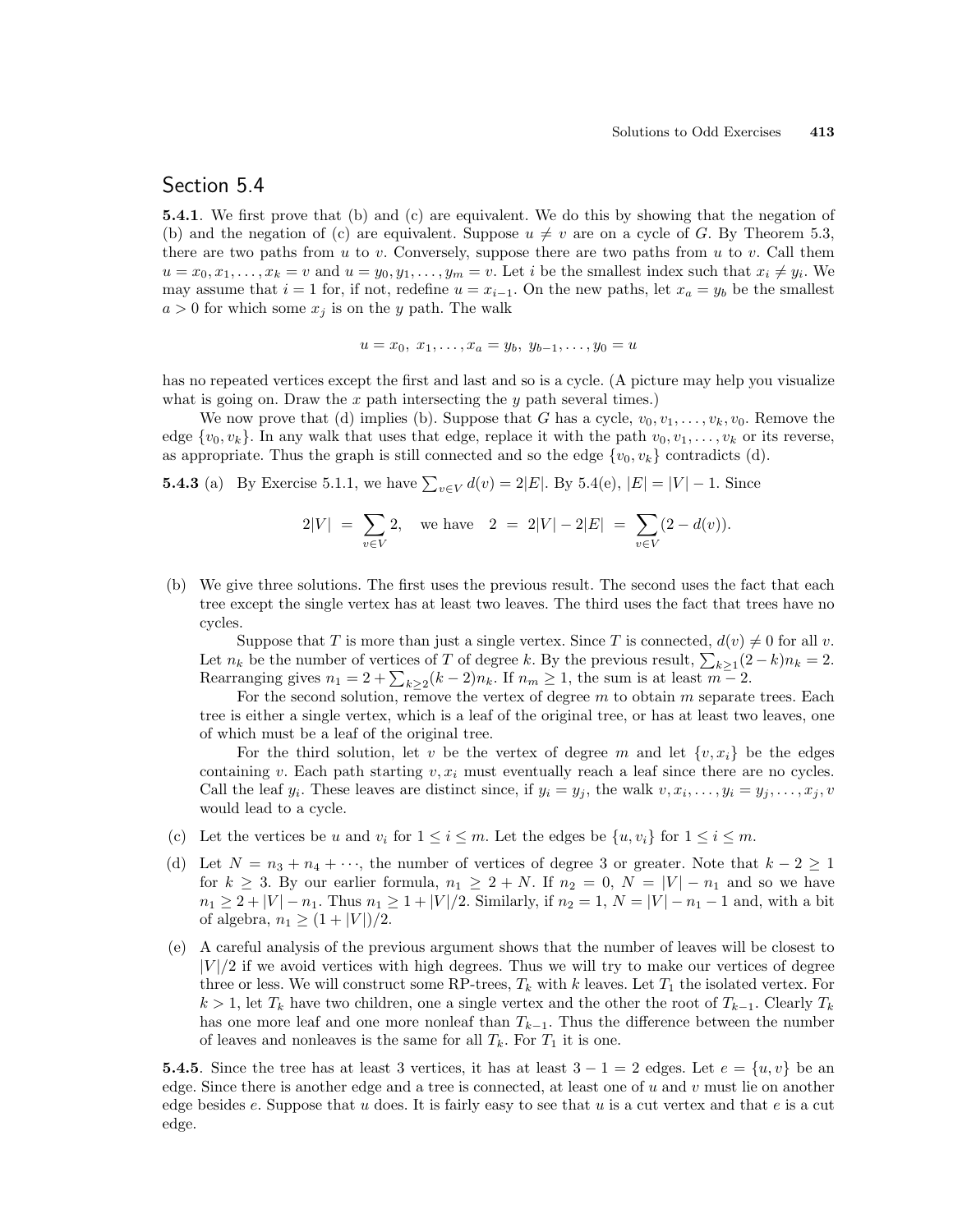- 414 Solutions to Odd Exercises
- **5.4.7** (a) The idea is that for a rooted planar tree of height h, having at most 2 children for each non-leaf, the tree with the most leaves occurs when each non-leaf vertex has exactly 2 children. You should sketch some cases and make sure you understand this point. For this case  $l = 2<sup>h</sup>$ and so  $log_2(l) = h$ . Any other rooted planar tree of height h, having most 2 children for each non-leaf, is a subtree (with the same root) of this maximal-leaf binary tree and thus has fewer leaves.
- (b) The height  $h$  can be arbitrarily large.
- (c)  $h = l 1$ .
- (d)  $\lceil \log_2(l) \rceil$  is a lower bound for the height of any binary tree with l leaves. It is easy to see that you can construct a full binary tree with l leaves and height  $\lceil \log_2(l) \rceil$ .
- (e)  $\lceil \log_2(l) \rceil$  is the minimal height of a binary tree.

5.4.9 (a) A binary tree with 35 leaves and height 100 is possible.

- (b) A full binary tree with 21 leaves can have height at most 20. So such a tree of height 21 is impossible.
- (c) A binary tree of height 5 can have at most 32 leaves. So one with 33 leaves is impossible.
- (d) A full binary tree with 65 leaves has minimal height  $\lceil \log_2(65) \rceil = 7$ . Thus a full binary tree with 65 leaves and height 6 is impossible.

#### 5.4.11 (a) Breadth-first: MIAJKCEHLBFGD, Depth-first: MICIEIHF HGHDHIMAMJMKLKBKM, Pre-order: MICEHFGDAJKLB. Post-order: CEFGDHIAJLBKM.

- (b) The tree is the same as in part (a), reflected about the vertical axis, with vertices A and J removed.
- (c) It is not possible to reconstruct a rooted plane tree given just its pre-order vertex list. A counterexample can be found using just three vertices.
- (d) It is possible to reconstruct a rooted plane tree given its pre-order and post-order vertex list. If the root is  $X$  and the first child of the root is  $Y$ , it is possible to reconstruct the pre-order and post-order vertex lists of the subtree rooted at Y from the pre-order and post-order vertex lists of the tree. In the same manner, you can reconstruct the pre-order and post-order vertex lists of the subtrees rooted at the other children of the root  $X$ . Now do the same trick on these subtrees. Try this approach on an example.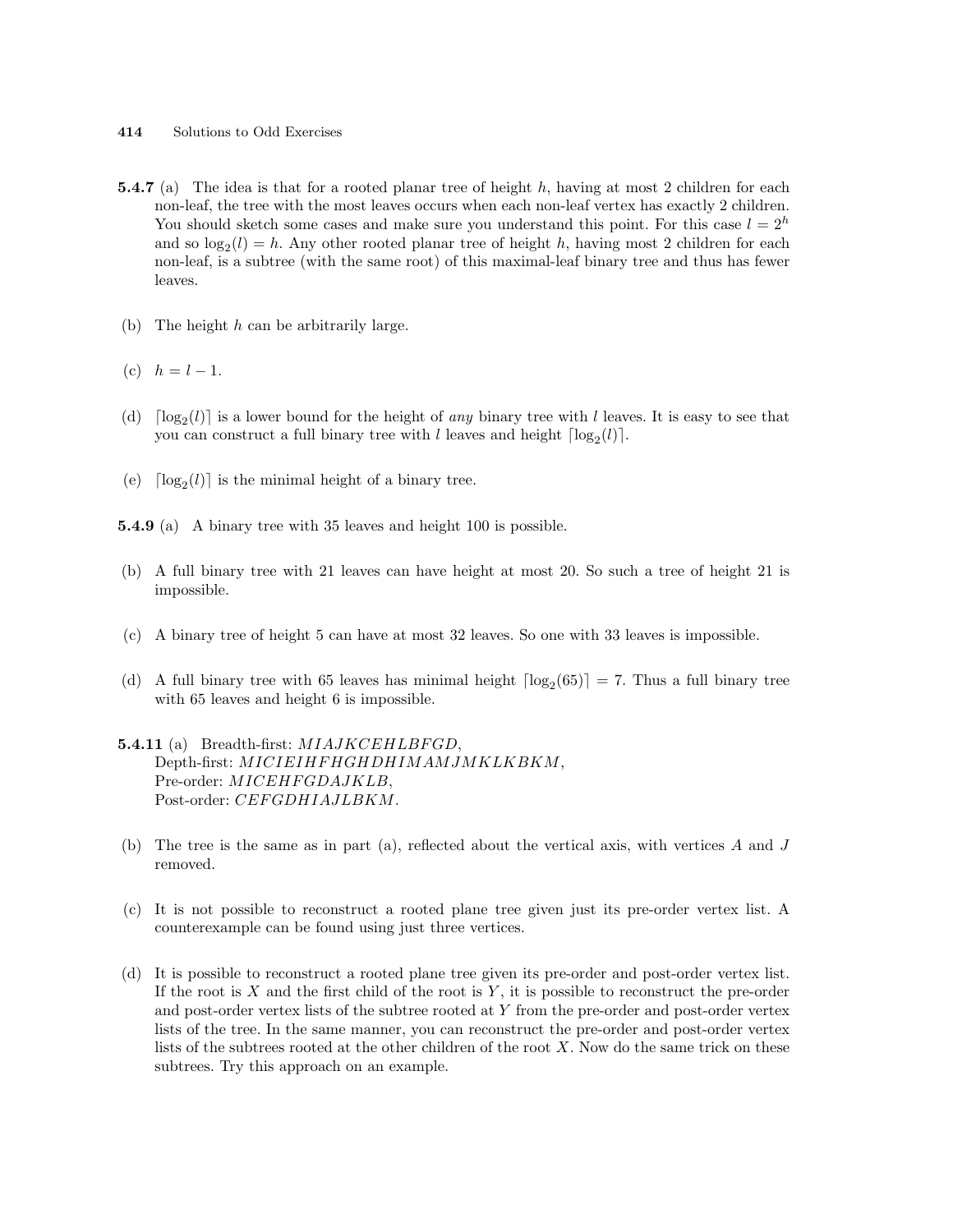**5.5.1**. Let D be the domain suggested in the hint and define  $f: D \to \mathcal{P}_2(V)$  by  $f((x, y)) = \{x, y\}.$ Let  $G(D) = (V, \psi)$  where  $\psi(e) = f(\varphi(e)).$ 

**5.5.3**. Let  $V = \{u, v\}$  and  $E = \{(u, v), (v, u)\}.$ 

5.5.5. You can use the notation and proof of Example 5.5 provided you change all references to two element sets to references to ordered pairs. This means replacing  $\{x, y\}$  with  $(x, y)$ ,  $\{\nu(x), \nu(y)\}$ with  $(\nu(x), \nu(y))$  and  $\mathcal{P}_2(V_i)$  with  $V_i \times V_i$ .

**5.5.7.** "The statements are all equivalent" means that, given any two statements v and w, we have a proof that  $v$  implies  $w$ . Suppose  $D$  is strongly connected. Then there is a directed path  $v = v_1, v_2, \ldots, v_k = w$ . That means we have proved  $v_1$  implies  $v_2$ , that  $v_2$  implies  $v_3$  and so on. Hence  $v_1$  implies  $v_k$ .

**5.5.9**. Let  $e = (u_1, u_2)$ . For  $i = 2, 3, ...,$  as long as  $u_i \neq u_1$  choose an edge  $(u_i, u_{i+1})$  that has not be used so far. It is not hard to see that  $d_{\text{in}}(u_i) = d_{\text{out}}(u_i)$  implies this can be done. In this way we obtain a directed trail starting and ending at  $u_1$ . This may not be a cycle, but a cycle containing  $e$ can be extracted from it by deleting some edges.

**5.5.11** (a) It's easy to see this pictorially: Suppose there were an isthmus  $e = \{u, v\}$ . Then G consists of the edge  $e$ , a graph  $G_1$  containing u, and another graph  $G_2$  containing v. Suppose  $e$ is directed as  $(u, v)$ . Clearly one can get from  $G_1$  to  $G_2$  but one cannot get back along directed edges, contradicting strongly connectedness.

Here is a more formal proof. Suppose there were such a path, say  $v = v_1, v_2, \ldots, v_k = u$ It does not contain the directed edge  $e$  (since  $e$  goes in the wrong direction). Now look at the original undirected graph. We claim removal of  $\{u, v\}$  does not disconnect it. The only problem would be a path that used  $\{u, v\}$  to get from, say x to y, say  $x, \ldots, x', u, v, y', \ldots, y$ . The walk  $x, \ldots, x', v_k, \ldots, v_2, v_1, y', \ldots, y$  connects u and v without using the edge  $\{u, v\}$ .

- (b) See Exercise 6.3.14 (p. 170).
- **5.5.13** (a) For all  $x \in S$ ,  $x|x$ . For all  $x, y \in S$ , if  $x|y$  and  $x \neq y$ , then y does not divide x. For all  $x, y, z \in S$ ,  $x|y, y|z$  implies that  $x|z$ .
- (b) The covering relation

$$
H = \{(2,4), (2,6), (2,10), (2,14), (3,6), (3,9), (3,15), (4,8), (4,12), (5,10), (5,15), (6,12), (7,14)\}.
$$

- **5.5.15** (a) There are  $n^{n-2}$  trees. Since a tree with n vertices has  $n-1$  edges, the answer is zero if  $q \neq n-1$ . If  $q = n-1$ , there are  $\binom{n}{n-1}$ ¢ graphs. Thus the answer is  $n^{n-2} {n \choose n-1}$  $\sqrt{-1}$ when  $q = n-1$ .
- (b) We have

$$
\binom{\binom{n}{2}}{n-1} < \frac{\binom{n}{2}^{n-1}}{(n-1)!} = \frac{n^{n-1}(n-1)^{n-1}}{2^{n-1}(n-1)!} < \frac{n^{n-1}}{2^{n-1}/e^{n-1}} = \left(\frac{ne}{2}\right)^{n-1}.
$$

Using this in the answer to (a) gives the result we want. It turns out that

$$
n^{n-2} \binom{\binom{n}{2}}{n-1}^{-1} \sim \sqrt{\pi/2n} (2/e)^n,
$$

which differs from our estimate by a constant times  $n^{1/2}$ .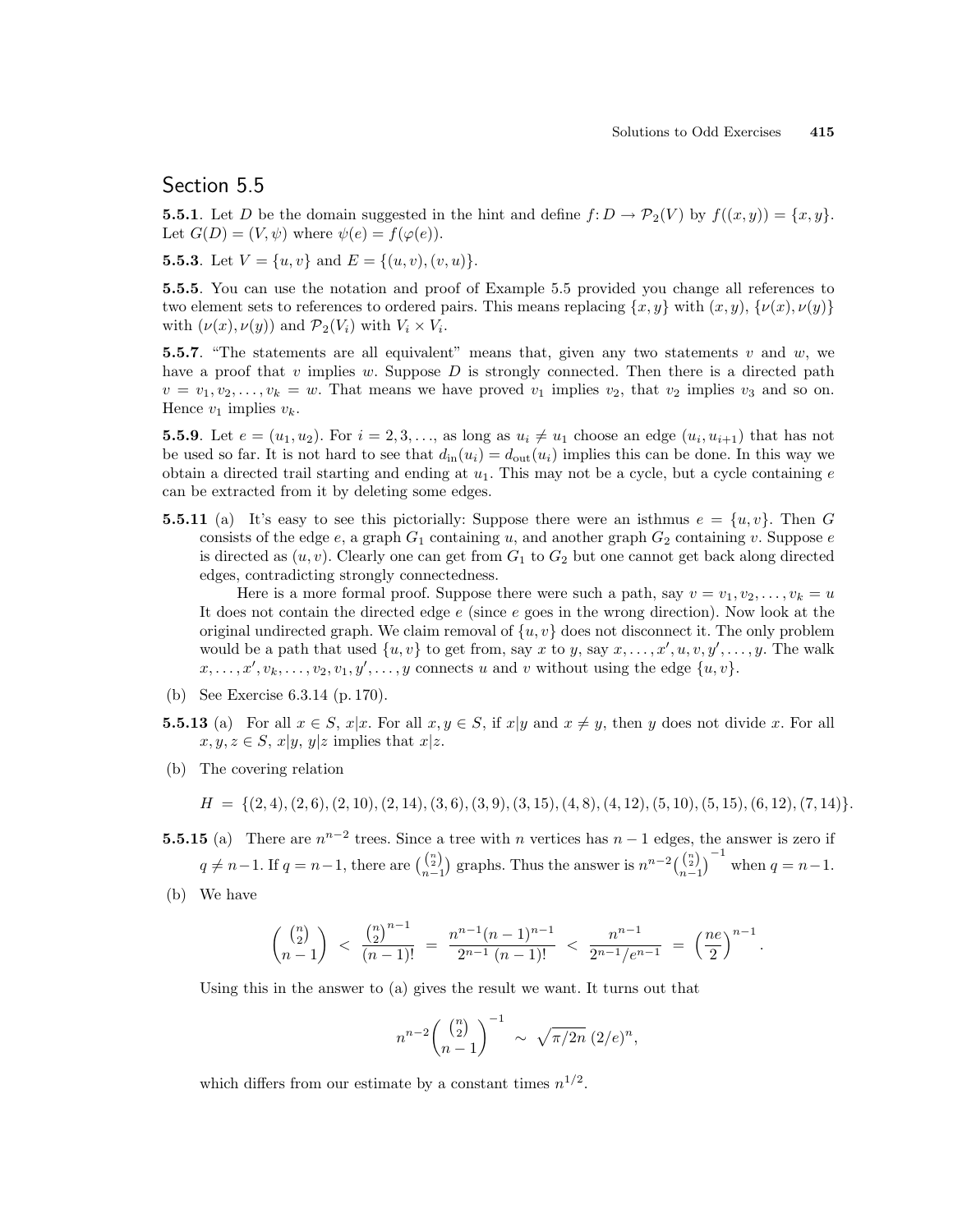**5.6.1**. Let A and B be the partition of the vertices guaranteed by the definition of a bipartite graph. Let  $k = |A|$ , number the vertices in A with 1 to k and those is B with  $k + 1$  to n. Since no edges connect vertices in A to each other,  $A(G)$  has a  $k \times k$  block of zeroes in its upper left corner. Similarly B gives a block in the lower right corner.

- **5.6.3** (a)  $a_{i,j}^{(k)}$  is the sum over all  $t_1, \ldots, t_{k-1}$  of  $a_{i,t_1} a_{t_1,t_2} \cdots a_{t_{k-1},j}$ . Each of these products is 0 or 1, so the sum is nonzero if and only if some product is nonzero. This happens if and only if each factor in the product is nonzero. This happens if and only if the vertices  $i, t_1, \ldots, t_{k-1}, j$ form a walk.
- (b) We can construct a path from a walk by jumping over pieces that form cycles. Thus the shortest walk from i to j is a path. Here's a more formal argument. Suppose that  $W = (i, t, \ldots, v, j)$  is the shortest walk from  $i$  to  $j$ . If it is not a path, then there must be repeated vertices in the list. Let u be such a vertex. Remove all vertices from the sequence after the first occurrence of  $u$  up to and including the last occurrence of  $u$ . The result is a shorter walk, contradicting the minimality of  $W$ .
- (c) The obvious idea is to repeat the previous statement with  $i = j$ : "The shortest walk from i to i is a cycle." This is not true. If  $\{i, j\}$  is an edge, then i, j, i is the shortest walk from i to j but it is not a cycle. The result would be true if we were looking at oriented simple graphs because an edge can be traversed in only one direction. All we can claim is that any odd length walk from i to i contains a cycle.

We can modify the situation a bit by looking at an edge  $\{i, j\}$  of the graph. Let H be the graph obtained by removing it; i.e., by setting  $a_{i,j} = a_{j,i} = 0$ . The shortest walk from j to i in H together with the edge  $\{i, j\}$  is a cycle of G. This follows from the previous result and the definitions of path and cycle.

(d) Following the hint,  $B^k = \sum_{t=0}^k {k \choose t}$  $B^t$  by the binomial theorem. Since  $\binom{k}{t}$ ¢  $> 0, b_{i,j}^{(k)}$  is nonzero if and only if  $a_{i,j}^{(t)} \neq 0$  for some t with  $0 \le t \le k$ .  $t = 0$  gives the identity matrix, so  $b_{i,i}^{(k)} \neq 0$  for all k. For  $i \neq j$ ,  $b_{i,j}^{(k)} \neq 0$  if and only if there is a walk from i to j for some  $t \leq k$ , and thus if and only if there is a path for some  $t \leq k$ . Since paths of length t contain  $t+1$  distinct vertices, no path is longer than  $n-1$ . Thus there is a path from i to  $j \neq i$  if and only if  $b_{i,j}^{(k)} \neq 0$  for all  $k \geq n-1$ .

**5.6.5**. We claim that  $A(D)$  is nilpotent if and only if there is no vertex i such that there is a walk from  $i$  to  $i$  (except the trivial walk consisting of just  $i$ ).

First suppose that there is a nontrivial walk from i to i containing k edges. Let  $C = A(D)^k$ . It follows that all entries of C are nonnegative and  $c_{i,i} \neq 0$ . Thus  $c_{i,i}^{(m)} \neq 0$  for all  $m > 0$ . Hence  $A(D)$ is not nilpotent.

Conversely, suppose that  $A(D)$  is not nilpotent. Let n be the number of vertices in D and suppose that i and j are such that  $a_{i,j}^{(n)} \neq 0$ , which we can do since  $A(D)$  is not nilpotent. There must be a walk  $i = v_0, v_1, v_2, \ldots, v_n = j$ . Since this sequence contains  $n + 1$  vertices, there must be a repeated vertex. Suppose that  $k < l$  and  $v_k = v_l$ . The sequence  $v_k, v_{k+1}, \ldots, v_l$  is a nontrivial walk from  $v_k$  to itself.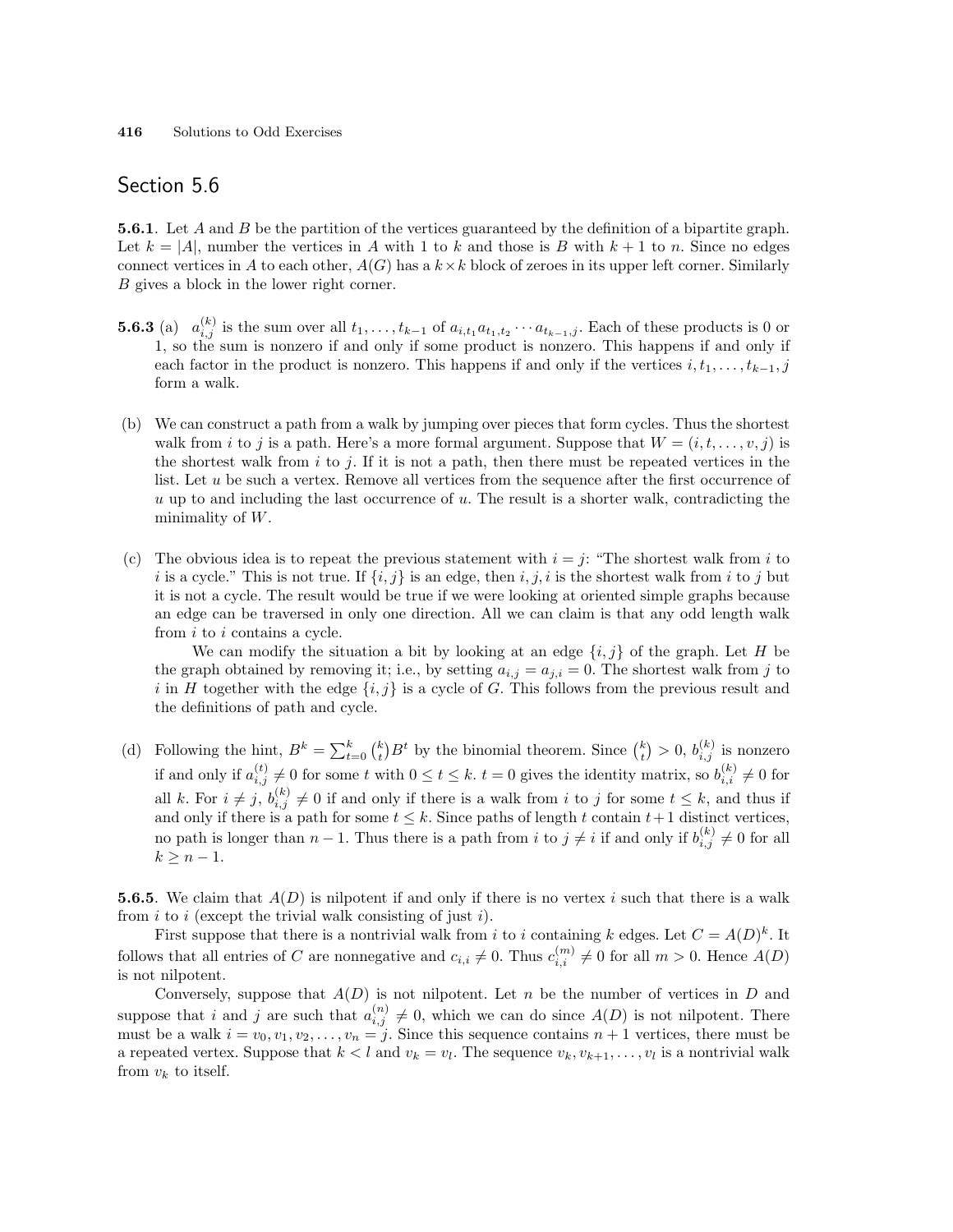## Section 6.1

- 6.1.1 (a) One description of a tree is: a connected graph such that removal of any edge disconnects the tree. Since an edge connects only two vertices, we will obtain only two components by removing it.
- (b) Note that  $T$  with  $e$  removed and  $f$  added is a spanning tree. Since  $T$  has minimum weight, the result follows.
- (c) The graph must have a cycle containing e. Since one end of e is in  $T_1$  and the other in  $T_2$ , the cycle must contain another connector besides e.
- (d) Since  $T^*$  with e removed and f added is a spanning tree, the algorithm would have removed f instead of e if  $\lambda(f) > \lambda(e)$ .
- (e) By (b) and (d),  $\lambda(f) = \lambda(e)$ . Since adding f connects  $T_1$  and  $T_2$ , the result is a spanning tree.
- (f) Suppose  $T^*$  is not a minimum weight spanning tree. Let T be a minimum weight spanning tree so that the event in (a) occurs as late as possible. It was proven in (e) that we can replace  $T$ with another minimum weight spanning tree such that the disagreement between  $T$  and  $T^*$ , if any, occurs later in the algorithm. This contradicts the definition of T.
- **6.1.3** (b) Let  $Q_1$  and  $Q_2$  be two bicomponents of G, let  $v_1$  be a vertex of  $Q_1$ , and let  $v_2$  be a vertex of  $Q_2$ . Since G is connected, there is a path in G from  $v_1$  to  $v_2$ , say  $x_1, \ldots, x_p$ . You should convince yourself that the following pseudocode constructs a walk  $w_1, w_2, \ldots$  in  $\mathcal{B}(G)$  from  $Q_1$ to  $Q_2$ .

```
Set w_1 = Q_1, j=2, and k = 0.
While there is an x_i \in P(G) with i > k.
   Let i > k be the least i for which x_i \in P(G).
   If i = pSet Q = Q_2.
   Else
       Let Q be the bicomponent containing \{x_i, x_{i+1}\}.End if
   Set w_j = x_i, w_{j+1} = Q, k = i, and j = j + 2.
End while
```
- (c) Suppose there is a cycle in  $\mathcal{B}(G)$ , say  $v_1, Q_1, \ldots, v_k, Q_k, v_1$ , where the  $Q_i$  are distinct bicomponents and the  $v_i$  are distinct vertices. Set  $v_{k+1} = v_1$ . By the definitions, there is a path in  $Q_i$ from  $v_i$  to  $v_{i+1}$ . Replace each  $Q_i$  in the previous cycle with these paths after removing the endpoints  $v_i$  and  $v_{i+1}$  from the paths. The result is a cycle in G. Since this is a cycle, all vertices on it lie in the same bicomponent, which is a contradiction since the original cycle contained more than one  $Q_i$ .
- (d) Let v be an articulation point of the simple graph  $G$ . By definition, there are vertices x and y such that every path from x to y contains v. From this one can prove that there are edges  $e = \{v, x'\}$  and  $f = \{v, y'\}$  such that every path from x' to y' contains v. It follows that e and f are in different bicomponents. Thus  $v$  lies in more than one bicomponent.

Suppose that v lies in two bicomponents. There are edges  $e = \{v, w\}$  and  $f = \{v, z\}$  such that  $e \not\sim f$ . It follows that every path from w to z contains v and so v is an articulation point.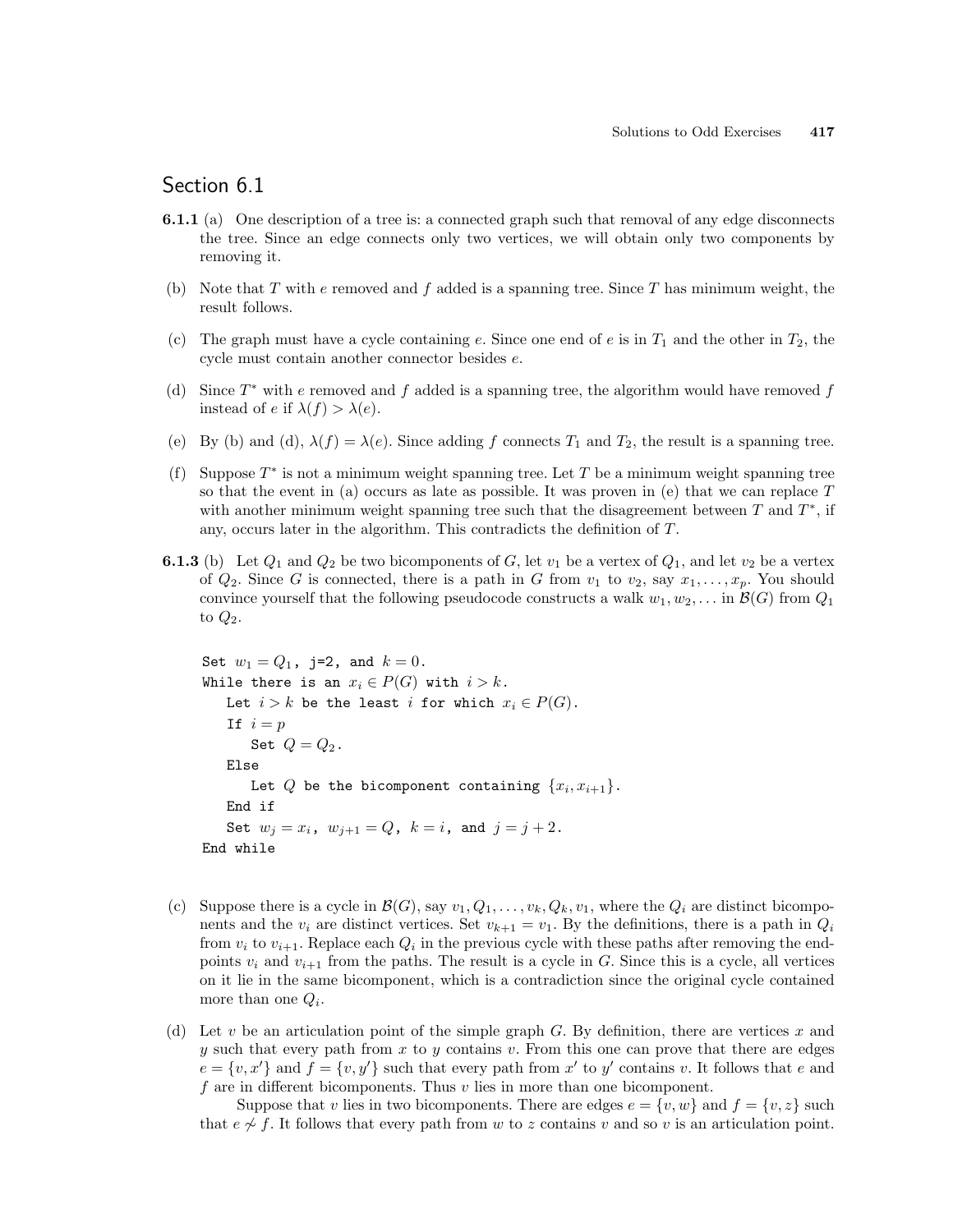#### 418 Solutions to Odd Exercises

- **6.1.5** (a) Since there are no cycles, each component must be a tree. If a component has  $n_i$  vertices, then it has  $n_i - 1$  edges since it is a tree. Since  $\sum n_i$  over all components is n and  $\sum (n_i - 1)$ over all components is  $k$ ,  $n - k$  is the number of components.
- (b) By the previous part,  $H_{k+1}$  has one less component than  $G_k$  does. Thus at least one component C of  $H_{k+1}$  has vertices from two or more components of  $G_k$ . By the connectivity of C, there must be an edge  $e$  of  $C$  that joins vertices from different components of  $G_k$ . If this edge is added to  $G_k$ , no cycles arise.
- (c) By the definition of the algorithm, it is clear that  $\lambda(g_1) \leq \lambda(e_1)$ . Suppose that  $\lambda(g_i) \leq \lambda(e_i)$ for  $1 \leq i \leq k$ . By the previous part, there is some  $e_j$  with  $1 \leq j \leq k+1$  such that  $G_k$  together with  $e_i$  has no cycles. By the definition of the algorithm, it follows that  $\lambda(g_{k+1}) \leq \lambda(e_i)$ . Since  $\lambda(e_j) \leq \lambda(e_{k+1})$  by the definition of the  $e_i$ 's, we are done.
- 6.1.7 (a) Hint: For (1) there are four spanning trees. For (2) there are 8 spanning trees. For (3) there are 16 spanning trees.
- (b) Hint: For (1) there is one. For (2) there are two. For (3) there are two.
- (c) Hint: For (1) there are two. For (2) there are four. For (3) there are 6.
- (d) Hint: For (1) there are two. For (2) there are three. For (3) there are 6.

6.1.9 (a) Hint: There are 21 vertices, so the minimal spanning tree has 20 edges. Its weight is 30.

- (b) Hint: Its weight is 30..
- (c) Hint: Its weight is 30.
- (d) Hint: Note that K is a the only vertex in common to the two bicomponents of this graph. Whenever this happens (two bicomponents, common vertex), the depth-first spanning tree rooted at that common vertex has exactly two "principal subtrees" at the root. In other words, the root of the depth-first spanning tree has degree two. Finding depth first spanning trees of minimal weight is, in general, difficult. You might try it on this example.

### Section 6.2

6.2.1. This is just a matter of a little algebra.

- **6.2.3** (a) To color G, first color the vertices of H AND then color the vertices of K. By the Rule of Product,  $P_G(x) = P_H(x)P_K(x)$ .
- (b) Let v be the common vertex. There is an obvious bijection between pairs of colorings  $(\lambda_H, \lambda_K)$ of H and K with  $\lambda_H(v) = \lambda_K(v)$  and colorings of G. We claim the number of such pairs is or *H* and *K* with  $\lambda_H(v) = \lambda_K(v)$  and colorings of *G*. We claim the number of such pairs is  $P_H(x)(P_K(x)/x)$ . To see this, note that, in the colorings of *K* counted by  $P_K(x)$ , each of the x ways to color v occurs equally often and so  $1/x$  of the colorings will have  $\lambda_K(v)$  equal to the color given by  $\lambda_H(v)$ .
- (c) The answer is  $P_H(x)P_K(x)(x-1)/x$ . We can prove this directly, but we can also use (b) and (6.4) as follows. Let  $e = \{v, w\}$ . By the construction of G,  $P_{G-e}(x) = P_H(x)P_K(x)$ . By (b),  $P_{G_e}(x) = P_H(x)P_K(x)/x$ . Now apply (6.4).

**6.2.5**. Let the solution be  $P_n(x)$ . Clearly  $P_1(x) = x(x - 1)$ , so we may suppose that  $n \ge 2$ . Apply deletion and contraction to the edge  $\{(1, 1), (1, 2)\}.$  Deletion gives a ladder with two ends sticking out and so its chromatic polynomial is  $(x - 1)^2 P_{n-1}(x)$ . Contraction gives a ladder with the contracted vertex joined to two adjacent vertices. Once the ladder is colored, there are  $x - 2$  ways to color the contracted vertex. Thus we have

$$
P_n(x) = (x-1)^2 P_{n-1}(x) - (x-2) P_{n-1}(x) = (x^2 - 3x + 3) P_{n-1}(x).
$$

The value for  $P_n(x)$  now follows easily.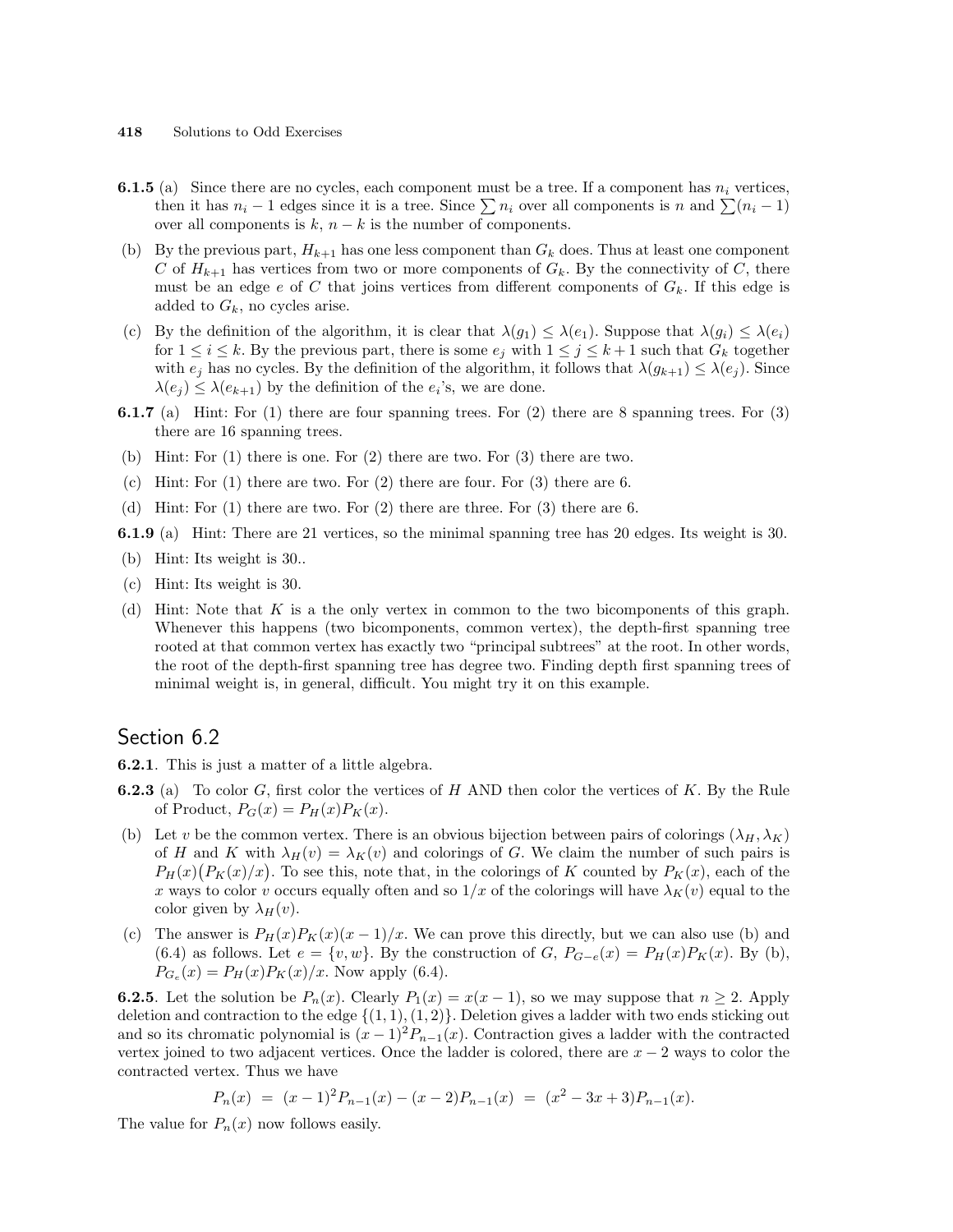6.2.7. The answer is

$$
x^8 - 12x^7 + 66x^6 - 214x^5 + 441x^4 - 572x^3 + 423x^2 - 133x.
$$

There seems to be no really easy way to derive this. Here's one approach which makes use of Exercise 6.2.3 and  $P_{Z_n}(x)$  for  $n = 3, 4, 5$ . Label the vertices reading around one face with  $a, b, c, d$ and around the opposite face with  $A, B, C, D$  so that  $\{a, A\}$  is an edge, etc. If the edge  $\{a, A\}$  is contracted, call the new vertex  $\alpha$ . Introduce  $\beta$ ,  $\gamma$  and  $\delta$  similarly.

Let  $e_1 = \{a, A\}$  and  $e_2 = \{b, B\}$ . Note that  $G - e_1 - e_2$  consists of three squares joined by common edges and that  $H = G_{e_1} - e_2$  is equivalent to  $(G - e_1)_{e_2}$ . We do H in the next paragraph. In  $K = G_{e_1e_2}$ , let  $f = {\alpha, \beta}$ .  $K - f$  is two triangles and a square joined by common edges and  $K_f$ is a square an a vertex  $v$  joined to the vertices of the square. By first coloring  $v$  and then the square, we see that  $P_{K_f}(x) = x P_{Z_4}(x-1)$ .

Let  $f_1 = \{c, C\}, f_2 = \{d, D\}$  and  $f_3 = \{\beta, \gamma\}.$  Then

- $H f_1 f_2$  is two  $Z_5$ 's sharing  $\beta$ ;
- $(H f_1)_{f_2}$  is easy to do if you consider two cases depending on whether  $\beta$  and  $\delta$  have the same or different colors, giving  $x(x-1)(x-2)^4 + x(x-1)^4$ ;
- $H_{f_1} f_3$  is a  $Z_5$  and a triangle with a common edge and
- $H_{f_1f_3}$  are three triangles joined by common edges.

6.2.9. This can be done by induction on the number of edges. The starting situation involves some number *n* of vertices with no edges. Since the chromatic polynomial is  $x^n$ , the result is proved for the starting condition.

Now for the induction. Deletion does not change the number of vertices, but reduces the number of edges. By induction, it gives a polynomial for which the coefficient of  $x^k$  is a nonnegative multiple of  $(-1)^{n-k}$ . Contraction decreases both the number of vertices and the number of edges by 1 and so gives a polynomial for which the coefficient of  $x^k$  is a nonnegative multiple of  $(-1)^{n-1-k}$ . Subtracting the two polynomials gives one where the coefficient of  $x^k$  is an nonnegative multiple of  $(-1)^{n-k}$ .

### Section 6.3

6.3.1. Every face must contain at least four edges and each side of an edge contributes to a face. Thus  $4f \geq$  (edge sides) = 2e. From Euler's relation,

$$
2 = v - e + f \ge v - e + e/2 = (2v - e)/2
$$

and so  $e \geq 2v - 4$ .

**6.3.3** (a) We have  $2e = fd_f$  and  $2e = vd_v$ . Use this to eliminate v and f in Euler's relation.

- (b) They are cycles.
- (c) If  $d_f \geq 4$  and  $d_v \geq 4$ , we would have  $0 < 2/d_f + 2/d_v 1 \leq 0$ , a contradiction. Thus at least one of  $d_v$  and  $d_f$  is 3. Since  $d_v \geq 3$ , we have  $2/d_v \leq 2/3$ . Thus

$$
0 \ < \ \frac{2}{d_f} + \frac{2}{d_v} - 1 \ \le \ \frac{2}{d_f} - \frac{1}{3}
$$

and so  $d_f < 2/(1/3) = 6$ . Since  $d_f$  is an integer,  $d_f \leq 5$ . Since  $d_f \geq 3$  for a simple graph, interchanging f and v in the above gives us  $d_v \leq 5$ .

(d) Altogether there are 5 possibilities for the pair  $(d_v, d_f)$  by the previous part of the exercise. Given  $d_f$  and  $d_v$ , we can solve (6.9) for e. Then  $vd_v = 2e$  and  $fd_f = 2e$  give v and f. The five graphs turn out to be the Platonic solids with the interiors removed. (They are the tetrahedron, cube, octahedron, dodecahedron and icosahedron.)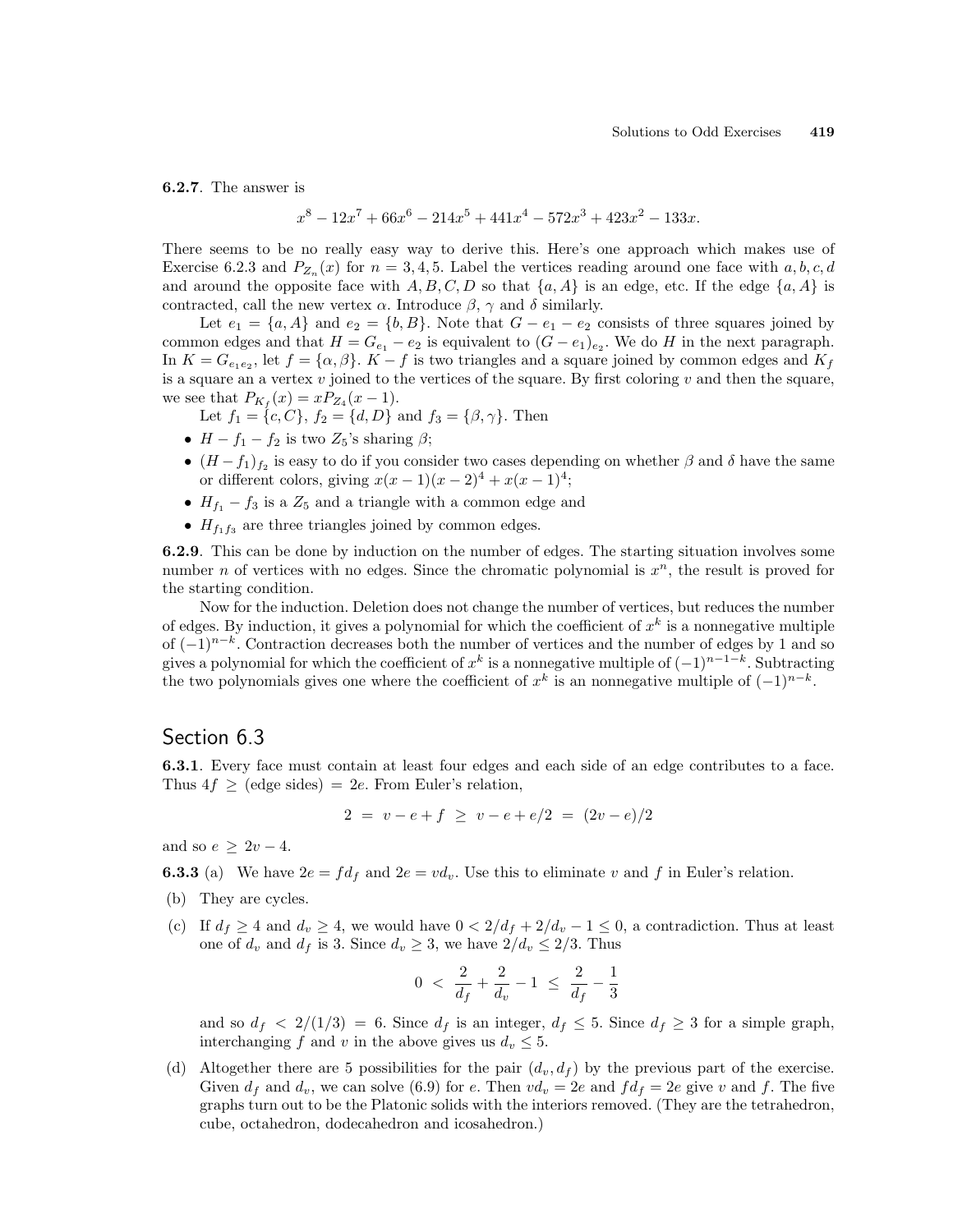**6.3.5.** The value of c is zero. Suppose when we cut as directed we cut through k edges. Each of these edges now becomes two, giving us  $k$  new edges. The same happens with the  $k$  faces. On each of the circles that we fill in with, we also get k edges and k vertices. The two circles give us 2 new faces. In summary, if we originally had  $|V|$  vertices,  $|E|$  edges and f faces on the torus, we now have a graph embedded on the sphere with  $V | + 2k$  vertices,  $|E| + k + 2k$  edges, and  $f + k + 2$  faces. From Euler's relation on the sphere,

$$
2 = (|V| + 2k) - (|E| + 3k) + (f + k + 2) = |V| - |E| + f.
$$

Thus  $|V| - |E| + f = 0$ .

There's a subtle issue here: We described the cut as if each edge and face it encountered was different. This may not be the case, an edge (and face) can twist around the torus so that the cut meets it more than once; however, the counts are still correct. One way to see this is to imagine what happens if we cut around the face and stretch it flat. Stretching will distort our "bracelet cut" into some sort of curve that may cut through the face several times. Every time it passes through the face it creates another face, two edges and two vertices.

**6.3.7.** One method is to list all the simple planar graphs with  $V = 5$  and find the least colorings for them. We use a theoretical argument instead.

The lex least proper coloring of  $k \subseteq V$  uses at most the first k colors. If it uses all k colors, then vertex k must be connected to each of the other vertices and the first  $k-1$  vertices must use all of the first  $k-1$  colors.

Let's apply these observations with  $k = 5, 4, 3$  and 2 to a graph whose lex least coloring takes 5 colors. With  $k = 5$ , we see that vertex 5 is connected to each of the first 4 vertices and they use 4 different colors. Now, with  $k = 4$ , we see that vertex 4 is connected to each of the first 3 vertices and they use 3 different colors. Doing the same thing with  $k = 3$  and  $k = 2$ , we finally see that every vertex is connected to every other; i.e., the graph is  $K_5$ , which is not planar.

6.3.9. The argument for degree 4 is correct. For degree 5, we can assume, perhaps after rotating and or flipping the graph, that  $y_1, \ldots, y_5$  are assigned colors  $c_1, c_2, c_3, c_4$  and  $c_2$ , respectively. Suppose we look at  $y_1$  and  $y_3$  as in the text. The argument given there is okay if we get  $y_1$  and  $y_3$ in separate components. If they are in the same component, we end up switching colors  $c_2$  and  $c_4$ in the component of the subgraph colored by  $c_2$  and  $c_4$  that contains  $v_4$ . The colors of  $y_1, \ldots, y_4$ are now  $c_1$ ,  $c_2$ ,  $c_3$  and  $c_2$ . If  $y_5$  was not in the same component with  $y_4$ , it is colored  $c_2$  and we are done. Unfortunately, if  $y_4$  and  $y_5$  are in the same component, its color is switched to  $c_4$ . You should convince yourself that there is no way to arrange things to avoid this possibility.

- **6.3.11** (a) We start with  $\lambda =$  $\begin{pmatrix} 1 & 2 & 3 & 4 & 5 & 6 & 7 \\ 1 & & & & 7 & \\ 1 & & & & & \end{pmatrix}$ ¢ 1 (a) We start with  $\lambda = \begin{pmatrix} 1 & 2 & 3 & 4 & 5 & 6 & 7 \\ 1 & 2 & 3 & 4 & 5 & 6 & 7 \end{pmatrix}$ . A cycle is  $(1, 2, 3, 4, 7)$ , so we now have  $\lambda = \begin{pmatrix} 1 & 2 & 3 & 4 & 5 & 6 & 7 \\ 1 & 2 & 3 & 4 & 5 & 7 \end{pmatrix}$ . Another cycle is  $(1, 2, 5, 6, 7)$ , so ອັ∖ . Another cycle is  $(1, 2, 5, 6, 7)$ , so we look at the path  $2, 5, 6, 7$  and choose  $\lambda =$  $\left(\begin{smallmatrix} 1 & 2 & 3 & 4 & 5 & 6 & 7 \\ 1 & 2 & 3 & 4 & 5 & 6 & 7 \\ 1 & 2 & 3 & 4 & a & b & 7 \end{smallmatrix}\right)$ µ<br>∕ where  $2 < a < b < 7$  and  $\lambda$  is an injection. Depending on the choice of a and  $\bar{b}$  compared to 3 and 4, we have get five different 1, 7-labelings. There could be others.
- (b) Any 1,7-labeling can be converted to a 7,1-labeling simply by defining  $\lambda_{7,1}(x) = 8 \lambda_{1,7}(x)$ .

**6.3.13**. We'll find all s, t-labelings. Suppose  $K_{3,3}$  consists of all possible edges between 1, 2, 3 and a, b, c. By symmetry, we may assume that  $\lambda(1) = 1$  and either  $\lambda(2) = 6$  or  $\lambda(a) = 6$ . In the former case, condition (c) requires that  $\lambda(3)$  be less than 5 and more than 2. Up to symmetry, this gives us two answers: ¡ ¢ ¡ ¢

$$
\lambda = \begin{pmatrix} 1 & 2 & 3 & a & b & c \\ 1 & 6 & 3 & 2 & 4 & 5 \end{pmatrix} \qquad \lambda = \begin{pmatrix} 1 & 2 & 3 & a & b & c \\ 1 & 6 & 4 & 2 & 3 & 5 \end{pmatrix}.
$$

Now suppose  $\lambda(a) = 6$ . In this case, one of  $\lambda(2)$  and  $\lambda(3)$  must be greater than  $\lambda(b)$  and  $\lambda(c)$ . Thus, up to symmetry, we have  $\lambda(2) = 5$ . Similarly  $\lambda(b) = 2$ . This leads to two more answers:

$$
\lambda = \begin{pmatrix} 1 & 2 & 3 & a & b & c \\ 1 & 5 & 3 & 6 & 2 & 5 \end{pmatrix} \qquad \lambda = \begin{pmatrix} 1 & 2 & 3 & a & b & c \\ 1 & 5 & 4 & 6 & 2 & 5 \end{pmatrix}.
$$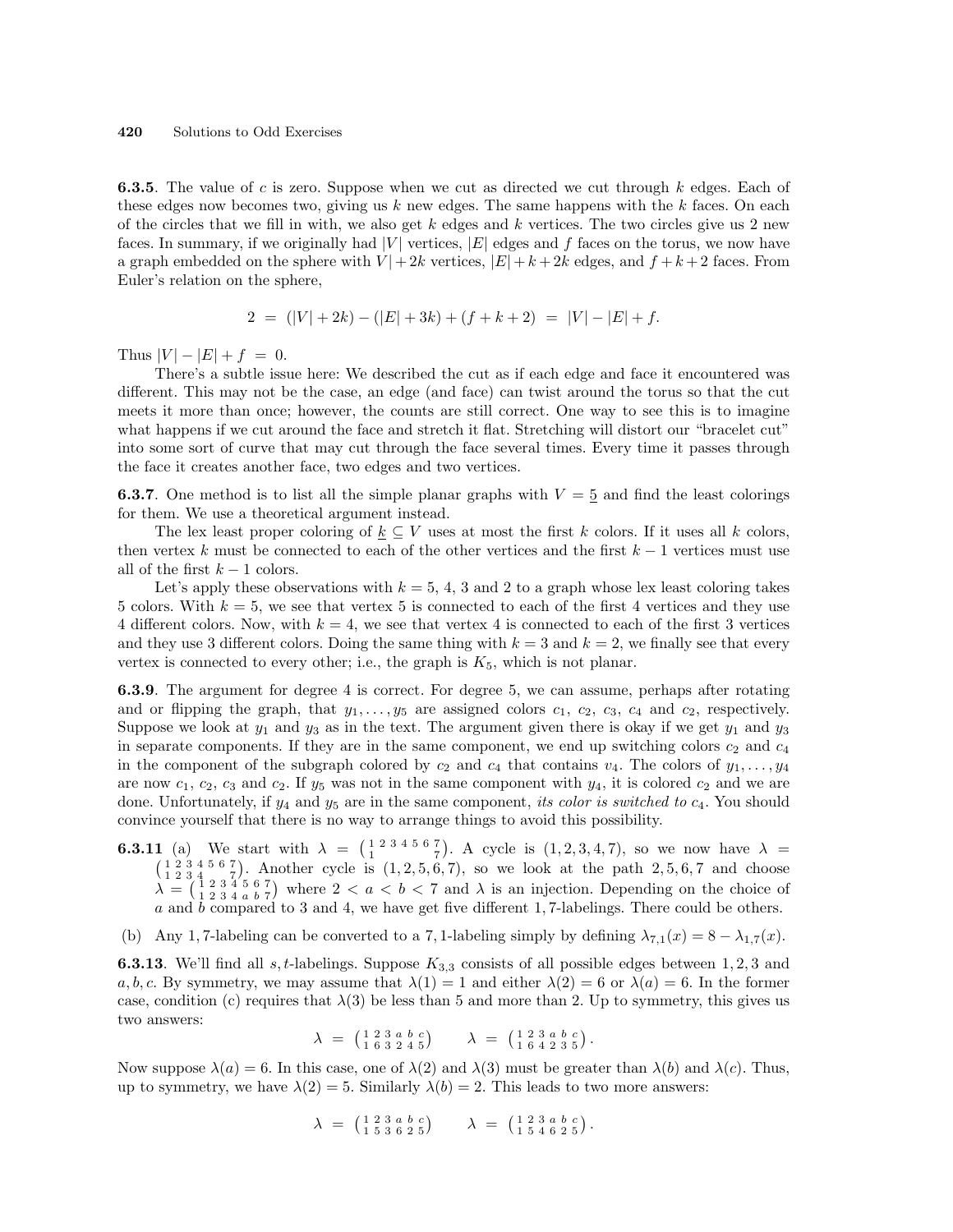**6.3.15**. We know from the text that a biconnected graph has an st-labeling. If  $|V| = 2$ , the result is trivial. Suppose that we have an st-labeling and that  $\{x, y\}$  is an edge different from  $\{s, t\}$ . We may assume that  $\lambda(x) < \lambda(y)$ . By (iii) in the definition of st-labeling, we can find a sequence  $y = w_1, w_2, \ldots = t$  such that  $\lambda(w_i)$  is strictly increasing and such that  $\{w_i, w_{i+1}\} \in E$ . Similarly, we can find  $x = u_1, u_2, \ldots = s$ . These two paths with  $\{s, t\}$  and  $\{x, y\}$  form a cycle of G and so  $\{x, y\}$ and  $\{s, t\}$  are in the same bicomponent.

### Section 6.4

**6.4.1** (a) The value of a maximum flow is 45. Every maximum flow f will have  $f(q, f) = 10$ . Some other values of  $f$  are also determined uniquely, but many are not; for example, the flow into  $r$  can have any value from 15 to 20. Of course, the flows on the minimum cut set are unique. There are four minimum cut sets. The one found using  $\mathcal{A}(f)$  is

$$
\{\{r,h\},\{f,a\},\{k,e\},\{y,u\},\{z,u\}\}.
$$

The others are obtained

- (i) by deleting  $\{r, h\}$  and adding  $\{h, a\}$  and  $\{h, c\}$ ,
- (ii) by deleting  $\{y, u\}$  and  $\{z, u\}$  and adding  $\{u, n\}$ , or
- (iii) by doing both (i) and (ii).
- (b) See the previous solution.
- (c) The value of a maximum flow is 25. Every maximum flow f will have  $f(v, q) = 10$ . Some other values of  $f$  are also determined uniquely, but many are not. There is just one minimum cut set:

$$
\{\{c,d\},\{k,e\},\{r,x\},\{w,x\}\}.
$$

(d) See the previous solution. Since we do not have tools for finding all minimum cut sets, you may not have been able to prove that the minimum cut set was unique.

**6.4.3**. Since no complete augmentable path exists,  $\mathcal{D}_{in} \subseteq A \subseteq V - \mathcal{D}_{out}$ . Since  $b(v) = 0$  for  $v \notin \mathcal{D}$ , it **6.4.3**. Since no complete augmentable pain exists,  $\nu_{\text{in}} \subseteq A \subseteq V - D_{\text{out}}$ . Since  $v(v) = 0$  for  $v \notin D$ , it follows that  $\sum_{v \in A} b(v) = \sum_{v \in \mathcal{D}_{\text{in}}} b(v)$ , which is the definition of the value of a flow. Recall that  $b(v)$ is the sum of all flows out of v minus the sum of all flows into v. It follows that for  $e = (x, y) \in E$ ,  $b(x)$  has a contribution of  $f(x, y)$  and  $b(y)$  has a contribution of  $-f(e)$ . We distinguish four cases  $a(x)$  has a contribution of  $f(x, y)$  and  $a(y)$  has a contribution of  $-f(e)$ . We distance according as x and y are in A or B and ask what  $f(e)$  contributes to  $\sum_{v \in A} b(v)$ .

- (i)  $x \in B$ ,  $y \in B$ : Then  $f(e)$  contributes nothing to the sum.
- (ii)  $x \in A$ ,  $y \in A$ : Then  $f(e)$  contributes both  $f(e)$  and  $-f(e)$ , which gives a net contribution of zero.
- (iii)  $x \in A, y \in B$ ; i.e.,  $(e) \in \text{FROM}(A, B)$ : Then  $f(e)$  contributes  $f(e)$  to the sum.
- (iv)  $x \in B$ ,  $y \in A$ ; i.e.,  $(e) \in \text{FROM}(B, A)$ : Then  $f(e)$  contributes  $-f(e)$  to the sum.
- **6.4.5** (a) Without examining the network in detail, we would need to let  $c'_1$  and  $c'_2$  (resp.  $c'_3$  and  $c'_4$ ) be the sum of the capacities of edges leaving (resp. entering) the corresponding  $P'_i$ . That way we can guarantee the capability of supplying (resp. removing) as much fluid as the pump could possibly send out to (resp. get in from) other other sources. If we know all the maximum flows for the original network, we may be able to improve on this: We need to set  $c_i'$  to the largest net flow out of (resp. into)  $D_i$  for all maximum flows in the original network. This leads to no improvement in this case.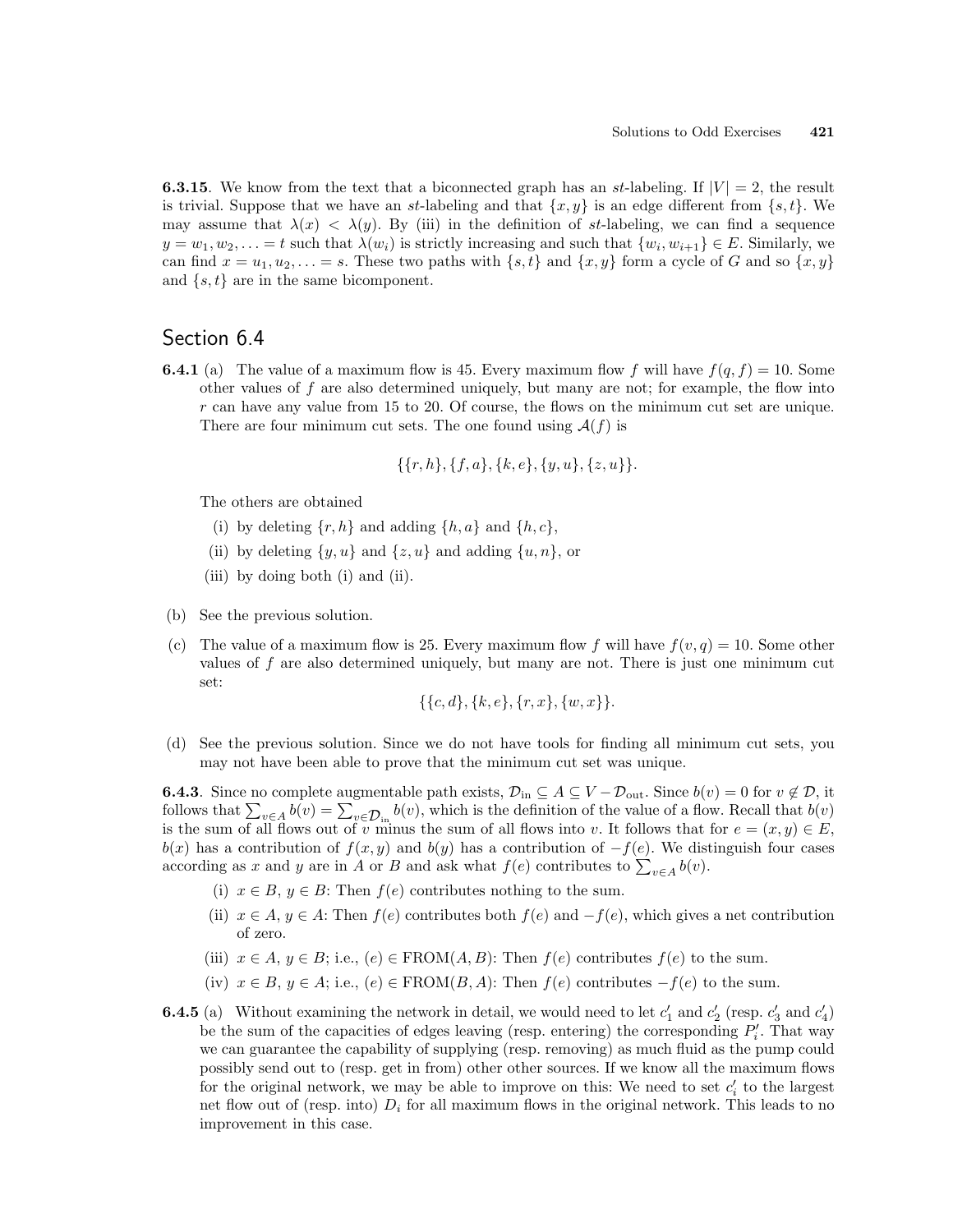(b) Yes. Let  $f'$  be a flow in the new network shown for the exercise. With the  $c'_i$  edges removed and the  $P_i'$  pumps converted back to depots. If we eliminate these edges from  $f'$  we obtain a flow f in the network of Figure 6.6. We'll have value $(f) =$  value $(f')$  because the sum of the net flows out of  $D_1$  and  $D_2$  for f equals the net flow out of  $D_0$  for f' because  $b(P'_1) = b(P'_2) = 0$ for  $f'$ .

**6.4.7.** Let f and g be two maximum flows and let  $A = \mathcal{A}(f)$ . By the proof of the Augmentable Path Theorem, we see that  $value(g) = value(f)$  if and only if  $g(e) = c(e)$  for all  $e \in \text{FROM}(A, B)$ and  $g(e) = 0$  for all  $e \in \text{FROM}(B, A)$ . It is tempting to conclude that therefore  $A = \mathcal{A}(g)$ , but this does not follow immediately.

Here is a correct proof. As above, let  $A = \mathcal{A}(f)$ . If  $A \neq \mathcal{A}(g)$ , we can assume that there is some  $v \in \mathcal{A}(g)$  with  $v \notin A$ . (If not, interchange the names of f and g.) Let  $u_1, u_2, \ldots$  be an augmentable path for g that ends at v. Let  $\delta$  be its increment. Since  $v \notin A$ , and  $u_1 \in \mathcal{D}_{\text{in}} \subseteq A$ , there is an i with  $u_i \in A$  and  $u_{i+1} \in B$ . If  $e = (u_i, u_{i+1})$  is the directed edge of G, then  $g(e) \leq c(e) - \delta$  and  $e \in \text{FROM}(A, B)$ . If  $e = (u_{i+1}, u_i)$  is the directed edge of G, then  $g(e) \geq \delta$  and  $e \in \text{FROM}(B, A)$ . In either case, the idea in the previous paragraph proves that  $value(g) < value(f)$ , contradicting the assumption that  $g$  is a maximum flow.

6.4.9 (a) This is trivial.

- (b) Consider the sets when a is removed from them and the set  $A_n$  is removed. We have reduced  $n$  by 1 and  $(6.12)$  still holds (but may the inequalities may not be strict). By induction, we are done.
- (c) By induction, there is an SDR for the  $A_i$ ,  $i \in I$ . If the claimed inequality is true, then there is also an SDR for the  $B_i$ ,  $i \in \underline{n} - X$ . Taken together, these give us our representatives. It remains to prove the inequality. We have

$$
\bigcup_{i \in I \cup R} A_i = \left( \bigcup_{i \in R} B_i \right) \cup X,
$$

where the last union is disjoint. Thus

$$
\left|\bigcup_{i\in R} B_i\right| = \left|\bigcup_{i\in R\cup I} A_i\right| - |X| \geq |R\cup I| - |I| = |R|.
$$

6.4.11. The result in the previous exercise is valid when all edges are taken to be undirected. To see this, construct a directed graph by replacing each edge  $\{x, y\}$  of G with the two edges  $(x, y)$  and  $(y, x)$ . The first part of the previous proof goes through. If a directed path  $e_1, e_2, \ldots$  is constructed from a flow, replace each edge  $(x, y)$  in the directed path with  $\{x, y\}$ . This gives what we will call a pseudo-path. The same edge may appear twice in the pseudo-path because there may be two directed edges  $e_i = (x, y)$  and  $e_j = (y, x)$  which give the same undirected edge. We may assume that  $i < j$ . Replace the pseudo-path with the pseudo-path obtained from  $e_1, \ldots, e_{i-1}, e_{j+1}, \ldots$  Iterating this process eventually leads to a path from  $u$  to  $v$ . (You may want to fill in some details about that.)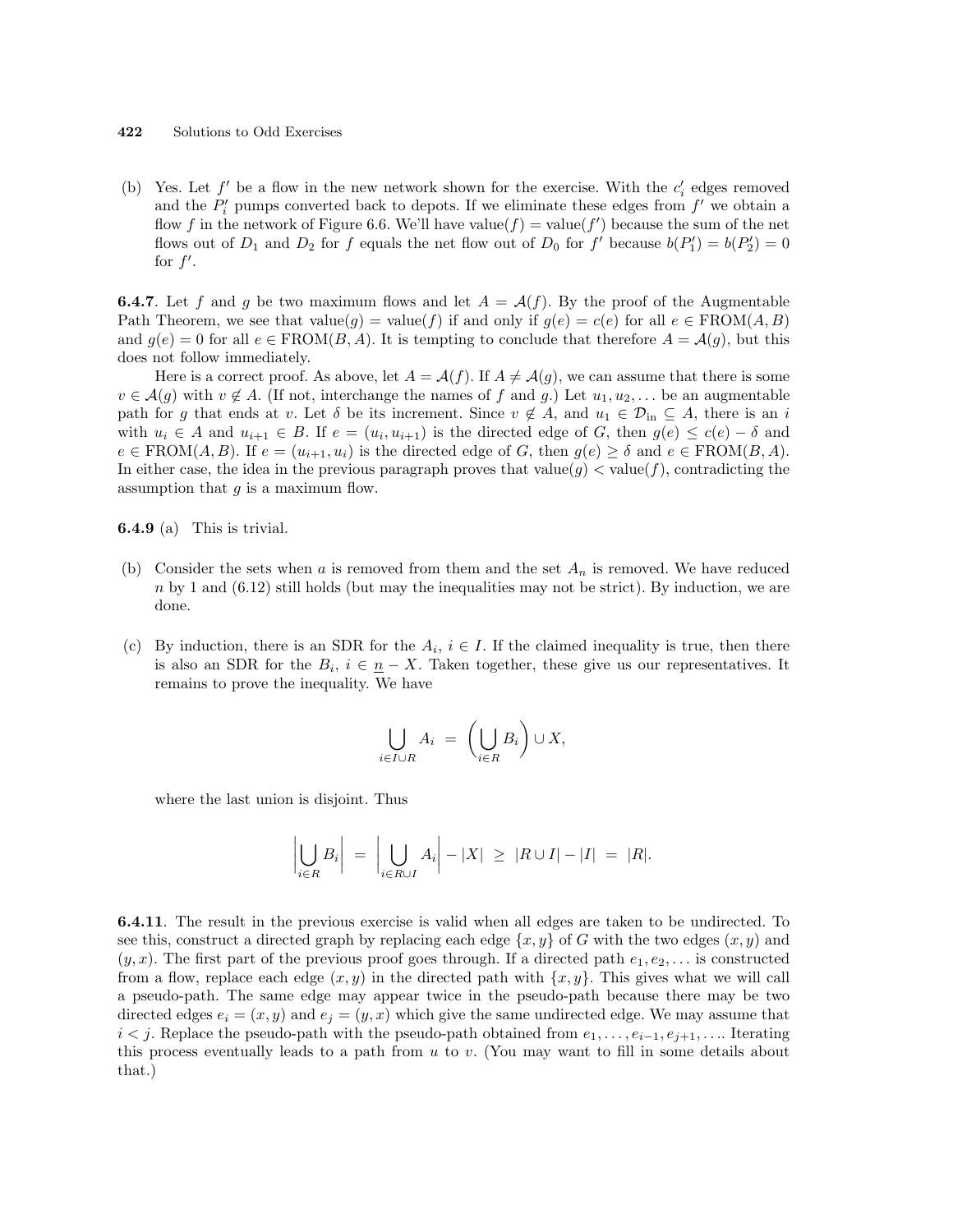# Section 6.5

- **6.5.1** (a) The probability that a vertex v has degree d is  $\binom{n-1}{d}$ ¢  $p^{d}(1-p)^{n-1-d}$  since we must choose d of the remaining  $n-1$  vertices to connect to v, then multiply by the probability of an edge being present (p) or absent  $(1-p)$ . Probabilities multiply since edges are independent in  $\mathcal{G}_p(n)$ . being present (*p*) or absent  $(1-p)$ . Probabilities multiply since edges are independently of expectation and summing over all *n* vertices, we get  $n\binom{n-1}{d}$ )د<br>∖  $p^d(1-p)^{n-1-d}$ .
- (b) If C is a potential 4-cycle of 4 vertices, let  $X_C = 1$  if the cycle is present and  $X_C = 0$  if it is not. Then  $\mathbf{E}(X_C) = p^4$ . We must multiply this by the number of choices for C; that is, the number of potential 4-cycles. This number is  $\binom{n}{4}$  $\phi$   $\times$  3 =  $\frac{n(n-1)(n-2)(n-3)}{4\times2}$ , which can be derived in at least two ways:
	- Note that there are 3 ways to make a 4-cycle out of a set of 4 vertices.
	- Choose an ordered list of 4 vertices that represent walking around a cycle. There are 4 vertices that could have been chosen as the starting vertex and 2 ways we could have gone around the cycle.
- (c) This is the same as the previous situation, except that now we must make sure the two edges This is the same as the previous situation, except that now we must make sure<br>that cut across the 4-cycle are not present. Hence the answer is  $3\binom{n}{4}p^4(1-p)^2$ .
- **6.5.3** (a) The probability of a cycle is the probability of the union of the sets  $\mathcal{G}_C$ . The probability of the union of sets, is less than or equal to the sum of their separate probabilities; that is,  $Pr(A \cup B \cup \cdots) \leq Pr(A) + Pr(B) + \cdots$
- (b) The denominator is  $|\mathcal{G}(n, k)|$ . The numerator counts graphs as follows. There are  $(c 1)!$ directed cycles. Since each cycle can be made directed in two ways, there are  $(c-1)!/2$  cycles. Since we have used up c edges making the cycle, we must choose  $k-c$  edges from the remaining  $N - c$  unused edges.
- (c) Collect terms in (a) according to  $c = |C|$  and use (b). There are  $\binom{n}{c}$ ¢ c-subsets of  $\underline{n}$ .
- (d) The left side comes from writing  $\binom{x}{m}$ ¢  $=\frac{x(x-1)\cdots(x-m+1)}{m!}$  $\frac{m(n-m+1)}{m!}$  and doing some algebra. The inequality comes from  $\frac{k!}{(k-c)!} < k^c$  and  $\frac{x-j}{y-j} < \frac{x}{y}$  when  $y > x \geq j$ .
- **6.5.5** (a) Let T contain a close to half the vertices as possible. If  $|V| = 2n$ ,  $|T| = n$  and  $|V T| = n$ . Since G contains all edges, this choice of T gives us a bipartite subgraph with  $n^2$  edges. When  $|V| = 2n+1$ , we take  $|T| = n$  and  $|V - T| = n+1$ , obtaining a bipartite subgraph with  $n(n+1)$ edges.
- (b) The example bound is  $|E|/2$  and  $|E| = |\mathcal{P}_2(V)| = |V|(|V|-1)/2$ . For  $|V| = 2n$ , we have  $|E|/2 = n(2n-1)/2 = n^2 - n/2$ . Hence the bound is off by  $n/2$ . This may sound large, but the relative error is small: Since  $(n^2 - n/2)/n^2 = 1 - 1/2n$ , the relative error is  $1/|V|$ . We omit similar calculations for  $|V| = 2n + 1$ .
- (c) The idea is to construct the largest possible complete graph and then add edges in any manner The idea is to construct the largest possible complete graph and then add edges in any manner<br>whatsoever. Let m be the largest integer such that  $k \geq {m \choose 2}$ , choose  $S \subseteq V$  with  $|S| = m$ , whatsoever. Let *m* be the largest integer such that  $\kappa \geq \binom{2}{2}$ , choose  $\beta \subseteq V$  with  $|\beta| = m$  construct a complete graph on *m* vertices using  $\binom{m}{2}$  edges, and insert the remaining  $k - \binom{m}{2}$ edges in any manner to form a simple graph  $G(V, E)$ . By (a), the number of edges in a bipartite subgraph of the complete graph on T has at least  $(m/2)^2-m$  edges for some constant C Since m is as large as possible,  $k < \binom{m+1}{2}$  $\check{\phantom{a}}$  $\frac{(m+1)^2}{2}$  $\frac{+1}{2}$ . Thus  $m+1$ √  $\overline{2k}$ . Also, since  $k \geq {m \choose 2}$ ¢  $> \frac{(m-1)^2}{2}$ e as possible,  $k < \binom{m+1}{2} < \frac{(m+1)^2}{2}$ . Thus  $m+1 > \sqrt{2k}$ . Also, since  $k \geq \binom{m}{2} > \frac{(m-1)^2}{2}$ ,  $m-1 < \sqrt{2k}$ . Hence the number of edges in bipartite subgraph is at least

$$
(m/2)^2 - m > \frac{(\sqrt{2k} - 1)^2}{4} - \sqrt{2k} - 1,
$$

Which equals k minus terms involving  $k^{1/2}$  and constants.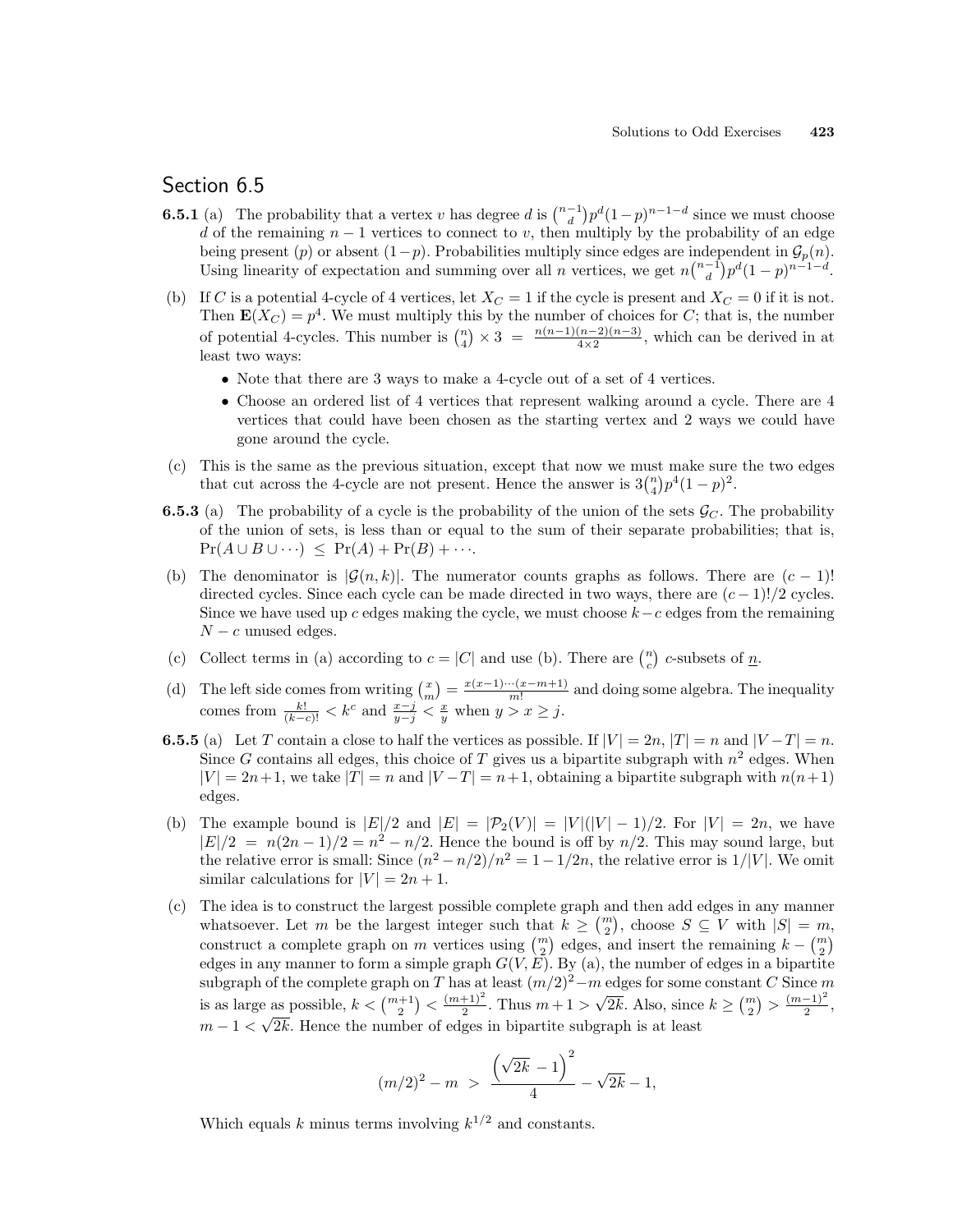|                | $\sigma \bullet E \quad \delta$ | comments on state               |
|----------------|---------------------------------|---------------------------------|
| $\mathbf b$    | sl sd z la                      | starting                        |
| s1             | z sd z 1a                       | part 1 sign seen                |
| 1a             | z 2 e 1a                        | part 1 digits seen; accepting   |
| sd             | z z z 1b                        | decimal seen, no digits yet     |
| 1b             | zze 1 b                         | part 1 after decimal; accepting |
| $\mathbf{e}$   | s2 z z 2                        | E seen                          |
| s2             | $z \, z \, z \, 2$              | part 2 sign seen                |
| $\overline{2}$ | $z \, z \, z \, 2$              | part 2 digits seen; accepting   |
| z              | z<br>$Z - Z$<br>- 7             | error seen                      |

Figure S.6.1 The transition table for a finite automaton that recognizes floating point numbers, the possible inputs are sign  $(\sigma)$ , decimal point  $(\bullet)$ , digit  $(\delta)$  and exponent symbol (E). The comments explain the states.

(d) Call the colors 1,2,3. Let  $V_i$  be the set of vertices colored with color i and let  $E_{i,j}$  be the set of edges in G that connect vertices in  $V_i$  to vertices in  $V_j$ . Since  $|E| = |E_{0,1}| + |E_{0,2}| + |E_{1,2}|$ , at least one of  $|E_{i,j}|$  is at most  $|E|/3$ . Suppose it is  $E_{1,2}$ . The bipartite subgraph whose edges connect vertices in  $V_0$  to vertices in  $V_1 \cup V_2$  contains  $E - |E_{1,2}| \geq 2|E|/3$  edges.

### Section 6.6

6.6.1. The left column gives the input and the top row the states.

$$
\begin{array}{c|cccc}\n & 0 & 1 & 2 & 3 & 4 \\
\hline\n0 & 0 & 2 & 4 & 1 & 3 \\
1 & 1 & 3 & 0 & 2 & 4\n\end{array}
$$

6.6.3. The states are 0, O1, E1 and R. In state 0, a zero has just been seen; in O1, an odd number of ones; in E1, an even number. The start state is 0 and the accepting states are 0 and O1. The state R is entered when we are in E1 and see a 0. Thereafter, R always steps to R regardless of input. You should be able to finish the machine.

**6.6.5**. In our input, we let  $\delta$  stand for any digit, since the transition is independent of which digit it is. Similarly,  $\sigma$  stands for any sign. There is a bit of ambiguity as to whether the integer after the E must have a sign. We assume not. The automaton contains three states that can transit to themselves: recognizing digits before a decimal, recognizing digits after a decimal and recognizing digits after the E. We call them 1a, 1b and 2. There is a bit of complication because of the need to assure digits in the first part and, if it is present, in the second part. The transition table is given in Figure S.6.1.

- 6.6.7 (a) We need states that keep track of how much money is held by the machine. This leads us to states named  $0, 5, \ldots, 30$ . The output of the machine will be indicated by An, Bn, Cn and  $n$ , where  $n$  indicates the amount of money returned and A, B and C indicate the item delivered. There may be no output. The start state is 0.
- (b) See Figure S.6.2.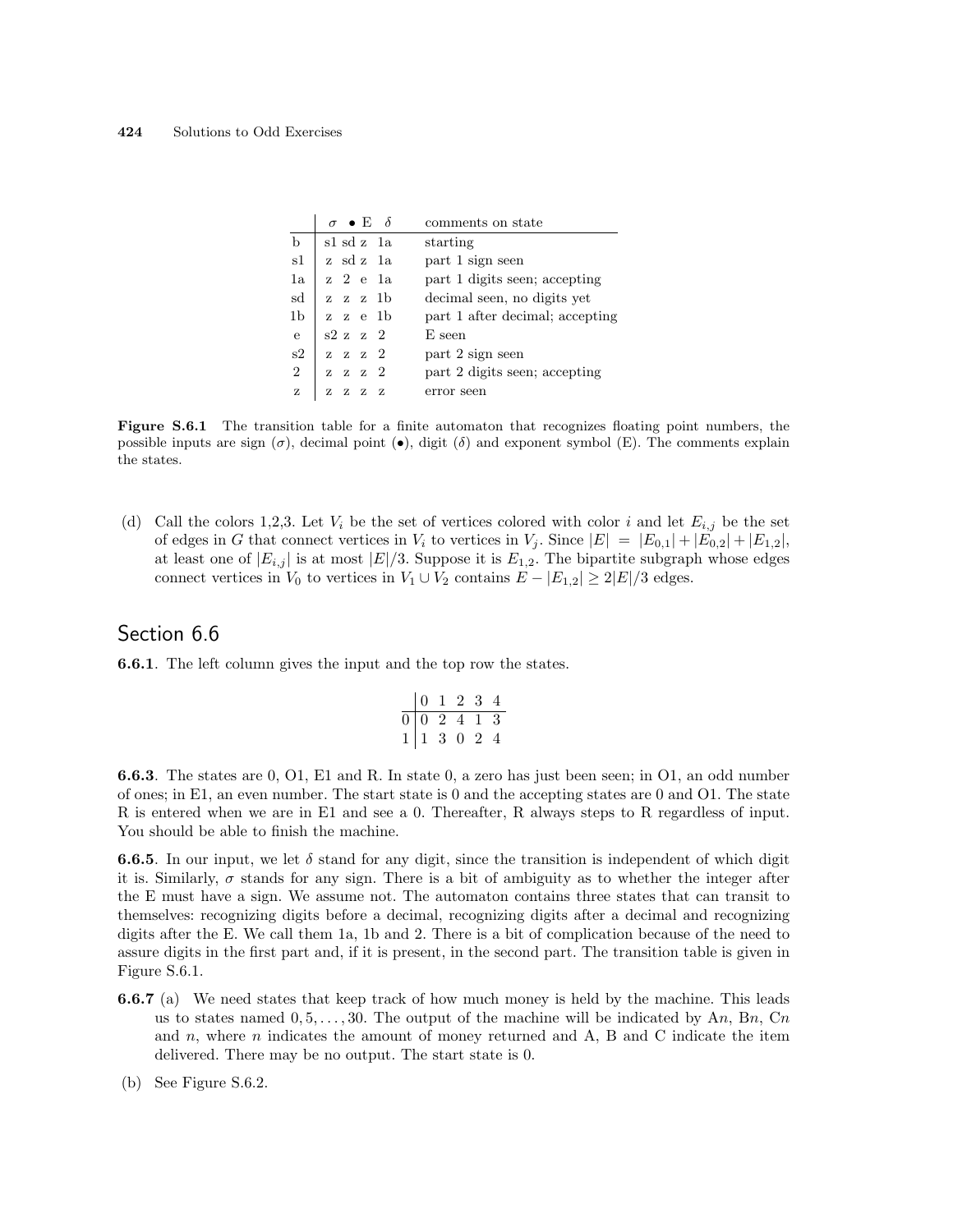|                | 5  | 10                                                | 25                                                      |              |              |    | R                  |
|----------------|----|---------------------------------------------------|---------------------------------------------------------|--------------|--------------|----|--------------------|
| $\overline{0}$ | 5  | 10                                                | 25                                                      | $\mathbf{0}$ | $\mathbf{0}$ |    |                    |
| -5             | 10 | 15                                                | 30                                                      | 5            | 5            | 5  | 0, R5              |
| 10             | 15 | 20                                                | 10, R <sub>25</sub>                                     | 10           | 10           | 10 | 0, R10             |
| 15             | 20 | 25                                                | 15, R <sub>25</sub> 0, A <sub>0</sub>                   |              | 15           | 15 | 0, R <sub>15</sub> |
| 20             | 25 | 30                                                | 20, R <sub>25</sub> 0, A <sub>5</sub> 0, B <sub>0</sub> |              |              | 20 | 0, R <sub>20</sub> |
| 25             | 30 |                                                   | 25, R10 25, R25 0, A10 0, B5 0, C0 0, R25               |              |              |    |                    |
| 30             |    | 30, R5 30, R10 30, R25 0, A15 0, B10 0, C5 0, R30 |                                                         |              |              |    |                    |

Figure S.6.2 The transitions and outputs for an automaton that behaves like a vending machine. The state is the amount of money held and the input is either money, a purchase choice (A, B, C) or a refund request (R).

# Section 7.1

7.1.1.  $\mathcal{A}(m)$  (note m, not n) is the statement of the rank formula. The inductive step and use of the inductive hypothesis are clearly indicated in the proof.

**7.1.3**. Let  $\mathcal{A}(k)$  be the assertion that the coefficient of  $y_1^{m_1} \cdots y_k^{m_k}$  in  $(y_1 + \cdots + y_k)^n$  is  $n!/m_1! \cdots m_k!$ if  $n = m_1 + \cdots + m_k$  and 0 otherwise.  $\mathcal{A}(1)$  is trivial. We follow the hint for the induction step. Let  $x = y_1 + \cdots + y_{k-1}$ . By the binomial theorem, the coefficient of  $x^m y_k^{m_k}$  in  $(x + y_k)^n$  is  $n!/m!m_k!$  if  $n = m + m_k$  and 0 otherwise. By the induction hypothesis, the coefficient of  $y_1^{m_1} \cdots y_{k-1}^{m_{k-1}}$  in  $x^m$  is  $m!/m_1! \cdots m_{k-1}!$  if  $m = m_1 + \cdots + m_{k-1}$  and zero otherwise. Combining these results we see that the coefficient of  $y_1^{m_1} \cdots y_k^{m_k}$  in  $(y_1 + \cdots + y_k)^n$  is

$$
\frac{n!}{m! \; m_k!} \; \frac{m!}{m_1! \cdots m_{k-1}!}
$$

if  $n = m_1 + \cdots + m_k$  and 0 otherwise.

- 7.1.5 (a)  $x'_1x'_2 + x'_1x_2 = x'_1.$
- (b)  $x'_1x_2 + x_1x'_2$ .
- (c)  $x'_1x'_2x_3 + x'_1x_2x_3 + x_1x'_2x'_3 + x_1x_2x'_3 = x'_1x_3 + x_1x'_3.$
- (d)  $x'_1x'_2x_3 + x'_1x_2x'_3 + x'_1x_2x_3 + x_1x'_2x'_3 = x'_1x_2 + x'_1x_3 + x_1x'_2x'_3.$

7.1.7. If you are familiar with de Morgan's laws for complementation, you can ignore the hint and give a simple proof as follows. By Example 7.3, one can express  $f'$  in disjunctive form:  $f' = M_1 +$  $M_2+\cdots$ . Now  $f=(f')'=M'_1M'_2\cdots$  by de Morgan's law and, if  $M_i=y_1y_2\cdots$ , then  $M'_i=y'_1+y'_2+\cdots$ by de Morgan's law.

To follow the hint, replace (7.5) with

$$
f(x_1,...,x_n) = (g_1(x_1,...,x_{n-1}) + x'_n) (g_0(x_1,...,x_{n-1}) + x_n)
$$

and practically copy the proof in Example 7.3.

7.1.9. We can induct on either k or n. It doesn't matter which we choose since the formula we have to prove is symmetric in n and k. We'll induct on n. The given formula is  $\mathcal{A}(n)$ . For  $n = 0$ , the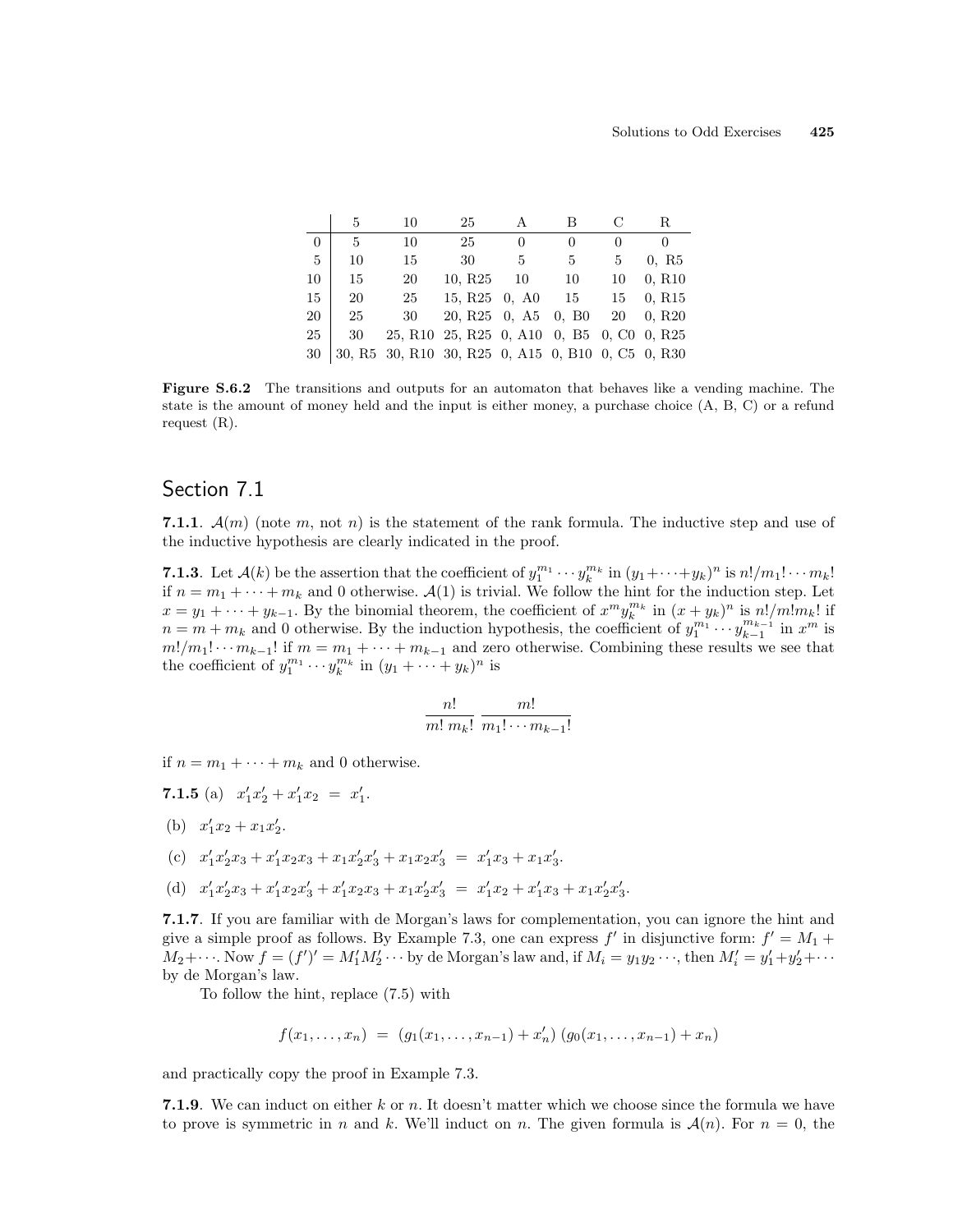formula becomes  $F_{k+1} = F_{k+1}$ , which is true.

$$
F_{n+k+1} = F_{(n-1)+(k+1)+1}
$$
 using the hint  
\n
$$
= F_n F_{k+2} + F_{n-1} F_{k+1}
$$
 by  $A(n - 1)$   
\n
$$
= F_n (F_{k+1} + F_k) + F_{n-1} F_{k+1}
$$
 by definition of  $F_{k+2}$   
\n
$$
= (F_n + F_{n-1}) F_{k+1} + F_n F_k
$$
 by definition of  $F_{n+1}$ .

### Section 7.2

**7.2.1**. Given that p and q are positive integers, it does not follow that  $p'$  and  $q'$  are positive integers. (For example, let  $p = 1$ .) Thus  $\mathcal{A}(n-1)$  may not apply.

7.2.3. You may object that the induction has not been clearly phrased, but this can be overcome: Let I be the set of interesting positive integers and let  $\mathcal{A}(n)$  be the assertion  $n \in I$ . If  $\mathcal{A}(1)$  is false, then even 1 is not interesting, which is interesting. The inductive step is as given in the problem: If  $\mathcal{A}(n)$  is false, then since  $\mathcal{A}(k)$  is true for all  $k < n$ , n is the smallest uninteresting number, which is interesting.

Then what is wrong? It is unclear what "interesting" means, so the set of interesting positive integers is not a well defined concept. Proofs based on foggy concepts are always suspect.

7.2.5. To show the equivalence, we must show that an object is included in one definition if and only if it is included in the other. We do this by induction on the number of vertices. Before doing this, however, we observe that the objects constructed in Example 7.9 are trees:

- They are connected since  $T_1, \ldots, T_k$  are connected by induction.
- They have no cycles since  $T_1, \ldots, T_k$  have no cycles by induction and have no vertices in common by assumption.

We now turn to the inductive proof of equivalence.

- (i) You should be able to see that both definitions include the single vertex.
- (ii) Now for the inductive step in one direction: Suppose T has  $n > 1$  vertices and is included in the definition in Example 7.9. By the induction hypothesis,  $T_1, \ldots, T_k$  are included in Definition 5.12 (p. 139). By the construction in Example 7.9, the roots of  $T_1, \ldots, T_k$  are ordered and are the children of the root of the new tree. Furthermore, joining  $T_1, \ldots, T_k$  to a new root preserves the orderings and parent-child relationships in the  $T_i$ . Hence this tree satisfies Definition 5.12.
- (iii) Now for the other direction. Let  $r_1, \ldots, r_k$  be the ordered children of the root r of the tree T in Definition 5.12. Following on down through the children of  $r_i$ , we obtain an RP-tree  $T_i$ which is included in Example 7.9 since it has fewer than  $n$  vertices. By the argument in (ii), the construction forms an RP-tree from  $T_1, \ldots, T_k$  which can be seen to be the same as T.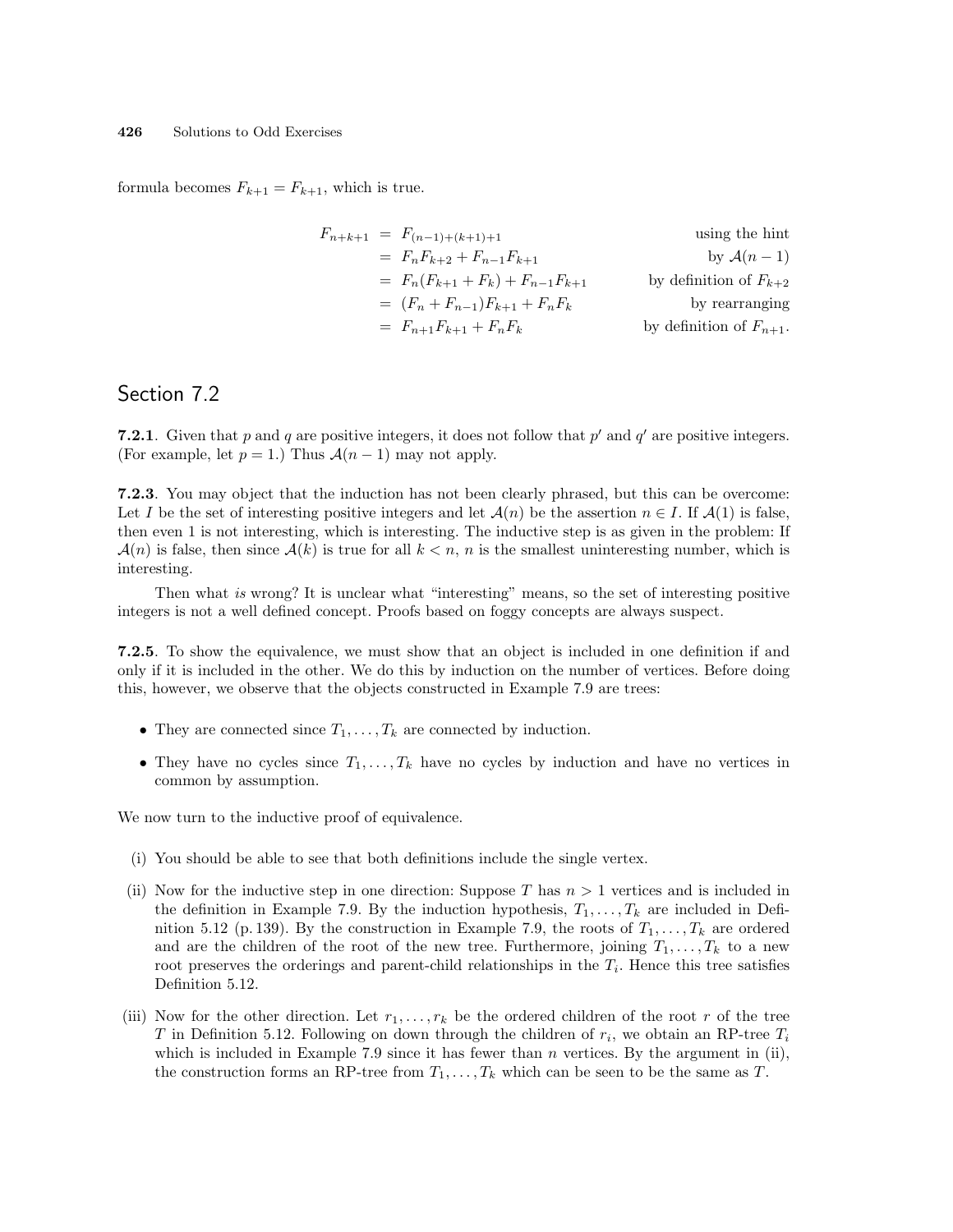# Section 7.3

7.3.1 (a) We must compare as long as both lists have items left in them. After all items have been removed from one list, what remains can simply be appended to what has been sorted. All items will be removed from one list the quickest if each comparison results in removing an item from the shorter list. Thus we need at least  $\min(k_1, k_2)$  comparisons.

On the other hand, suppose we have  $k_1+k_2$  items and the smallest ones are in the shorter list. In this case, all the items are removed from the shorter list and none from the longer in the first  $\min(k_1, k_2)$  comparisons, so we have achieved the minimum.

(b) Here's the code. Note that the two lists have lengths m and  $n-m$  and that  $\min(m, n-m) = m$ because  $m \leq n/2$ .

```
Procedure c(n)c=0If (n = 1), then Return c
     Let m be n/2 with remainder discarded
     c = c + c(m)c = c + c(n-m)c = c + mReturn c
End
```
(c) We have  $c(2^0) = 0$  and  $c(2^{k+1}) = 2c(2^k) + 2^k$  for  $k \ge 0$ . The first few values are

 $c(2^0) = 0$ ,  $c(2^1) = 2^0$ ,  $c(2^2) = 2 \times 2^1$ ,  $c(2^3) = 3 \times 2^2$ ,  $c(2^4) = 4 \times 2^3$ .

This may be enough to suggest the pattern  $c(2^k) = k \times 2^{k-1}$ ; if not, you can compute more values until the pattern becomes clear.

We prove it by induction. The conjecture  $c(2^k) = k \times 2^{k-1}$  is the induction assumption. For  $k = 0$ , we have  $c(2^0) = 0$ , and this is what the formula gives. For  $k > 0$ , we use the recursion to reduce  $k$  and then use the induction assumption:

$$
c(2^k) = 2c(2^{k-1}) + 2^{k-1} = 2 \times (k-1) \times 2^{k-2} + 2^{k-1} = k \times 2^{k-1},
$$

which completes the proof.

When  $k$  is large,

$$
\frac{c(2^k)}{C(2^k)} = \frac{k \times 2^{k-1}}{(k-1)2^k + 1} = \frac{k/2}{k-1+2^{-k}} \sim 1/2.
$$

This shows that the best case and worst case differ by about a factor of 2, which is not very large.

7.3.3. Here is code for computing the number of moves.

```
Procedure M(n)M = 0If (n = 1), then Return M
    Let m be n/2 with remainder discarded
    M = M + M(m)M = M + M(n-m)M = M + nReturn M
End
```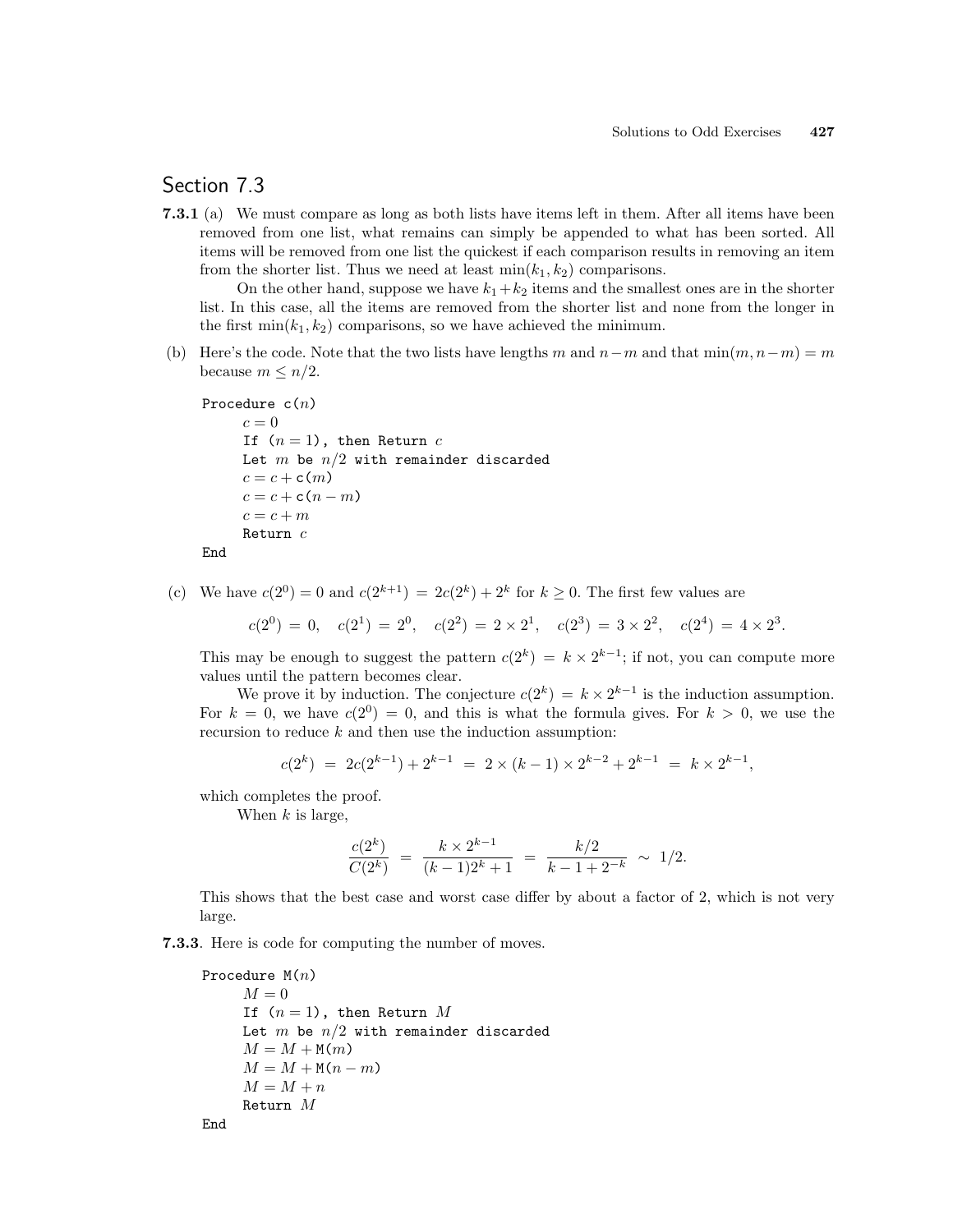This gives us the recursion  $M(2^k) = 2M(2^{k-1}) + 2^k$  for  $k > 0$  and  $M(2^0) = 0$ . The first few values are

 $M(2^0) = 0$ ,  $M(2^1) = 2^1$ ,  $M(2^2) = 2 \times 2^2$ ,  $M(2^3) = 3 \times 2^3$ ,  $M(2^4) = 4 \times 2^4$ .

Thus we guess  $M(2^k) = k2^k$ , which can be proved by induction.

7.3.5 (a) Here's one possible procedure. Note that the remainder must be printed out *after* the recursive call to get the digits in the proper order. Also note that one must be careful about zero: A string of zeroes should be avoided, but a number which is zero should be printed.

```
OUT(m)If m < 0, then
          Print ''−''
          Set m = -mEnd if
     Let q and 0 \le r \le 9 be determined by m = 10q + rIf q > 0, then OUT(q)
     Print r
End
```
- (b) Single digits
- (c) When OUT calls itself, it passes an argument that is smaller in magnitude than the one it received, thus  $OUT(m)$  must terminate after at most  $|m|$  calls.
- **7.3.7**. The description for  $k = 1$  is on the left and that for  $k > 1$  is on the right:

 $n^{\underline{1}}$ 1 ··· *n*  $k, k-1$ <u>k-1</u> ··· *n*,  $n-1$ k-1  $n^k$ 

- **7.3.9** (a) Let  $\mathcal{A}(n)$  be the assertion "H $(n, S, E, G)$  takes the least number of moves." Clearly  $\mathcal{A}(1)$ is true since only one move is required. We now prove  $\mathcal{A}(n)$ . Note that to do  $S \longrightarrow G$  we must first move all the other washers to pole  $E$ . They can be stacked only one way on pole  $E$ , so moving the washers from S to E requires using a solution to the Tower of Hanoi problem for  $n-1$  washers. By  $\mathcal{A}(n-1)$ , this is done in the least number of moves by  $H(n-1, S, G, E)$ . Similarly,  $H(n-1, E, S, G)$  moves these washers to G in the least number of moves.
- (b) Simply replace  $H(m, \ldots)$  with  $S(m)$  and replace a move with a 1 and adjust the code a bit to get

```
Procedure S(n)If (n = 1) Return 1.
    M = 0M = M + S(n - 1)M = M + 1M = M + S(n - 1)Return M
```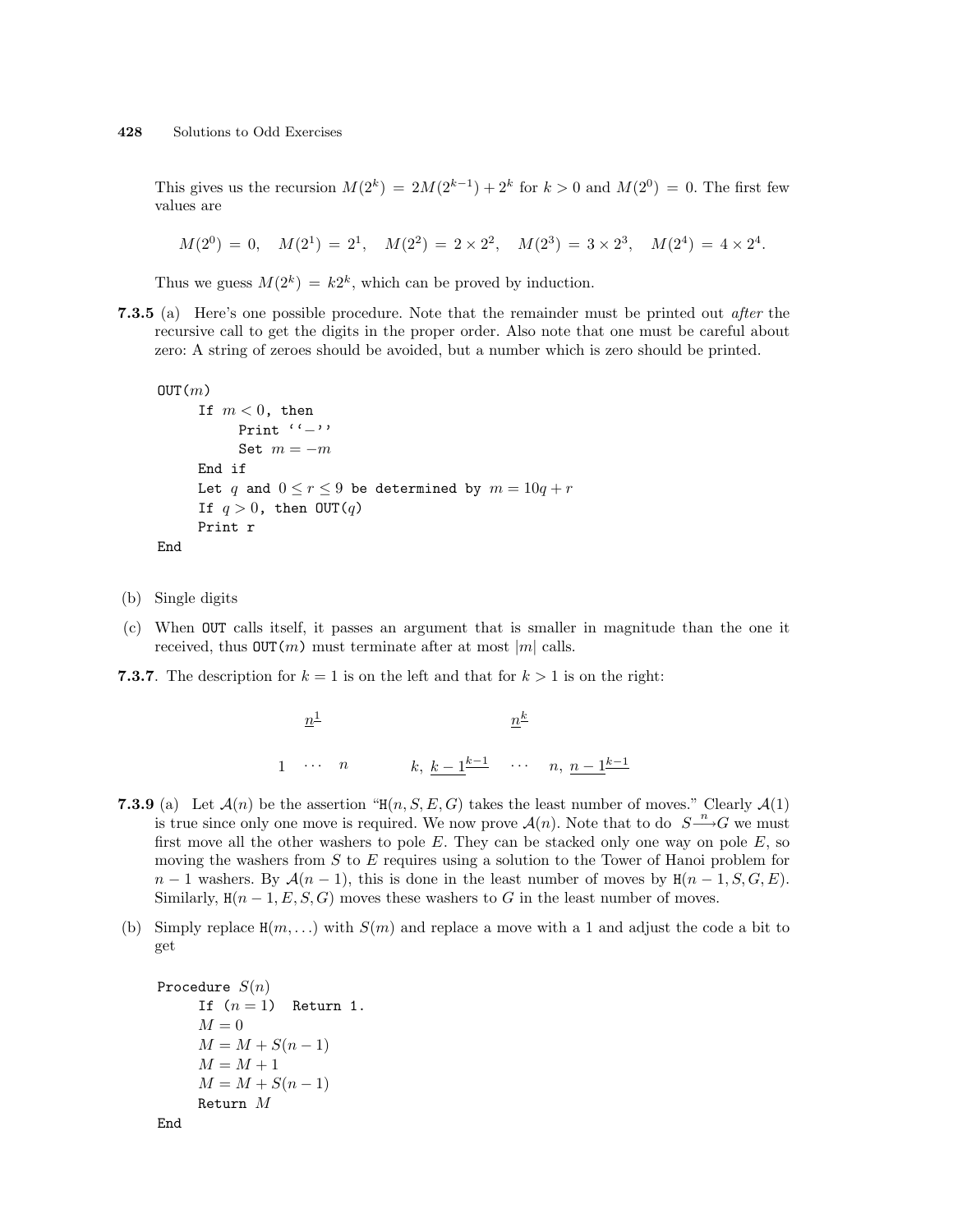The recursion is  $S(1) = 1$  and  $S(n) = 2S(n-1) + 1$  when  $n > 1$ .

- (c) The values are 1, 3, 7, 15, 31, 63, 127.
- (d) Let  $\mathcal{A}(n)$  be " $S(n) = 2^n 1$ ."  $\mathcal{A}(1)$  asserts that  $S(1) = 1$ , which is true. By the recursion and then the induction hypothesis we have

$$
S(n) = 2S(n-1) + 1 = 2(2^{n-1} - 1) + 1 = 2^n - 1.
$$

(e) By studying the binary form of k and the washer moved for small n (such as  $n = 4$ ) you could discover the following rule.

> If  $k = \cdots b_3b_2b_1$  is the binary representation of k,  $b_i = 1$ , and  $b_i = 0$  for all  $i < j$ , then washer j is moved.

(This simply says that  $b_i$  is the lowest nonzero binary digit.) No proof was requested, but here's one. Let  $\mathcal{A}(n)$  be the claim for  $H(n, \ldots)$ .  $\mathcal{A}(1)$  is trivial. We now prove  $\mathcal{A}(n)$ . If  $k < 2^{n-1}$ , it follows from  $S(m)$  that  $H(n-1,...)$  is being called and  $\mathcal{A}(n-1)$  applies. If  $k=2^{n-1}$ , then we are executing  $S \xrightarrow{n} G$  and so this case is verified. Finally, if  $2^{n-1} < k < 2^n$ , then  $H(n-1,...)$ is being executed at step  $k - 2^{n-1}$ , which differs from k only in the loss of its leftmost binary bit.

(f) Suppose that we are looking at move  $k = \cdots b_3 b_2 b_1$  and that washer j is being moved. (That means  $b_j$  is the rightmost nonzero bit.) You should be able to see that this is move number  $\cdots b_{j+2}b_{j+1} = (k-2^{j-1})/2^j$  for the washer. Call this number k'. To determine source and destination, we must study move patterns.

The pattern of moves for a washer is either

$$
P_0: S \to G \to E \to S \to G \to E \to \cdots
$$
 repeating or  
 $P_1: S \to E \to G \to S \to E \to G \to \cdots$  repeating.

Which washer uses which pattern? Consider washer  $j$  it is easily verified that it is moved a total of  $2^{n-j}$  times, after which time it must be at G. A washer following  $P_i$  is at G only after move numbers of the form  $3t + i + 1$  for some t. Thus  $i + i$  is the remainder when  $2^{n-j}$  is divided by 3. The remainder is 1 if  $n-j$  is even and 0 otherwise. Thus washer j follows pattern  $P_i$  where i and  $n - j$  have the same parity. If we look at the remainder after dividing k' by 3, we can see what the source and destination are by looking at the start of  $P_i$ . For those of you familiar with congruences, the remainder is congruent to  $(-1)^{j}k+1$  modulo 3.

7.3.11 (a) We have

$$
H^*(n, S, E, G)
$$

$$
H^*(n-1, S, E, G) \qquad S \xrightarrow{n} E \qquad H^*(n-1, G, E, S) \qquad E \xrightarrow{n} G \qquad H^*(n-1, S, E, G)
$$

- (b) The initial condition is  $h_1^* = 2$ . For  $n > 1$  we have  $h_n^* = 3h_{n-1}^* + 2$ . Alternatively,  $h_0^* = 0$  and, for  $n > 0$ ,  $h_n^* = 3h_{n-1}^* + 2$ .
- (c) The general solution is  $h_n^* = 3^n 1$ . To prove it, use induction. First, it is correct for  $n = 0$ . Then, for  $n > 0$ ,

$$
h_n^* = 3h_{n-1}^* + 2 = 3(3^{n-1} - 1) + 2 = 3^n - 1.
$$

7.3.13 (a) We omit the picture.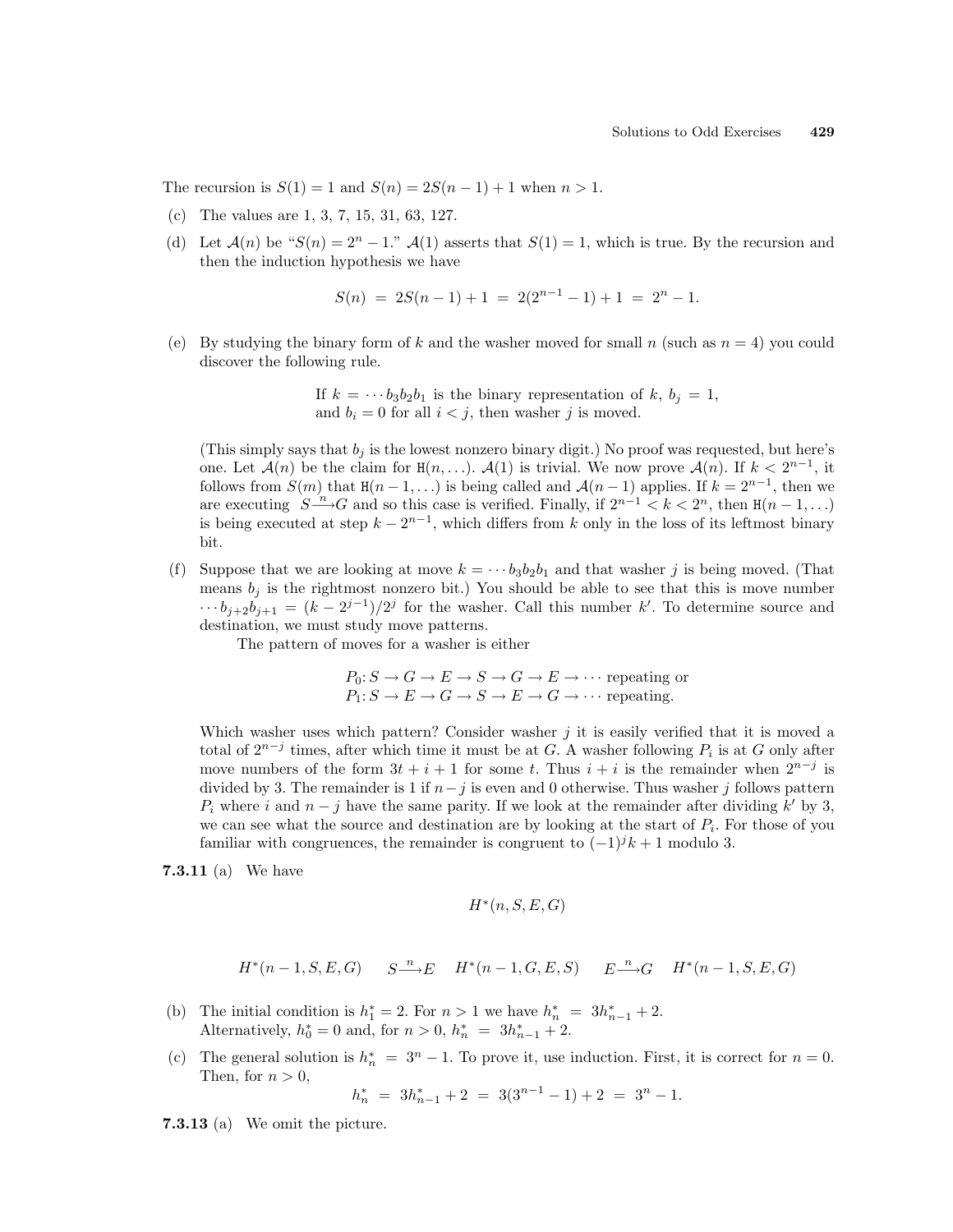- (b) Induct on n. It is true for  $n = 1$ . If  $n > 1$ ,  $a_2, \ldots, a_n \in G(k_2, \ldots, k_n)$  by the induction hypothesis. Thus  $a_1, a_2, \ldots, a_n$  is in  $a_1, H$  and  $a_1, R(H)$ .
- (c) Induct on n. It is true for  $n = 1$ . Suppose  $n > 1$  and let the adjacent leaves be  $b_1, \ldots, b_n$  and  $c_1, \ldots, c_n$ , with c following b. If  $b_1 = c_1$ , then apply the induction hypothesis to  $G(k_2, \ldots, k_n)$ and the sequences  $b_2, \ldots, b_n$  and  $c_2, \ldots, c_n$ . If  $b_1 \neq c_1$ , it follows from the local description that  $c_1 = b_1 + 1$ , that  $b_2, \ldots, b_n$  is the rightmost leaf in H (or  $R(H)$ ) and that  $c_2, \ldots, c_n$  is the leftmost leaf in  $R(H)$  (or H, respectively). In either case,  $b_2, \ldots, b_n$  and  $c_2, \ldots, c_n$  are equal because they are the same leaf of H.
- (d) Let  $R_n(\alpha)$  be the rank of  $\alpha_1, \ldots, \alpha_n$ . Clearly  $R_1(\alpha) = \alpha_1 1$ . If  $n > 1$  and  $\alpha_1 = 1$ , then  $R_n(\alpha) = R_{n-1}(\alpha_2,\ldots,\alpha_n)$ . If  $n > 1$  and  $\alpha_1 = 2$ , then  $R_n(\alpha) = 2^n - 1 - R_{n-1}(\alpha_2,\ldots,\alpha_n)$ . Letting  $x_i = \alpha_i - 1$ , we have  $R_n(\alpha) = (2^n - 1)x_1 + (-1)^{x_1}R_{n-1}(\alpha_2, \ldots, \alpha_n)$  and so

$$
R_n(\alpha) = (2^n - 1)x_1 + (-1)^{x_1}(2^{n-1} - 1)x_2 + (-1)^{x_1 + x_2}(2^{n-2} - 1)x_3 + \dots + (-1)^{x_1 + x_2 + \dots + x_{n-1}}x_n.
$$

(e) If you got this, congratulations. Let j be as large as possible so that  $\alpha_1, \ldots, \alpha_j$  contains an even number of 2's. Change  $\alpha_i$ . (Note: If  $j = 0$ ,  $\alpha = 2, 1, \ldots, 1$ , the sequence of highest rank, and it has no successor.)

### Section 7.4

7.4.1. Let  $M(n)$  be the minimum number of multiplications needed to compute  $x^n$ . We leave it to you to verify the following table for  $n \leq 9$ 

| n      | 2 | 3 | 4 | 5 | 6 | 7 | 8 | 9 | 15 | 21 | 47 | 49 |
|--------|---|---|---|---|---|---|---|---|----|----|----|----|
| $M(n)$ | 1 | 2 | 2 | 3 | 3 | 4 | 3 | 4 | 5  | 6  | 8  | 7  |

Since  $15 = 3 \times 5$ , it follows that  $M(15) \leq M(3) + M(5) = 5$ . Likewise,  $M(21) \leq M(3) + M(7) = 6$ . Since the binary form of 49 is  $110001_2$ ,  $M(49) \le 7$ . Since  $47 = 101111_2$ , we have  $M(47) \le 9$ , but we can do better. Using  $47 = 2 \times 23 + 1$ , gives  $M(47) \leq M(23) + 2$ , which we leave for you to work out. A better approach is given by  $47 = 5 \times 9 + 2$ . Since  $x^2$  is computed on the way to finding  $x^5$ , it is already available and so  $M(49) \leq M(5) + M(9) + 1 = 8$ . It turns out that these are minimal, but we will not prove that.

**7.4.3**. Let  $\vec{v}_n$  be the transpose of  $(a_n, \ldots, a_{n+k-1})$ . Then  $\vec{v}_n = M\vec{v}_{n-1}$  where

$$
M = \begin{pmatrix} 0 & 1 & 0 & \cdots & 0 \\ 0 & 0 & 1 & \cdots & 0 \\ \vdots & \vdots & \vdots & \cdots & \vdots \\ 0 & 0 & 0 & \cdots & 1 \\ a_k & a_{k-1} & a_{k-2} & \cdots & a_1 \end{pmatrix}.
$$

**7.4.5.** Finding a maximum of n items can be done in  $\Theta(n)$ , so it's the computation of all the different  $F(v)$  values is the problem. Thus we could compute the values of F separately from finding the maximum. However, since it's convenient to compute the maximum while we're computing the values of  $F$ , we'll do it.

The root r of T has two sons, say  $s<sub>L</sub>$  and  $s<sub>R</sub>$ . Observe that the answer for the tree rooted at r must be either the answer for the tree rooted at  $s<sub>L</sub>$  or the answer for the tree rooted at  $s<sub>R</sub>$  or  $F(r)$ . Also

$$
F(r) = f(r) + F(s_L) + F(s_R).
$$

Here's an algorithm that carries out this idea.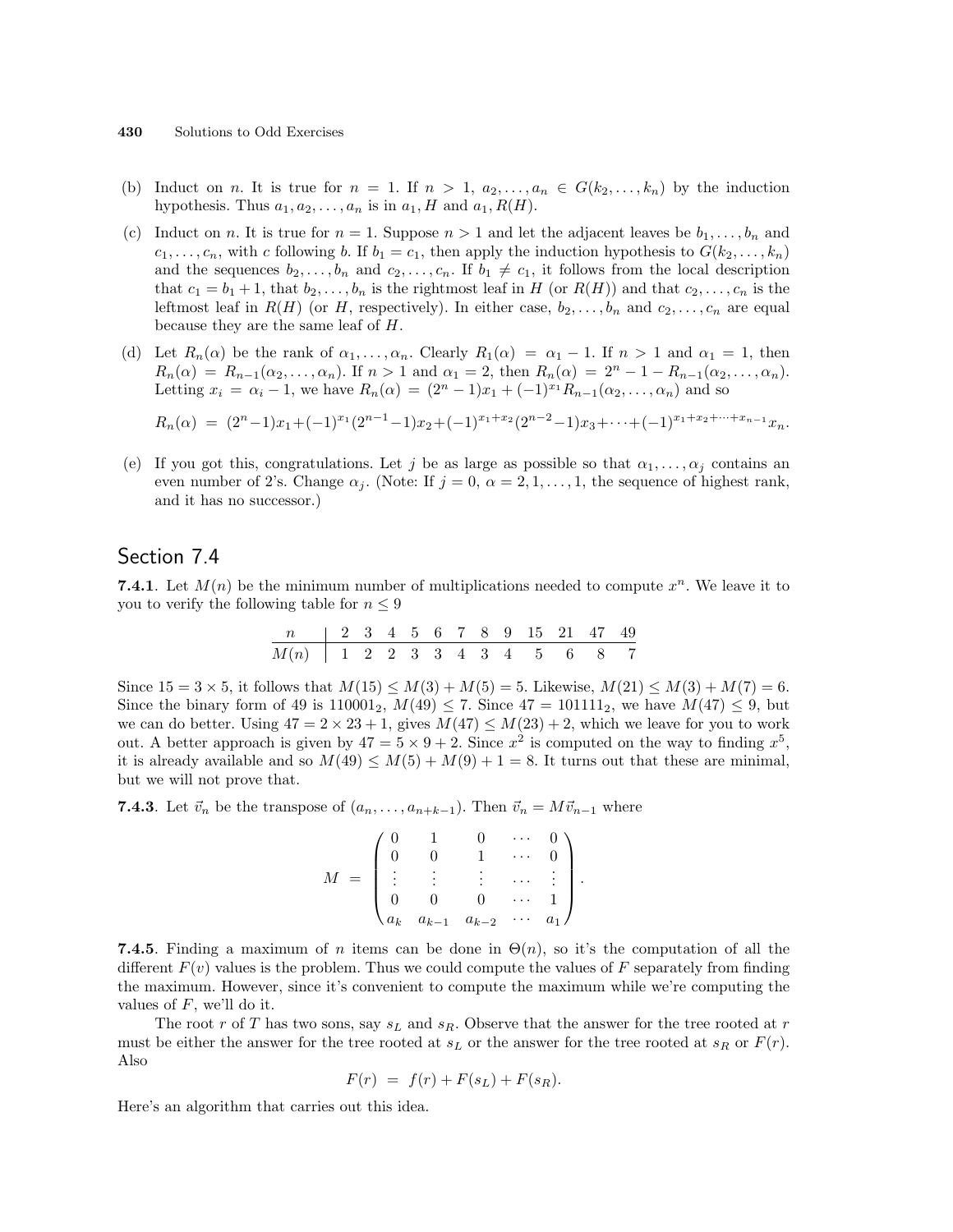/\*  $r$  is the root of the tree in what follows. \*/

```
Procedure BestSum(r)
```
Call Recur $(r, Fvalue, best)$ Return best

End

End

```
Procedure Recur(r, F, best)
```

```
If r is a leaf then
     F = f(r)best = f(r)Else
     Let s_L and s_R be the sons of r.
```

```
\text{Recur}(s_L, F_L, b_L)\text{Recur}(s_R, F_R, b_R)F = f(r) + F_L + F_Rbest = max(F, b_L, b_R)End if
Return
```
Since  $f(r)$  is only used once, the running time of this algorithm is  $\Theta(n)$  for n vertices, an improvement over  $Θ(n \ln n)$ .

**7.4.7** (a) We can use induction: It is easily verified for  $n = 1$  and  $n = 2$ . For  $n > 2$  we have

$$
a_n = a_{n-1} + a_{n-2} = (a_0 F_{n-2} + a_1 F_{n-3}) + (a_0 F_{n-3} + a_1 F_{n-4})
$$
  
=  $a_0 (F_{n-2} + F_{n-3}) + a_1 (F_{n-3} + F_{n-4}) = a_0 F_{n-1} + a_1 F_{n-2}.$ 

(b) Since the  $a_i$  satisfy the same recursion as the Fibonacci numbers, it is easily seen that the  $a$ sequence is just the  $F$  sequence shifted by  $k$ .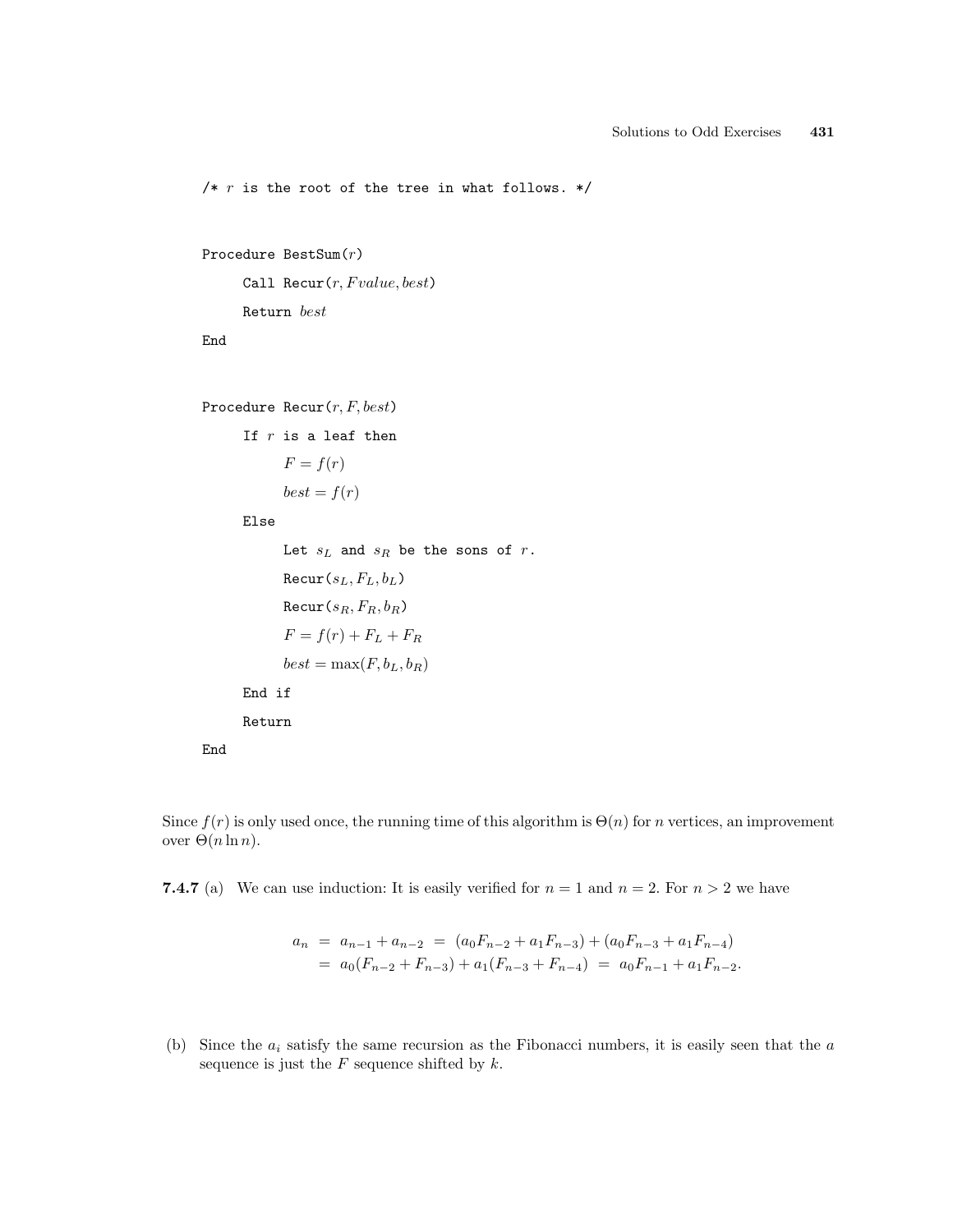## Section 8.1

8.1.1. This is exactly the situation in the text, except that there is now one additional question when one reaches a leaf.

- **8.1.3** (a) If T is not a full binary tree, there is some vertex v that has only one child, say s. Shrink the edge  $(v, s)$  so that v and s become one vertex and call the new tree T'. If there are k leaves in the subtree whose root is v, then  $TC(T') = TC(T) - k$ .
- (b) We follow the hint. Let k be the number of leaves in the subtree rooted at v. Since  $T$  is a binary tree and v is not a root,  $k \ge 2$  Let  $d = h(v) - h(l_2)$  and note that  $d = (h(l_1) - 1) - h(l_2) \ge 1$ . The distance to the root of every vertex in the subtree rooted at  $v$  is decreased by  $d$  and the distance of  $l_2$  to the root is increased by d. Thus TC is decreased by  $kd - d > 0$ .
- (c) By the discussion in the proof of the theorem, we know that the height of T must be at least m because a binary tree of height  $m-1$  or less has at most  $2^{m-1}$ . Suppose T had height  $M > m$ . By the previous part of this exercise, the leaves of T have heights M and, perhaps,  $M - 1$ . Thus, every vertex of v with  $h(v) < M-1$  has two children. It follows that T has  $2^{M-1}$  vertices w with  $h(w) = M - 1$ . If these were all leaves, T would have  $2^{M-1} \geq 2^m$  leaves; however, at least one vertex u with  $d(u) = M - 1$  is not a leaf. Since it has two children, T has at least  $2^m + 1$  leaves, a contradiction.
- (d) By the previous two parts, all leaves of T have height at most m. If  $T'$  is principal subtree of T, its leaves have height at most  $m-1$  in T'. Hence T' has at most  $2^{m-1}$  leaves.

The argument hints at how to construct the desired tree: Construct  $T'$ , a principal subtree of T, having all its leaves at height  $m-1$  in T'. Construct a binary tree T'' having  $n-2^{m-1}$ such that  $TC(T'')$  is as small as possible. The principal subtrees of T will be T' and T''.

**8.1.5** (a) Suppose the answer is  $S_n$ . Clearly  $S_0 = 1$  since the root is the only vertex. We need a recursion for  $S_n$ . One approach is to look at the two principal subtrees. Another is to look at what happens when we add a new "layer" by replacing each leaf with  $\bullet$ 

For the first approach,  $S_n = 1 + 2S_{n-1}$ , where each  $S_{n-1}$  is due to a principal subtree and the 1 is due to the root. The result follows by induction:

$$
S_n = 1 + 2S_{n-1} = 1 + 2(2^n - 1) = 2^{n+1} - 1.
$$

For the second approach,  $S_n = S_{n-1} + 2^n$  and so  $S_n = (2^n - 1) + 2^n = 2^{n+1} - 1$ . By the way, if we have both recursions, we can avoid induction since we can solve the two equations

 $S_n = 1 + 2S_{n-1}$  and  $S_n = S_{n-1} + 2^n$ 

to obtain the formula for  $S_n$ . Thus, by counting in two ways (the two recursions), we don't need to be given the formula ahead of time since we can solve for it.

(b) Let the value be  $TC^*(n)$ . Again, we use induction and there are two approaches to obtaining a recursion. Clearly  $TC^*(1) = 0$ , which agrees with the formula.

The first approach to a recursion: Since the principal subtrees of T each store  $S_{n-1}$  keys and since the path lengths all increase by 1 when we adjoin the principal subtrees to a new root,  $TC^*(n) = 2(S_{n-1} + TC^*(n-1))$ . Thus

$$
TC^*(n) = 2(2^n - 1 + (n-2)2^n + 2) = 2((n-1)2^n + 1) = (n-1)2^{n+1} + 2.
$$

For the second approach,  $TC^*(n) = TC^*(n-1) + n2^n$ . Again, we can prove the formula for  $TC^*(n)$  by induction or, as in (a), we can solve the two recursions directly.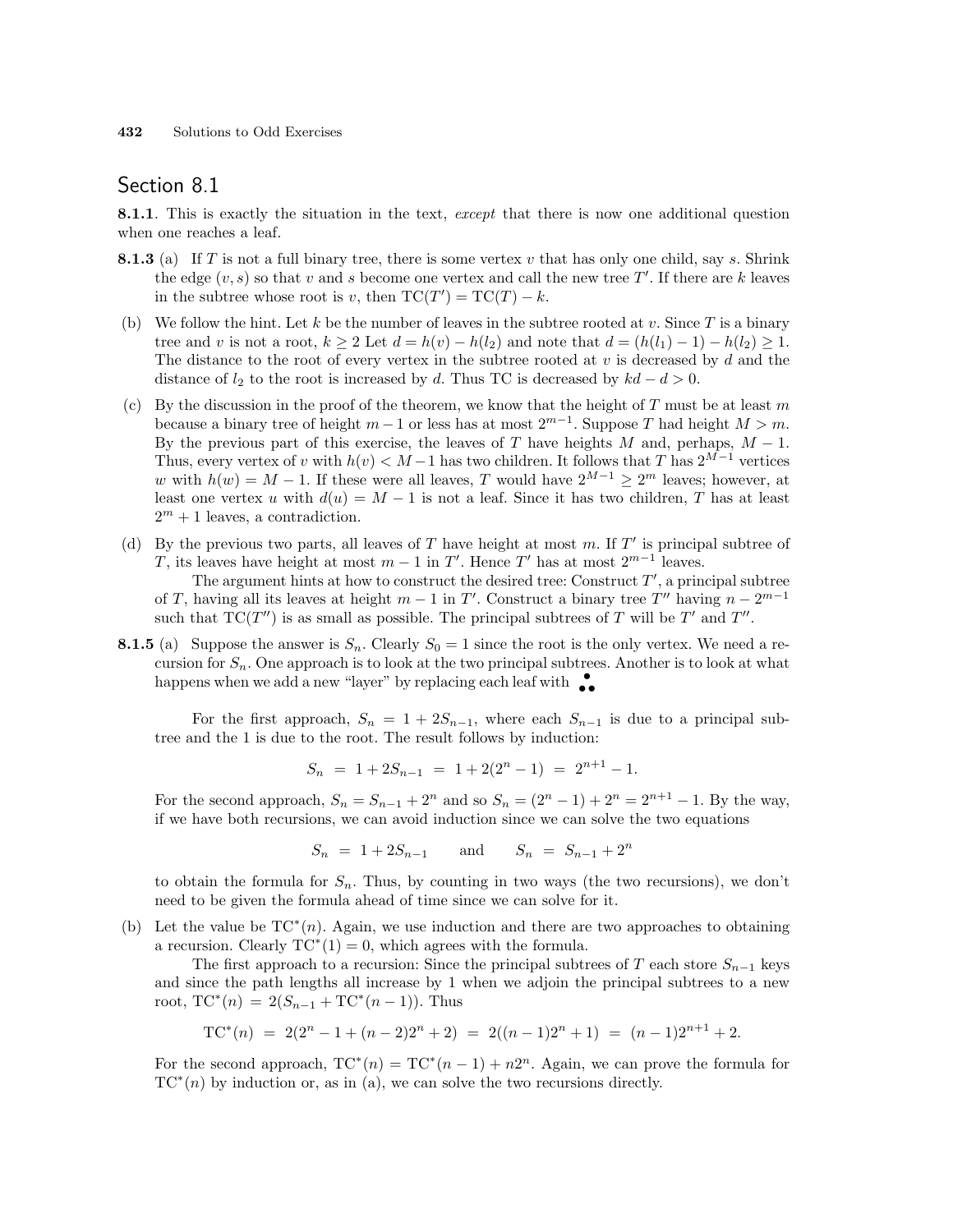

**Figure S.8.1** The decision trees for binary insertion sorts. Go to the left at vertex  $i : j$  if  $u_i < s_j$  and to the right otherwise. (You may have done the reverse and gotten the mirror images. That's fine.)

### Section 8.2

8.2.1. Here are the first few and the last.

- 1. Start the sorted list with 9.
- 2. Compare 15 with 9 and decide to place it to the right giving 9, 15.
- 3. Compare 6 with 9 to get 6, 9, 15.
- 4. Compare 12 with 9 and then with 15 to get 6, 9, 12, 15.
- 5. Compare 3 with 9 and then with 6 to get 3, 6, 9, 12, 15. . . . . . .
- 16. We now have the sorted list 1, 2, 3, 4, 5, 6, 7, 9, 10, 11, 12, 13, 14, 15, 16. Compare 8 with 7, with 12 with 10 and then with 9 to decide where it belongs.

**8.2.3**. See Figure S.8.1. To illustrate, suppose the original list is 3,1,2. Thus  $u_1 = 3$ ,  $u_2 = 1$  and  $u_3 = 2.$ 

- We start by putting  $u_1$  in the sorted list, so we have  $s_1 = 3$ .
- Now  $u_2$  must be inserted into the list  $s_1$ . We compare  $u_2$  with  $s_1$ , the 2:1 entry. Since  $s_1 = 3 > 1 = u_2$ , we go to the left and our sorted list is 1, 3 so now  $s_1 = 1$  and  $s_2 = 3$ .
- Now  $u_3$  must be inserted into the list  $s_1, s_2$ . Since we are at 3:1, we compare  $u_3 = 2$  with  $s_1 = 1$  and go to the right. At this point we know that  $u_3$  must be inserted into the list  $s_2$ . We compare  $u_3 = 2$  with  $s_2 = 3$  at 3:2 and go to the left.
- **8.2.5** (a) Suppose that the alphabet has L letters and let the *i*th letter (in order) be  $a_i$ . Let  $u_j$  be a word with exactly k letters. The following algorithm sorts  $u_1, \ldots, u_n$  and returns the result as  $x_1, \ldots, x_n$ .

```
BUCKET(u_1, \ldots, u_n)Copy u_1, \ldots, u_n to x_1, \ldots, x_n.
     /* t is the position in the word. */
     For t = k to 1
     /* Make the buckets. */
           Create L empty ordered lists.
           For j=1 to nIf the tth letter of x_j is a_i,
                      then place x_j at the end of the ith list.
                 End for
```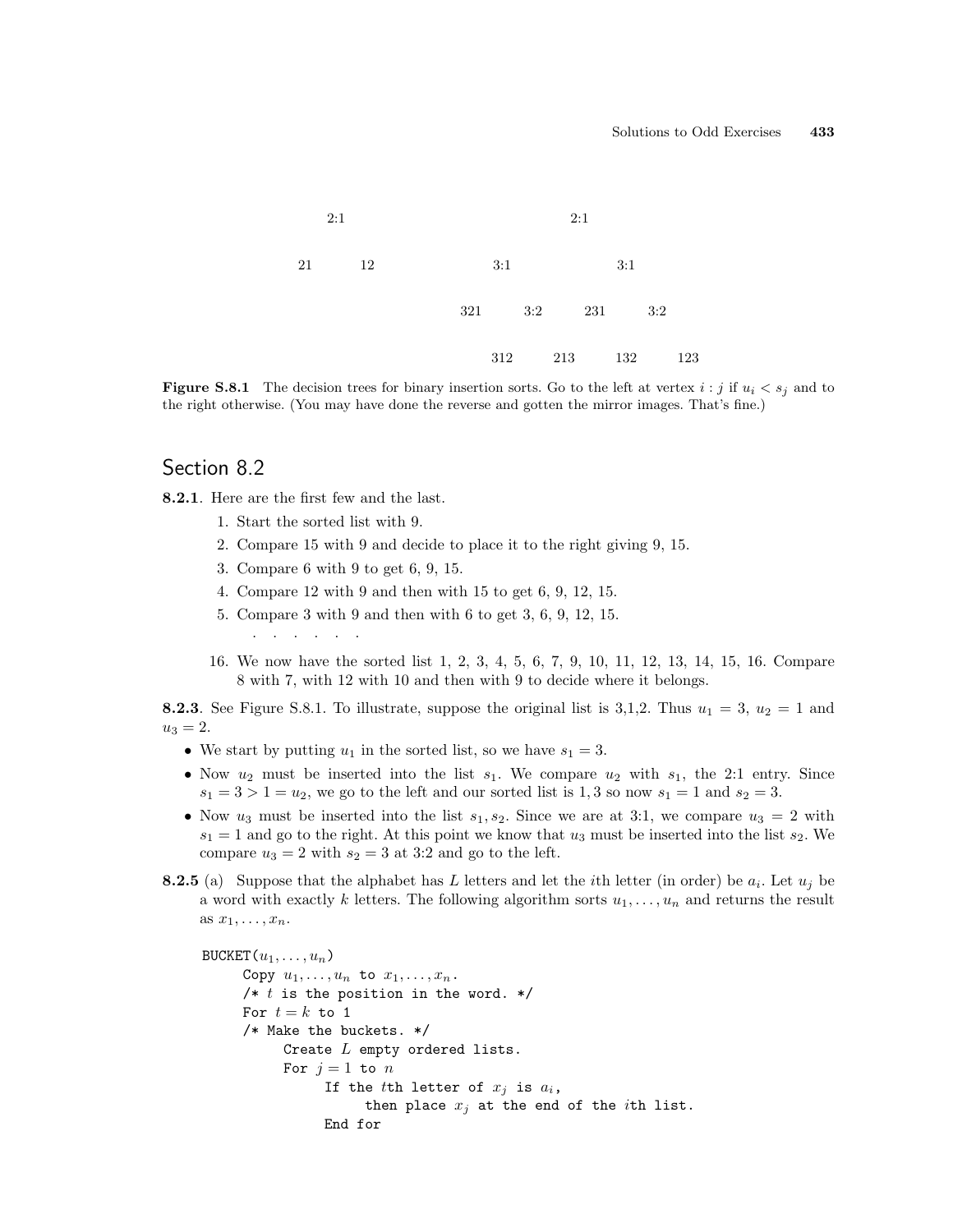```
Copy the ordered lists to x_1, \ldots, x_n, starting with
     the first item in the first list and ending with the
     last item in the Lth list.
End for
```
End

(b) Extend all words to k letters by introducing a new letter called "blank" which precedes all other letters alphabetically. Apply the algorithm in (a).

8.2.7. First divide the list into two equally long tapes, say

A: 9, 15, 6, 12, 3, 7, 11 5 B: 14, 1, 10, 4, 2, 13, 16, 8.

Think of each tape as containing a series of 1 long (sorted) lists. (The commas don't appear on the tapes, they're just there to help you see where the lists end.) Merge the first half of each tape, list by list, to tape C and the last halves to D. This gives us the following tapes containing a series of 2 long sorted lists:

C: 9 14, 1 15, 6 10, 4 12 D: 2 3, 7 13, 11 16, 5 8.

Now we merge these 2 long lists to get 4 long lists, writing the results on A and B:

A: 2 3 9 14, 1 7 13 15 B: 6 10 11 16, 4 5 8 12.

Merging back to C and D gives

```
C: 2 3 6 9 10 11 14 16 D: 1 4 5 7 8 12 13 15.
```
These are merged to produce one 16 long list on A and nothing on B.

8.2.9. A split requires  $n-1$  comparisons since the chosen item must be compared with every other item in the list In the worst case, we may split an  $n \times n$  long list into one of length 1 and another of length  $n-1$ . We then apply Quicksort to the list of length  $n-1$ . If  $W(n)$  comparisons are needed, then  $W(1) = 0$  and  $W(n) = n - 1 + w(n - 1)$  for  $n > 1$ . Thus  $W(n) = \sum_{k=1}^{n-1} k = n(n-1)/2$ .

Suppose that  $n = 2^k$  and the lists are split evenly. Let  $E(k)$  be the number of comparisons. Since Quicksort is applied to two lists of length  $n/2$  after splitting,  $E(k) = n - 1 + 2E(k - 1)$  for  $k > 0$  and  $E(0) = 0$ . A little computation gives us  $E(1) = 1, E(2) = 5, E(3) = 17, E(4) = 49$  and  $E(5) = 129$ . From the statement of the problem we expect  $E(k)$  to be near  $k2^k$ , which has the values 0, 2, 8, 24 and 64. Comparing these sequences we discover that  $E(k) = 2(k-1)2^{k-1} + 1$  for  $k < 6$ . This is easily proved by induction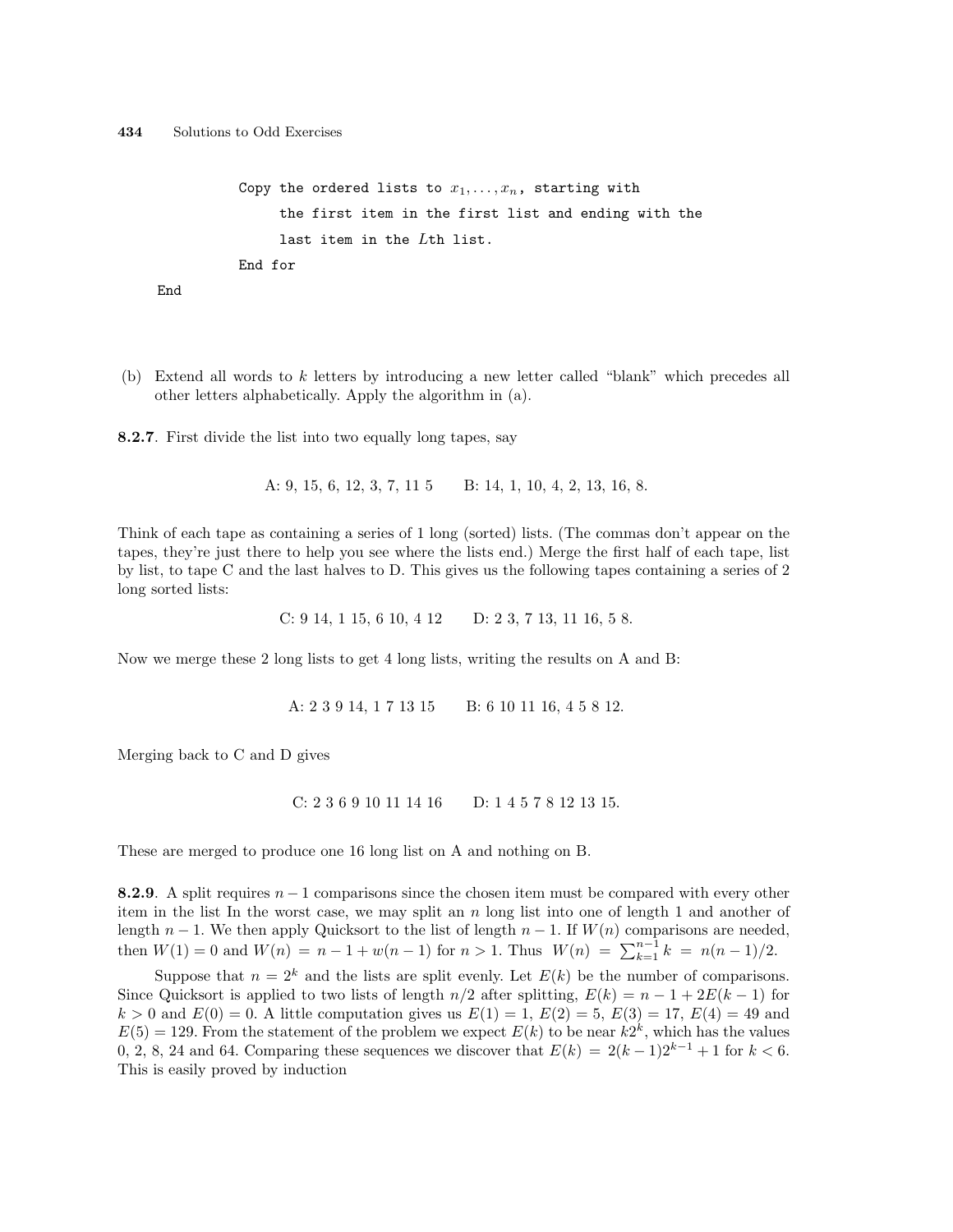### Section 8.3

8.3.1. Since there are only 3 things, you cannot compare more than one pair of things at any time. By the Theorem 8.1, we need at least  $log_2(3!)$  comparisons; i.e., at least three. A network with three comparisons that sorts is given in Figure 8.2.

8.3.3. As argued in the previous two solutions, we will need at least seven comparisons and we can do at least two per time. This means it will take at least four time units. It has been shown (but not in this text!) that at least five time units are required. A brick wall sort works.

**8.3.5.** One possibility is the type of network shown in Figure 8.3. For n inputs, this has

$$
1 + 2 + \cdots + (n - 1) = \frac{n(n - 1)}{2}
$$

comparators. It was noted in the text that a brick wall for n items must have length n. If n is even there are  $(n/2)(n-1)$  comparators and if n is odd there are  $n((n-1)/2)$  comparators. Thus this is the same as Figure 8.3. We don't know if it can be done with less.

**8.3.7.** By the Adjacent Comparisons Theorem, we need only check the sequence  $n, \ldots, 2, 1$ . Using the argument that proves the Zero-One Principle, it follows that this sequence is sorted if and only if all sequences that consist of a string of ones followed by a string of zeroes are sorted.

**8.3.9.** It is evident that the idea in the solution to (a) of the previous exercise works for any  $n$ . This can be used as the basis of an inductive proof.

An alternative proof can be given using sequences that consist of ones followed by zeroes. (See Exercise 8.3.7.) Note that when the lowest 1 starts moving down through the comparators, it moves down one line each time unit until it reaches the bottom. The 1 immediately above it starts the same process one time unit later. The 1 immediately above this one starts one more time unit later, and so forth. If there are j ones and the lowest 1 reaches the bottom after an exchange at time  $t$ , then the next 1 reaches proper position after an exchange at time  $t + 1$ . Continuing in this way, all ones are in proper position after the exchanges at time  $t + j - 1$ . Suppose the jth 1 (i.e., lowest 1) starts moving by an exchange at time i. Since it reaches position after  $n-j$  exchanges,  $t = i + (n-j)-1$ . Thus all ones are in position after the exchanges at time  $(i + (n - j) - 1) + j - 1 = n + i - 2$ . The jth 1 starts moving when it is compared with the line below it. This happens at time 1 or 2. Thus  $n + i - 2 \leq n$ .

**8.3.11**. Use induction on n. For  $n = 2<sup>1</sup>$ , it works. Suppose that it works for all powers of 2 less than  $2<sup>t</sup>$ . We use the variation of the Zero-One Principle mentioned in the text. Suppose that the first half of the  $x_i$ 's contains  $\alpha$  zeroes and the second half contains  $\beta$  zeroes. BMERGE calls BMERGE2 with  $k = j = 2^{t-1}$  By the induction assumption, BMERGE2 rearranges the "odd" sequence  $x_1, x_3, \ldots, x_{2^t-1}$ in order and the "even" sequence  $x_2, x_4, \ldots, x_{2^t}$  in order. The number of zeroes in the odd sequence minus the number of zeroes in the even sequence in 0, 1 or 2; depending on how many of  $\alpha$  and  $\beta$ are odd. When the difference is 0 or 1, the result of BMERGE2 is sorted. Otherwise, the last zero in the odd sequence,  $x_{\alpha+\beta+1}$ , is after the first one in the even sequence,  $x_{\alpha+\beta}$ , and all other  $x_i$ 's are in order. The comparator in BMERGE with  $i = (\alpha + \beta)/2$  fixes this.

- **8.3.13** (a) Since a one long list is sorted, nothing is done and so  $S(0) = 0$ . The two recursive calls of BSORT can be implemented by a network in which they run during the same time interval. This can then be followed by the BMERGE and so  $S(N) \leq S(N-1) + M(N)$ .
- (b) As for  $S(0) = 0$ ,  $M(0) = 0$  is trivial. Since all the comparators mentioned in BMERGE and be run in parallel at the same time,  $M(N) \leq M(N-1) + 1$ .
- (c) From the previous part, it easily follows by induction on N that  $M(N) \leq N$ . Thus  $S(N) \leq S(N-1) + N$  and the desired result follows by induction on N.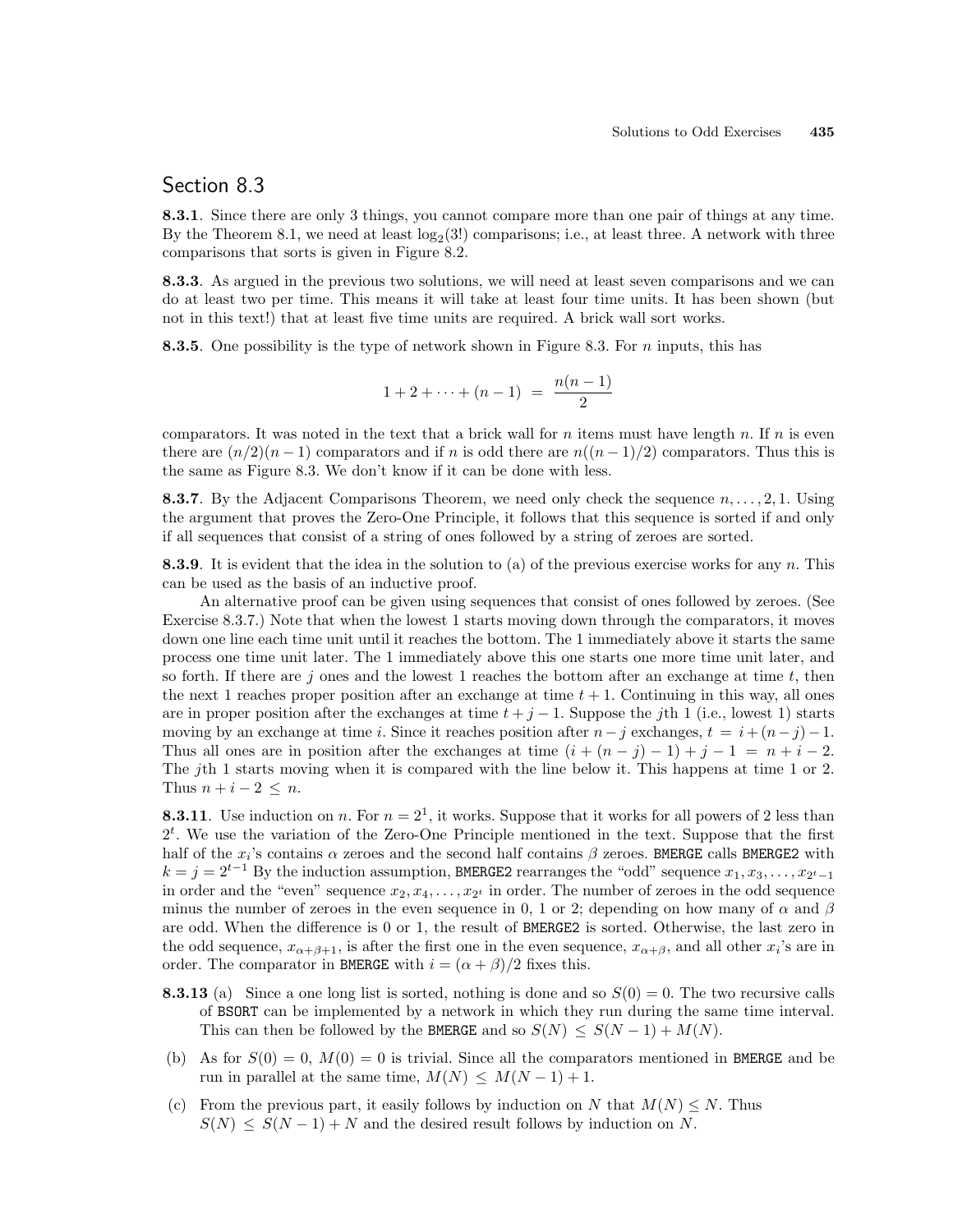(d) If  $2^{N-1} < n \leq 2^N$ , then the above ideas show that  $S(n) \leq N(N+1)/2$ . Thus

$$
S(n) \; < \; \frac{1}{2} \; (1 + \log_2 n)(2 + \log_2 n).
$$

# Section 9.1

```
9.1.1. We do PREV(T).
     PREV(T)Let r be the root of TLet T_1, \ldots, T_k be the principal subtrees of TOutput rFor i = 1, \ldots, k Prev(T_i)End
```
9.1.3. We give pseudocode for vertex visitation.

```
BFV(T)Initialize queue
     INQUEUE(T)While queue not empty
          S = 0UTQUEUE( )Let r be the root of SLet S_1, \ldots, S_k be the principal subtrees of S
          Output rFor i = 1, ..., k INQUEUE(S_i)End while
End
```
**9.1.5.** The proof can be done by induction on the size of the tree by showing that the comments in the algorithm are correct. To do this, we need to notice a couple of things.

- By removing r from G before constructing S, we guarantee that S will not contain r. Thus it will contain precisely the vertices that are reachable on a path from  $r$ , starting with the edge  $\{r, s\}.$
- Because we remove the root vertex of the tree from  $G$  and do this recursively, whenever a tree is ready to return, all its vertices have been removed from G. As a result, none of the vertices in  $S$  are left in  $G$  when we construct  $R$ .

**9.1.9** (a)  $D(T)$  is  $+1$ ,  $D(T_1)$ ,  $-1$ ,  $+1$ ,  $D(T_2)$ ,  $-1$ ,  $\ldots$ ,  $+1$ ,  $D(T_m)$ ,  $-1$ .

- (b) Each edge is traversed twice, proving the sum. The rest can be proved by induction on the number of vertices using the formula in (a). Actually, one can show more: The sum up to  $k$  is the length of the path from the root to the vertex that is reached after  $k$  steps.
- (c) The "if" part follows from (b). The "only if" part can be done by showing that there is a unique way to construct a tree associated with such a sequence. This can be done recursively if we use the observation that the sum up to  $k$  is 0 if and only if we have returned to the root after k steps: Let k be the first index for which the sum is 0. We must have  $s_1 = +1$ ,  $s_k = -1$ and the subsequences  $s_2, \ldots, s_{k-1}$  and  $s_{k+1}, \ldots, s_n$  are associated with unique RP-trees. There is just one way to piece these trees together.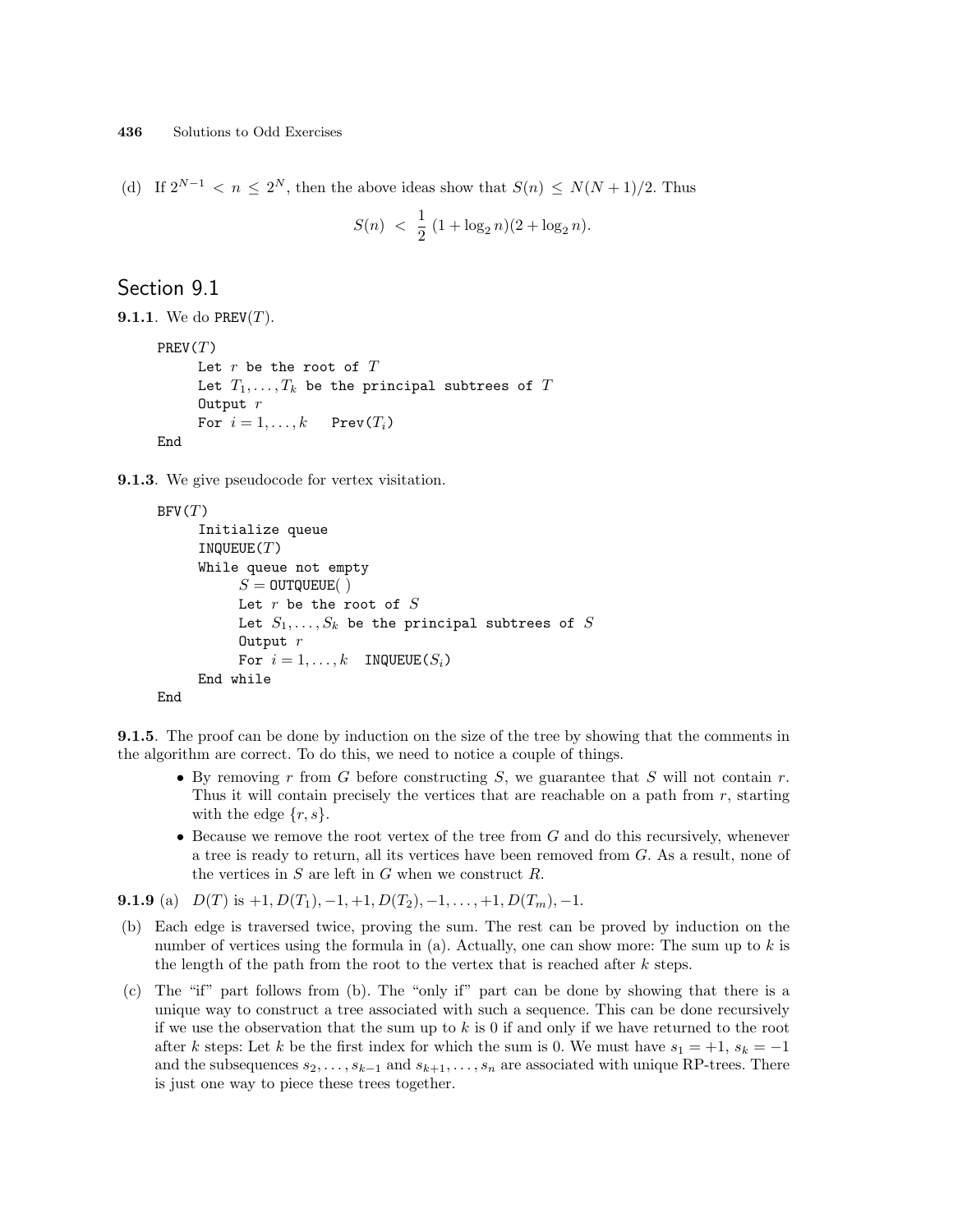# Section 9.2

9.2.1.

```
(a) ++ 5
  + 4+ 3
1 2
        (b) ++ 5
         + +
        1 2 3 4
                 (c) +1 +2 +3 +4 5
                            (d) / (e) ++X \quad * \quad X \quad Y5 Y
                                         − ∗
                                        X +
∗ 3
                                              X \quad 1X Y
```
**9.2.3**. We use  $value(\cdots)$  to indicate the value of a variable or constant.

(a) The first method:

```
EVALUATE(exp)If (exp \text{ has no } op) Return value(exp).
     If (exp = -exp1) Return -value(exp1).
     Let exp = (exp1 \text{ op} ; exp2).Return EVALUATE(exp1) op EVALUATE(exp2).
End
```
(b) The second method:

```
EVALUATE(T)Let r be the root of T.
     Let k be the number of principal subtrees of Tand let T_i be the ith of them.
     If (k = 0), Return value(r).
     For i = 1, ..., k Let v_i = EVALUATE(T_i).
     /* If k = 1, r should be unary minus. */
     If k = 1, Return r v_1.
     If k = 2, Return v_1 r v_2.
End
```
9.2.5. We will indicate what needs to be added. Other solutions are possible.

- (a)  $exp \rightarrow term$
- (b) term  $\rightarrow$  power and power  $\rightarrow$  factor | factor \*\* power
- (c) Let subst be the start symbol now and add subst  $\rightarrow$  exp | id := exp
- (d) This is a bit trickier because the := must reach as far to the right as possible. In particular, you cannot replace the last three items in the following list with just factor  $\rightarrow$  subst. Let start be the start symbol.

```
start \rightarrow exp \mid subsetsubset \rightarrow id := exp \mid id := subsetexp \rightarrow exp+subst | exp-substterm \rightarrow terms subset \mid term/subsetfactor \rightarrow (subset)
```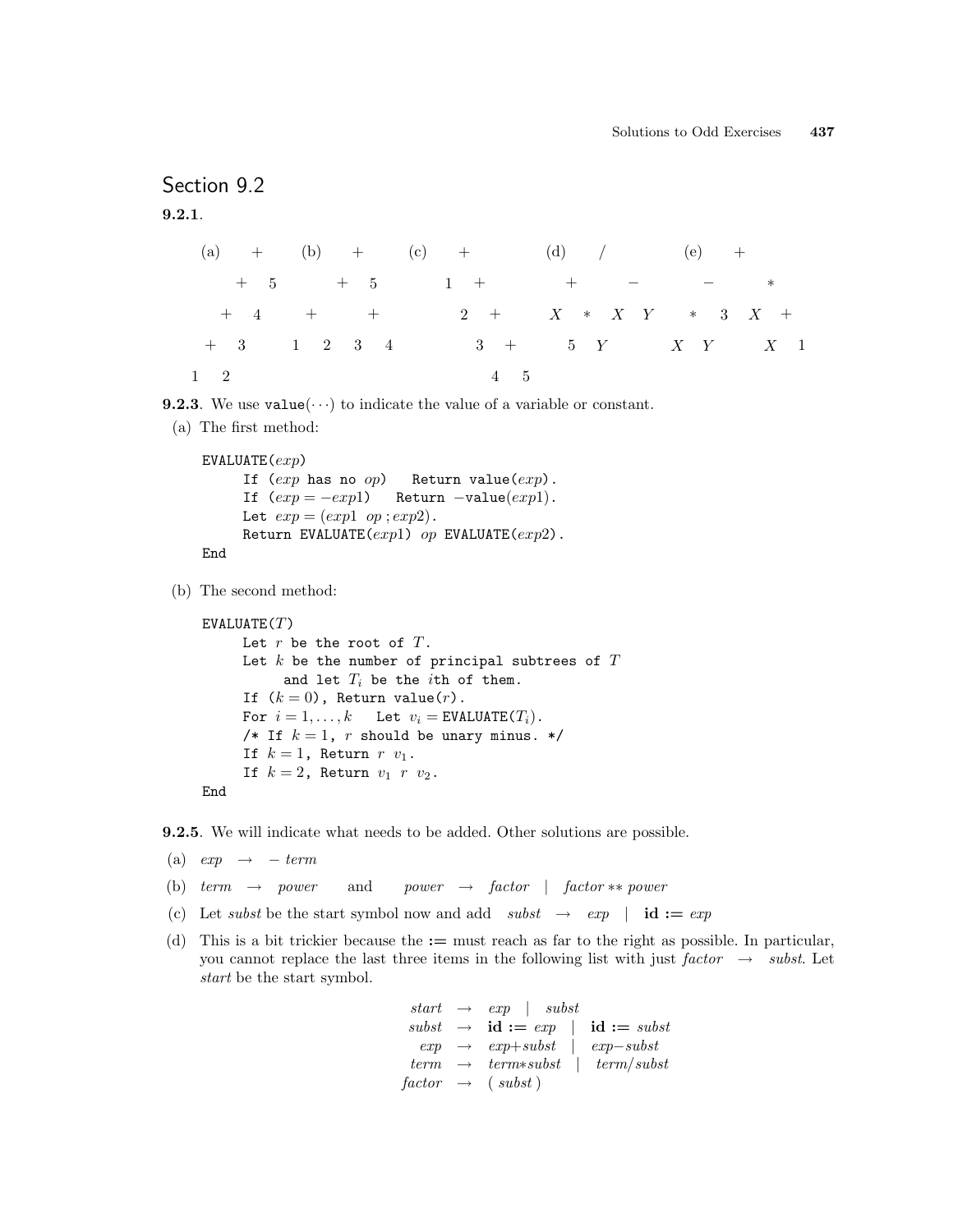### Section 9.3

**9.3.1**. The construction starts with  $\bullet$ . The first iteration gives  $\bullet$  and all trees that have children produced in the starting step. Thus we get

•

• •

• • •

• •

In the next iteration, we obtain the following new trees with at most 4 vertices.

• •



In the next step, the only new tree is a 4-vertex tree consisting of a path from the root to a single leaf. After this, no new trees with less than 5 vertices are obtained.

**9.3.3**. For  $k \le 7$ , the values are in the text.  $b_8 = 429$ ,  $b_9 = 1430$  and  $b_{10} = 4862$ .

**9.3.5.** We'll use n: r to mean a tree with n leaves and rank r and  $(n_1: r_1, n_2: r_2)$  to mean a tree with left son  $n_1: r_1$  and right son  $n_2: r_2$ . We use formula (9.5) and the greedy approach: First make  $|T_1|$  as large as possible, then make  $\text{RANK}(T_1)$  as large as possible. Here are the calculations. You should be able to construct the trees easily from the results as long as you remember (a) that  $n:0$  describes a tree in which all the left sons are leaves (since that is the leftmost tree in the list of trees) and (b) that since there is only one tree with 1 leaf and only one with 2 leaves, they each have rank 0.

|                       | $8:100 = (1:0, 7:100)$ since $b_1b_7 = 132 > 100$ , we have $ T_1  = 1$ and $100 = 0b_7 + 100$ |
|-----------------------|------------------------------------------------------------------------------------------------|
| $7:100 = (6:10, 1:0)$ | since $b_1b_6 + \cdots + b_5b_2 = 90$ and $10 = 10b_1 + 0$                                     |
| $6:10 = (1:0, 5:10)$  | since $b_1b_5 = 14 > 10$ and $10 = 0b_5 + 10$                                                  |
| $5:10 = (4:1, 1:0)$   | since $b_1b_4 + \cdots + b_3b_2 = 9$ and $1 = 1b_1 + 0$                                        |
| $4:1 = (1:0, 3:1)$    |                                                                                                |
| $3:1 = (2:0, 1:0)$    |                                                                                                |

|                                                                   | 8: 200 = (3:1, 5:12) since $b_1b_7 + b_2b_6 = 174$ and $26 = 1b_5 + 12$ |
|-------------------------------------------------------------------|-------------------------------------------------------------------------|
| $5:12=(4:3, 1:0)$                                                 | since $b_1b_4 + b_2b_3 + b_3b_2 = 9$                                    |
| $4:3 = (3:0, 1:0)$                                                | since $b_1b_3 + b_2b_2 = 3$                                             |
|                                                                   |                                                                         |
| $8:300 = (7:3, 1:0)$                                              |                                                                         |
| $n:3=(1:0, n-1:3)$                                                | for $n > 5$ since $b_1 b_{n-1} > 3$                                     |
| $4:3 = (3:0, 1:0)$                                                |                                                                         |
| $8:400 = (7:103, 1:0)$ $7:103 = (6:13, 1:0)$ $6:13 = (1:0, 5:13)$ |                                                                         |
| $5:13 = (4:4, 1:0)$ $4:4 = (3:1, 1:0)$                            |                                                                         |

9.3.7 (a) We omit the pictures.

(b) In the notation introduced in Exercise 9.3.5, with  $n = 2m + 1$  and  $k = b_n/2$ , we claim that  $\mathcal{M}_n = n: k = (m + 1: 0, m: 0)$ . To prove this, note that the rank of this tree is  $b_1b_{2m} + \cdots + b_mb_{m+1}$  and that

$$
b_n = b_1b_{2m} + \cdots + b_{2m}b_1 = 2(b_1b_{2m} + \cdots + b_mb_{m+1}).
$$

(c) If  $n = 2m$ , then  $b_n = 2(b_1b_{2m-1} + \cdots + b_{m-1}b_{m+1}) + b_m^2$ , which is divisible by 2 if and only if  $b_m$  is. Thus there is no such tree unless  $b_m$  is even. In this case you should be able to show that  $M_{2m} = (m:b_m/2, m:0)$ .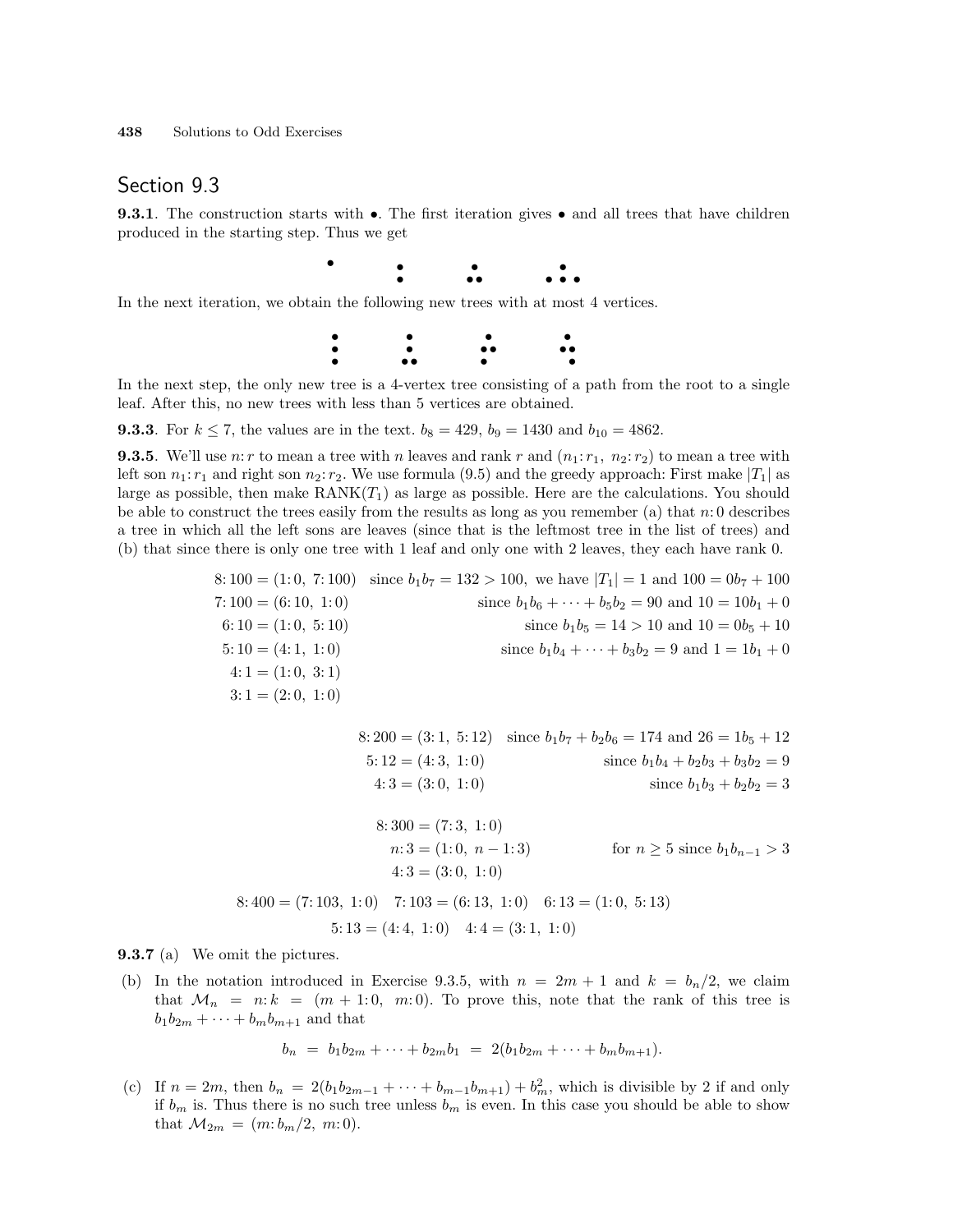9.3.9. Here is one way to define an equivalence relation  $\equiv$  by induction on the number of vertices. Let  $\mathcal{T}_n$  be the set of labeled *n*-vertex RP-trees. Define all the trees in  $\mathcal{T}_1$  to be equivalent. If  $n > 1$ , suppose  $T, T' \in \mathcal{T}_n$ . Let T be built from  $T_1, \ldots, T_k$  and T' from  $T'_l, \ldots, T'_\ell$  according to the recursive construction in Example 7.9 (p. 206). We define  $T \equiv T'$  if and only  $k = \ell$  and  $T_i \equiv T'_i$  for  $1 \le i \le k$ .

- **9.3.11** (a) An  $x_i$  belongs in a parenthesis pair that has nothing inside it. Number the empty pairs from left to right and insert  $x_i$  into the *i*<sup>th</sup> pair.
- (b) This is just a translation of what has been said. If you are confused, remember that  $B(n)$  should is to be thought of as all possible parentheses patterns for  $x_1, \ldots, x_n$ .
- (c) This simply involves the replacement described in (b): Make correspond to ( ) and make the tree with sons  $T_1$  and  $T_2$  correspond to  $(P_1P_2)$ , where  $P_i$  is the parentheses pattern corresponding to  $T_i$ .
- **9.3.13** (a) The leaves in an RP-tree are distinguishable because the tree is ordered. Thus, each marking of the  $n$  leaves leads to a different situation. The same comments applies to vertices and there are  $2n-1$  vertices by Exercise 9.3.6.
- (b) Mark the single vertex that arises in this way to obtain an element of  $\mathcal{V}_n$  Interchanging x and the tree rooted at b gives a different element of  $\mathcal{L}_{n+1}$  that gives rise to the same element of  ${\cal V}_n$ .

Conversely, given any element of  $\mathcal{V}_n$ , the marked vertex should be split into two, f and b with b a son of f. Introduce another son x of f which is a marked leaf. There are two possibilities–make  $f$  a left son or a right son.

(c) By (a), 
$$
|\mathcal{L}_n| = nb_n
$$
 and  $|\mathcal{V}_n| = (2n - 1)b_n$ . By (b),  $|\mathcal{L}_{n+1}| = 2|\mathcal{V}_n|$ .

(d) By the recursion,

$$
b_n = \frac{2(2n-3)}{n}b_{n-1} = \frac{2(2n-3)}{n} \frac{2(2n-5)}{n-1} b_{n-2} = \cdots = \frac{2^{n-1}(2n-3)(2n-5)\cdots 1}{n(n-1)\cdots 2} b_1.
$$

Using  $b_1 = 1$ , we have a simple formula; however, it can be written more compactly:

$$
b_n = \frac{2^{n-1}(2n-3)(2n-5)\cdots 1}{n!} = \frac{2^{n-1}(n-1)! (2n-3)(2n-5)\cdots 1}{(n-1)! n!}
$$
  
= 
$$
\frac{(2n-2)!}{(n-1)! n!} = \frac{1}{n} {2n-2 \choose n-1}.
$$

### Section 10.1

10.1.1. The  $p$  and  $q$  calculations can be done by multiplication. If so, and we are asked for the coefficient of  $x^3$ , say, then we can ignore any power of x greater than  $x^3$  that appear in intermediate steps.

(a) Letting  $\equiv$  mean equality of coefficients of  $x^n$  for  $n \leq 3$ , we have

$$
p2 = (1 + x + x2 + x3)2 \equiv 1 + 2x + 3x2 + 4x3
$$
  
\n
$$
p3 \equiv (1 + x + x2 + x3)(1 + 2x + 3x2 + 4x3) \equiv 1 + 3x + 6x2 + 10x3
$$
  
\n
$$
p4 \equiv (1 + x + x2 + x3)(1 + 3x + 6x2 + 10x3) \equiv 1 + 4x2 + 10x3 + 20x4.
$$

(b) By the opening remarks in the solution, this will be the same as (a).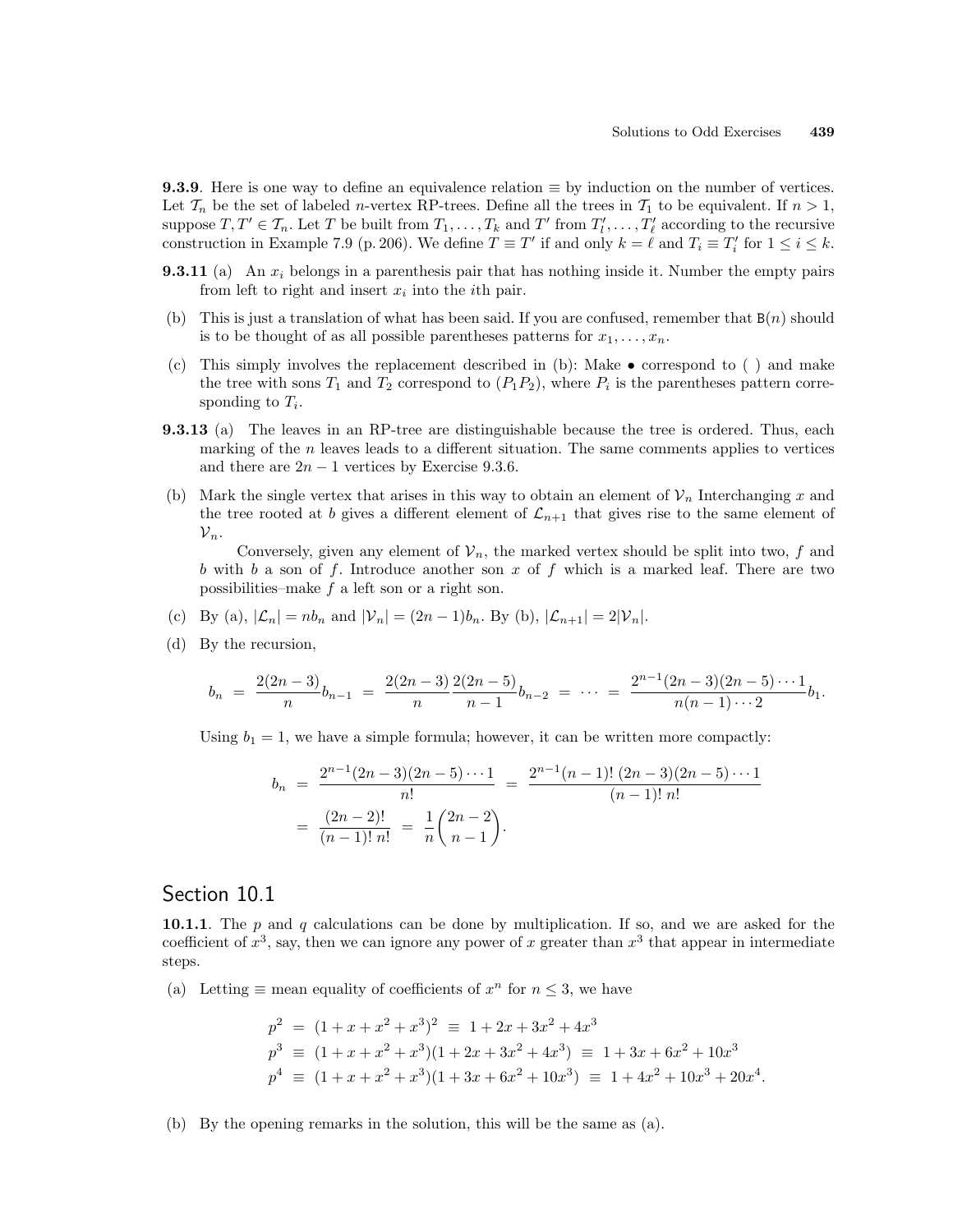- (c) We can do this by writing  $r \equiv 1 + x + x^2 + x^3$  or we can write, for example,  $f(x) = (1 x)^{-2}$ and use Taylor's Theorem to compute the coefficients.
- (d) Note that  $r = 1 + x + x^2 + x^3 + \cdots$ . Whenever you add, subtract or multiply power series and look for the coefficient of some power of x, say  $x^n$ , only those powers of x that do not exceed *n* in the original series matter. Each of *p*, *q* and *r* begin  $1 + x + x^2 + x^3$ .

10.1.3. We have

$$
(x^{2} + x^{3} + x^{4} + x^{5} + x^{6})^{8} = x^{16}(1 + x + x^{2} + x^{3} + x^{4})^{8} = x^{16} \left(\frac{1 - x^{5}}{1 - x}\right)^{8}.
$$

The coefficient of  $x^{21}$  in this is the coefficient of  $x^5$  in the eighth power on the right hand side. Since  $(1-x^5)^8 = 1-8x^5+\cdots$ , this is simply the coefficient of  $x^5$  in  $(1-x)^{-8}$  minus 8 times the coefficient of  $x^0$  (the constant term) in  $(1-x)^{-8}$ . Thus our answer is

$$
(-1)^5 \binom{-8}{5} - 8 = \binom{12}{5} - 8 = 784.
$$

10.1.5. We'll do just the general  $k$ .

- (a) We have  $x^k A(x) = \sum_{m\geq 0} a_m x^{m+k} = \sum$  $n \geq k a_{n-k} x^n$ . Thus the coefficient of  $x^n$  is 0 for  $n < k$ and  $a_{n-k}$  for  $n \geq k$ .
- (b) We have

$$
\left(\frac{d}{dx}\right)^k A(x) = \sum_{m=0}^{\infty} a_m \left(\frac{d}{dx}\right)^k x^m = \sum_{m=k}^{\infty} a_m(m)(m-1)\cdots(m-k+1)x^{m-k}.
$$

Set  $n = m - k$  to obtain the answer:  $a_{n+k}(n+k)(n+k-1)\cdots(n+1) = a_{n+k}\frac{(n+k)!}{n!}$  $\frac{+k)!}{n!}$ .

(c) Since  $\left(x \frac{d}{dx}\right) A(x) = \sum_{m=0}^{\infty} m a_m x^m$ , repeating the operation k times leads to  $\sum_{m=0}^{\infty} m^k a_m x^m$ . Thus the answer is  $n^k a_n$ .

10.1.7. This is simply the derivation of  $(10.4)$  with r used instead of 1/3. The generating function for the sum is  $S(x) = 1/(1 - r(1 + x))$  and the coefficient of  $x^k$  is

$$
\frac{(r/(1-r))^{k}}{1-r} = \frac{(r/(1-r))^{k+1}}{r} = \frac{r^{k}}{(1-r)^{k+1}}.
$$

To verify convergence, let  $a_n = \binom{n}{k}$ ¢  $r^n$  and note that

$$
\lim_{n \to \infty} \left| \frac{a_{n+1}}{a_n} \right| \ = \ \lim_{n \to \infty} \frac{(n+1)|r|}{n-k+1} \ = \ |r| \ < \ 1.
$$

**10.1.9**. This is very similar to the Exercise 10.1.8 With  $a_j = (-1)^j {m \choose j}$ ¢ and  $b_j = \binom{m}{j}$ ¢ , we can apply the convolution formula. The result is  $C(x) = (1-x)^m(1+x)^m = (1-x^2)^m$ . By the binomial theorem  $(1-x^2)^m = \sum_{k=1}^{\infty} (1)^k {m \choose k} x^2$ . Thus, the sum we spe to simplify is zone if h is add and theorem,  $(1-x^2)^m = \sum (-1)^j {m \choose j} x^{2j}$ . Thus, the sum we are to simplify is zero if k is odd and  $(1-x^2)^m = \sum (-1)^j {m \choose j} x^{2j}$ . Thus, the sum we are to simplify is zero if k is odd and  $(-1)^j \binom{m}{j}$  if  $k = 2j$ .

**10.1.11**. The essential fact is that  $\sum_{s=0}^{k-1} \omega^{rs}$  is k if r is multiple of k and 0 otherwise.

10.1.13. This is multisection with  $k = 3$  and  $j = 0, 2, 1$ , respectively. The basic facts that are needed are  $e^{i\theta} = \cos \theta + i \sin \theta$  and the sine and cosine of various angles in the 30°-60°-90° right triangle.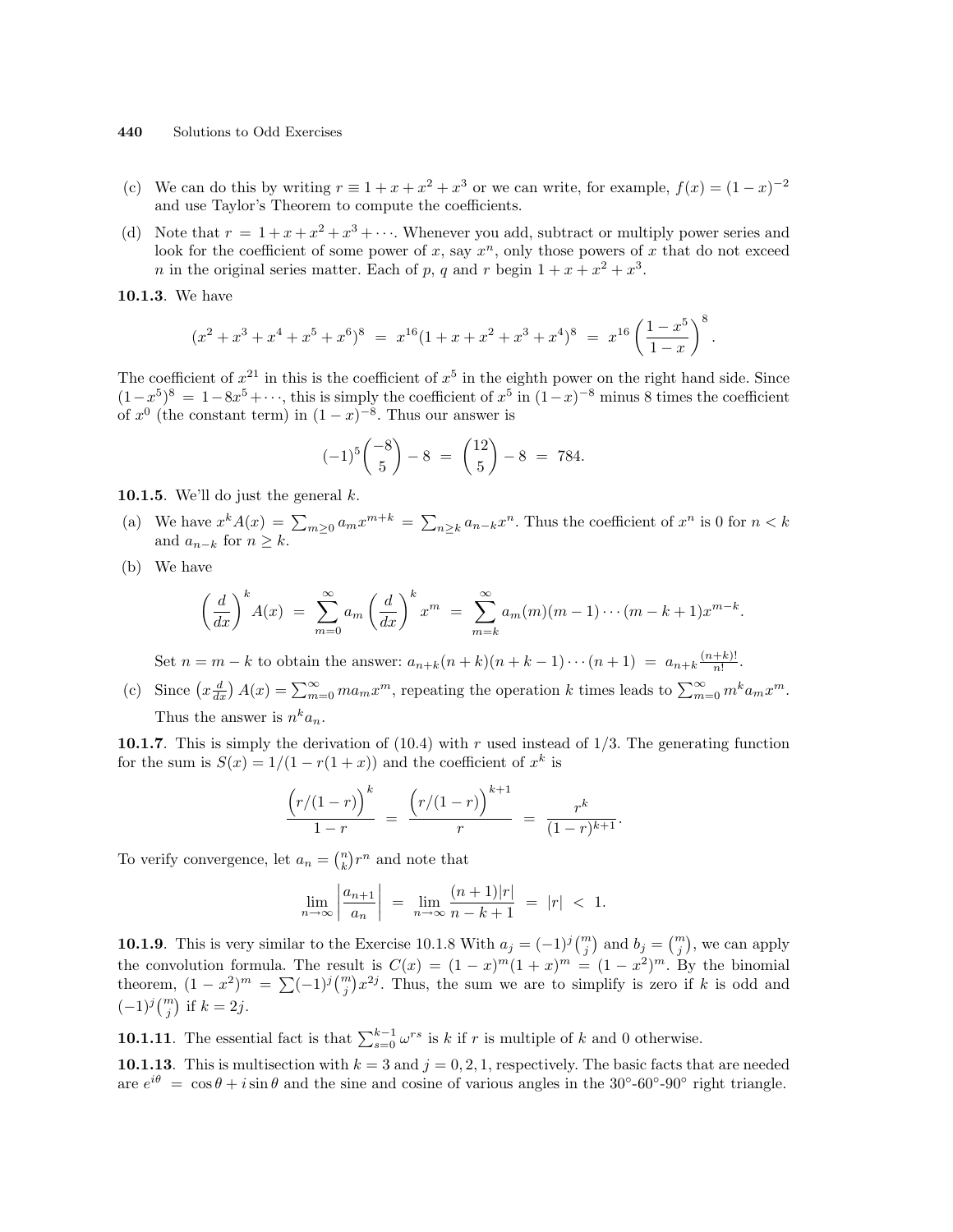.

### Section 10.2

**10.2.1** (a) Let  $a_n = 5a_{n-1} - 6a_{n-2} + b_n$  where  $b_1 = 1$  and  $b_n = 0$  for  $n \neq 1$ . Then

$$
A(x) = \sum_{k=0}^{\infty} (5x a_{k-1} x^{k-1} - 6x^2 a_{k-2} x^{k-2}) + x = 5x A(x) - 6x^2 A(x) + x.
$$

Thus

$$
A(x) = \frac{x}{1 - 5x + 6x^2} = \frac{1}{1 - 3x} - \frac{1}{1 - 2x}
$$

and  $a_n = 3^n - 2^n$ .

(b) To correct the recursion, add  $c_{n+1}$  to the right side, where  $c_0 = 1$  and  $c_n = 0$  for  $n \neq 0$ . Multiply both sides by  $x^{n+1}$  and sum to obtain  $A(x) = xA(x) + 6x^2A(x) + 1$ . With some algebra,

$$
A(x) = \frac{1}{1 - x - 6x^2} = \frac{3/5}{1 - 3x} + \frac{2/5}{1 + 2x}
$$

and so  $a_n = (3^{n+1} - (-2)^{n+1})/5$ .

(c) To correct the recursion, add  $b_n$  where  $b_1 = 1$  and  $b_n = 0$  otherwise. Thus  $A(x) = xA(x) + x^2A(x) + 2x^3A(x) + x$  and so

$$
A(x) = \frac{x}{1 - x - x^2 - 2x^3} = \frac{x}{(1 - 2x)(1 + x + x^2)}.
$$

By the quadratic formula, we can factor  $1 + x + x^2$  as  $(1 - \omega x)(1 - \overline{\omega}x)$ , where By the quadratic formula, we can factor  $1 + x + x^2$  as  $(1 - \omega x)(1 - \omega = (-1 + \sqrt{-3})/2$  and  $\overline{\omega}$  is the complex conjugate of  $\omega$ . Using partial fractions,

$$
A(x) = \frac{2/7}{1 - 2x} - \frac{(3 - 2\sqrt{-3})/21}{1 - \omega x} - \frac{(3 + 2\sqrt{-3})/21}{1 - \overline{\omega}x}
$$

and so

$$
a_n = \frac{2^{n+1}}{7} - \frac{(3 - 2\sqrt{-3})\omega^n}{21} - \frac{(3 + 2\sqrt{-3})\overline{\omega}^n}{21}.
$$

The last two terms are messy, but they can be simplified considerably by noting that  $\omega^3 = 1$ and so they are periodic with period 3. Thus

$$
a_n = \frac{2^{n+1}}{7} + \begin{cases} (-2/7) & \text{if } n/3 \text{ has remainder 0;} \\ 3/7 & \text{if } n/3 \text{ has remainder 1;} \\ (-1/7) & \text{if } n/3 \text{ has remainder 2.} \end{cases}
$$

(d) The recursion holds for  $n = 0$  as well. From the recursion,  $A(x) = 2xA(x) + \sum nx^n$ . By The recursion holds for  $n = 0$  as well. From the recursion, A<br>Exercise 10.1.5, the sum is  $x \frac{d}{dx} \sum x^n$ , which is  $x/(1-x)^2$ . Thus

$$
A(x) = \frac{x}{(1-x)^2(1-2x)} = \frac{2}{1-2x} - \frac{1}{1-x} - \frac{1}{(1-x)^2}
$$

After some algebra with these, we obtain  $a_n = 2^{n+1} - n - 2$ .

**10.2.3**. Start with a string of  $n - i$  zeroes. Choose without repetition i of the  $n + 1 - i$  positions (before all the zeroes or after any zero) and insert a one in each position chosen. The result is an  $n \text{ long string with } i \text{ ones, none of them adjacent. The process is reversible: The position of a one is }$ the number of zeroes preceding it. The formula for  $F_n$  follows immediately.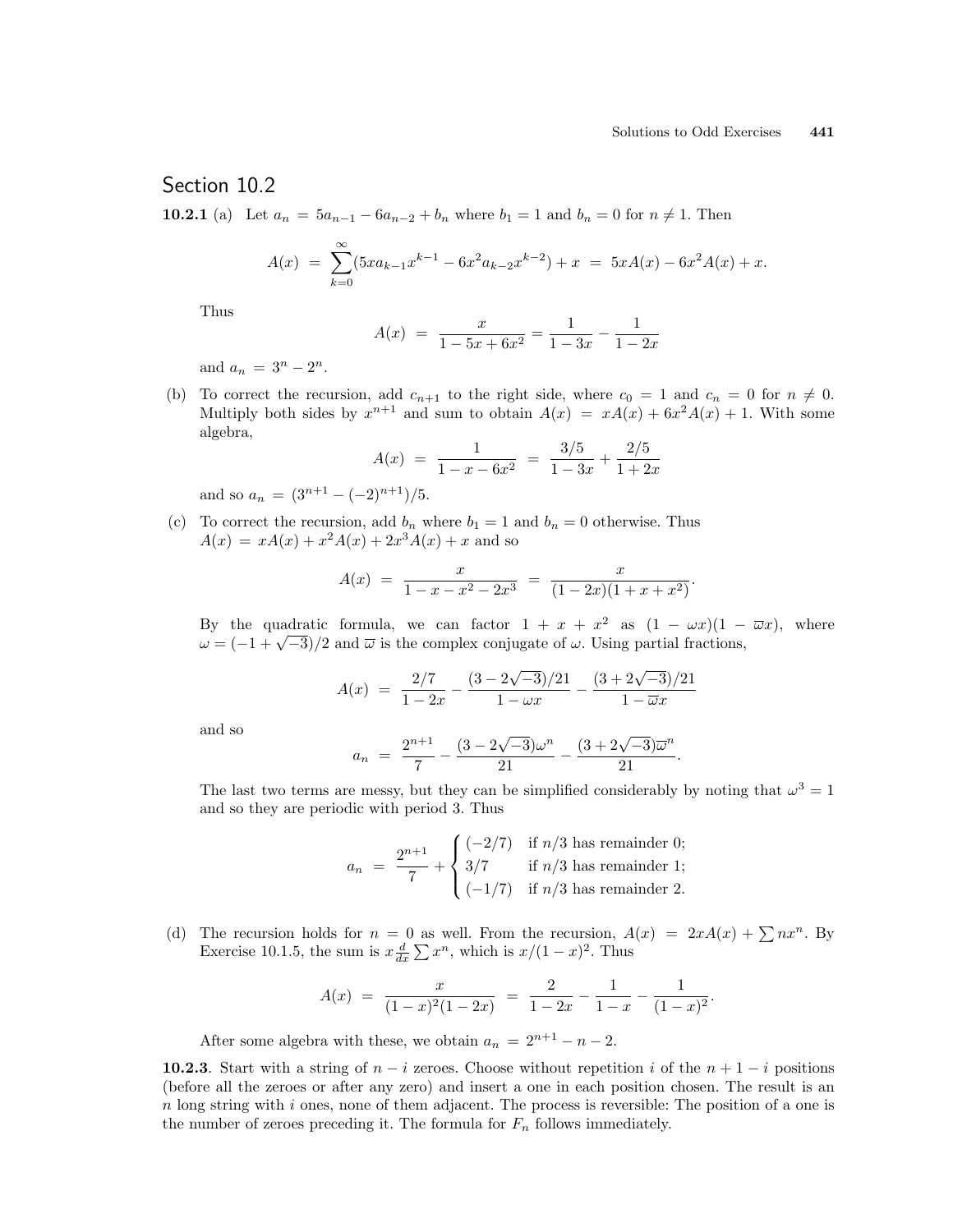**10.2.5** (a) Replacing  $A$ ,  $B$  and  $C$  with their definitions and rearranging leads to

$$
L_1L_2 + L_1H_2x^m + L_2H_1x^m + H_1H_2x^{2m} = (L_1 + H_1x^m)(L_2 + H_2x^m).
$$

- (b) The number of multiplications required by any procedure is an upper bound on  $M(2m)$ . There are three products of polynomials of degree  $m$  or less in our "less direct" procedure. If they are done as efficiently as possible, we will have  $M(2m) \leq 3M(m)$ .
- (c) Let  $s_k = M(2^k)$ . We have  $s_0 = 1$  and  $s_k \le 3s_{k-1}$  for  $k > 0$ . If we set  $t_0 = 1$  and  $t_k = 3t_{k-1}$ for  $k > 0$ , then  $s_k \le t_k$ . The recursion gives  $T(x) = 3xT(x) + 1$  and so  $t_k = 3^k$ . Thus, with  $n = 2^k$ ,  $M(n) \leq 3^k = (2^{\log_2 3})^k = n^{\log_2 3}$ . From tables or a calculator,  $\log_2 3 = 1.58 \cdots$ .
- (d) To begin with,  $L_1(x) = 1 + 2x$ ,  $H_1(x) = -1 + 3x$ ,  $L_2(x) = 5 + 2x$  and  $H_2(x) = -x$ . The product  $L_1L_2 = (1 + 2x)(5 + 2x)$  is computed using the algorithm. The values are

$$
m = 1
$$
,  $A = (2)(2) = 4$ ,  $B = (1)(5) = 5$  and  $C = (1 + 2)(5 + 2) = 21$ .

Thus  $L_1L_2 = 5 + 12x + 4x^2$ . In a similar way, the products  $(-1+3x)(-x) = x - 3x^2$  and  $(5x)(5 + x) = 25x + 5x^2$  are computed these are combined to give the final result:

$$
(5+12x+4x2)+(x-3x2)x4+((25x+5x2)-(5+12x+4x2)-(x-3x2))x2,
$$

which is  $5 + 12x - x^2 + 12x^3 + 4x^4 + x^5 - 3x^6$ .

(e) We'll just look at the case in which  $n = 2m = 2<sup>k</sup>$ . Let  $a_k$  be the number of additions and subtractions needed. We have  $a_0 = 0$  and, for  $k > 0$ ,  $a_k$  equals  $3a_{k-1}$  plus the number of additions and subtractions needed to prepare for and use the three multiplications. Preparation requires two additions of polynomials of degree  $m - 1$ . The results are three polynomials of degree  $2m - 2$ . We must perform two subtractions of such polynomials. Finally, the multiplication by  $x^m$  and  $x^{2m}$  arranges things so that there is some overlap among the coefficients. In fact, there will be  $2m - 2$  additions required because of these overlaps (unless some coefficients happen to turn out zero). Since a polynomial of degree d has  $d+1$  coefficients, there are a total of

$$
2(m-1+1)+2(2m-2+1)+(2m-2) = 4n-4.
$$

Thus  $a_k = 3a_{k-1} + 4 \times 2^k - 4$  and so  $A(x) = 3xA(x) + 4\sum_{k>0} (2x)^k - 4\sum_{k>0}$  $_{k>0} x^k$ . Consequently,  $A(x) = 4x/(1-x)(1-2x)(1-3x)$  and  $a_k = 2 \times 3^{k+1} - 2^{k+3} + 2$ . Comparing this with the multiplication result, we see that we need about three times as many additions and/or subtractions as we do multiplications, which is still much smaller than  $n^2$  for large n.

**10.2.7.** When we use the initial conditions and solve for  $A(x)$  we get  $A(x) = R(x) + \frac{N(x)}{D(x)}$  where  $R(x)$  is some polynomial,  $D(x) = 1 - c_1 x - \cdots - c_k x^k$  and  $N(x)$  is a polynomial of degree less than k. By the Fundamental Theorem of Algebra, we can factor  $D(x)$  as given in the exercise. By the theory of partial fractions, there are constants  $b_{i,j}$  such that

$$
\frac{N(x)}{D(x)} = \sum_{i=1}^{m} \sum_{j=1}^{d_i} b_{i,j} (1 - r_i x)^{-j}.
$$

Equating coefficients an assuming n is larger than the degree of  $R(x)$ , we have

$$
a_n = \sum_{i=1}^m \sum_{j=1}^{d_i} b_{i,j} \binom{-j}{n} (-r_i)^n = \sum_{i=1}^m \sum_{j=1}^{d_i} b_{i,j} \binom{n+j-1}{j-1} r_i^n.
$$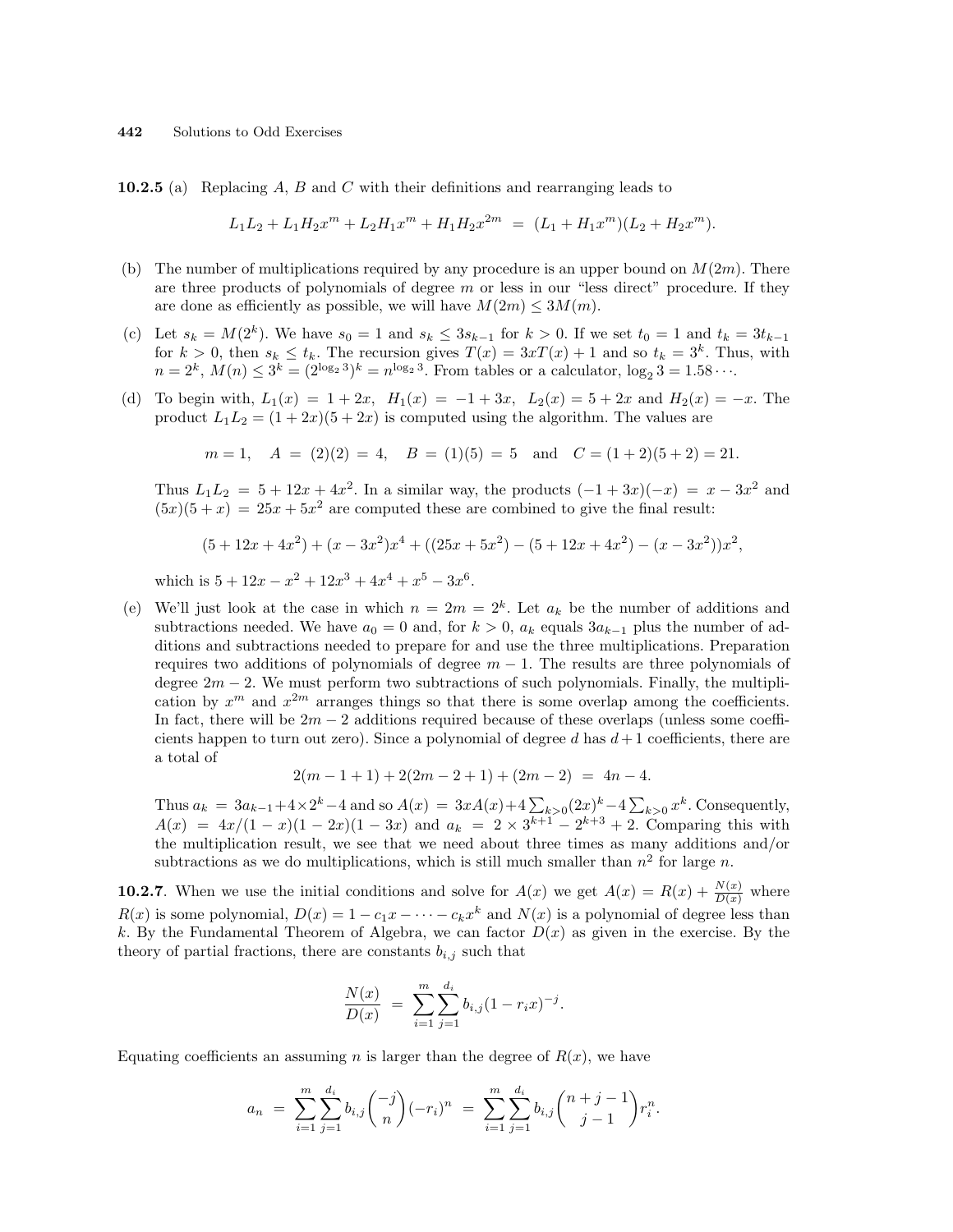Since  $\binom{n_j-1}{j-1}$ f is a polynomial in n of degree  $j-1$ , it follows that  $\sum_{j=1}^{d_i} b_{i,j} \binom{n+j-1}{j-1}$ ¢ is a polynomial in *n* of degree at most  $d_i - 1$ .

Let d be the degree of  $R(x)$ , where the degree of 0 is  $-\infty$ . If  $\ell$  is the largest value of n for which an initial value of n must be specified, then  $d \leq \ell - k$ . To find the coefficients of the polynomials  $P_i(n)$ , it suffices to know the values of  $a_t, \ldots, a_{t_k}$  for any t larger than the degree of  $R(x)$ .

# Section 10.3

- **10.3.1** (a)  $(1-x)D' D = -e^{-x} = -(1-x)D$  and so  $(1-x)D' xD = 0$ .
- (b) The coefficient of  $x^n$  on the left of our equation in (a) is

$$
\frac{D_{n+1}}{n!} - \frac{D_n}{(n-1)!} - \frac{D_{n-1}}{(n-1)!}.
$$

The initial conditions are  $D_0 = 1$  and  $D_1 = 0$ .

**10.3.3** (a) We are asked to solve  $Q'(x) - 2(1-x)^{-1}Q(x) = 2x(1-x)^{-3}$ . The integrating factor is

$$
\exp\left(\int -2(1-x)^{-1}dx\right) = \exp(2\ln(1-x)) = (1-x)^2.
$$

Thus

$$
Q(x)(1-x)^2 = \int \frac{2x}{1-x} dx = \int \left(-2 + \frac{2}{1-x}\right) dx = -2x - 2\ln(1-x) + C.
$$

(b) We have  $-2\ln(1-x) - 2x = \sum$  $_{k\geq 2} 2x^{k}/k$  and

$$
(1-x)^{-2} = \sum_{k\geq 0} \binom{-2}{k} (-x)^k = \sum_{k\geq 0} (k+1)x^k.
$$

By the formula for the coefficients in a product of generating functions,

$$
q_n = \sum_{k=2}^n \frac{2(n-k+1)}{k} = 2(n+1) \sum_{k=2}^n \frac{1}{k} - \sum_{k=2}^n 2
$$
  
= 2(n+1)  $\sum_{k=1}^n \frac{1}{k} - 2(n+1) - 2(n-1) = 2(n+1) \sum_{k=1}^n \frac{1}{k} - 4n.$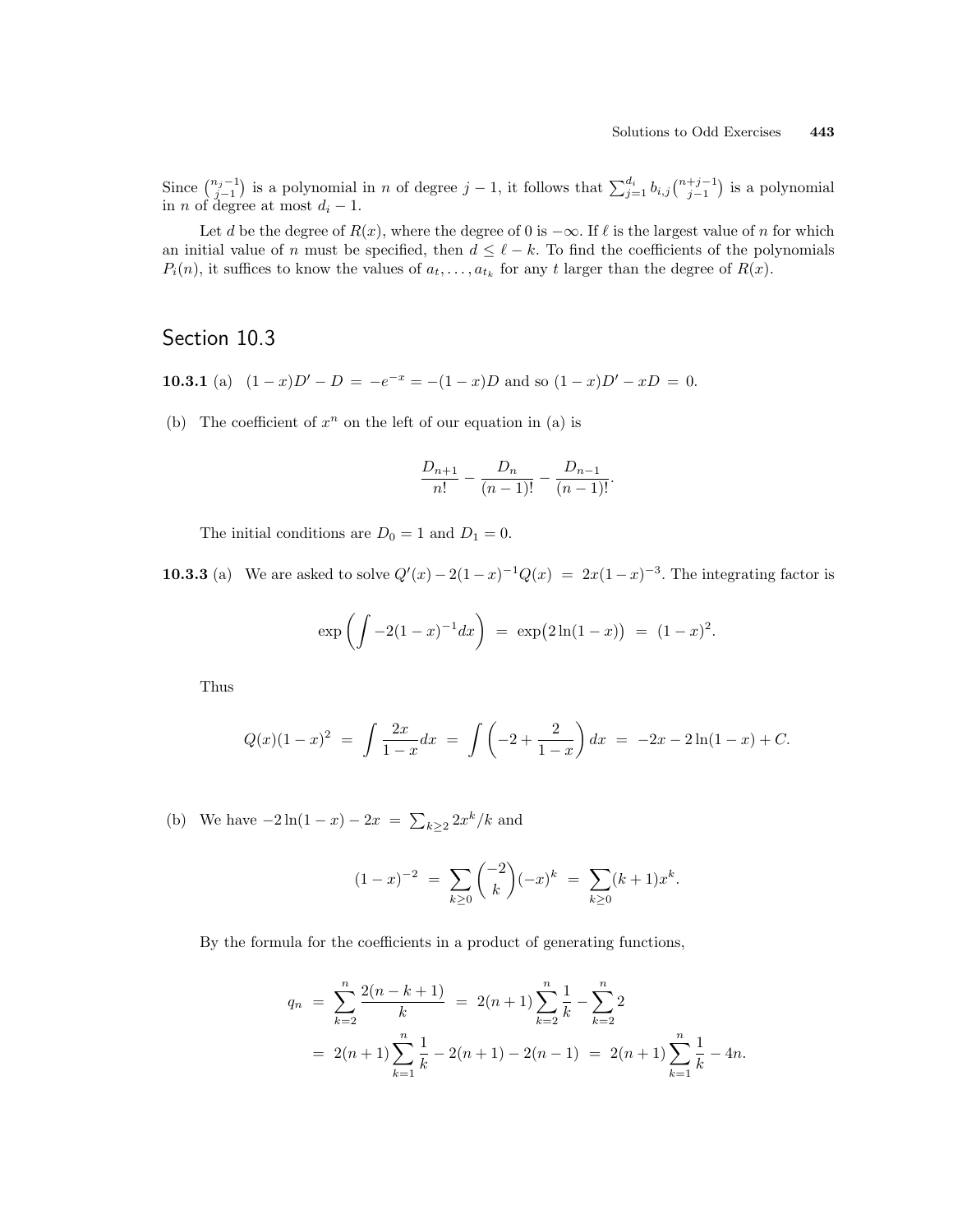## Section 10.4

- 10.4.1 (a) This is nothing more than a special case of the Rule of Product—at each time we can choose anything from  $\mathcal T$ .
- (b) Simply sum the previous result on k.
- (c) The hint tells how to do it. All that is left is algebra.
- (d) The solution is like that in the previous part, except that we start with

$$
\prod_{T\in\mathcal{T}}\biggl(\sum_{i=0}^\infty \Bigl(\mathbf{x}^{\mathbf{w}(T)}\Bigr)^i\biggr)\ =\ \prod_{T\in\mathcal{T}}(1-\mathbf{x}^{\mathbf{w}(T)})^{-1}.
$$

**10.4.3** (a) This is simply  $2^* \{0, 12^*\}^*$ . Thus the generating function is

$$
A(x) = \frac{1}{1-x} \frac{1}{1-\left(x+x\frac{1}{1-x}\right)} = \frac{1}{1-3x+x^2}.
$$

Multiply both sides by  $1 - 3x + x^2$  and equate coefficients of  $x^n$  to obtain the recursion

$$
a_n = 3a_{n-1} - a_{n-2}
$$
 for  $n > 1$ 

with initial conditions  $a_0 = 1$  and  $a_1 = 3$ .

(b) You should be able to see that this is described by  $0^*(11^*0^k0^*)^*$ . Since

$$
\mathsf{G}_{11^*0^k0^*} \ = \ x \frac{1}{1-x} x^k \frac{1}{1-x} \ = \ \frac{x^{k+1}}{(1-x)^2},
$$

the generating function we want is

$$
A(x) = \frac{1}{1-x} \frac{1}{1-x^{k+1}/(1-x)^2} = \frac{1-x}{1-2x+x^2-x^{k+1}}.
$$

Clearing of fractions and equating coefficients, we obtain the recursion

 $a_n = 2a_{n-1} - a_{n-2} + a_{n-k-1}$  for  $n > 1$ ,

with the understanding that  $a_j = 0$  for  $j < 0$ . The initial conditions are  $a_0 = a_1 = 1$ .

(c) A possible formulation is

$$
0^* (1(11)^* 00^*)^* \{\lambda, 1(11)^*\}.
$$

This says, start with any number of zeroes, then append any number of copies of the patterns of type Z (described soon) and then follow by either nothing or an odd number of ones. A pattern of type Z is an odd number of ones followed by one or more zeroes. The translation to a generating function gives

$$
\frac{1}{1-x} \frac{1}{\mathsf{G}_Z(x)} \left( 1 + x \frac{1}{1-x^2} \right) \quad \text{where} \quad \mathsf{G}_Z(x) \ = \ x \frac{1}{1-x^2} x \frac{1}{1-x}.
$$

After some algebra, the generating function reduces to

$$
A(x) = \frac{1+x-x^2}{1-x-2x^2+x^3},
$$

which gives  $a_n = a_{n-1} + 2a_{n-2} - a_{n-3}$  for  $n > 2$ , with initial conditions  $a_0 = 1$ ,  $a_1 = 2$  and  $a_2 = 3.$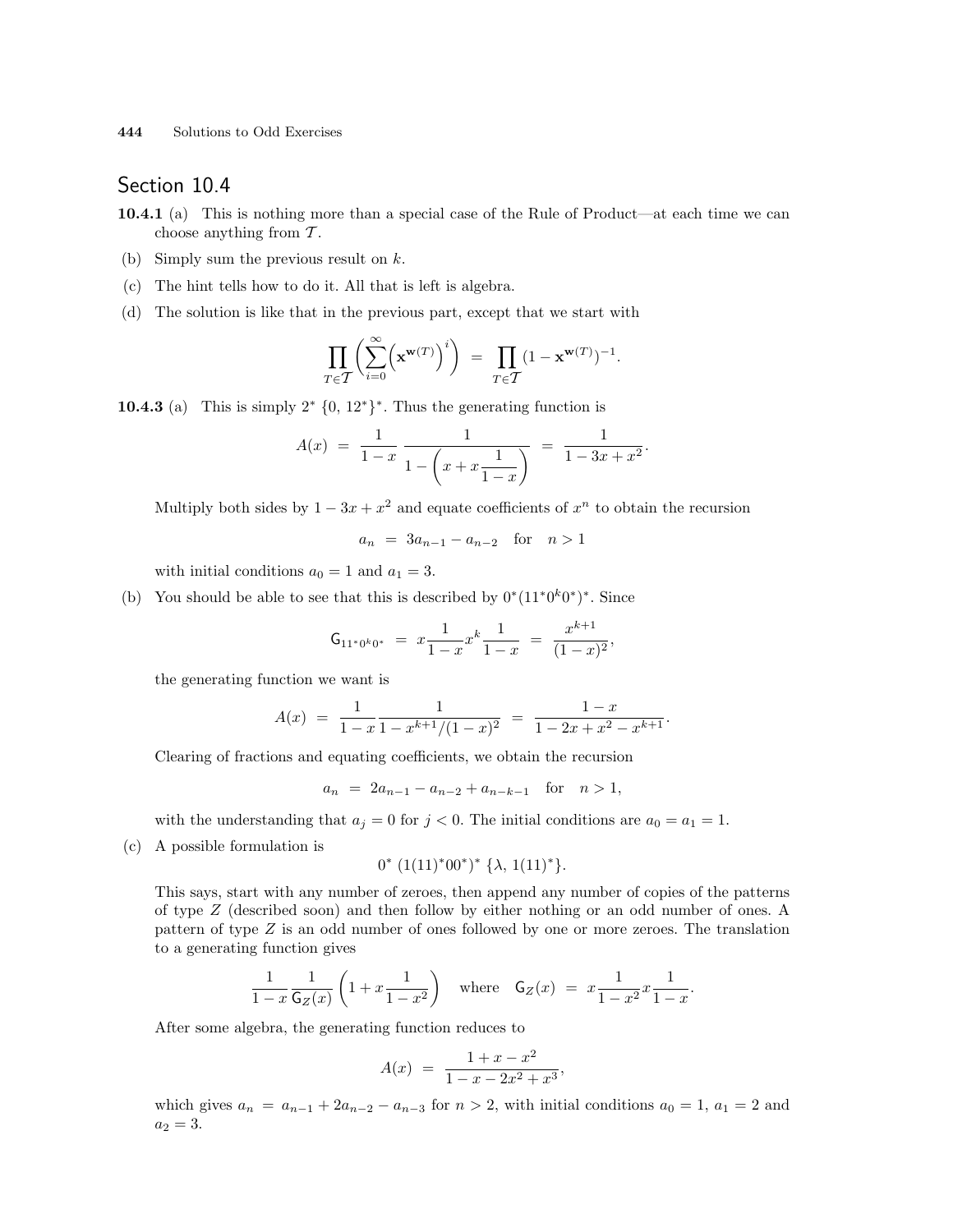10.4.5. Here's a way to construct a pile of height h. Look at the number of blocks in each column. The numbers increase to  $h$ , possibly stay at  $h$  for some time, and then fall off. The numbers up to but not including the first h form a partition of a number with largest part at most  $h-1$  and the numbers after the first  $h$  form a partition of a number with largest part at most  $h$ . The structures are these partitions. By the Rule of Product and Exercise 10.4.4

$$
\sum_{n\geq 0} s_{n,h}(x) = \left(\prod_{i=1}^{h-1} \frac{1}{1-x_i}\right) x^h \left(\prod_{i=1}^h \frac{1}{1-x_i}\right) = \frac{x^h}{(1-x^h)\prod_{i=1}^{h-1} (1-x^i)^2}.
$$

Summing this over all  $h > 0$  and adding 1 gives  $\sum s_n x^n$ . No simple formula is known for the sum.

- 10.4.7 (a) We can build the trees by taking a root and joining to it zero, one or two binary RP-trees. This gives us  $T(x) = x(1 + T(x) + T(x)^2)$ .
- (b) There is no simple expansion for the square root; however, various things can be done. One There is no simple expansion for the square root; however, various things can be done. One possibility is to use  $\sqrt{1-2x-3x^2} = \sqrt{1-3x}\sqrt{1+x}$ . You can then expand each square root and multiply the generating functions together. This leads to a summation of about  $n$  terms for  $p_n$ . The terms alternate in sign. A better approach is to write

$$
\sqrt{1-2x-3x^2} \ = \ \sum_{k} \binom{1/2}{k} (-1)^k (2x+3x^2)^k \ = \ \sum_{k,j} (-1)^k \binom{1/2}{k} \binom{k}{j} 2^{k-j} 3^j x^{k+j}.
$$

This leads to a summation of about  $n/2$  positive terms for  $p_n$ . It's also possible to get a recursion by constructing a first order, linear differential equation with polynomial coefficients for  $T(x)$ as done in Exercise 10.2.6. Since the recursion contains only two terms, it's the best approach if we want to compute a table of values. It's also the easiest to program on a computer.

- 10.4.9. The key to working this problem is to never allow the root to have exactly one son.
- (a) Let the number be  $r_n$ . The generating function for those trees whose root has degree k is  $R(x)^k$ . Let the number be  $r_n$ . The generating function for those trees whose root has degree  $\kappa$  is  $R(x)$ .<br>Since  $\sum_{k\geq 0} R(x)^k = 1/(1 - R(x))$ , we have  $R(x) = x \frac{1}{1-R(x)} - xR(x)$ . Clearing of fractions and solving the quadratic,

$$
R(x) = \frac{1 + x - \sqrt{1 - 2x - 3x^2}}{2(1 + x)}.
$$

(The minus sign is the correct choice for the square root because  $R(0) = r_0 = 0$ .) These numbers are closely related to  $p_n$  in Exercise 10.4.7. By comparing the equations for the generating functions,

$$
(1+x)R(x) = x(P(x)+1)
$$

and so  $r_n + r_{n-1} = p_{n-1}$  when  $n > 1$ .

(b) We modify the previous idea to count by leaves:

$$
R(x) = x + \sum_{k \ge 2} R(x)^k = x + \frac{R(x)^2}{1 - R(x)}.
$$

Solving the quadratic:

$$
R(x) = \frac{1 + x - \sqrt{1 - 6x + x^2}}{4}
$$

.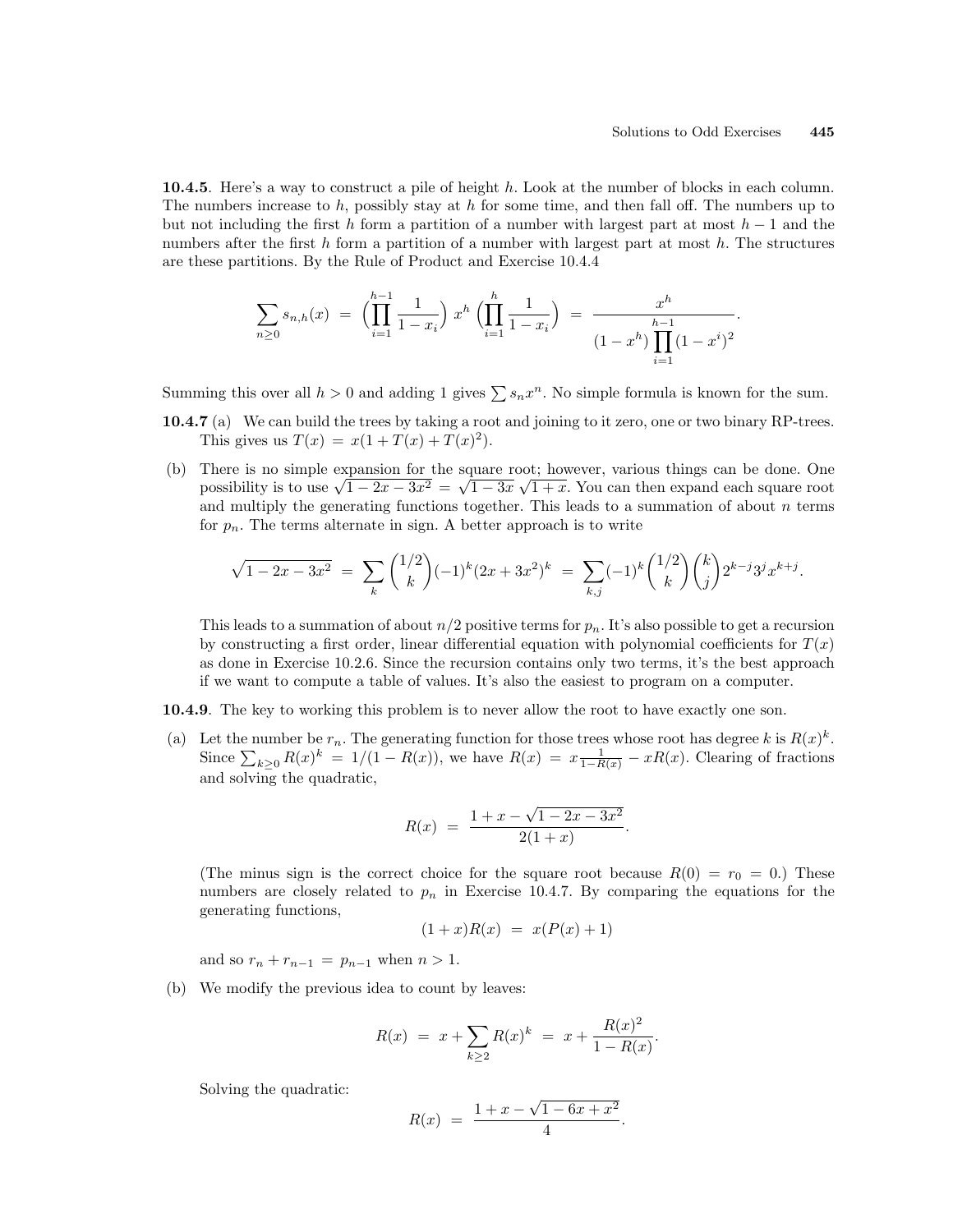(c) From (a) we have  $2(1+x)R-1-x = -$ √  $\overline{1-2x-3x^2}$  and so

$$
2xR' + 2R - 1 = \frac{1 - 3x}{\sqrt{1 - 2x - 3x^2}}.
$$

Thus  $(1 - 2x - 3x^2)(2xR' + R - 1) = -2(1 + x)R + 1 + x$ . Equating coefficients of  $x^n$  gives us

$$
(2n+1)r_n - (4n-2)r_{n-1} - (6n-9)r_{n-2} = -2r_n - 2r_{n-1} \text{ for } n \ge 3.
$$

Rearranging and checking initial conditions we have

$$
r_{n+1} = \frac{4nr_n + 3(2n-1)r_{n-1}}{2n+5} \quad \text{for} \ \ n \ge 2,
$$

with  $r_0 = r_2 = 0$  and  $r_1 = 1$ . You should be able to treat (b) in a similar manner. The result is  $r_0 = 0$ ,  $r_1 = r_2 = 1$  and, for  $n \ge 2$ ,

$$
r_{n+1} = \frac{3(2n-1)r_n - (n-2)r_{n-1}}{n+1}.
$$

- **10.4.11** (a) A tree of outdegree D, consists of a root and some number  $d \in D$  of trees of outdegree D joined to the root. Use the Rules of Sum and Product.
- (b) Let  $f_0(x) = 1$ . Define  $f_{n+1}(x) = x \sum_{d \in D} f_n(x)^d$ . We leave it to you to prove by induction that  $f_n(x)$  agrees with  $T_D(x)$  through terms of degree n.
- (c) Except for the  $1 \in D$  question, this is handled as we did  $T_D(x)$ . Why must we have  $1 \notin D$ ? You should be able to see that there are an infinite number of trees with exactly one leaf—construct a tree that is just a path of length  $n$  from the root to the leaf.

10.4.13. We can build these trees up the way we built the full binary RP-trees: join two trees at a root. If we distinguish right and left sons, every case will be counted twice, except when the two sons are the same. Thus  $B(x) = x + \frac{1}{2}(B(x)^2 - E(x)) + E(x)$ , where  $E(x)$  counts the situation where both sons are the same and nonempty. We get this by choosing a son and then duplicating it. Thus each leaf in the son is replaced by two leaves and so  $E(x) = B(x^2)$ .

- 10.4.15 (a) Either the list consists of repeats of just one item OR it consists of a list of the proper form AND a list of repeats of one item. In the first case we can choose the item in s ways and use it any number of times from 1 to k. In the second case, we can choose the final repeating item in only  $s - 1$  ways since it must differ from the item preceding it.
- (b) After a bit of algebra,

$$
A_k(x) = \frac{s/(s-1)}{1-(s-1)(x+x^2+\cdots+x^k)} - \frac{s}{s-1} = \frac{s(1-x)/(s-1)}{1-sx+(s-1)x^{k+1}} - \frac{s}{s-1}.
$$

- (c) Multiplying both sides of the formula just obtained for  $A_k(x)$  by  $1-sx+(s-1)x^{k+1}$  gives the desired result.
- (d) Call a sequence of the desired sort acceptable. Add anything to the end of an  $n$ -long acceptable sequence. This gives  $sa_{n,k}$  sequences. Each of these is either an acceptable sequence of length  $n+1$  or an  $(n-k)$ -long acceptable sequence followed by  $k+1$  copies of something different from the last entry in the  $(n - k)$ -long sequence.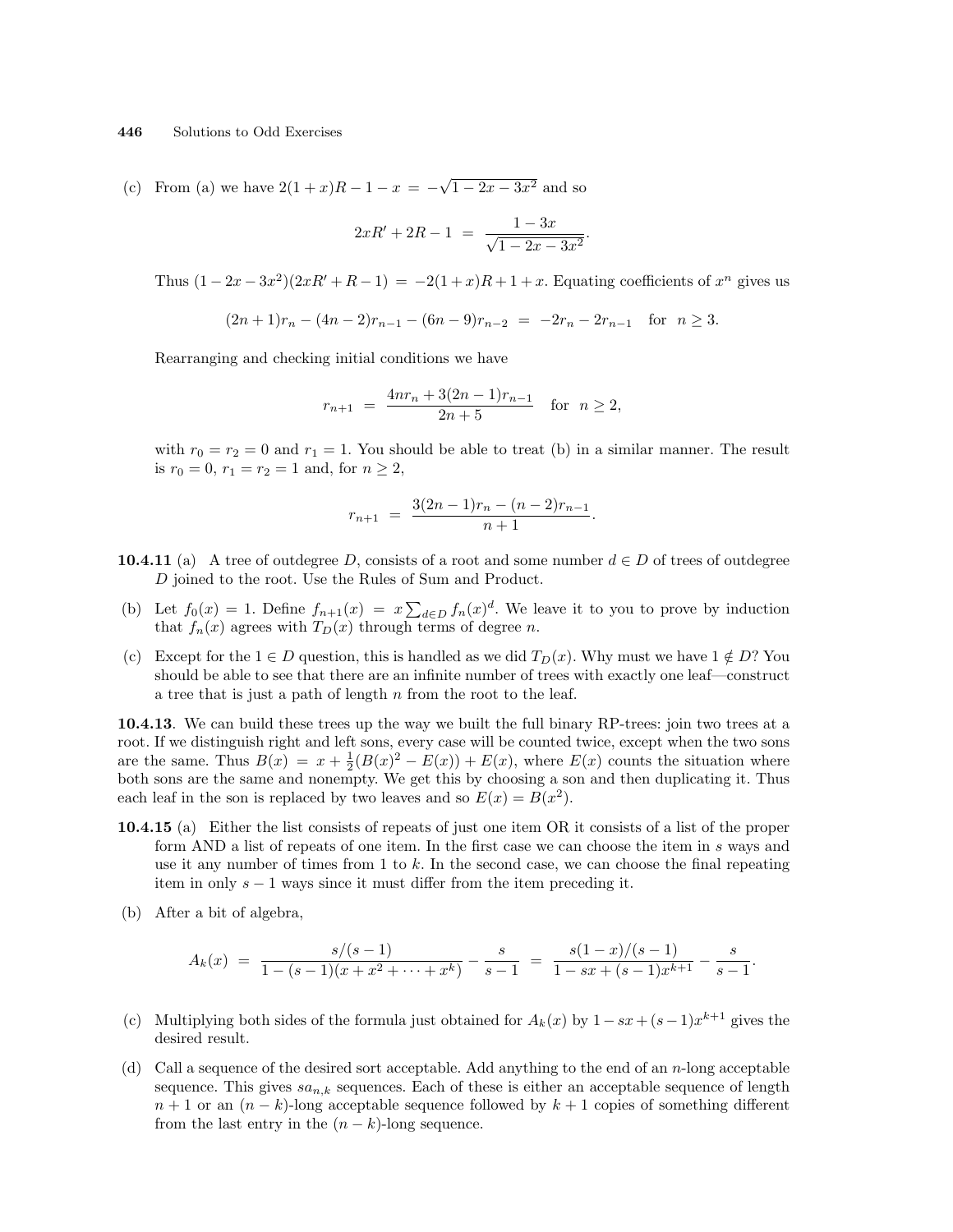**10.4.17**. We have  $1 - 3x + x^2 = (1 - ax)(1 - bx)$  where  $a = \frac{3 + \sqrt{5}}{2}$  and  $b = \frac{3 - \sqrt{5}}{2}$ . Thus

$$
\frac{x}{1-3x+x^2} = \frac{1/(a-b)}{1-ax} - \frac{1/(a-b)}{1-bx}
$$

and so, since  $a - b =$ √ 5,

$$
r_n = \frac{a^n - b^n}{\sqrt{5}}.
$$

10.4.19 (a) The accepting states are unchanged except that if the old start state was accepting, both the old and new start states are accepting. If there was an edge from the old start state to state  $t$  labeled with input  $i$ , then add an edge from the new start state to  $t$  labeled with  $i$ . (The old edge is *not* removed.) We can express this in terms of the map  $f : S \times I \to 2^S$  for the nondeterministic automaton. Let  $s_o \in S$  be the old start state and introduce a new start state  $s_n$ . Let  $T = S \cup \{s_n\}$  and define  $f^* : T \times I \to 2^T$  by

$$
f * (t, i) = \begin{cases} f(t, i), & \text{if } t \in S, \\ f(s_o, i), & \text{if } t = s_n. \end{cases}
$$

- (b) Label the states of A and B so that they have no labels in common. Call their start states  $s_A$ and  $s_B$ . Add a new start state  $s_n$  that has edges to all of the states that  $s_A$  and  $s_B$  did. In other words,  $f * (s_n, i)$  is the union of  $f_A(s_A, i)$  and  $f_B(s_B, i)$ , where  $f_A$  and  $f_B$  are the functions for A and B. If either  $s_A$  or  $s_B$  was an accepting state, so is  $s_n$ ; otherwise the accepting states are unchanged.
- (c) Add the start state of  $S(\mathcal{A})$  to the accepting states. (This allows the machine to accept the empty string, which is needed since <sup>∗</sup> means "*zero* or more times.") Run edges from the accepting states of  $S(\mathcal{A})$  to those states that the start state of  $S(\mathcal{A})$  goes to. In other words, if s is the start state,

$$
f^*(t,i) = \begin{cases} f(t,i), & \text{if } t \text{ is not an accepting state,} \\ f(t,i) \cup f(s,i), & \text{if } t \text{ is an accepting state.} \end{cases}
$$

(d) From each accepting state of  $A$ , run an edge to each state to which the start state of  $B$  has an edge. The accepting states of  $\beta$  are accepting states. If the start state of  $\beta$  is an accepting state, then the accepting states of  $A$  are also accepting states, otherwise they are not. The start state is the start state of A.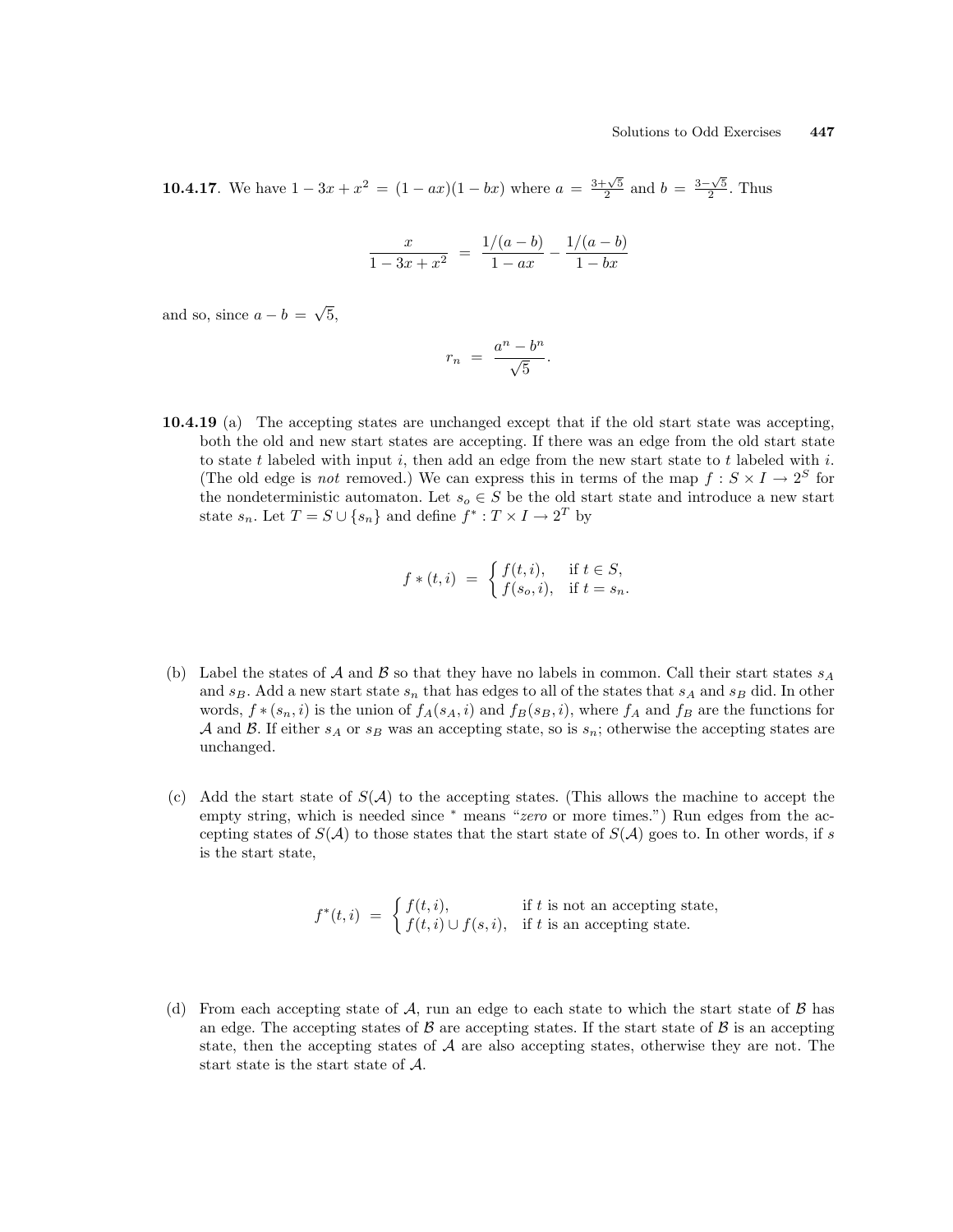

**Figure S.11.1** The state transition digraph for covering a 3 by n board with dominoes. Each vertex is labeled with a triple that indicates whether commitment has been made in that row (C) or not made (N). The start and end states are those with no commitments.

# Section 11.1

11.1.1. The problem is to eliminate all but the c's from the recursion. One can develop a systematic method for doing this, but we will not since we have generating functions at our disposal. In this particular case, let  $p_n = f_n + s_n$  and note that  $p_n - p_{n-1} = 2c_{n-1}$  by (11.5). Thus, by the first of  $(11.4)$ , this result and the last of  $(11.5)$ ,

$$
c_{n+1} - c_n = (2c_n + p_n + c_{n-1}) - (2c_{n-1} + p_{n-1} + c_{n-2})
$$
  
= 2c\_n - c\_{n-1} - c\_{n-2} + (p\_n - p\_{n-1})  
= 2c\_n + c\_{n-1} - c\_{n-2}.

11.1.3 (a) Figure S.11.1 gives a state transition digraph.

Let  $a_{n,s}$  be the number of ways to take n steps from the state with no commitments and end in Let  $a_{n,s}$  be the number of ways to take *n* steps from the state with no communents and end in<br>a state *s*. Let  $A_s(x) = \sum_n a_{n,s}x^n$ . As in the text, the graph lets us write down the linked equations for the generating functions. From the graph it can be seen that  $A_s$  depends only on the number  $k$ of commitments in s. Therefore we can write  $A_s = B_k$ . The linked equations are then

$$
B_0(x) = x(B_3(x) + 2B_1(x)) + 1
$$
  
\n
$$
B_1(x) = x(B_0(x) + B_2(x))
$$
  
\n
$$
B_2(x) = xB_1(x)
$$
  
\n
$$
B_3(x) = xB_0(x),
$$

which can be solved fairly easily for  $B_0(x)$ .

- (b) Equate coefficients of  $x^n$  on both sides of  $(1-4x^2+x^4)A(x)=1-x^2$ .
- (c) By looking at the dominoes in the last two columns of a board, we see that it can end in five mutually exclusive ways:



This shows that  $a_n$  equals  $3a_{n-2}$  plus whatever is counted by the last two of the five cases. A board of length  $n - 2$  ends with either (i) one vertical domino and one horizontal dominoes or (ii) three horizontal dominoes. If the vertical dominoes mentioned in (i) are changed to the left ends of horizontal dominoes, they fit with the last two cases shown above. If the three horizontal mentioned in (ii) are removed, we obtain all boards of length  $n-4$ . Thus the sum of the last two cases in the picture plus  $a_{n-4}$  equals  $a_{n-2}$ .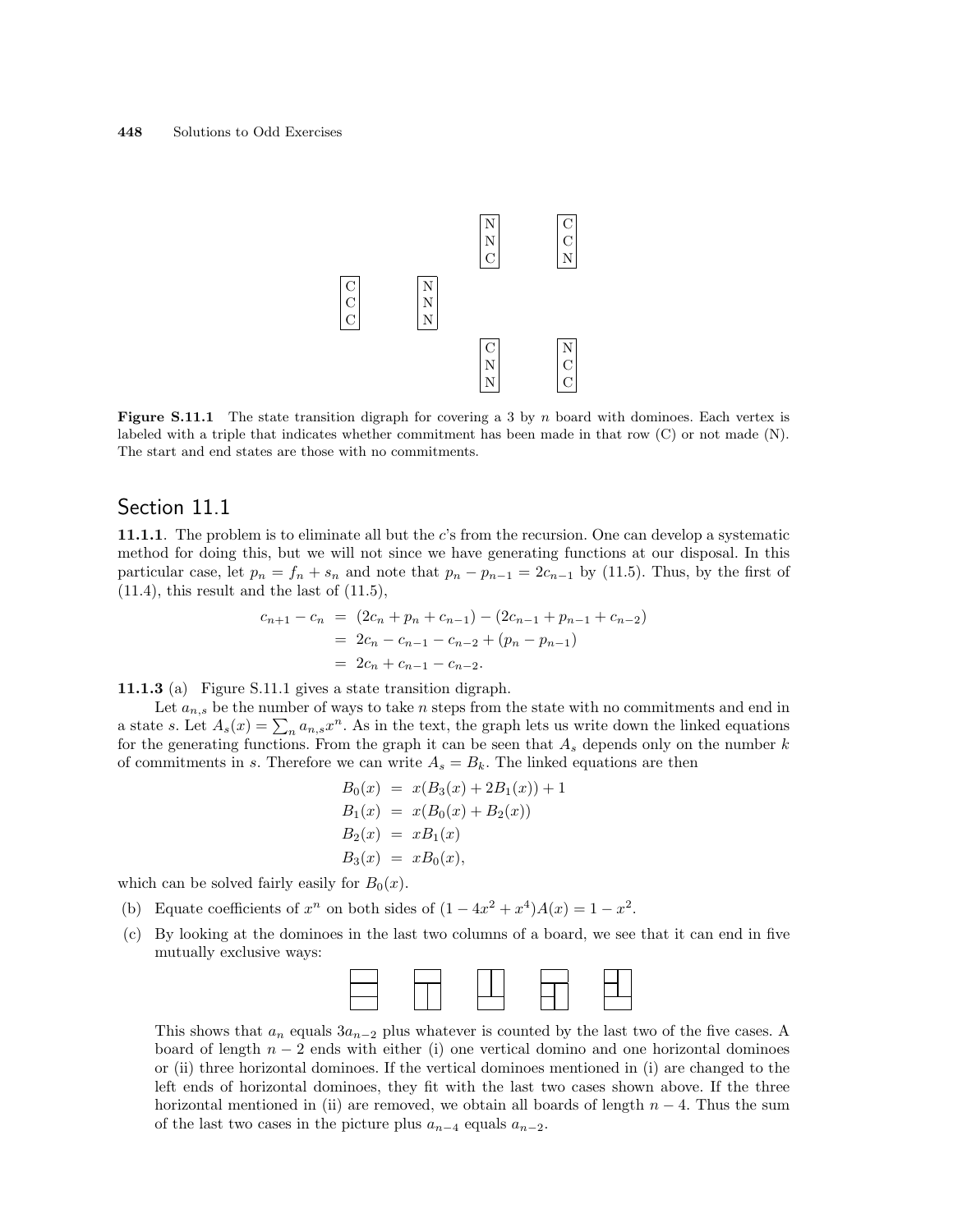**11.1.5.** Call the start state  $\alpha$  and let  $L_{i,j}$  be the number of different single letter inputs that allow the machine to move from state i to state j. Let  $a_{n,i}$  be the number of ways to begin in state  $\alpha$ , recognize n letters and end in state i and let  $A_i = G^1(a_{n,i})$ . The desired generating function is the sum of  $A_i$  over all accepting states. A linked set of recursions can be obtained from the automaton that leads to the generating function equations

$$
A_i(x) = \sum_j L_{i,j} x A_j(x) + \begin{cases} 1 & \text{if } i = \alpha; \\ 0 & \text{otherwise.} \end{cases}
$$

- **11.1.7** (a) We will use induction. It is true for  $n = 1$  by the definition of  $m_{x,y} = m_{x,y}^{(1)}$ . (Its also true for  $n = 0$  because the zeroth power of a matrix is the identity and so  $m_{x,y}^{(0)} = 1$  if  $x = y$  and 0 otherwise.) Now suppose that  $n > 1$ . By the definition of matrix multiplication,  $m_{x,y}^{(n)} = \sum_{z} m_{x,z}^{(n-1)} m_{z,y}$ . By the induction hypothesis and the definition of  $m_{z,y}$  each term in the sum is the number of ways to get from x to z in  $n-1$  steps times the number of ways to get from  $z$  to  $y$  in one step. By the Rules of Sum and Product, the proof is complete.
- (b) If  $\alpha$  is the initial state,  $\mathbf{i}M^n\mathbf{a}^t = \sum m_{\alpha,y}^{(n)}$ , the sum ranging over all accepting states y.
- (c) By the previous part, the desired generating function is

$$
\sum_{n=0}^{\infty} \mathbf{i} M^n \mathbf{a}^t x^n = \mathbf{i} \sum_{n=0}^{\infty} x^n M^n \mathbf{a}^t = \mathbf{i} \sum_{n=0}^{\infty} (x M)^n \mathbf{a}^t = \mathbf{i} (I - x M)^{-1} \mathbf{a}^t.
$$

(d) The matrix  $M$  is replaced by the table given in the solution to the previous exercise.

#### Section 11.2

11.2.1. Theorem. Suppose each structure in a set  $\mathcal T$  of structures can be constructed from an ordered partition  $(K_1, K_2)$  of the labels, two nonnegative integers  $\ell_1$  and  $\ell_2$ , and some ordered pair  $(T_1, T_2)$  of structures using the labels  $K_1$  in  $T_1$  and  $K_2$  in  $T_2$  such that:

- (i) The number of ways to choose a  $T_i$  with labels  $K_i$  and  $\ell_i$  unlabeled parts depends only on *i*,  $|K_i|$  and  $\ell_i$ .
- (ii) Each structure  $T \in \mathcal{T}$  arises in exactly one way in this process.

(We allow the possibility of  $K_i = \emptyset$  if  $\mathcal{T}_i$  contains structures with no labels and likewise for  $\ell_i = 0$ .) It then follows that

$$
T(x,y) = T_1(x,y)T_2(x,y),
$$

where  $T_i(x, y) = \sum_{n=0}^{\infty} t_{i,n,m}(x^n/n!)y^m$  and  $t_{i,n,m}$  is the number of ways to choose  $T_i$  with labels n and k unlabeled parts. Define  $T(x, y)$  similarly.

The proof is the same as that for the original Rule of Product except that there is a double sum:  $\overline{a}$  $\mathbf{r}$ 

$$
t_{n,m} = \sum_{K_1 \subseteq n} \sum_{\ell_1=0}^m t_{1,|K_1|,\ell_1} t_{2,n-|K_1|,m-\ell_1} = \sum_{k=0}^n \sum_{\ell_1=0}^m \binom{n}{k} t_{1,k,\ell_1} t_{2,n-k,m-\ell_1}
$$

11.2.3 (a) By the text,

$$
\sum_{k} z(n,k)y^{k} = y(y+1)\cdots(y+n-1).
$$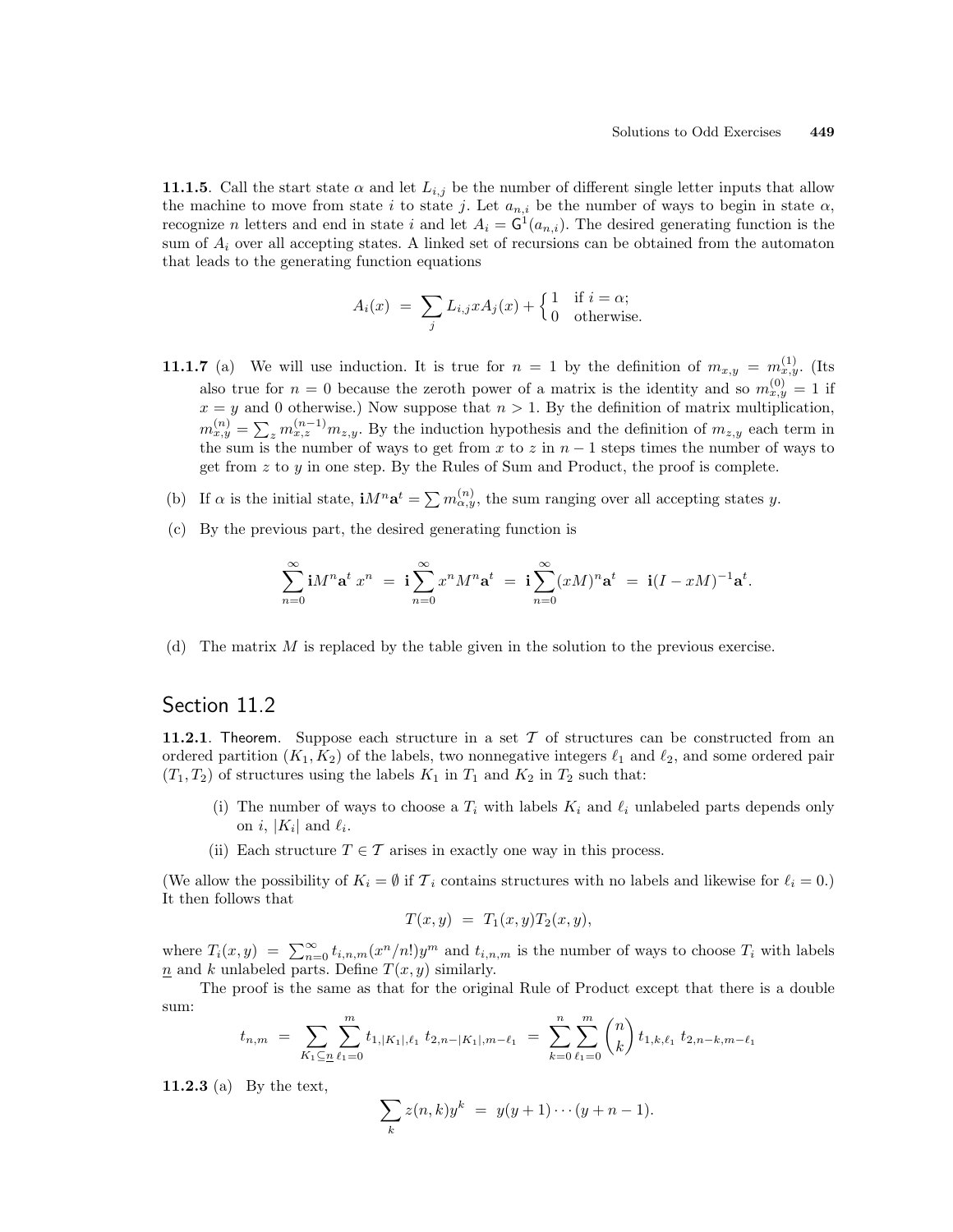Replacing all but the last factor on the right hand side gives us

$$
\sum_{k} z(n,k)y^{k} = \left(\sum_{k} z(n-1,k)y^{k}\right)(y+n-1).
$$

Equate coefficients of  $y^k$ .

- (b) For each permutation counted by  $z(n, k)$ , look at the location of n. There are  $z(n 1, k 1)$ ways to construct permutations with  $n$  in a cycle by itself. To construct a permutation with n not in a cycle by itself, first construct one of the permutations counted by  $z(n-1,k)$  AND then insert n into a cycle. Since there are j ways to insert a number into a j-cycle, the number of ways to insert *n* is the sum of the cycle lengths, which is  $n - 1$ .
- 11.2.5 (a) For any particular letter appearing an odd number of times, the generating function is

$$
\sum_{n \text{ odd}} \frac{x^n}{n!} = \frac{e^x - e^{-1}}{2}
$$
 with Taylor's theorem and some work.

We must add 1 to this to allow for the letter not being used. The Rule of Product is then used to combine the results for A, B and C.

(b) Multiplying out the previous result:

$$
\left(1+\frac{e^x-e^{-x}}{2}\right)^3 = 1+3(e^x-e^{-x})/2+3(e^x-e^{-x})^2/4+(e^x-e^{-x})^3/8
$$
  
=  $1+\left(3e^x/2-3e^{-x}/2\right)+\left(3e^{2x}/4-3/2+3e^{-2x}/4\right)+\left(e^{3x}/8-3e^x/8+3e^{-x}/8-e^{-3x}/8\right)$   
=  $-1/2+\left(e^{3x}/8-e^{-3x}/8\right)+\left(3e^{2x}/4+e^{-2x}/4\right)+\left(9e^x/8-9e^{-x}/8\right).$ 

Now compute the coefficients.

**11.2.7**. We saw in this section that  $B(x) = \exp(e^x - 1)$ . Differentiating:

$$
B'(x) = \exp(e^x - 1)(e^x - 1)' = B(x)e^x.
$$

Equating coefficients of  $x^n$ :

$$
\frac{B_{n+1}}{n!} = \sum_{k=0}^{n} \frac{B_k}{k!} \frac{1}{(n-k)!},
$$

which gives the result.

11.2.9 (a) Let  $g_{n,k}$  be the number of graphs with n vertices and k components. We have  $n_k g_{n,k}(x^n/n!)y^k = \exp(yC(x))$ , by the Exponential Formula. Differentiating with respect to y and setting  $y = 1$  gives us

$$
\sum_{n} \left( \sum_{k} k g_{n,k} \right) x^{n} / n! = \left. \frac{\partial \exp(yC(x))}{\partial y} \right|_{y=1} = H(x).
$$

(b)  $\sum_{k} g_{n,k}$  is the number of ways to choose an *n*-vertex graph and mark a component of it. We can construct a graph with a marked component by selecting a component (giving  $C(x)$ ) AND selecting a graph (giving  $G(x)$ ).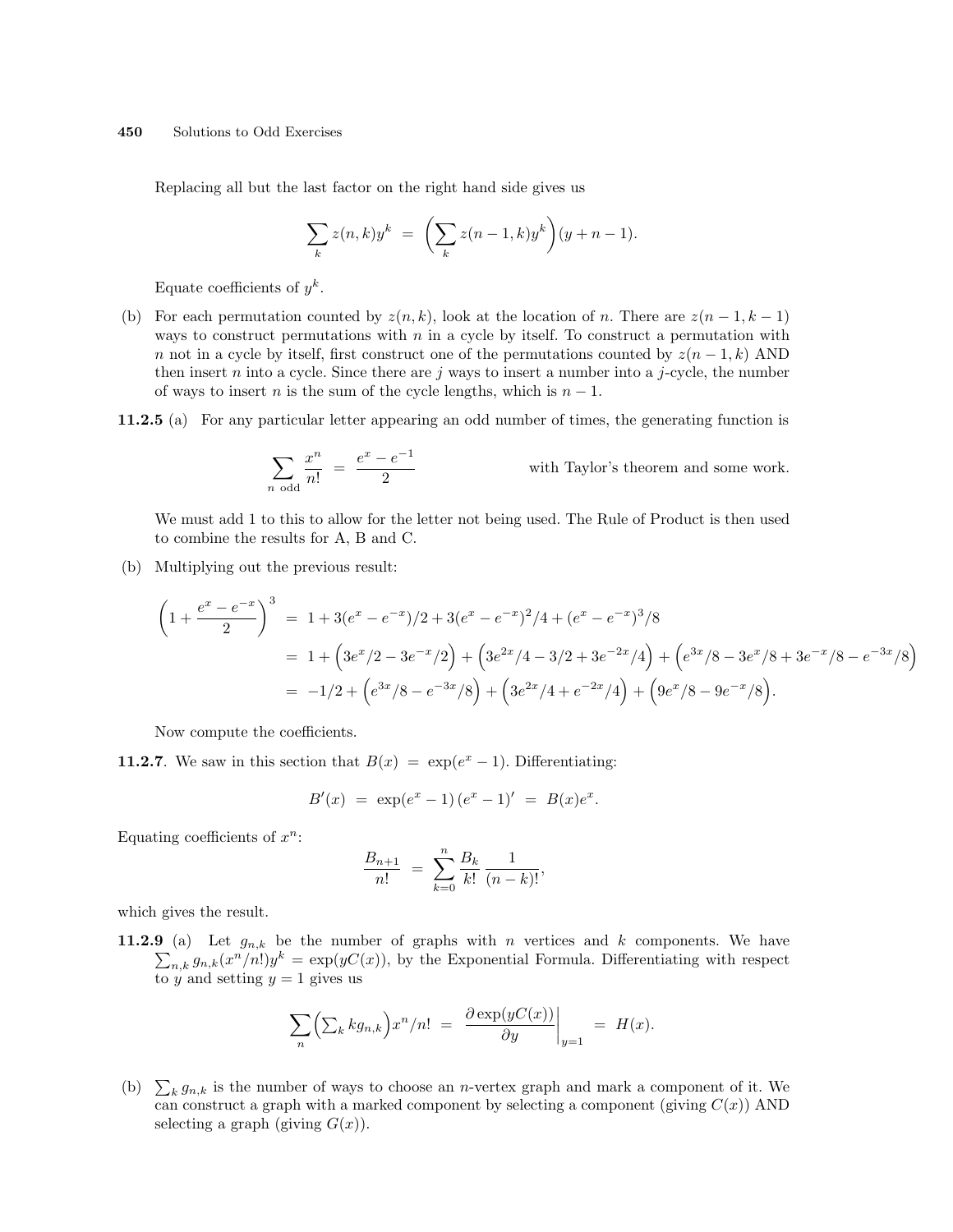(c) For permutations, there are  $(n-1)!$  connected components of size n and so

$$
C(x) = \sum \frac{(n-1)!x^n}{n!} = \sum x^n/n = -\ln(1-x).
$$

Since there are n! permutations of n,  $G(x) = \frac{1}{1-x}$  and the average number of cycles in a permutation is

$$
\frac{h_n}{n!} = n! [x^n] \sum_{k=1}^{\infty} \frac{x^n}{n} \frac{1}{1-x} \sum_{k=1}^n \frac{1}{k}.
$$

(d) Since  $C(x) = e^x - 1$ , we have  $H(x) = (e^x - 1) \exp(e^x - 1)$  and so

$$
h_n = \sum_{k=1}^n \binom{n}{k} B_{n-k} = \sum_{k=0}^n \binom{n}{k} B_{n-k} - B_n,
$$

which is  $B(n + 1) - B_n$  by the previous exercise.

(e) Since  $C(x) = x + x^2/2$ , we have  $H(x) = (x + x^2/2)I(X)$ , where  $I(x)$  is the EGF for  $i_n$ , the number of involutions of  $n$ . Thus the average number of cycles in an involution of  $n$  is

$$
\frac{\binom{n}{1}i_{n-1} + \binom{n}{2}i_{n-2}}{i_n} = \frac{n}{2} \left( 1 + \frac{i_{n-1}}{i_n} \right),
$$

where the right side comes from the recursion  $i_n = i_{n-1} + (n-1)i_{n-2}$ .

**11.2.11**. Suppose  $n > 1$ . Since f is alternating,

- $k$  is even:
- $f(1), \ldots, f(k-1)$  is an alternating permutation of  $\{f(1), \ldots, f(k-1)\}\;$ ;
- $f(k+1), \ldots, f(n)$  is an alternating permutation of  $\{f(k+1), \ldots, f(n)\}.$

Thus, an alternating permutation of  $n \geq 1$  is built from an alternating permutation of odd length AND an alternating permutation, such that the sum of the lengths is  $n-1$ . We have shown that

$$
\sum_{n>1} \frac{a_n x^{n-1}}{(n-1)!} = B(x)A(x)
$$

and so  $A'(x) = B(x)A(x) + 1$ . Similarly,  $B'(x) = B(x)B(x) + 1$ .

Separate variables in  $B' = B^2 + 1$  and use  $B(0) = 0$  to obtain  $B(x) = \tan x$ . Use the integrating factor cos x for

$$
A'(x) = (\tan x)A(x) + 1
$$

and the initial condition  $A(0) = 1$  to obtain  $A(x) = \tan x + \sec x$ .

11.2.13 (a) The square of a  $k$ -cycle is

- another cycle of length  $k$  if  $k$  is odd;
- two cycles of length  $k/2$  if k is even.

Using this, we see that the condition is necessary. With further study, you should be able to see how to take a square root of such a permutation.

(b) This is simply putting together cycles of various lengths using (a) and recalling that there are  $(k-1)!$  k-cycles.

(c) By bisection 
$$
\sum_{\substack{k=1 \ k \text{ odd}}}^{\infty} \frac{x^k}{k} = \frac{1}{2} \Big( \{-\ln(1-x) \} - \{-\ln(1-(-x)) \} \Big).
$$

(d) We don't know of an easier method.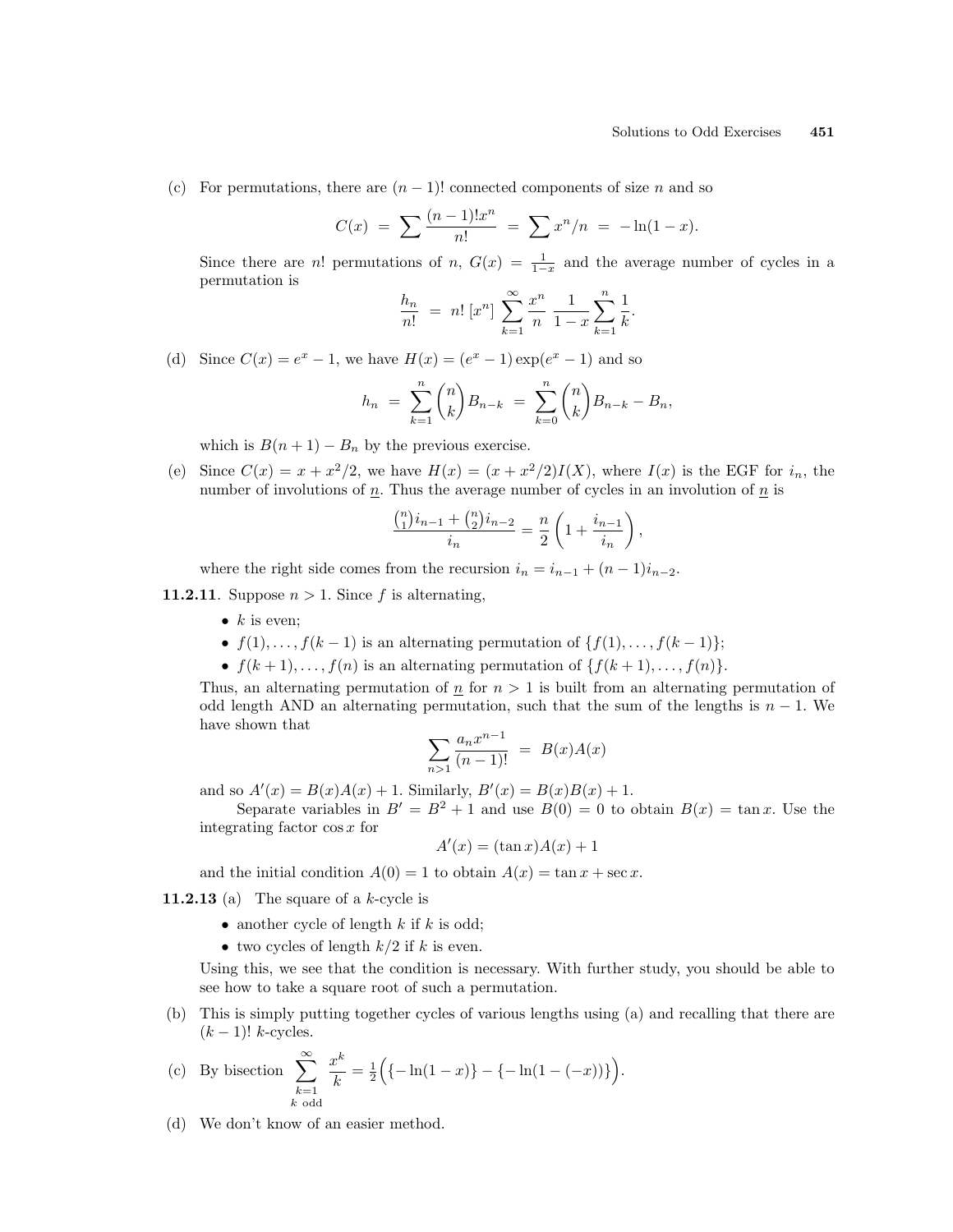11.2.15 (a) We'll give two methods. First, we use the Exponential Formula approach in Example 11.14. When we add a root, the number of leaves does not change—except when we started with nothing and ended up with a single vertex tree. Correcting for this exception gives us the formula.

Without the use of the Exponential Formula, we could partition the trees according to the degree k of the root, treating  $k = 0$  specially because in this case the root is a leaf:

$$
L(x,y) = xy + \sum_{k=1}^{\infty} L(x,y)^k / k!.
$$

- (b) This type of problem was discussed in Section 10.3. Recall that there are  $n^{n-1}$  n-vertex rooted labeled trees.
- (c) Differentiate the equation in (a) with respect to y and set  $y = 1$  to obtain

$$
U(x) = xe^{T(x)}U(x) + x = T(x)U(x) + x,
$$

where we have used the fact that  $L(x, 1) = T(x) = xe^{T(x)}$ . Solving for  $U: U = \frac{x}{1-T}$ . Differentiating  $T(x) = xe^{T(x)}$  and solving for  $T'(x)$  gives us  $T' = \frac{T}{x(1-T)}$ . Thus  $x^2T' + x = \frac{x}{1-T}$ , which gives the equation for  $U(x)$ .

We know that  $t_n = n^{n-1}$ . It follows from the equation for  $U(x)$  that

$$
\frac{u_n}{n!} = \frac{(n-1)^{n-2}}{(n-2)!}.
$$

Thus  $u_n/t_n = n/(1+x)^{1/x}$ , where  $x = \frac{1}{n-1}$ . As  $n \to \infty$ ,  $x \to 0$  and, by l'Hôpital's Rule

$$
(1+x)^{1/x} = \exp\left(\frac{\ln(1+x)}{x}\right) \to \exp(1) = e.
$$

11.2.17 (a) There are several steps

- Since g is a function, each vertex of  $\varphi(g)$  has outdegree 1. Thus the image of  $n^{\underline{n}}$  lies in  $\mathcal{F}_n$ .
- $\varphi$  is an injection: if  $\varphi(g) = \varphi(h)$ , then  $(x, g(x)) = (x, h(x))$  for all  $x \in \underline{n}$  and so  $g = h$ .
- Finally  $\varphi$  is onto  $\mathcal{F}_n$ : If  $(V, E) \in \mathcal{F}_n$ , for each  $x \in n$  there is an edge  $(x, y) \in E$ . Define  $g(x) = y$ .
- (b) Let's think in terms of a function g corresponding to the digraph. Let  $k \in n$ . If the equation  $g^t(k)$  has a solution, then k is on a cycle and will be the root of a tree. The other vertices of the tree are those  $j \in \underline{n}$  for which  $g^s(j) = k$  for some s.
- (c) This is simply an application of Exercise 11.2.2.
- (d) In the notation of Theorem 11.6,  $T(x)$  is  $T(x)$ ,  $f(t) = e^T$  and  $g(u) = -\ln(1-u)$ . Thus  $n(f_n/n!)$ is the coefficient of  $u^n$  in  $e^{nu}(1-u)^{-1}$ . Using the convolution formula for the coefficient of a product of power series, we obtain the result.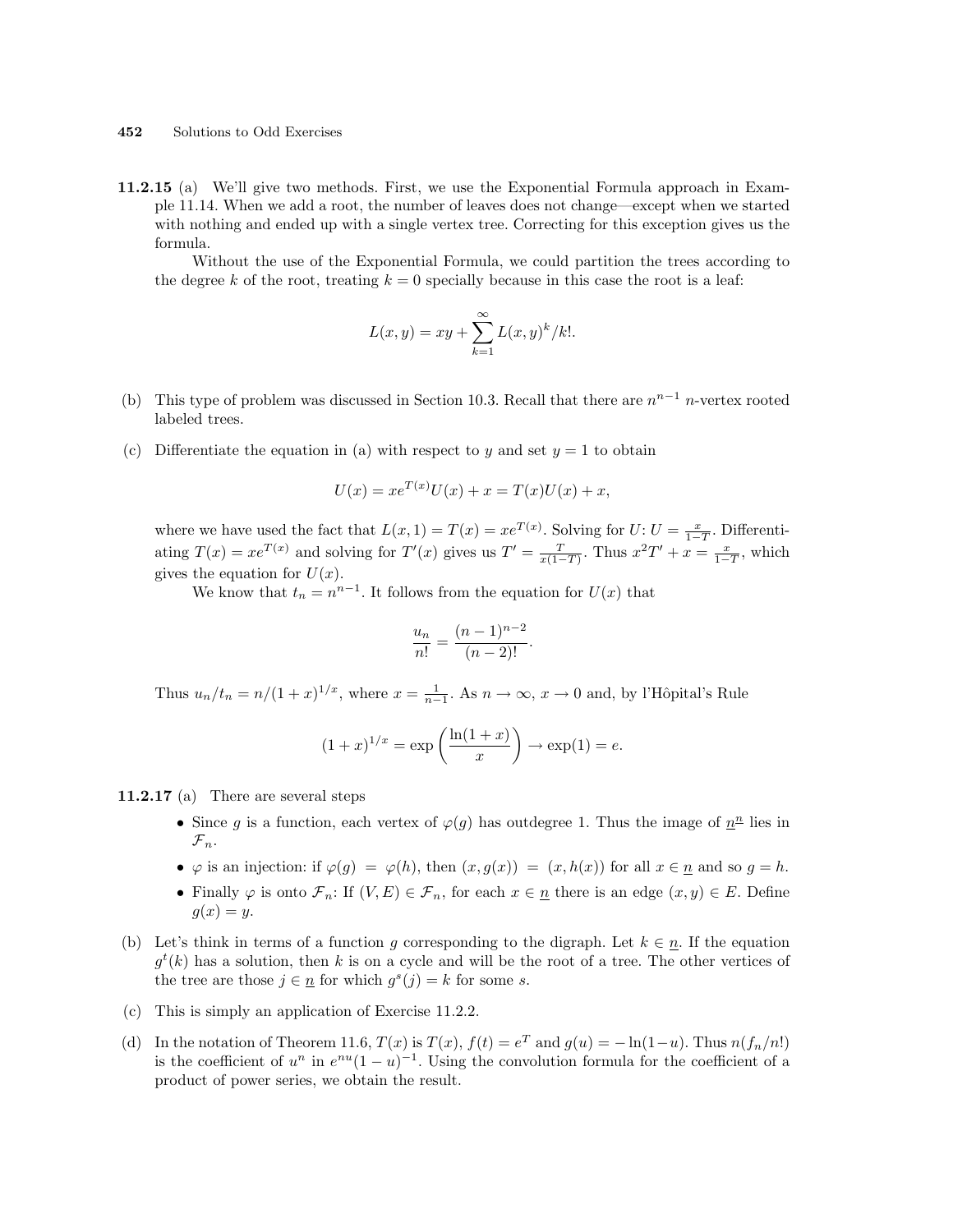# Section 11.3

- **11.3.1** (a)  $AB = CD$  follows from  $a_i + b_i = min(a_i, b_i) + max(a_i, b_i)$ . C divides A if and only if  $c_i \leq a_i$  for all i. Thus C divides both A and B if and only if  $c_i \leq \min(a_i, b_i)$  for all i. Thus  $C = \gcd(A, B)$ . The claim that  $D = \text{lcm}(A, B)$  follows similarly.
- (b) It follows from the definition of gcd that  $gcd(n, i)$  must divide both n and i. This completes the first part. From (a), we have  $gcd(ab, ac) = a gcd(b, c)$ . Apply this with  $ab = n$  and  $a = k$ :  $gcd(n, i) = k gcd(n, i/k).$
- (c) By letting  $j = n/k$ , we can see that the two forms of the sum are equivalent, so we need only prove one. Let g generate  $C_n$ , that is  $g(i) = i + 1$  modulo n. Let  $h = g<sup>t</sup>$  so that  $h(i) = i + t$ modulo *n*. Thus  $h^k(i) = i + kt$ . The smallest  $k > 0$  such that  $h^k$  is the identity is thus the smallest k such that kt is a multiple of n. Also, the cycle form of h consists of k-cycles. Since there are *n* elements, there must be  $n/k$  *k*-cycles. Thus *h* contributes  $z_k^{n/k}$  $\binom{n}{k}^k$  to the sum. We need to know how many values of  $t$  give a particular value of  $k$ . By looking at prime factorization, you should be able to see that  $k \gcd(n, t) = n$  and so  $\gcd(n, t) = n/k$ . We can now use (b) with k replaced by  $n/k$  to conclude that the number of such t is  $\varphi(n/(n/k)) = \varphi(k)$ .
- 11.3.3 (a) A regular octahedron can be surrounded by a cube so that each vertex of the octahedron is the center of a face of the cube. The center of the octahedron is the center of the cube. A line segment from the center of the cube to a vertex of the cube passes through the center of the corresponding face of the octahedron. A line segment from the center of the cube to the center of an edge of the cube passes through the center of the corresponding edge of the octahedron.
- (b) By the above correspondence, the answer will be the same as the symmetries of the cube acting on the faces of the cube. See (11.31).
- (c) By the above correspondence it is the same as the answer for the edges of the cube. See the previous exercise.
- **11.3.5**. The group is usually called  $S_4$ . Here are its  $4! = 24$  elements:
	- The identity, which gives  $x_1^4$ .
	- $(4-1)! = 6$  elements which are 4-cycles, which give  $6x_4$ . ¢
	- $\begin{pmatrix} 4 \\ 2 \end{pmatrix}$ = 6 elements which consist of two 1-cycles and a 2-cycle, giving  $6x_1^2x_2$ .
	- $\begin{pmatrix} 2 \\ 1 \end{pmatrix}$  (4  $1)\times(3-1)! = 8$ ¢ elements which consist of a 1-cycle and a 3-cycle, giving  $8x_1x_3$ .
	- $\frac{1}{2} \binom{4}{2} = 3$  elements which consist of two 2-cycles, giving  $3x_2^2$ . יינו $\frac{1}{2}$

Thus

$$
Z_{S_n} = \frac{x_1^4 + 6x_4 + 6x_1^2x_2 + 8x_1x_3 + 2x_2^2}{24}.
$$

Now apply Theorem 11.9:

$$
x_1^4 \implies x_1^{16}
$$
  
\n
$$
x_4 \implies x_4^4
$$
  
\n
$$
x_1^2 x_2 \implies x_1^4 x_2^{2+2+2} = x_1^4 x_2^6
$$
  
\n
$$
x_1 x_3 \implies x_1 x_3^{1+1+3} = x_1 x_3^5
$$
  
\n
$$
x_2^2 \implies x_2^8
$$

**11.3.7.** If the vertices belong to different cycles of length i and  $j > i$  we get  $x_{\text{lem}(i,i)}^{\gcd(i,j)}$  $\sum_{lcm(i,j)}^{gca(i,j)}$  as in the digraph case and so we get  $\overline{y}$ 

$$
\prod_{i
$$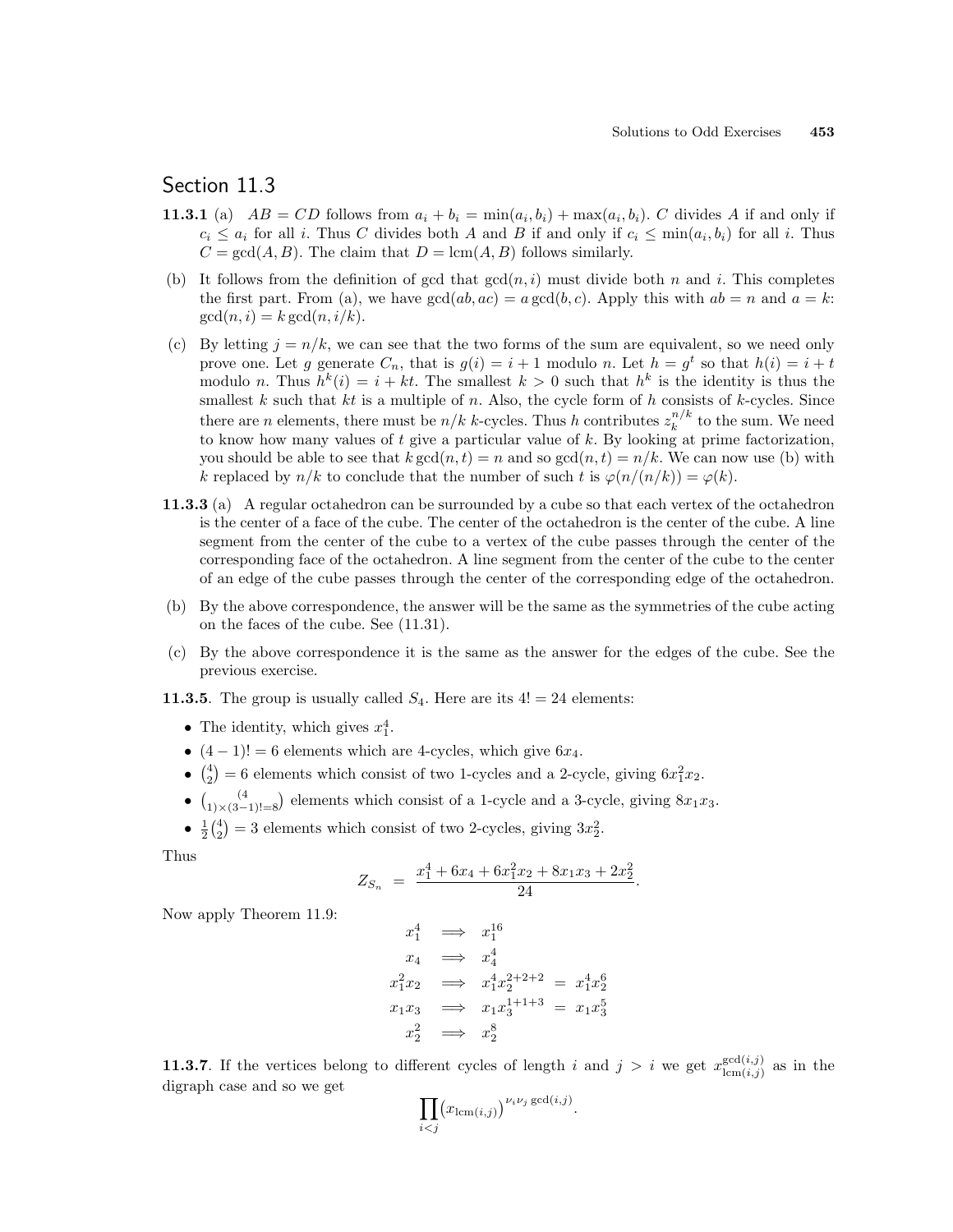If the two cycles have the same length, we must be careful not to overcount because the edge is not If the two cycles have the same length, we must be careful not to overcount because the edge is not<br>directed. When the two vertices are in different cycles of length i we get  $x_i^i$  and there are  $\binom{\nu_i}{2}$  such pairs of cycles. When the two vertices belong to the same cycle of length  $i$ , we must be extra careful: If the separation between the vertices on the cycle is  $i/2$ , the edge  $\{u, v\}$  comes back after  $i/2$  steps around the cycle as  $\{v, u\}$ , so to speak. Otherwise, it must go i steps around the cycle. Thus we get a contribution of either

 $x_i^{(i-1)\nu_i/2}$  for odd i,  $x_i^{(i-2)\nu_i/2} x_{i/2}^{\nu_i}$  for even i.

Putting this all together,  $\prod x_i^{\nu_i}$  becomes

$$
\biggl(\prod_{i
$$

## Section 11.4

- **11.4.1** (a) We have  $r^2 = 2r + 1$  and so  $r = 1 + \sqrt{2}$  and  $m = 1$ . By the principle, we expect there **i** (a) we nave  $r^2 = 2r + 1$  and so  $r = 1 + \sqrt{2}$ <br>is some constant A such that  $a_n \sim A(1 + \sqrt{2})^n$ .
- (b) Since  $A(x) = \frac{1+x}{1-2x-x^2}$ , we have  $p(x) = 1 + x$ ,  $q(x) = 1 2x x^2$ ,  $r =$  $\frac{1+x}{2x-x^2}$ , we have  $p(x) = 1 + x$ ,  $q(x) = 1 - 2x - x^2$ ,  $r = \sqrt{2} - 1 = 1/(1 + \sqrt{2})$ and  $q'(r) = -2\sqrt{2}$ . Thus  $k = 1$  and we have

$$
a_n \sim \frac{(-1)^1 \sqrt{2} n^{1-1}}{-2\sqrt{2} r^{n+1}} = \frac{1}{2} (1 + \sqrt{2})^{n+1}.
$$

(c) We have  $1 - 2x - x^2 = (1 - ax)(1 - bx)$  where  $a = 1 + \sqrt{2}$  and  $b = 1 -$ √ 2. Expanding by partial fractions:

$$
\frac{1+x}{1-2x-x^2} = \frac{1}{1-2x-x^2} + \frac{x}{1-2x-x^2}
$$

$$
= \frac{\frac{a}{a-b}}{1-ax} - \frac{\frac{b}{a-b}}{1-bx}
$$

$$
+ \frac{\frac{1}{a-b}}{1-ax} - \frac{\frac{1}{a-b}}{1-bx}
$$

$$
= \frac{(2+\sqrt{2})/(2\sqrt{2})}{1-ax} - \frac{(2-\sqrt{2})/(2\sqrt{2})}{1-bx}.
$$

Thus  $a_n = \frac{1}{2}(1+\sqrt{2})^{n+1} + \frac{1}{2}(1-\sqrt{2})^{n+1}$  $\sqrt{2}$ )<sup>n+1</sup>.

11.4.3. From the discussion in the example, you can see that merging two lists of lengths i and  $j > i$  takes at least i comparison. Thus the example shows that the number of comparisons for merge sorting satisfies  $T_n = f(n) + T(m) + T(n-m)$  where  $m = \lfloor n/2 \rfloor$  and  $m \le f(n) < n$ . Apply Principle 11.3.

11.4.5. We'll use Principle 11.4 (p. 345) so  $t_{n,k}$  will denote the kth term of the sum we're given.

(a) Since

$$
\frac{t_{n,k+1}}{t_{n,k}}\ =\ \frac{n-k}{n}
$$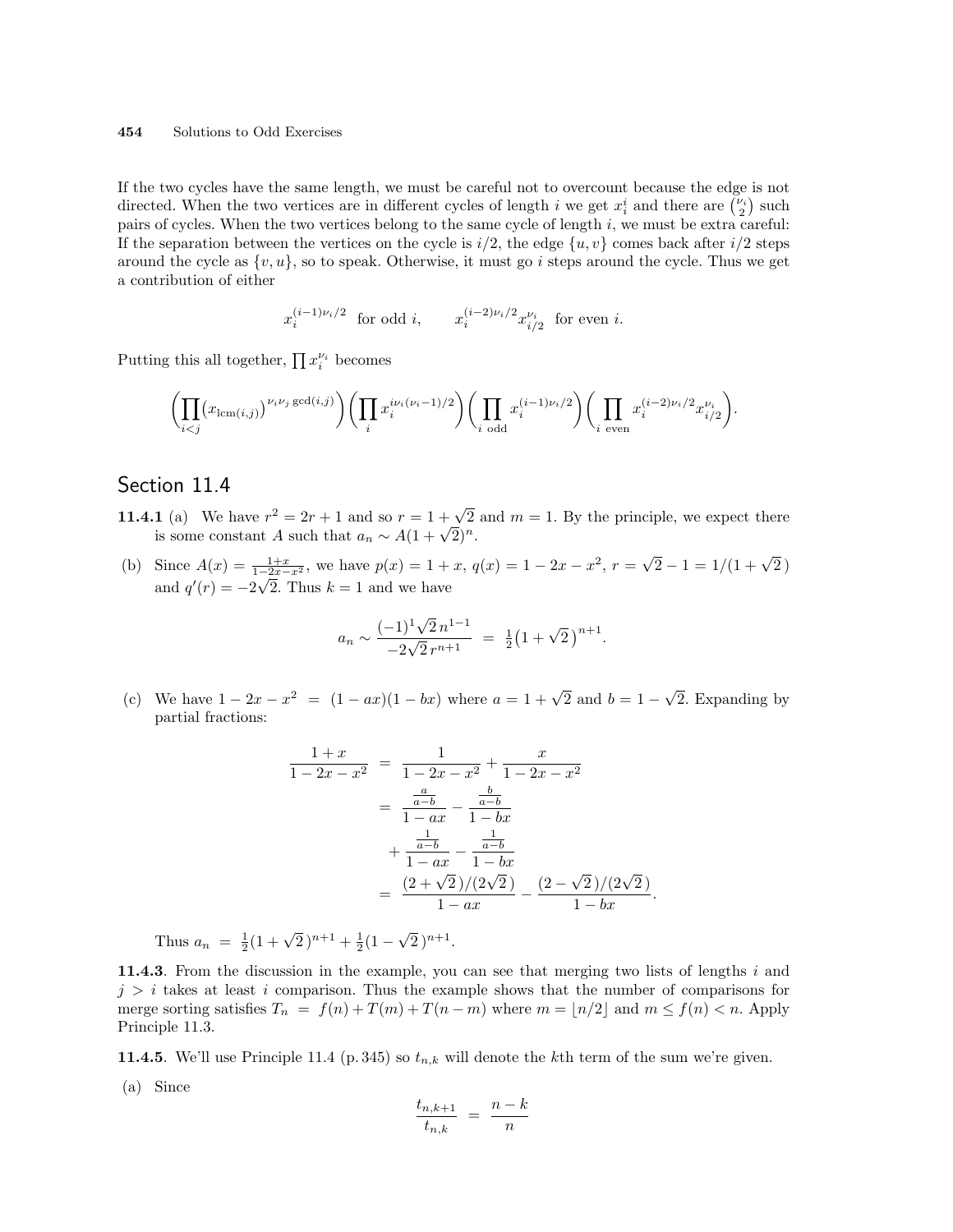is less than 1 and is close to 1 when  $k/n$  is small, we'll use Principle 11.5 (p. 346). Since

$$
\frac{1-r_k}{k} = \frac{1-(n-k)/n}{k} = \frac{1}{n},
$$

(11.38) gives the estimate

$$
\sqrt{\frac{\pi n}{2}} \; \frac{n! \, n^{n+1}}{n!}.
$$

(b) This is a bit more complicated than (a) since

$$
\frac{t_{n,k+1}}{t_{n,k}} = \frac{k+1}{k} \frac{n-k}{n}
$$

is greater than 1 for small k and less than 1 for k near n. Thus  $t_{n,k}$  achieves its maximum somewhere between 1 and  $n$ , namely, when the above ratio equals 1. This leads to a quadratic equation for  $k$  which has the solution

$$
k = \frac{-1 + \sqrt{1 + 4n}}{2}.
$$

Since this differs from  $\sqrt{n}$  by at most a constant, we'll split the sum into two pieces at  $k = \sqrt{n}$ and use Principle 11.5 (p. 346) for each half. Since each half has the same estimate, we simply double one result. Ignoring the fact that  $\sqrt{n}$  is not an integer, we set  $k = \sqrt{n} + j$  and use  $j \ge 0$ as the new index of summation. Call the new terms  $t'_{n,j}$ . We have

$$
r_j = \frac{t'_{n,j+1}}{t'_{n,j}} = \frac{t_{n,k+1}}{t_{n,k}} = \frac{k+1}{k} \frac{n-k}{n}
$$
  
=  $\frac{\sqrt{n} + j + 1}{\sqrt{n} + j} \frac{n - \sqrt{n} - j}{n}$   
=  $\left(1 + \frac{1}{\sqrt{n} + j}\right) \left(1 - \frac{\sqrt{n} + j}{n}\right)$   
=  $1 + \frac{n - (\sqrt{n} + j)^2 - (\sqrt{n} + j)}{n(\sqrt{n} + j)}$   
=  $1 - \frac{2j\sqrt{n} + j^2 + \sqrt{n} + j}{n(\sqrt{n} + j)}$   
 $\approx 1 - \frac{2j\sqrt{n}}{n\sqrt{n}} = 1 - 2j/n.$ 

Thus  $(1 - r_j)/j \approx 2/n$  and so we obtain the following approximation (the factor of 2 is due to the presence of two sums) √

$$
2\sqrt{\pi n/4} t'_{n,0} = \frac{\sqrt{\pi} n!}{n^{\sqrt{n}} (n - \sqrt{n})!},
$$

where  $(n - \sqrt{n})!$  should be approximated using Stirling's formula (Theorem 1.5 (p. 12)) since we have no formula for  $x!$  when  $x$  is not a positive integer.

**11.4.7**. Use Principle 11.6 (p. 349) with  $r = 1$ ,  $b = 0$  and  $c = -1$  to obtain

$$
a_n \sim n! \exp\biggl(-\sum_{k \in S} 1/k\biggr).
$$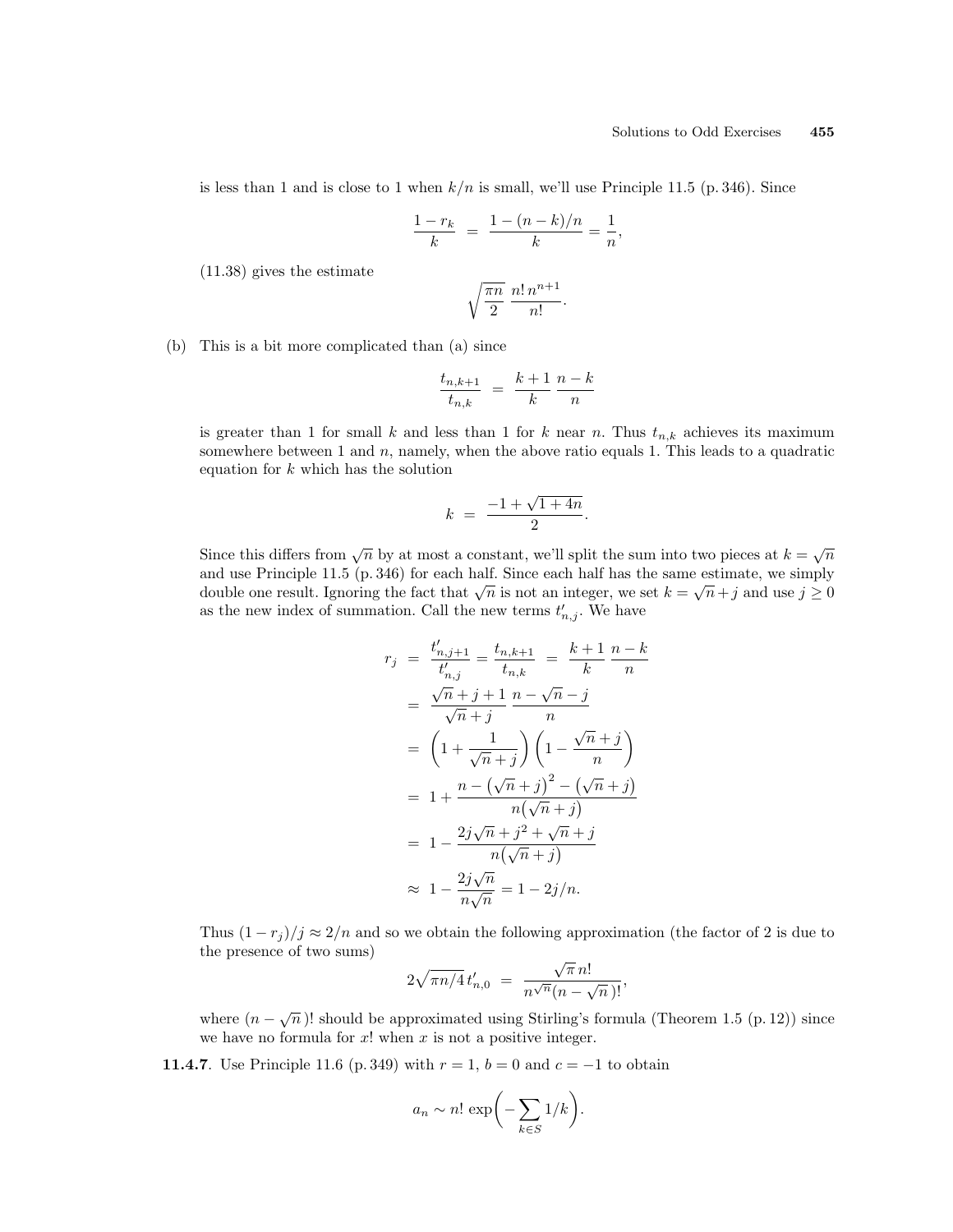- 11.4.9 (a) The function has radius of convergence  $r = 1$  and has a singularity at  $-1 = -r$ . Another reason we can't use it for  $A_e(x)$  is that  $a_{e,n} = 0$  whenever n is odd.
- (b) For both cases,  $r = 1$ ,  $b = 0$  and  $c = -1/2$ . We obtain  $L =$ √  $\overline{2}$  for  $A_o(x)$  and  $L = 1/$ √  $\overline{2}$  for  $A_e(x)$ .
- (c) By power series,  $a_{e,2n} = (-1)^n \binom{-1/2}{n}$ ¢  $(2n)!$ , which can be rearranged to give the answer. By By power series,  $u_{e,2n} = (-1)^n \left(\frac{n}{n}\right) (2n)!$ , which<br>Stirling's formula,  $a_{e,2n} \sim (2n)!/\sqrt{\pi n} \sim 2(2n/e)^{2n}$ .
- (d) Since  $A_o(x) = (1+x)A_e(x)$ , we have  $a_{o,2n} = a_{e,2n}$  and  $a_{o,2n+1} = (2n+1)a_{e,2n}$ . By the previous part,  $a_{o,2n} =$  $\begin{pmatrix} 1 \\ n \end{pmatrix}$  $(x+1)A_e(x)$ , we nave  $a_{o,2n} = a$ <br>  $(x+1)A_e(x)$ , we nave  $a_{o,2n+1} = {2n \choose n}$  $a_{e,2n}$  and  $a_{o,2n+1}$ <br> $)(2n+1)!$  4<sup>-n</sup>.
- 11.4.11. We use Principle 11.6 (p. 349) with

$$
A(x) = (1 - 2x - 3x^2)^{-1/2}
$$
,  $b = 0$  and  $c = -1/2$ .

Since  $1 - 2x - 3x^2 = (1 - 3x)(1 + x)$ ,  $r = 1/3$  and

$$
L = \lim_{x \to 1/3} \frac{(1 - 2x - 3x^2)^{-1/2}}{(1 - 3x)^{-1/2}} = \lim_{x \to 1/3} \frac{1}{\sqrt{1 + x}} = \frac{\sqrt{3}}{2}.
$$

Thus

$$
a_n \sim \frac{\sqrt{3} 3^n n^{-1/2}}{2\Gamma(1/2)} = \frac{3^{n+1/2}}{2\sqrt{\pi n}}.
$$

**11.4.13**. We use Principle 11.6 (p. 349). Since  $(1 + x^2)^2 - 4x$  vanishes at  $x = r = 0.295597742...$ and is positive whenever  $-r \leq x < r$ , we have found r. Thus we take

$$
f(x) = (1 - x/r)^{1/2}
$$
,  $g(x) = \frac{-1}{2} \sqrt{\frac{(1 + x^2)^2 - 4x}{1 - x/r}}$  and  $h(x) = \frac{1 + x^2}{2}$ .

We have

$$
L = \lim_{x \to r} \frac{-\sqrt{(1+x^2)^2 - 4x}}{2\sqrt{1-x/r}} = -\frac{1}{2} \sqrt{\lim_{x \to r} \frac{(1-x^2)^2 - 4x}{1-x/r}}.
$$

By using l'Hôpital's Rule, we obtain

$$
L = -\frac{1}{2} \sqrt{\frac{-4r(1-r^2)-4}{-1/r}} = -\sqrt{r+r^2(1-r^2)} = -0.61265067.
$$

11.4.15. By techniques we have used before,

$$
H(x) = x \sum_{k \ge 2} H(x)^k + x.
$$

Sum the geometric series and use algebra to obtain the desired quadratic equation for  $H(x)$ .

This quadratic could be treated as an implicit equation for  $H(x)$  and we could apply Principle 11.7 (p. 353). Alternatively, we could solve the quadratic for  $H(x)$  and use Principle 11.6 (p. 349). For Principle 11.7, let  $F(x, y) = y^2 - y + \frac{x}{1+x}$ . Then  $F_y(x, y) = 2y - 1$  and so  $s = 1/2$  and  $\frac{r}{1+r} = 1/2 - (1/2)^2$ , which yields  $r = 1/3$ . For Principle 11.6,

$$
H(x) = \frac{1 - \sqrt{1 - \frac{4x}{1 + x}}}{2} = \frac{1 - \sqrt{(1 - 3x)} / (1 + x)}{2}.
$$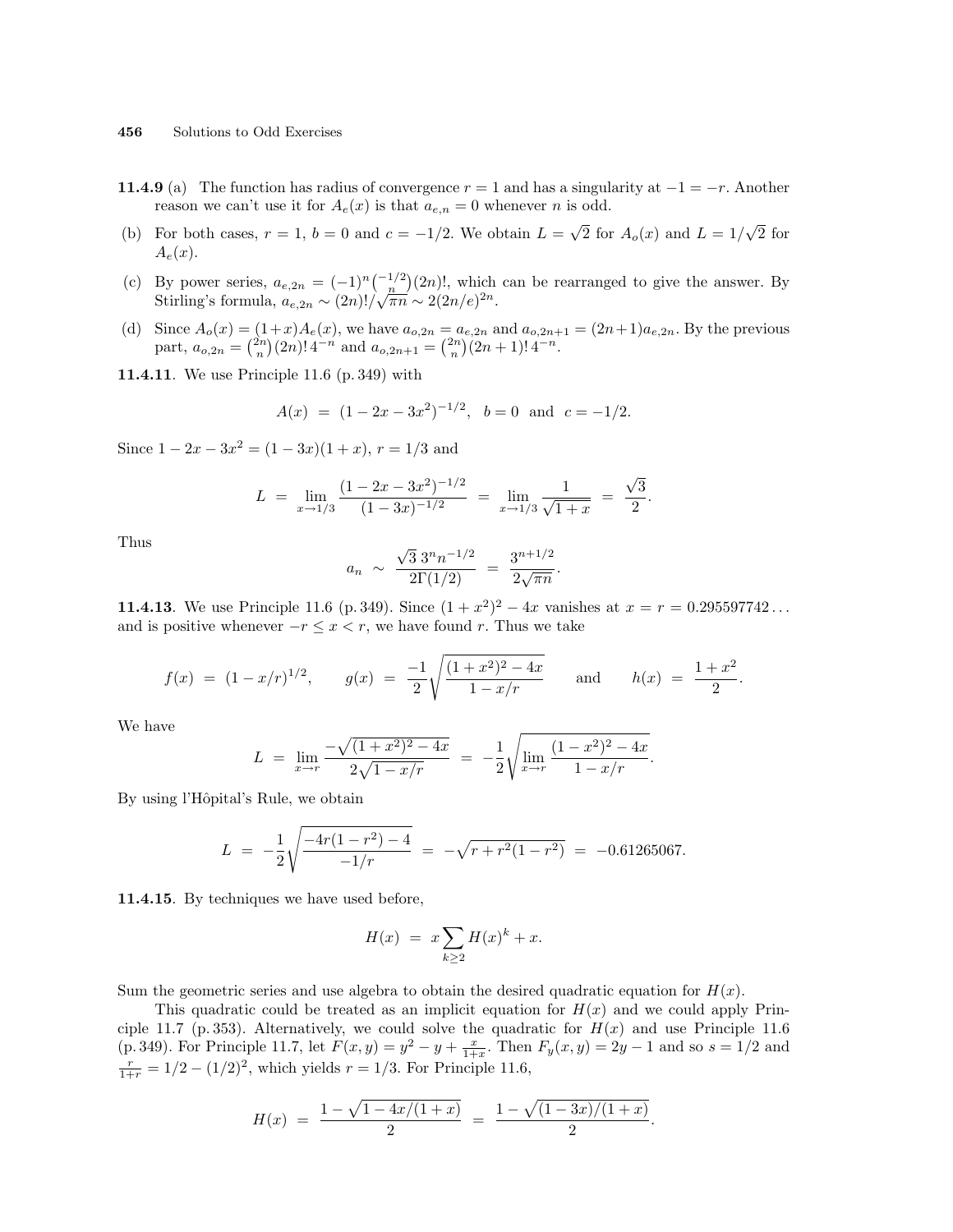Thus  $r = 1/3$ ,  $f(x) = (1 - x/r)^{1/2}$ ,  $g(x) = -1/2(1+x)^{1/2}$  and  $h(x) = 1/2$ . In any case, the answer is √

$$
a_n \sim \frac{\sqrt{3} 3^n}{4\sqrt{\pi n^3}}.
$$

11.4.17. We will use Principle 11.6 (p. 349). We want to solve

$$
\sum_{k \in D} r^k / k! = 1
$$

for r because then we have a singularity due to division by zero. This can always be done:

- The radius of convergence of the sum is  $\infty$ .
- The sum vanishes at  $r = 0$ .
- The sum is increasing and unbounded as  $r \to +\infty$ .

Having found r, we let  $f(x) = (1 - x/r)^{-1}$ . Then  $g(x) = (1 - x/r)A(x)$  and, by l'Hôpital's Rule,

$$
L = \lim_{x \to r} \frac{1 - x/r}{1 - \sum_{k \in D} x^k / k!} = \frac{1}{\sum_{k \in D} r^k / (k - 1)!}
$$

Let  $d = \gcd(D)$ . You should be able to see that  $a_n = 0$  when n is not a multiple of d. Hence we'll need to assume that  $d = 1$ . (Actually you can get around this by setting  $x^d = z$ , a new variable.) The answer for general d is

$$
a_n \sim \frac{d \, n! \, r^{-n}}{\sum_{k \in D} r^k / (k-1)!} \quad \text{when } d \text{ divides } n
$$

and  $a_n = 0$ , otherwise.

11.4.19 (a) We have

$$
B(x) = \sum_{t=0}^{k} {k \choose t} f(x)^{t} g(x)^{t} h(x)^{k-t}.
$$

Apply the principle to each term in the sum. Since  $c < 0$ , the largest contribution comes from the  $t = k$  term. Thus  $b_n \sim g(r)^k n^{-ck-1}/\Gamma(-ck)$ .

- (b) Proceed as in the previous part. Since  $c > 0$ , the largest contribution is now from  $t = 1$  and so  $b_n$  ka<sub>n</sub> $h(r)^{k-1}$ .
- (c) The formula for  $B(x)$  is just a bit of algebra. The only singularity on  $[-r, r]$  is due to  $f(x) =$  $(1-x/r)^{1/2}.$
- (d) Since  $A(x)$  is a sum of nonnegative terms, it is an increasing function of x and so  $A(x) = 1$  has at most one positive solution. We take  $b = 0$ ,  $c = -1$  and  $f(x) = (1 - x/s)^{-1}$  in Principle 11.6. Then

$$
\lim_{x \to s} \frac{(1 - A(x))^{-1}}{(1 - x/s)^{-1}} = \lim_{x \to s} \frac{1 - x/s}{1 - A(x)} = \frac{1}{sA'(s)}
$$

by l'Hôpital's Rule.

Suppose that  $c < 0$ . Note that  $A(0) = 0$  and that  $A(x)$  is unbounded as  $x \to r$  because  $A(x)/(1-x/r)^c$  approaches a nonzero limit. Thus  $A(x) = 1$  has a solution in  $(0, r)$  by the Mean Value Theorem for continuous functions.

(e) If we could deal with  $e^{A(x)}$  using Principle 11.6, we could multiply  $g(x)$  and  $h(x)$  in the principle by  $e^{s(x)}$ , where  $s(x)$  is either of the sums given in this exercise. Then we can apply Principle 11.6.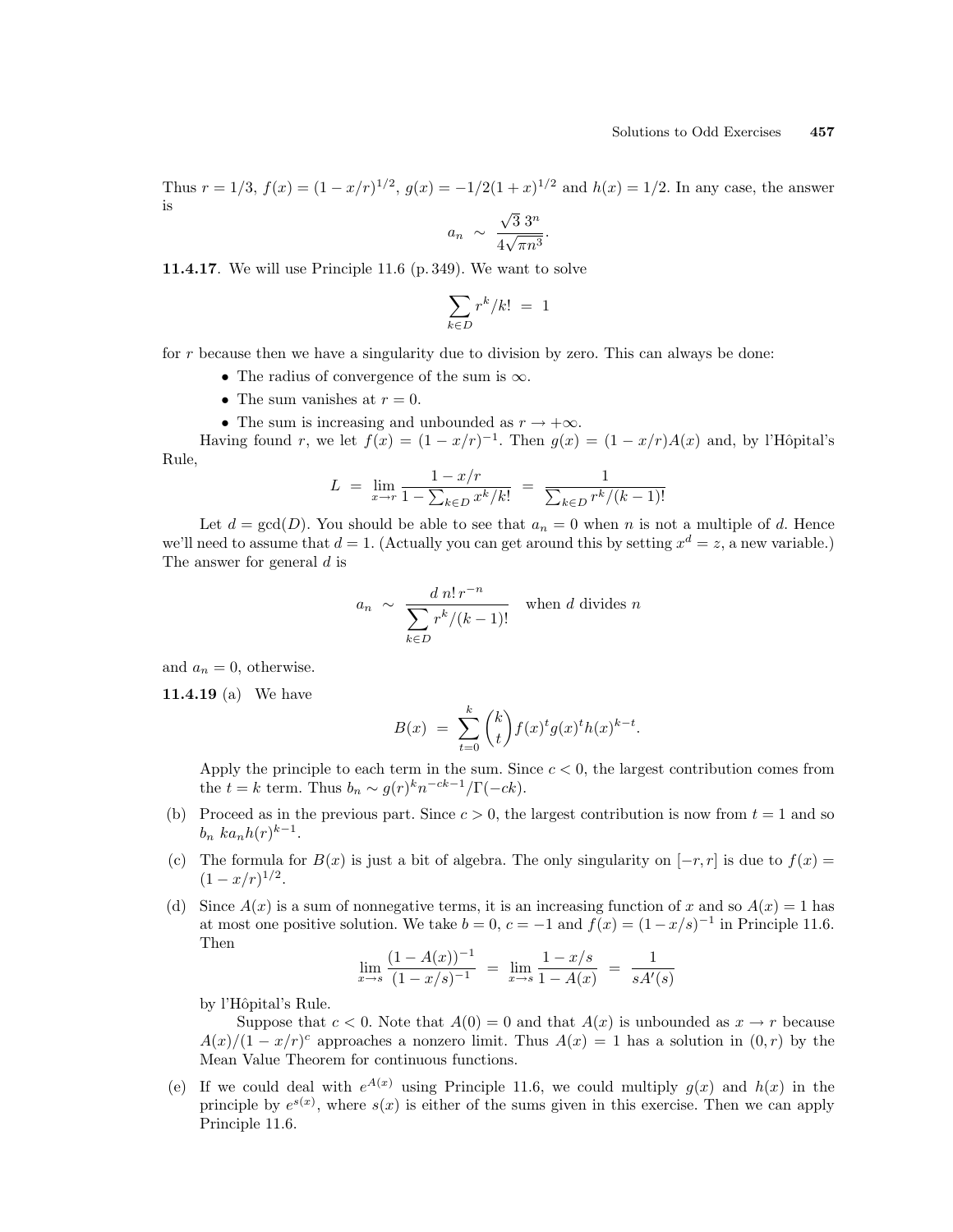- **11.4.21** (b) Let  $U(x) = T(x)/x$ . The equation for U is  $U = \sum x^d U^d/d!$ . Replacing  $x^k$  with z, we see that this leads to a power series for U in powers of  $z = x^k$ . Thus the coefficients of  $x^m$  in  $U(x)$  will be 0 when m is not a multiple of k.
- (c) We apply Principle 11.7 (p. 353) with

$$
F(x, y) = y - x \sum_{d \in D} y^d / d!
$$
 and  $F_y(x, y) = 1 - x \sum_{\substack{d \in D \\ d \neq 0}} y^{d-1} / (d-1)!$ .

Using  $F(r, s) = 0 = F_y(r, s)$  and some algebra, we obtain

$$
\sum_{\substack{d \in D \\ d \neq 0}} (d-1)s^d/d! = 1 \text{ and } r = \left(\sum_{\substack{d \in D \\ d \neq 0}} s^{d-1}/(d-1)!\right)^{-1}.
$$

Once the first of these has been solved numerically for s, the rest of the calculations are straightforward.

#### Appendix A

**A.1.**  $\mathcal{A}(n)$  is the formula  $1 + 3 + \cdots + (2n - 1) = n^2$  and  $n_0 = n_1 = 1$ .  $\mathcal{A}(1)$  is just  $1 = 1^2$ . To prove  $\mathcal{A}(n+1)$  in the inductive step, use  $\mathcal{A}(n)$ :

$$
(1+3+\cdots+(2n-1))+(2n+1)=n^2+(2n+1)=(n+1)^2.
$$

**A.3**. Let  $\mathcal{A}(n)$  be  $\sum_{k=1}^{n-1}(-1)^k k^2 = (-1)^{n-1}\sum_{k=1}^{n}k$ . By (A.1), we can replace the right hand side of  $\mathcal{A}(n)$  by  $(-1)^{n-1}n(n+1)/2$ , which we will do. It is easy to verify  $\mathcal{A}(1)$ . As usual, the induction step uses  $\mathcal{A}(n-1)$  to evaluate  $\sum_{k=1}^{n-1}(-1)^{k-1}k^2$  and some algebra to prove  $\mathcal{A}(n)$  from this.

What would have happened if we hadn't thought to use  $(A.1)$ ? The proof would have gotten more complicated. To prove  $\mathcal{A}(n)$  we would have needed to prove that

$$
(-1)^{(n-1)-1} \sum_{k=1}^{n-1} k + (-1)^{n-1} n^2 = (-1)^{n-1} \sum_{k=1}^n k.
$$

At this point, we would have to prove this result separately by induction or prove in using (A.1).

**A.5**. The claim is true for  $n = 1$ . For  $n + 1$ , we have

$$
(x^{n+1})' = (x^n x)' = (x^n)'x + (x^n)x' = (nx^{n-1})x + x^n,
$$

where the last used the induction hypothesis. Since the right side is  $(n+1)x^n$ , we are done.

**A.7**. The inductive step only holds for  $n \geq 3$  because the claim that  $P_{n-1}$  belongs to both groups requires  $n - 1 \geq 2$ ; however,  $\mathcal{A}(2)$  was never proved. (Indeed, if  $\mathcal{A}(2)$  is true, then  $\mathcal{A}(n)$  is true for all  $n.$ )

**A.9**. This is obviously true for  $n = 1$ . Suppose we have a numbering when  $n - 1$  lines have been drawn. The nth line divides the plane into two parts, say A and B. Assign all regions in A the same number they had with  $n-1$  lines and reverse the numbering in  $B$ .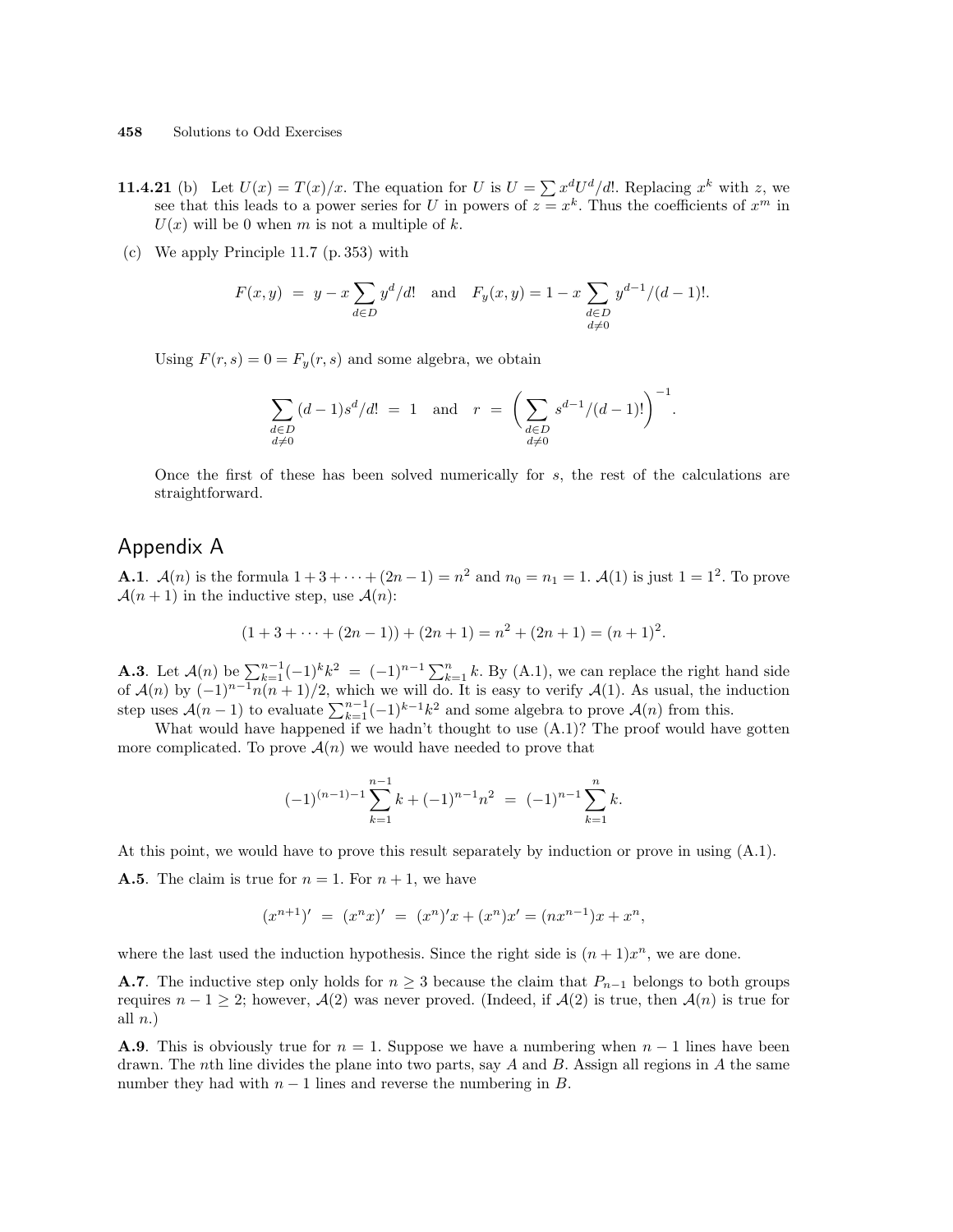### Section B.1

**B.1.1.** We'll omit most cases where the functions must be nonnegative. Also, the proofs for O properties are omitted because they are like those for  $\Theta$  without the "A" part of the inequalities. All inequalities are understood to hold for some  $A$ 's and  $B$ 's and all sufficiently large n.

- (a) Note that  $g(n)$  is  $\Theta(f(n))$  if and only if there are positive constants B and C such that  $|g(n)| \leq B |f(n)|$  and  $|f(n)| \leq C |g(n)|$ . Let  $A = 1/C$ . Conversely, if  $A |f(n)| \leq |g(n)| \leq B |f(n)|$ , let  $C = 1/A$  and reverse the previous steps.
- (b) These follow easily from the definition.
- (c) These follow easily from the definition.
- (d) We do  $\Theta$  using A. Let  $A' = A|C/D|$  and  $B' = B|C/D|$ . Then  $A'|Df(n)| \leq |Cg(n)| \leq$  $B'|Df(n)|.$
- (e) Use (a): We have  $(1/B)|g(n)| \le |f(n)| \le (1/A)|g(n)|$ .
- (f) See proof in the text.
- (g) We do  $\Theta$ () and use (a). We have  $A_i |f_i(n)| \leq |g_i(n)| \leq B_i |f_i(n)|$ . Multiplying and using (a) with  $A = A_1A_2$  and  $B = B_1B_2$  gives the first result. To get the second part, divide the  $i = 1$  inequalities by the  $i = 2$  inequalities (remember to reverse direction!) and use (a) with  $A = A_1/B_2$  and  $B = B_1/A_2$ .
- (h) See proof in the text.
- (i) This follows immediately from (h) if we drop the subscripts.
- **B.1.3**. This is not true. For example, *n* is  $O(n^2)$ , but  $n^2$  is not  $O(n)$ .
- B.1.5 (a) Hint: There is an explicit formula for the sum of the squares of integers.
- (b) Hint: There is an explicit formula for the sum of the cubes of integers.
- (c) Hint: If you know calculus, upper and lower Riemann sum approximations to the integral of  $f(x) = x^{1/2}$  can be used here.
- B.1.7 (a) Here's a chart of values.

|                                                             |                                                                                                 | 10             | - 30                                             | - 100 | -300 |
|-------------------------------------------------------------|-------------------------------------------------------------------------------------------------|----------------|--------------------------------------------------|-------|------|
|                                                             |                                                                                                 |                | 25 $10^2$ $9 \times 10^2$ $10^4$ $9 \times 10^4$ |       |      |
|                                                             | $100n\begin{vmatrix} 5 \times 10^2 & 10^3 & 3 \times 10^3 & 10^4 & 3 \times 10^4 \end{vmatrix}$ |                |                                                  |       |      |
| $100(2^{n/10} - 1)$ 41 $10^2$ $7 \times 10^2$ $10^5$ $10^8$ |                                                                                                 |                |                                                  |       |      |
| fastest                                                     |                                                                                                 |                | $A \quad A, C \quad C \quad A, B$                |       | B    |
| slowest                                                     |                                                                                                 | $\overline{B}$ | B                                                |       |      |

(b) When n is very large, B is fastest and C is slowest. This is because, (i) of two polynomials the one with the lower degree is eventually faster and (ii) an exponential function grows faster than any polynomial.

**B.1.9**. Let  $p(n) = \sum_{i=0}^{k} b_i n^i$  with  $b_k > 0$ .

(a) Let  $s = \sum_{i=0}^{k-1} |b_i|$  and assume that  $n \geq 2s/b_k$ . We have

$$
|p(n) - b_k n^k| \le \left| \sum_{i=0}^{k-1} b_i n^i \right| \le \sum_{i=0}^{k-1} |b_i| n^i \le \sum_{i=0}^{k-1} |b_i| n^{k-1} = sn^{k-1} \le b_k n^k/2.
$$

Thus  $|p(n)| \ge b_k n^k - b_k n^k/2 \ge (b_k/2) n^k$  and also  $|p(n)| \le b_k n^k + b_k n^k/2 \le (3b_k/2) n^k$ .